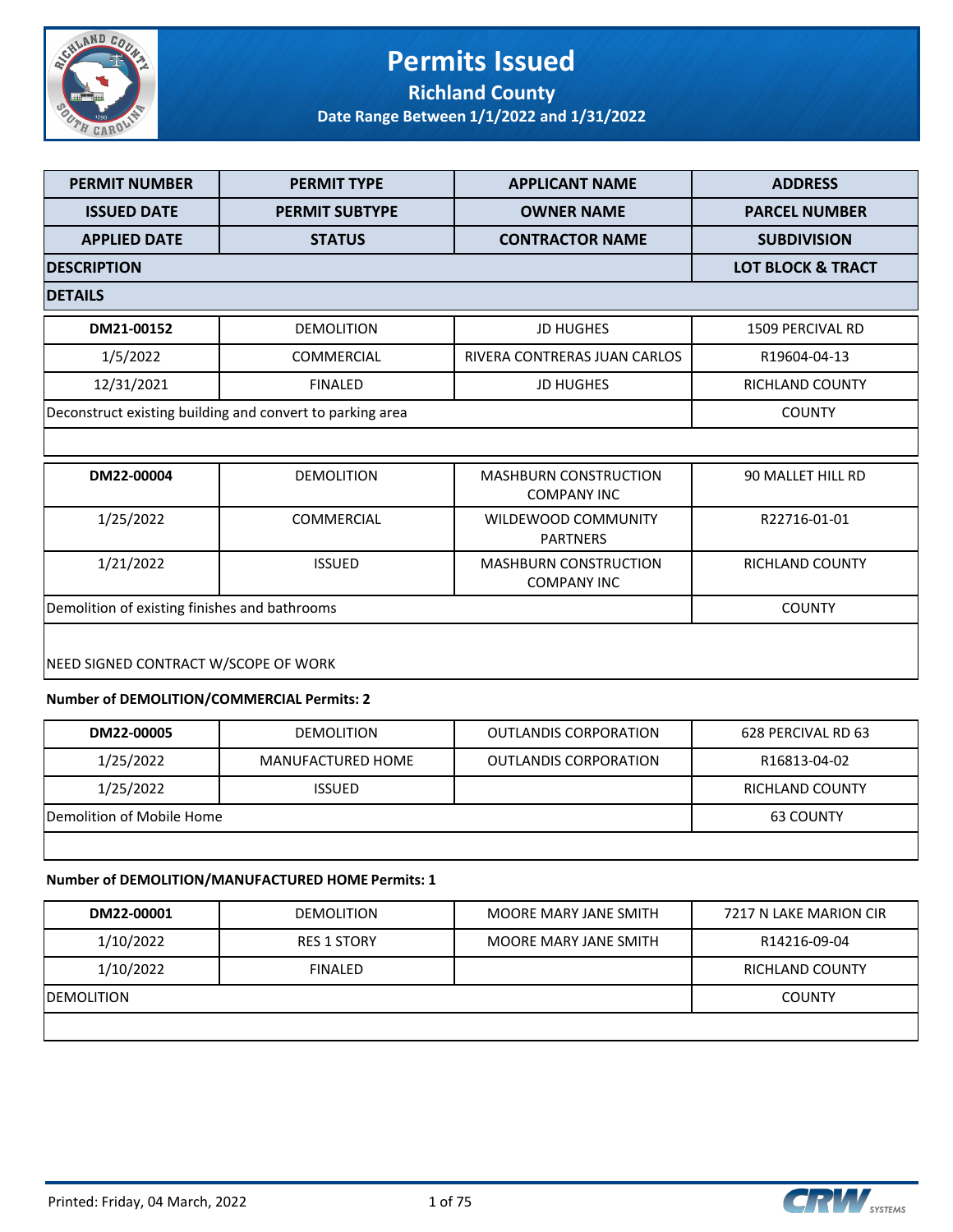

**Richland County**

**Date Range Between 1/1/2022 and 1/31/2022**

| DM22-00002     | <b>DEMOLITION</b>  | CAROLINA TRUCKING AND<br><b>DEMOLITION SERVICE</b> | 300 FORE AVE    |
|----------------|--------------------|----------------------------------------------------|-----------------|
| 1/12/2022      | <b>RES 1 STORY</b> | LONG DANIEL N & JOHN G &                           | R25801-08-06    |
| 1/12/2022      | <b>ISSUED</b>      | CAROLINA TRUCKING AND<br><b>DEMOLITION SERVICE</b> | RICHLAND COUNTY |
| 300foreavedemo |                    |                                                    | <b>COUNTY</b>   |
|                |                    |                                                    |                 |

#### **Number of DEMOLITION/RES 1 STORY Permits: 2**

| MH21-00177            | MANUFACTURED HOME                                                 | PAGE JUNE A                                          | 1808 HORRELL HILL RD        |
|-----------------------|-------------------------------------------------------------------|------------------------------------------------------|-----------------------------|
| 1/18/2022             | Unassigned                                                        | PAGE JUNE A                                          | R24500-02-01                |
| 11/1/2021             | <b>FINALED</b>                                                    |                                                      | RICHLAND COUNTY             |
| MOBILE HOME SETUP     |                                                                   |                                                      | <b>COUNTY</b>               |
|                       |                                                                   |                                                      |                             |
| MH21-00192            | MANUFACTURED HOME                                                 | ROSAS CANDIDO PEREZ                                  | 410 DUBARD BOYLE RD         |
| 1/13/2022             | Unassigned                                                        | ROSAS CANDIDO PEREZ, SEGURA<br>BLANCO AND LUZ RAMONA | R09709-04-03                |
| 12/20/2021            | <b>ISSUED</b>                                                     |                                                      | RICHLAND COUNTY             |
| MOBILE HOME SETUP     |                                                                   |                                                      | <b>COUNTY</b>               |
|                       | PER MIKE THIS NEEDS TO FINISH MOBILE HOME SETUP AND THEN DETITLED |                                                      |                             |
| MH22-00001            | MANUFACTURED HOME                                                 | MH ESTATES LLC                                       | 3615 PERCIVAL RD 6          |
| 1/11/2022             | Unassigned                                                        | MH ESTATES LLC                                       | R22709-02-01                |
| 1/3/2022              | <b>FINALED</b>                                                    |                                                      | RICHLAND COUNTY             |
|                       |                                                                   |                                                      | <b>6 COUNTY</b>             |
|                       |                                                                   |                                                      |                             |
| MH22-00002            | MANUFACTURED HOME                                                 | <b>MARY A GRAILFORD</b>                              | <b>200 COUNTRY HAVEN RD</b> |
| 1/10/2022             | Unassigned                                                        | NUSZ NATHANIEL EKBERG                                | R27510-01-09                |
| 1/6/2022              | <b>FINALED</b>                                                    |                                                      | RICHLAND COUNTY             |
| Mobile Home Set Up    |                                                                   |                                                      | <b>COUNTY</b>               |
|                       |                                                                   |                                                      |                             |
| MH22-00003            | MANUFACTURED HOME                                                 | <b>BOSCAGLIA PROPERTIES LLC</b>                      | 10001 GARNERS FERRY RD D5   |
| 1/7/2022              | Unassigned                                                        |                                                      | R27800-03-01                |
| 1/7/2022              | <b>FINALED</b>                                                    |                                                      | RICHLAND COUNTY             |
| NEW MOBILE HOME SETUP |                                                                   |                                                      | <b>D5 COUNTY</b>            |
|                       |                                                                   |                                                      |                             |

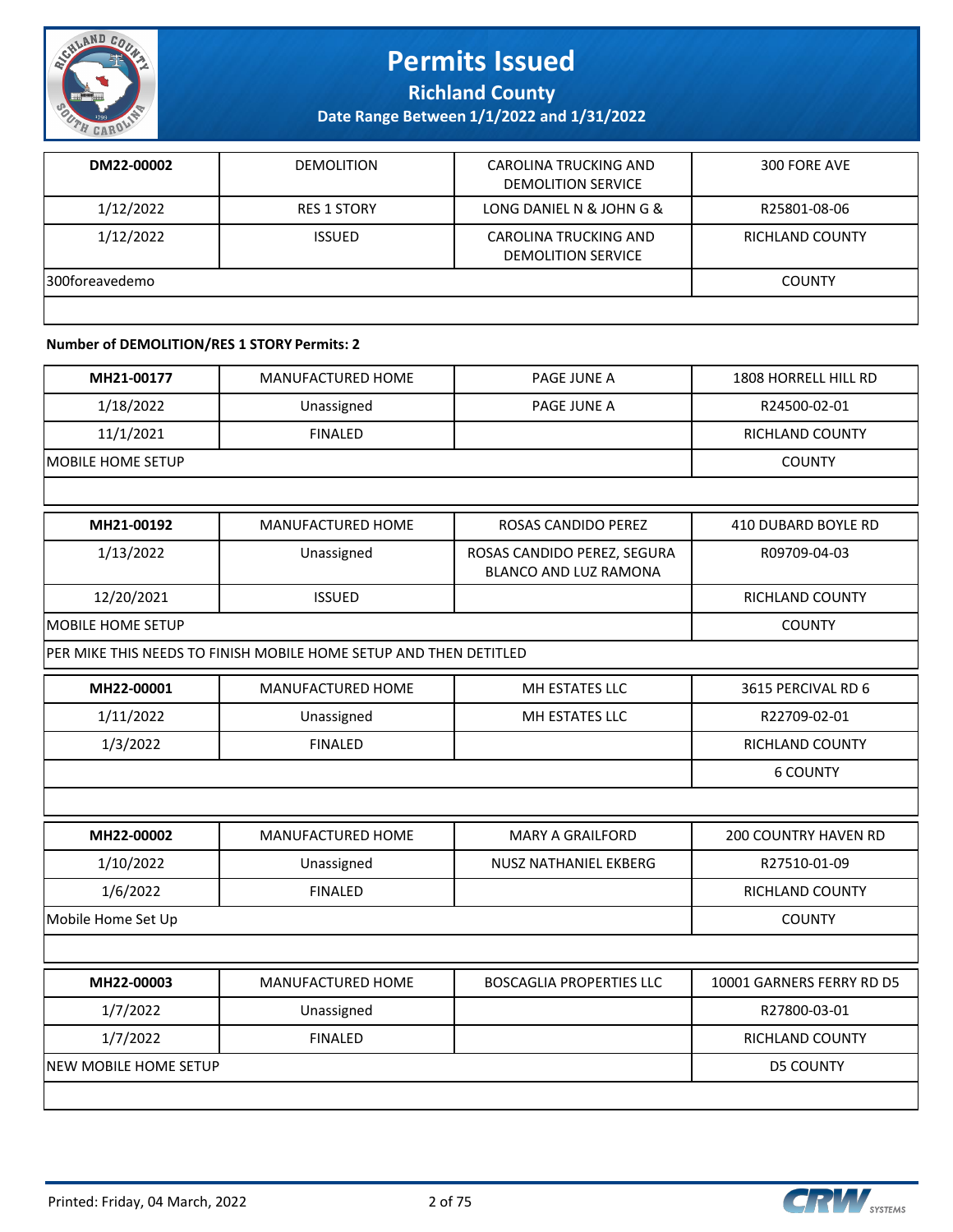

**Richland County**

| MH22-00004                   | MANUFACTURED HOME | <b>BOSCAGLIA PROPERTIES LLC</b> | 10001 GARNERS FERRY RD D11 |
|------------------------------|-------------------|---------------------------------|----------------------------|
| 1/7/2022                     | Unassigned        |                                 | R27800-03-01               |
| 1/7/2022                     | <b>FINALED</b>    |                                 | RICHLAND COUNTY            |
| NEW MOBILE HOME SETUP        |                   |                                 | <b>D5 COUNTY</b>           |
|                              |                   |                                 |                            |
| MH22-00005                   | MANUFACTURED HOME | <b>BOSCAGLIA PROPERTIES LLC</b> | 10001 GARNERS FERRY RD D12 |
| 1/7/2022                     | Unassigned        |                                 | R27800-03-01               |
| 1/7/2022                     | <b>FINALED</b>    |                                 | RICHLAND COUNTY            |
| <b>NEW MOBILE HOME SETUP</b> |                   |                                 | <b>D5 COUNTY</b>           |
|                              |                   |                                 |                            |
| MH22-00006                   | MANUFACTURED HOME | <b>BOSCAGLIA PROPERTIES LLC</b> | 10001 GARNERS FERRY RD D13 |
| 1/7/2022                     | Unassigned        |                                 | R27800-03-01               |
| 1/7/2022                     | <b>FINALED</b>    |                                 | RICHLAND COUNTY            |
| NEW MOBILE HOME SETUP        |                   |                                 | <b>D5 COUNTY</b>           |
|                              |                   |                                 |                            |
| MH22-00009                   | MANUFACTURED HOME | <b>ALEXIS SMITH</b>             | 15 PLOVER CT               |
| 1/19/2022                    | Unassigned        |                                 | R09707-05-17               |
| 1/19/2022                    | <b>ISSUED</b>     |                                 | RICHLAND COUNTY            |
| MOBILE HOME SETUP            |                   |                                 | <b>COUNTY</b>              |
|                              |                   |                                 |                            |
| MH22-00010                   | MANUFACTURED HOME | <b>JANE HORTON</b>              | <b>607 PINEY BRANCH RD</b> |
| 1/19/2022                    | Unassigned        | HORTON PROPERTIES LLC OF        | R33100-04-14               |
| 1/19/2022                    | <b>ISSUED</b>     |                                 | RICHLAND COUNTY            |
| MOBILE HOME SET UP           |                   |                                 | <b>COUNTY</b>              |
|                              |                   |                                 |                            |
| MH22-00011                   | MANUFACTURED HOME | <b>OUTLAND CORPORATION</b>      | 701 PERCIVAL RD 4          |
| 1/19/2022                    | Unassigned        |                                 | R16813-03-08               |
| 1/19/2022                    | <b>ISSUED</b>     |                                 | RICHLAND COUNTY            |
| MOBILE HOME SET UP           |                   |                                 | 4 COUNTY                   |
|                              |                   |                                 |                            |
|                              |                   |                                 |                            |

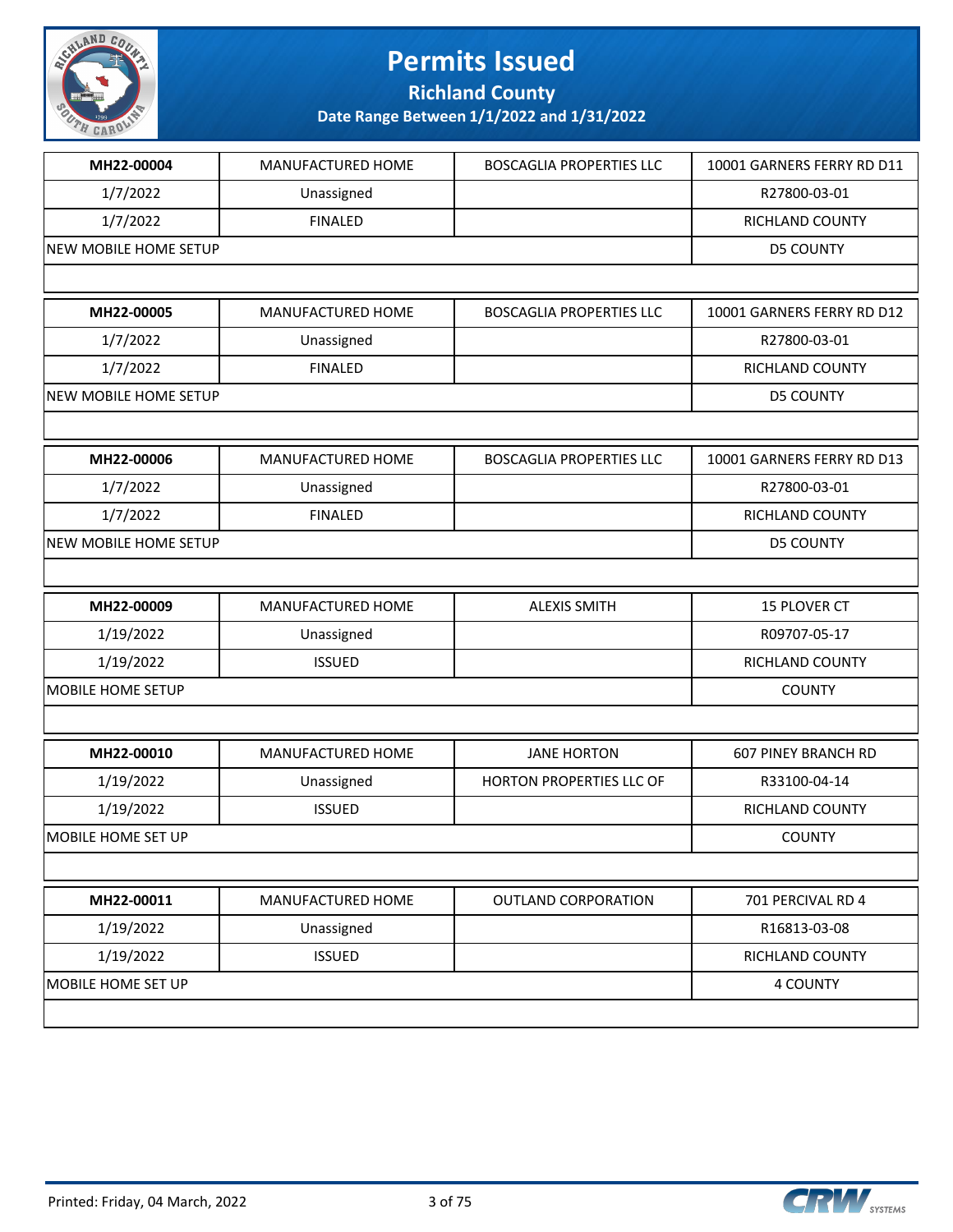

**Richland County**

**Date Range Between 1/1/2022 and 1/31/2022**

| MH22-00012         | <b>MANUFACTURED HOME</b> | <b>GREGERSON LEON &amp;</b>      | <b>107 CHRISTY CREEK CT</b> |
|--------------------|--------------------------|----------------------------------|-----------------------------|
| 1/24/2022          | Unassigned               | <b>GREGERSON LEON &amp;</b>      | R33300-04-13                |
| 1/24/2022          | <b>ISSUED</b>            |                                  | <b>RICHLAND COUNTY</b>      |
| MOBILE HOME SET UP |                          |                                  | <b>COUNTY</b>               |
|                    |                          |                                  |                             |
|                    |                          |                                  |                             |
| MH22-00014         | <b>MANUFACTURED HOME</b> | <b>MARIA SANTONS MEJIA LOPEZ</b> | 8565 OLD PERCIVAL RD 152    |
| 1/31/2022          | Unassigned               |                                  | R22603-01-10                |
| 1/31/2022          | <b>ISSUED</b>            |                                  | <b>RICHLAND COUNTY</b>      |
| IMOBILE HOME SETUP |                          |                                  | <b>152 COUNTY</b>           |

### **Number of MANUFACTURED HOME/Unassigned Permits: 13**

| REL21-00357                                  | <b>RES ELECTRICAL</b>                                        | <b>CORBETT ELECTRIC LLC</b>      | <b>117 HASTINGS POINT DR</b> |
|----------------------------------------------|--------------------------------------------------------------|----------------------------------|------------------------------|
| 1/18/2022                                    | <b>RESIDENTIAL</b>                                           | <b>COLEMAN ROSALYN G</b>         | R14501-03-15                 |
| 9/22/2021                                    | <b>ISSUED</b>                                                | <b>CORBETT ELECTRIC LLC</b>      | <b>RICHLAND COUNTY</b>       |
| <b>INSTALL 24 KW GENERATOR</b>               |                                                              |                                  | <b>COUNTY</b>                |
| 117 HASTINGS POINT DR                        |                                                              |                                  |                              |
| REL21-00385                                  | <b>RES ELECTRICAL</b>                                        | RENU ENERGY SOLUTIONS LLC(MC)    | <b>209 RICHLAND FARMS RD</b> |
| 1/4/2022                                     | <b>RESIDENTIAL</b>                                           | <b>ROBERTS PERRY &amp; CAROL</b> | R30953-01-10                 |
| 10/15/2021                                   | <b>FINALED</b>                                               | RENU ENERGY SOLUTIONS LLC(MC)    | <b>RICHLAND COUNTY</b>       |
| installation of 2 Tesla Powerwall units      |                                                              |                                  | <b>COUNTY</b>                |
| battery install for an existing solar system |                                                              |                                  |                              |
| REL21-00443                                  | <b>RES ELECTRICAL</b>                                        | <b>J &amp; J ELECTRIC LLC</b>    | 213 MILLIES RD               |
| 1/26/2022                                    | <b>RESIDENTIAL</b>                                           | <b>GILLIAM DETRA HENRY &amp;</b> | R24200-05-08                 |
| 12/9/2021                                    | <b>ISSUED</b>                                                | <b>J &amp; J ELECTRIC LLC</b>    | <b>RICHLAND COUNTY</b>       |
| install new 200 amp service                  |                                                              |                                  | <b>COUNTY</b>                |
|                                              |                                                              |                                  |                              |
| REL21-00454                                  | <b>RES ELECTRICAL</b>                                        | <b>JENKINS ELECTRIC SERVICE</b>  | <b>112 LAUREL BAY LN</b>     |
| 1/4/2022                                     | <b>RESIDENTIAL</b>                                           | <b>HARRIS MALCOLM S</b>          | R26003-03-01                 |
| 12/20/2021                                   | <b>ISSUED</b>                                                | JENKINS ELECTRIC SERVICE         | RICHLAND COUNTY              |
|                                              | Electrical Permit to install Saw Pole for Permit RBD21-02350 |                                  | <b>COUNTY</b>                |
|                                              |                                                              |                                  |                              |

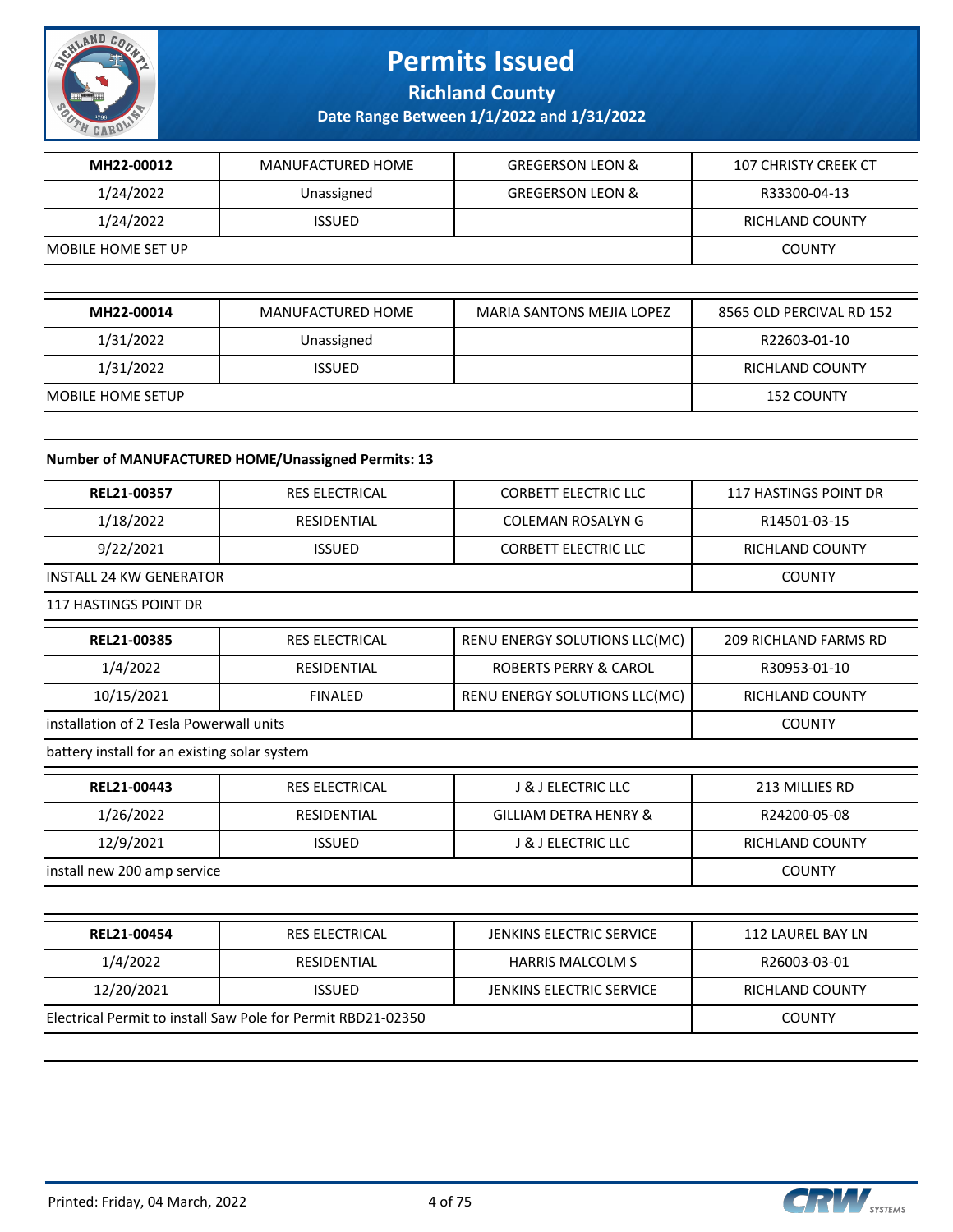

### **Richland County**

| REL21-00461                                           | RES ELECTRICAL                                                                           | Planet Connections & Electrical LLC | 1529 S BELTLINE BLVD    |
|-------------------------------------------------------|------------------------------------------------------------------------------------------|-------------------------------------|-------------------------|
| 1/5/2022                                              | RESIDENTIAL                                                                              | <b>TERLINDEN CHRISTOPHER JAMES</b>  | R13705-08-03            |
| 12/31/2021                                            | <b>FINALED</b>                                                                           | Planet Connections & Electrical LLC | RICHLAND COUNTY         |
| Upgrade service, replace interior panel, add 1 outlet |                                                                                          |                                     | <b>COUNTY</b>           |
|                                                       |                                                                                          |                                     |                         |
| REL22-00001                                           | <b>RES ELECTRICAL</b>                                                                    | <b>CAROLINA CONDITIONS LLC</b>      | 50 WILLOW WIND LN       |
| 1/5/2022                                              | RESIDENTIAL                                                                              | FERRELL WILLIAM E & IRA LEE         | R21711-01-12            |
| 1/5/2022                                              | <b>ISSUED</b>                                                                            | <b>CAROLINA CONDITIONS LLC</b>      | <b>RICHLAND COUNTY</b>  |
| Electrical pole and hooking entrance cable back up    |                                                                                          |                                     | <b>COUNTY</b>           |
|                                                       |                                                                                          |                                     |                         |
| REL22-00002                                           | RES ELECTRICAL                                                                           | <b>BOWMAN ELECTRICAL LLC</b>        | 6620 TWO NOTCH RD 7     |
| 1/5/2022                                              | RESIDENTIAL                                                                              |                                     | R16902-02-05            |
| 1/5/2022                                              | <b>ISSUED</b>                                                                            | <b>BOWMAN ELECTRICAL LLC</b>        | RICHLAND COUNTY         |
| REWIRE KITCHEN DUE TO BURN OUT                        |                                                                                          |                                     | 7 COUNTY                |
|                                                       |                                                                                          |                                     |                         |
| REL22-00003                                           | RES ELECTRICAL                                                                           | INTECH MAINTENANCE SOLUTIONS<br>LLC | <b>158 NEWCASTLE DR</b> |
| 1/7/2022                                              | RESIDENTIAL                                                                              | SFR3 LLC                            | R14212-10-31            |
| 1/6/2022                                              | <b>ISSUED</b>                                                                            | INTECH MAINTENANCE SOLUTIONS<br>LLC | RICHLAND COUNTY         |
| Replace meter                                         | <b>COUNTY</b>                                                                            |                                     |                         |
|                                                       |                                                                                          |                                     |                         |
| REL22-00005                                           | RES ELECTRICAL                                                                           | <b>GARCIA ALVARO</b>                | 2101 LEESBURG RD        |
| 1/6/2022                                              | RESIDENTIAL                                                                              | <b>GARCIA ALVARO</b>                | R19207-01-06            |
| 1/6/2022                                              | <b>ISSUED</b>                                                                            |                                     | RICHLAND COUNTY         |
| Saw Pole for Temp Power use for tools                 |                                                                                          |                                     | <b>COUNTY</b>           |
|                                                       | per owner repairs done are windows and trim / saw pole will be used for power tools only |                                     |                         |
| REL22-00006                                           | RES ELECTRICAL                                                                           | <b>ASHLEY MARTIN</b>                | 1209 MARINA RD          |
| 1/6/2022                                              | RESIDENTIAL                                                                              |                                     | R02409-04-54            |
| 1/6/2022                                              | <b>ISSUED</b>                                                                            |                                     | RICHLAND COUNTY         |
| ELECTRICAL SYSTEM ON WORKSHOP WITH SUB PANEL          |                                                                                          |                                     | <b>COUNTY</b>           |
|                                                       |                                                                                          |                                     |                         |

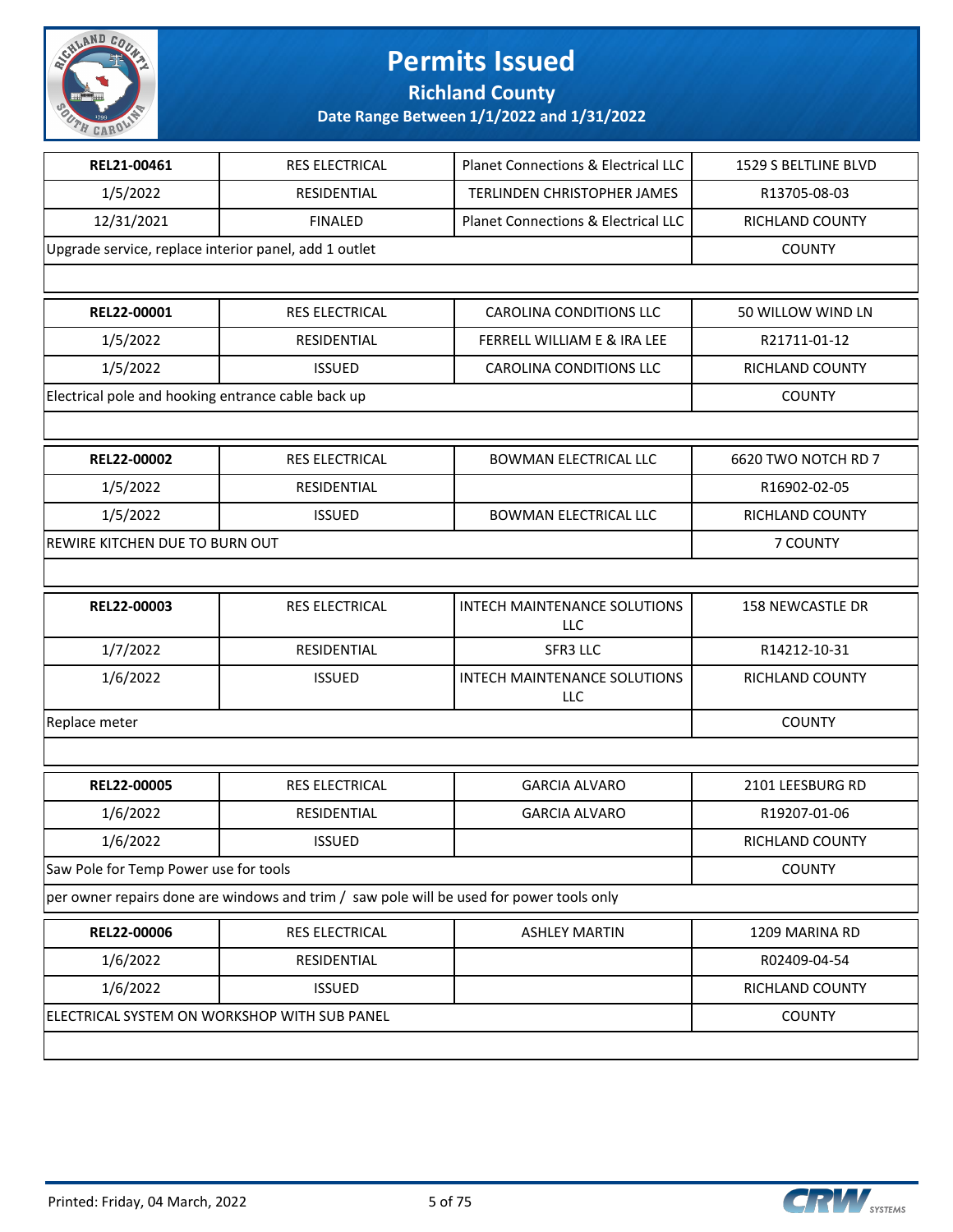

**Richland County**

| REL22-00007                           | <b>RES ELECTRICAL</b>                                      | EASY ELECTRICAL SOLUTIONS LLC | 1814 OLD COLONY RD                     |
|---------------------------------------|------------------------------------------------------------|-------------------------------|----------------------------------------|
| 1/7/2022                              | RESIDENTIAL                                                | <b>ASHBURN PATRICK</b>        | R19114-04-02                           |
| 1/6/2022                              | <b>FINALED</b>                                             | EASY ELECTRICAL SOLUTIONS LLC | RICHLAND COUNTY                        |
| Upgrade service to 200amp             |                                                            |                               | <b>COUNTY</b>                          |
|                                       |                                                            |                               |                                        |
| REL22-00009                           | RES ELECTRICAL                                             | MEETZE DON                    | 8489 OLD PERCIVAL RD 16                |
| 1/7/2022                              | RESIDENTIAL                                                | MEETZE DON                    | R22603-01-16                           |
| 1/7/2022                              | <b>FINALED</b>                                             |                               | RICHLAND COUNTY                        |
| <b>RESTORE POWER</b>                  |                                                            |                               | <b>16 COUNTY</b>                       |
|                                       |                                                            |                               |                                        |
| REL22-00010                           | RES ELECTRICAL                                             | <b>ALLISON MACK</b>           | 1651 SAINT MATTHEW CHURCH<br><b>RD</b> |
| 1/10/2022                             | RESIDENTIAL                                                |                               | R32800-01-17                           |
| 1/10/2022                             | <b>FINALED</b>                                             | <b>ALLISON MACK</b>           | RICHLAND COUNTY                        |
| Upgrade Service 60 HP Irrigation Pump |                                                            |                               | <b>COUNTY</b>                          |
|                                       |                                                            |                               |                                        |
| REL22-00011                           | <b>RES ELECTRICAL</b>                                      | <b>GOODWIN ELECTRIC LLC</b>   | 628 CAMP GROUND RD                     |
| 1/11/2022                             | RESIDENTIAL                                                |                               | R08000-04-30                           |
| 1/11/2022                             | <b>FINALED</b>                                             | <b>GOODWIN ELECTRIC LLC</b>   | RICHLAND COUNTY                        |
| <b>INSTALL NEW PANEL OUTSIDE</b>      | <b>COUNTY</b>                                              |                               |                                        |
|                                       |                                                            |                               |                                        |
| REL22-00012                           | <b>RES ELECTRICAL</b>                                      | <b>STRATTON AARON</b>         | <b>18 COATESDALE CIR</b>               |
| 1/11/2022                             | RESIDENTIAL                                                | <b>STRATTON AARON</b>         | R16307-08-02                           |
| 1/11/2022                             | <b>ISSUED</b>                                              |                               | RICHLAND COUNTY                        |
| SWAP ELECTRICAL BREAKER PANEL         |                                                            |                               | <b>COUNTY</b>                          |
|                                       |                                                            |                               |                                        |
| REL22-00013                           | <b>RES ELECTRICAL</b>                                      | ELECTRIC ALTERNATIVES LLC     | <b>112 WESTCHESTER AVE</b>             |
| 1/12/2022                             | RESIDENTIAL                                                |                               | R29003-04-06                           |
| 1/11/2022                             | <b>ISSUED</b>                                              | ELECTRIC ALTERNATIVES LLC     | RICHLAND COUNTY                        |
|                                       | <b>GROUND ROD &amp; PANEL INSPECTION FOR POWER RESTORE</b> |                               | <b>COUNTY</b>                          |
|                                       |                                                            |                               |                                        |

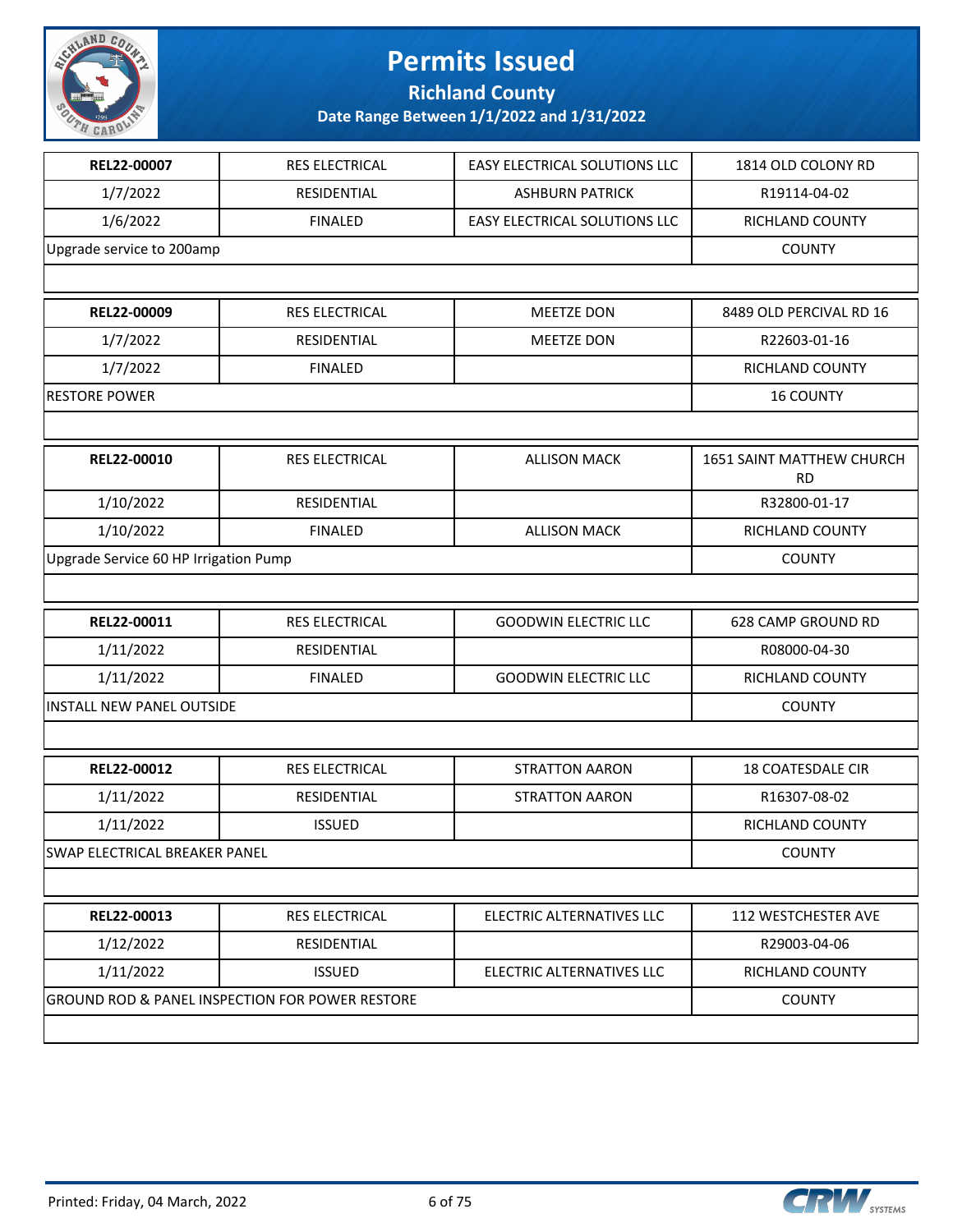

**Richland County**

| REL22-00015                                      | <b>RES ELECTRICAL</b>                                               | <b>BOOZER ELECTRIC CO INC</b>                 | 10944 BROAD RIVER RD                        |
|--------------------------------------------------|---------------------------------------------------------------------|-----------------------------------------------|---------------------------------------------|
| 1/12/2022                                        | <b>RESIDENTIAL</b>                                                  |                                               | R03400-04-19                                |
| 1/12/2022                                        | <b>FINALED</b>                                                      | <b>BOOZER ELECTRIC CO INC</b>                 | RICHLAND COUNTY                             |
| <b>INSTALL POWER POLE</b>                        |                                                                     |                                               | <b>COUNTY</b>                               |
| WAITING ON THE SIGNED CONTRACT.                  |                                                                     |                                               |                                             |
| REL22-00017                                      | RES ELECTRICAL                                                      | All in electrical                             | 1028 MOUNT VERNON CHURCH<br>RD <sub>1</sub> |
| 1/13/2022                                        | <b>RESIDENTIAL</b>                                                  | <b>EDENFIELD MARGIE J</b>                     | R01600-10-28                                |
| 1/12/2022                                        | <b>FINALED</b>                                                      | ALL IN ELECTRICAL LLC                         | RICHLAND COUNTY                             |
|                                                  | Updated electrical and inspected to have power restored             |                                               | 1 COUNTY                                    |
|                                                  |                                                                     |                                               |                                             |
| REL22-00018                                      | RES ELECTRICAL                                                      | All in electrical                             | 1028 MOUNT VERNON CHURCH<br>RD <sub>3</sub> |
| 1/13/2022                                        | RESIDENTIAL                                                         | <b>EDENFIELD MARGIE J</b>                     | R01600-10-28                                |
| 1/12/2022                                        | <b>FINALED</b>                                                      | ALL IN ELECTRICAL LLC                         | RICHLAND COUNTY                             |
|                                                  | Updated electrical and inspected to have power restored             |                                               | 3 COUNTY                                    |
|                                                  |                                                                     |                                               |                                             |
| REL22-00019                                      | RES ELECTRICAL                                                      | <b>INNOVATIVE ELECTRICAL</b><br>SOLUTIONS LLC | 1218 FRIENDLY WOODS RD                      |
| 1/19/2022                                        | RESIDENTIAL                                                         | <b>STOYK FAMILY TRUST</b>                     | R09900-01-05                                |
| 1/16/2022                                        | <b>ISSUED</b>                                                       | <b>INNOVATIVE ELECTRICAL</b><br>SOLUTIONS LLC | RICHLAND COUNTY                             |
| New Build Single Family                          | <b>COUNTY</b>                                                       |                                               |                                             |
|                                                  |                                                                     |                                               |                                             |
| REL22-00020                                      | RES ELECTRICAL                                                      | Marc Jones                                    | 664 LONGTOWN RD W                           |
| 1/19/2022                                        | RESIDENTIAL                                                         | KNUCKLES LEE C JR                             | R17611-05-39                                |
| 1/17/2022                                        | <b>FINALED</b>                                                      | SUNPRO SOLAR (MC)                             | RICHLAND COUNTY                             |
| Secondary meter installed after final inspection |                                                                     |                                               | <b>COUNTY</b>                               |
|                                                  | Electrical permit is needed for a second inspection to be completed |                                               |                                             |
| REL22-00022                                      | RES ELECTRICAL                                                      | <b>CORBETT ELECTRIC LLC</b>                   | 533 SHADOWOOD DR                            |
| 1/24/2022                                        | RESIDENTIAL                                                         | YEOMAN THOMAS III & DIANE M                   | R02403-02-16                                |
| 1/18/2022                                        | <b>ISSUED</b>                                                       | <b>CORBETT ELECTRIC LLC</b>                   | RICHLAND COUNTY                             |
| <b>INSTALL 22 KW GENERATOR</b>                   |                                                                     |                                               | <b>COUNTY</b>                               |
| 533 SHADOWOOD DR                                 |                                                                     |                                               |                                             |

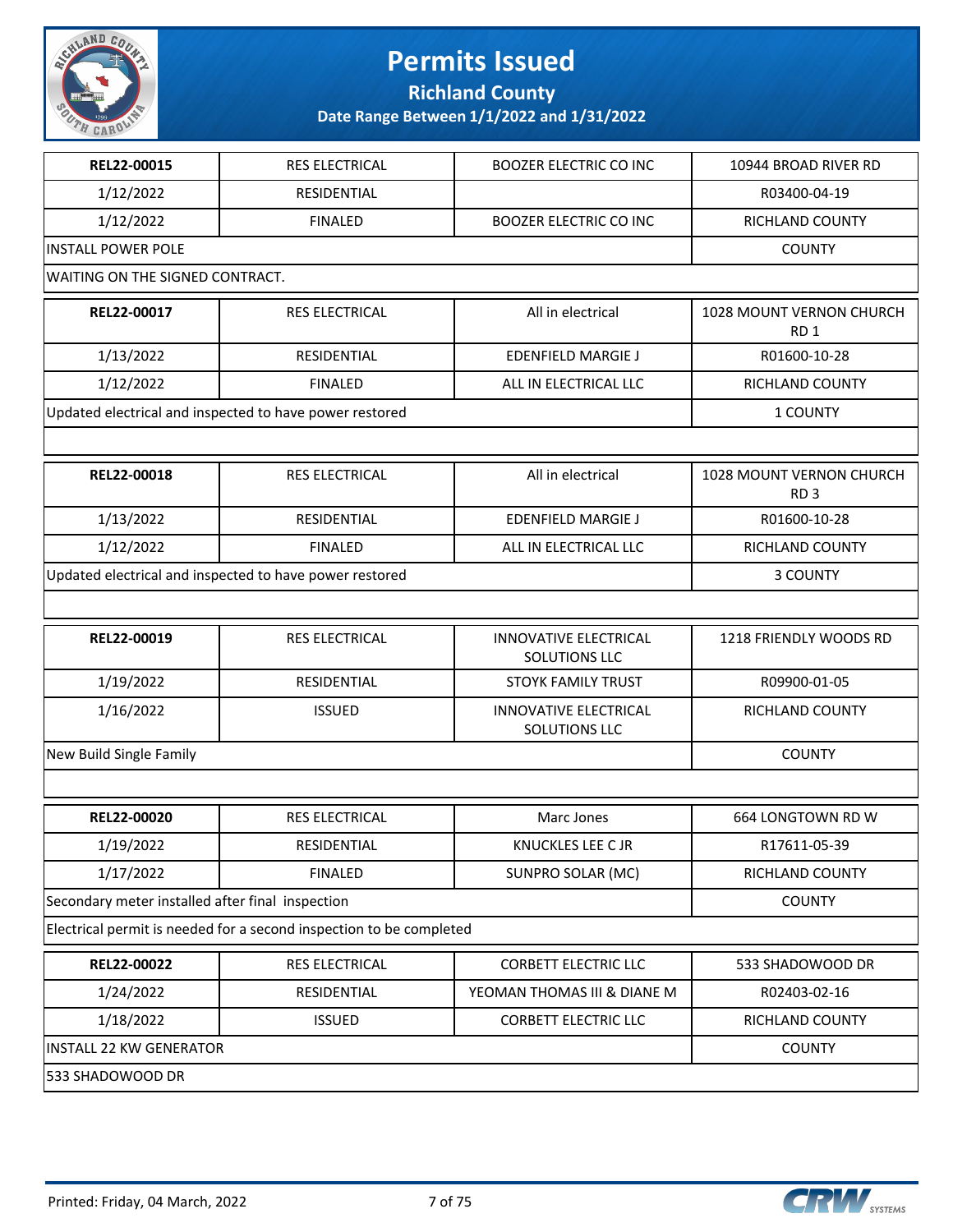

**Richland County**

| REL22-00023                                        | RES ELECTRICAL                                          | MIDLANDS ELECTRIC INC                 | 1700 MORNINGHILL DR |
|----------------------------------------------------|---------------------------------------------------------|---------------------------------------|---------------------|
| 1/24/2022                                          | RESIDENTIAL                                             | <b>TOLTON RICHELLE D</b>              | R06013-06-01        |
| 1/18/2022                                          | <b>ISSUED</b>                                           | MIDLANDS ELECTRIC INC                 | RICHLAND COUNTY     |
| <b>Reconnect Power for service</b>                 |                                                         |                                       | <b>COUNTY</b>       |
|                                                    |                                                         |                                       |                     |
| REL22-00024                                        | RES ELECTRICAL                                          | <b>BROWN HENRY C &amp; MARGARET E</b> | 521 ATHENA DR       |
| 1/19/2022                                          | RESIDENTIAL                                             | <b>BROWN HENRY C &amp; MARGARET E</b> | R22903-01-12        |
| 1/19/2022                                          | <b>ISSUED</b>                                           |                                       | RICHLAND COUNTY     |
| ELECTRICAL SYSTEM FOR PLAY HOUSE                   |                                                         |                                       | <b>COUNTY</b>       |
|                                                    |                                                         |                                       |                     |
| REL22-00025                                        | RES ELECTRICAL                                          | <b>WILLIAM ARDIS (RBE)</b>            | 123 ROBERT JAMES RD |
| 1/24/2022                                          | RESIDENTIAL                                             | <b>HARRIS REGINALD</b>                | R39500-01-13        |
| 1/20/2022                                          | <b>FINALED</b>                                          | <b>WILLIAM ARDIS (RBE)</b>            | RICHLAND COUNTY     |
| Panel Replacement                                  |                                                         | <b>COUNTY</b>                         |                     |
|                                                    | upgrade from Federal Pacific panel to new 200 amp panel |                                       |                     |
| REL22-00026                                        | RES ELECTRICAL                                          | HUTCHINSON MICHELE E                  | 76 RIDGE LAKE DR    |
| 1/20/2022                                          | RESIDENTIAL                                             | HUTCHINSON MICHELE E                  | R22080-01-14        |
| 1/20/2022                                          | <b>ISSUED</b>                                           |                                       | RICHLAND COUNTY     |
| INSTALL 3 CEILING LIGHTS & EXTEND EXISTING SOCKETS | <b>COUNTY</b>                                           |                                       |                     |
|                                                    |                                                         |                                       |                     |
| REL22-00027                                        | RES ELECTRICAL                                          | <b>CORBETT ELECTRIC LLC</b>           | 244 MATISSE TRL     |
| 1/27/2022                                          | RESIDENTIAL                                             | DILORENZO PATRICIA EILEEN             | R01710-05-20        |
| 1/20/2022                                          | <b>FINALED</b>                                          | <b>CORBETT ELECTRIC LLC</b>           | RICHLAND COUNTY     |
| <b>INSTALL 22 KW GENERATOR</b>                     |                                                         |                                       | <b>COUNTY</b>       |
| <b>244 MATISSE TRAIL</b>                           |                                                         |                                       |                     |
| REL22-00030                                        | RES ELECTRICAL                                          | <b>WYATT LARKIN</b>                   | 2408 CHAPIN RD      |
| 1/24/2022                                          | RESIDENTIAL                                             | <b>WYATT LARKIN</b>                   | R01700-10-19        |
| 1/24/2022                                          | <b>FINALED</b>                                          |                                       | RICHLAND COUNTY     |
| Adding 200 amp service to detached garage          |                                                         |                                       | <b>COUNTY</b>       |
|                                                    |                                                         |                                       |                     |

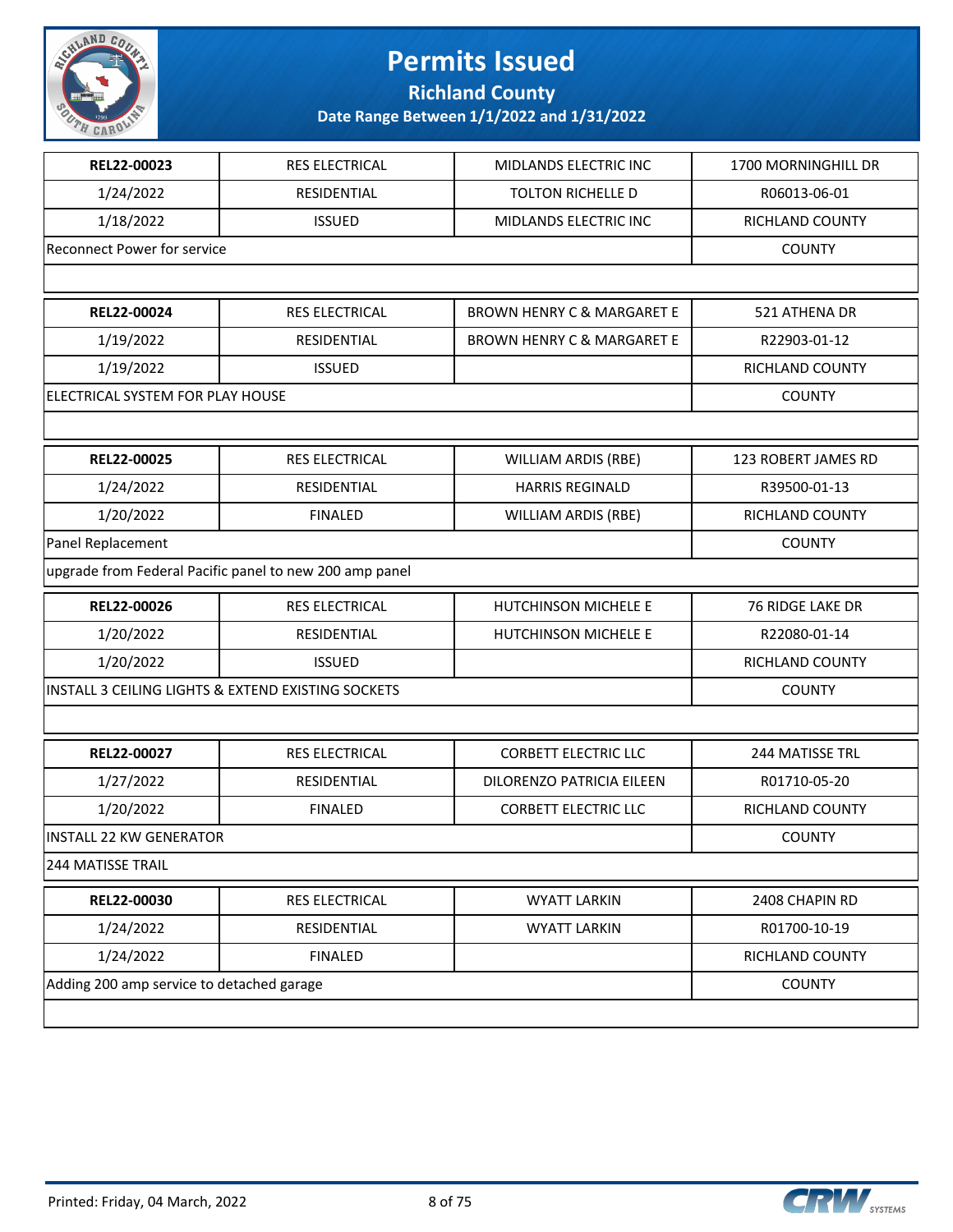

**Richland County**

| REL22-00032                                     | RES ELECTRICAL | <b>GGI ENTERPRISES INC</b>      | 12 CALICO CIR          |
|-------------------------------------------------|----------------|---------------------------------|------------------------|
| 1/25/2022                                       | RESIDENTIAL    | <b>BEVERLY MARY ELLEN &amp;</b> | R20900-01-19           |
| 1/25/2022                                       | <b>FINALED</b> | <b>GGI ENTERPRISES INC</b>      | RICHLAND COUNTY        |
| Generator Install                               |                |                                 | <b>COUNTY</b>          |
|                                                 |                |                                 |                        |
| REL22-00033                                     | RES ELECTRICAL | <b>BOOZER ELECTRIC COMPANY</b>  | 3841 ROCKBRIDGE RD     |
| 1/26/2022                                       | RESIDENTIAL    |                                 | R16811-08-36           |
| 1/26/2022                                       | <b>FINALED</b> | <b>BOOZER ELECTRIC COMPANY</b>  | <b>RICHLAND COUNTY</b> |
| REPLACE FEDERAL PACIFIC PANEL, REPAIR WIRE CON. |                |                                 | <b>COUNTY</b>          |
|                                                 |                |                                 |                        |
| REL22-00034                                     | RES ELECTRICAL | <b>CORBETT ELECTRIC LLC</b>     | 3093 KENNERLY RD       |
| 1/27/2022                                       | RESIDENTIAL    | DAVIES KIMBERLY C & RONALD C    | R03600-06-41           |
| 1/26/2022                                       | <b>ISSUED</b>  | <b>CORBETT ELECTRIC LLC</b>     | RICHLAND COUNTY        |
| <b>INSTALL 22 KW GENERATOR</b>                  |                |                                 | <b>COUNTY</b>          |
| 3093 KENNERLY RD                                |                |                                 |                        |
| REL22-00035                                     | RES ELECTRICAL | <b>APRIL SITTON</b>             | 652 PORTIA RD          |
| 1/26/2022                                       | RESIDENTIAL    | SITTON VICTOR L JR ETAL         | R17900-05-05           |
| 1/26/2022                                       | <b>FINALED</b> |                                 | RICHLAND COUNTY        |
| <b>INSTALLED NEW POWER POLE</b>                 |                |                                 | <b>COUNTY</b>          |
|                                                 |                |                                 |                        |
| REL22-00037                                     | RES ELECTRICAL | JENKINS ELECTRIC SERVICE        | 203 LUPINE RD          |
| 1/27/2022                                       | RESIDENTIAL    | FOOTMAN ABIJAHSENE              | R20307-07-01           |
| 1/26/2022                                       | <b>FINALED</b> | JENKINS ELECTRIC SERVICE        | RICHLAND COUNTY        |
| Replace burn boxes and wire                     |                |                                 | <b>COUNTY</b>          |
|                                                 |                |                                 |                        |
| REL22-00038                                     | RES ELECTRICAL | JENKINS ELECTRIC SERVICE        | 5207 RIDGEWOOD CAMP RD |
| 1/27/2022                                       | RESIDENTIAL    | <b>BRICE WILLIAM</b>            | R09309-01-07           |
| 1/27/2022                                       | <b>ISSUED</b>  | JENKINS ELECTRIC SERVICE        | RICHLAND COUNTY        |
| Rewire bedroom, bathroom, kitchen               |                |                                 | <b>COUNTY</b>          |
|                                                 |                |                                 |                        |

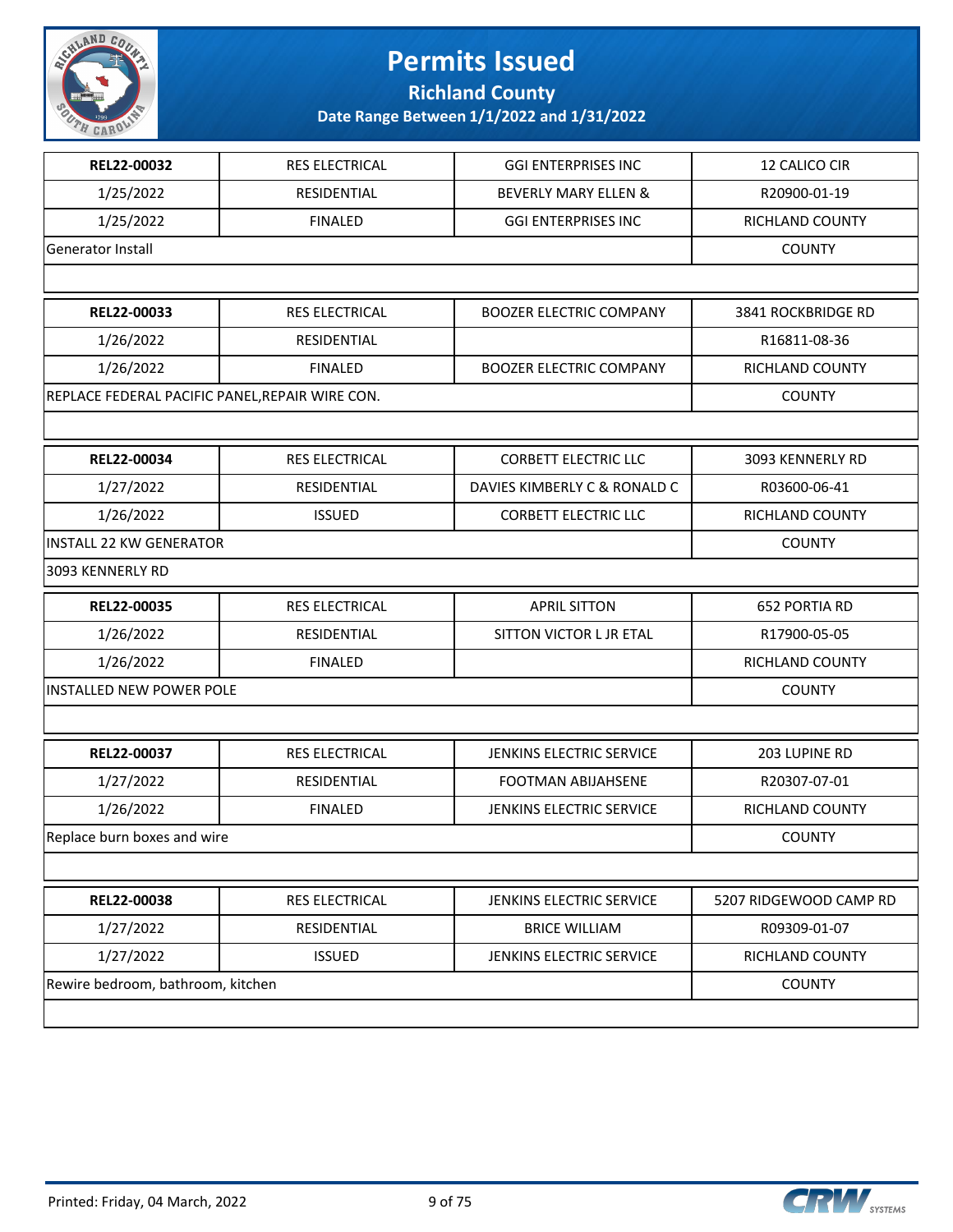

**Richland County**

**Date Range Between 1/1/2022 and 1/31/2022**

| REL22-00039                                                                                                                                    | <b>RES ELECTRICAL</b> | MR ELECTRIC COLUMBIA<br><b>NORTHEAST</b> | <b>658 HARMON RD</b>     |
|------------------------------------------------------------------------------------------------------------------------------------------------|-----------------------|------------------------------------------|--------------------------|
| 1/28/2022                                                                                                                                      | <b>RESIDENTIAL</b>    | SNOW ROBERT H & MARION M                 | R24800-02-10             |
| 1/27/2022                                                                                                                                      | <b>FINALED</b>        | MR ELECTRIC COLUMBIA<br><b>NORTHEAST</b> | <b>RICHLAND COUNTY</b>   |
|                                                                                                                                                |                       |                                          | <b>COUNTY</b>            |
|                                                                                                                                                |                       |                                          |                          |
| REL22-00040                                                                                                                                    | <b>RES ELECTRICAL</b> | VINCE & SON ELECTRICAL INC               | 212 HARWOOD DR           |
| 1/28/2022                                                                                                                                      | <b>RESIDENTIAL</b>    | <b>THALLEY LORETTA</b>                   | R24904-03-18             |
| 1/28/2022                                                                                                                                      | <b>FINALED</b>        | VINCE & SON ELECTRICAL INC               | RICHLAND COUNTY          |
| no power for over 1 yr                                                                                                                         |                       |                                          | <b>COUNTY</b>            |
| replace damaged meter can and grounding                                                                                                        |                       |                                          |                          |
| REL22-00042                                                                                                                                    | <b>RES ELECTRICAL</b> | <b>DAVIS WESLEY</b>                      | <b>104 GURGANIOUS RD</b> |
| 1/28/2022                                                                                                                                      | <b>RESIDENTIAL</b>    |                                          | R17800-04-18             |
| 1/28/2022                                                                                                                                      | <b>FINALED</b>        |                                          | RICHLAND COUNTY          |
| REPLACE ELECTRICAL PANEL FOR WORKSHOP                                                                                                          |                       |                                          | <b>COUNTY</b>            |
|                                                                                                                                                |                       |                                          |                          |
| REL22-00044                                                                                                                                    | <b>RES ELECTRICAL</b> | LUCE WENDY G &                           | 6501 FROST AVE           |
| 1/31/2022                                                                                                                                      | <b>RESIDENTIAL</b>    | LUCE WENDY G &                           | R07516-01-12             |
| 1/31/2022                                                                                                                                      | <b>FINALED</b>        |                                          | <b>RICHLAND COUNTY</b>   |
| RE-ESTABLISH SERVICE / RELOCATION OF SERVICE                                                                                                   |                       |                                          | <b>COUNTY</b>            |
| PER BUILDING OFFICIAL MIKE ZAPP STATEMENT OF DISCLOSURE NOT REQUIRED / NO PERMANENT STRUCTURE LOCATED ON LOT OF<br><b>ACCESSORY STRUCTURE.</b> |                       |                                          |                          |

#### **Number of RES ELECTRICAL/RESIDENTIAL Permits: 38**

| RMG21-01282                          | <b>RES MECHANICAL/GAS</b> | <b>HOSPITALITY HEATING &amp; AIR</b><br><b>CONDITIONING</b> | 375 QUIET CREEK RD     |
|--------------------------------------|---------------------------|-------------------------------------------------------------|------------------------|
| 1/4/2022                             | Unassigned                | <b>BROWN LATOYA S</b>                                       | R17805-03-06           |
| 11/26/2021                           | <b>ISSUED</b>             | <b>HOSPITALITY HEATING &amp; AIR</b><br><b>CONDITIONING</b> | <b>RICHLAND COUNTY</b> |
| installing 14 seer 4 ton ac and coil |                           |                                                             | <b>COUNTY</b>          |
|                                      |                           |                                                             |                        |

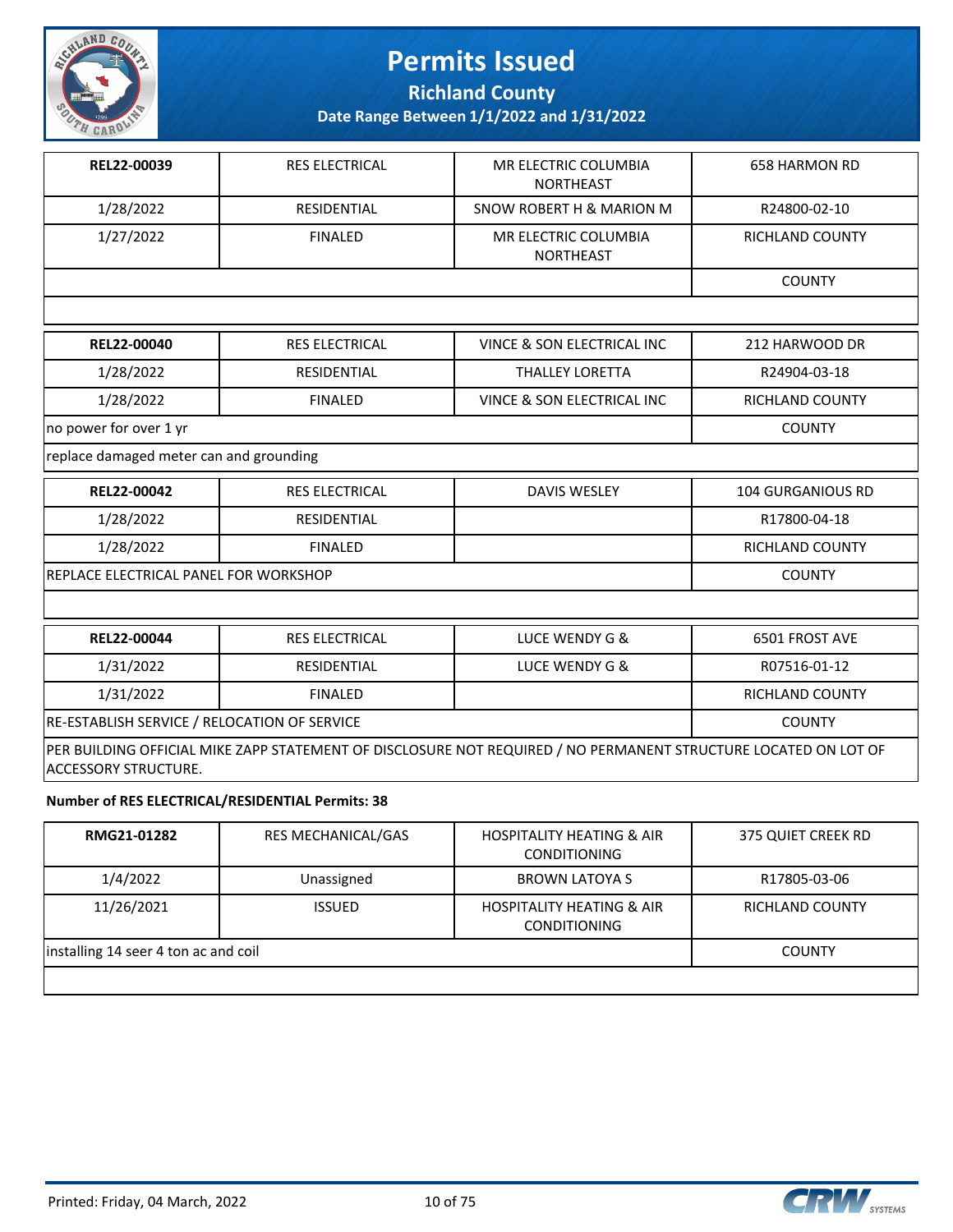

**Richland County**

| RMG21-01283                             | <b>RES MECHANICAL/GAS</b> | <b>HOSPITALITY HEATING &amp; AIR</b><br><b>CONDITIONING</b> | 7 PENSHORE CT   |
|-----------------------------------------|---------------------------|-------------------------------------------------------------|-----------------|
| 1/4/2022                                | Unassigned                | <b>FELDER MONTRELL LAURENDO &amp;</b>                       | R05105-01-21    |
| 11/26/2021                              | <b>ISSUED</b>             | <b>HOSPITALITY HEATING &amp; AIR</b><br><b>CONDITIONING</b> | RICHLAND COUNTY |
| Installing 14seer 3 ton split heat pump |                           |                                                             | <b>COUNTY</b>   |

| RMG21-01291                                  | <b>RES MECHANICAL/GAS</b> | <b>HOSPITALITY HEATING &amp; AIR</b><br><b>CONDITIONING</b> | <b>145 THOMASTON DR</b> |
|----------------------------------------------|---------------------------|-------------------------------------------------------------|-------------------------|
| 1/5/2022                                     | Unassigned                | RUTLEDGE DION A & KIM E                                     | R17515-04-25            |
| 11/29/2021                                   | <b>ISSUED</b>             | <b>HOSPITALITY HEATING &amp; AIR</b><br><b>CONDITIONING</b> | RICHLAND COUNTY         |
| Installing 14 seer 3 ton ac coil 80% furnace |                           |                                                             | <b>COUNTY</b>           |

| RMG21-01292                              | <b>RES MECHANICAL/GAS</b> | <b>HOSPITALITY HEATING &amp; AIR</b><br><b>CONDITIONING</b> | 120 BAYSDALE DR |
|------------------------------------------|---------------------------|-------------------------------------------------------------|-----------------|
| 1/5/2022                                 | Unassigned                | <b>GERALD ELLA L</b>                                        | R23306-08-05    |
| 11/29/2021                               | <b>ISSUED</b>             | <b>HOSPITALITY HEATING &amp; AIR</b><br><b>CONDITIONING</b> | RICHLAND COUNTY |
| Installing 14 seer 2 ton split heat pump |                           |                                                             | <b>COUNTY</b>   |

| RMG21-01298                      | <b>RES MECHANICAL/GAS</b> | <b>HOSPITALITY HEATING &amp; AIR</b><br><b>CONDITIONING</b> | 1024 UNIVERSAL DR      |
|----------------------------------|---------------------------|-------------------------------------------------------------|------------------------|
| 1/24/2022                        | Unassigned                | <b>BUNTON KIMBERLY</b>                                      | R19106-03-03           |
| 11/30/2021                       | <b>ISSUED</b>             | <b>HOSPITALITY HEATING &amp; AIR</b><br><b>CONDITIONING</b> | <b>RICHLAND COUNTY</b> |
| Installing a 3.5 ton 90% furnace |                           |                                                             | <b>COUNTY</b>          |

| RMG21-01316                        | <b>RES MECHANICAL/GAS</b> | <b>HOSPITALITY HEATING &amp; AIR</b><br><b>CONDITIONING</b> | 637 TRADER MILL RD |
|------------------------------------|---------------------------|-------------------------------------------------------------|--------------------|
| 1/4/2022                           | Unassigned                | <b>CULLER TRENTON D &amp; AISHA L</b>                       | R20004-05-54       |
| 12/7/2021                          | <b>ISSUED</b>             | <b>HOSPITALITY HEATING &amp; AIR</b><br><b>CONDITIONING</b> | RICHLAND COUNTY    |
| Installing a 3 ton split heat pump |                           |                                                             | <b>COUNTY</b>      |
|                                    |                           |                                                             |                    |

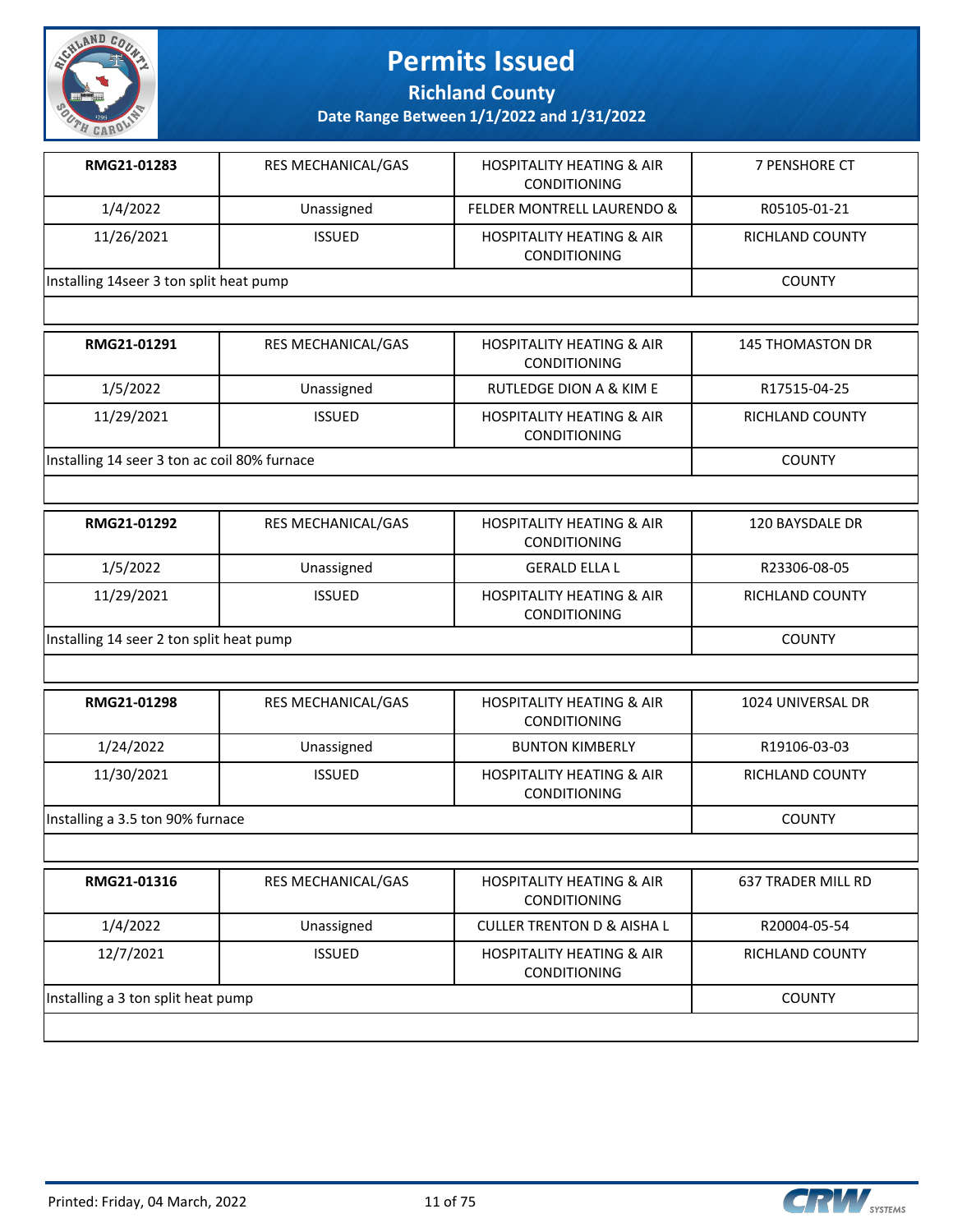

**Richland County**

| <b>RES MECHANICAL/GAS</b>        | <b>HOSPITALITY HEATING &amp; AIR</b><br><b>CONDITIONING</b> | 411 ROSE CREEK LN |
|----------------------------------|-------------------------------------------------------------|-------------------|
| Unassigned                       | <b>HALL DARRYL W &amp; AUDREY S</b>                         | R20214-01-26      |
| <b>ISSUED</b>                    | <b>HOSPITALITY HEATING &amp; AIR</b><br><b>CONDITIONING</b> | RICHLAND COUNTY   |
| Installing 4 ton split heat pump |                                                             |                   |
|                                  |                                                             |                   |

| RMG21-01327                              | <b>RES MECHANICAL/GAS</b> | <b>HOSPITALITY HEATING &amp; AIR</b><br><b>CONDITIONING</b> | 198 COGBURN RD  |
|------------------------------------------|---------------------------|-------------------------------------------------------------|-----------------|
| 1/4/2022                                 | Unassigned                | <b>MOBLEY AVERY &amp; DOROTHY</b>                           | R17511-02-13    |
| 12/10/2021                               | <b>ISSUED</b>             | <b>HOSPITALITY HEATING &amp; AIR</b><br><b>CONDITIONING</b> | RICHLAND COUNTY |
| Installing 14 seer 3 ton split heat pump |                           |                                                             | <b>COUNTY</b>   |

| RMG21-01332                    | <b>RES MECHANICAL/GAS</b> | <b>HOSPITALITY HEATING &amp; AIR</b><br><b>CONDITIONING</b> | 800 VALHALLA DR        |
|--------------------------------|---------------------------|-------------------------------------------------------------|------------------------|
| 1/4/2022                       | Unassigned                | <b>GROGAN SANDRA I</b>                                      | R25704-05-05           |
| 12/10/2021                     | <b>ISSUED</b>             | <b>HOSPITALITY HEATING &amp; AIR</b><br><b>CONDITIONING</b> | <b>RICHLAND COUNTY</b> |
| Installing a 3 ton duct system |                           |                                                             | <b>COUNTY</b>          |

| RMG21-01375                         | <b>RES MECHANICAL/GAS</b> | <b>HOSPITALITY HEATING &amp; AIR</b><br><b>CONDITIONING</b> | 421 BRADBURY DR |
|-------------------------------------|---------------------------|-------------------------------------------------------------|-----------------|
| 1/4/2022                            | Unassigned                | SUMPTER LARRY E & QUEEN E                                   | R11816-12-12    |
| 12/30/2021                          | <b>ISSUED</b>             | <b>HOSPITALITY HEATING &amp; AIR</b><br><b>CONDITIONING</b> | RICHLAND COUNTY |
| installing a 14 seer 3 ton gas pack |                           |                                                             | <b>COUNTY</b>   |

| RMG21-01376                                  | <b>RES MECHANICAL/GAS</b> | <b>HOSPITALITY HEATING &amp; AIR</b><br><b>CONDITIONING</b> | <b>131 LUCKY CT</b> |
|----------------------------------------------|---------------------------|-------------------------------------------------------------|---------------------|
| 1/5/2022                                     | Unassigned                | <b>FOSTER STEPHEN E &amp; JANICE L</b>                      | R25910-07-12        |
| 12/30/2021                                   | <b>ISSUED</b>             | <b>HOSPITALITY HEATING &amp; AIR</b><br><b>CONDITIONING</b> | RICHLAND COUNTY     |
| Installing a 14 seer 2.5 ton split heat pump |                           |                                                             | <b>COUNTY</b>       |
|                                              |                           |                                                             |                     |

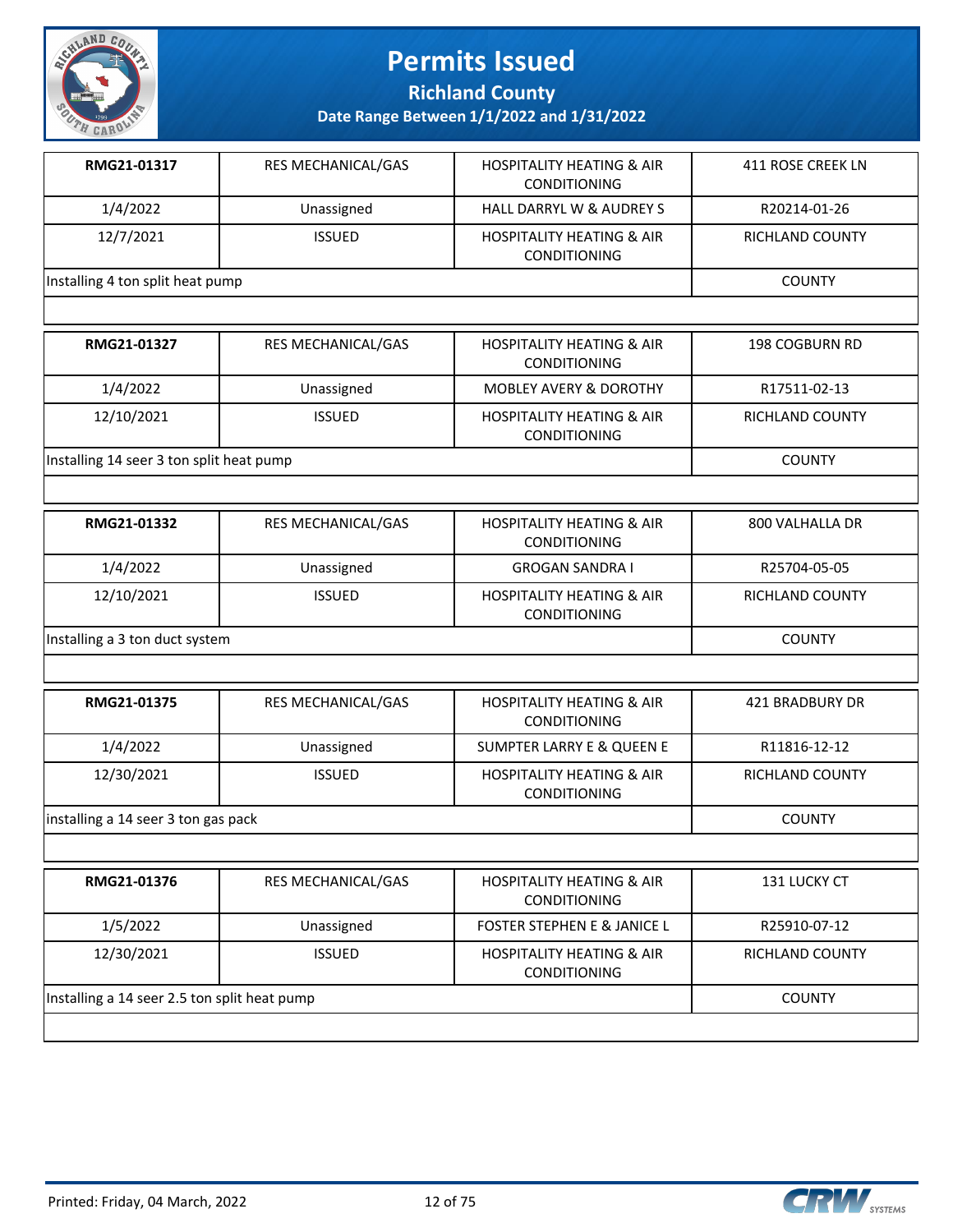

**Richland County**

| RMG21-01380                                         | RES MECHANICAL/GAS | LEVER REPAIRS INC                                    | 208 WOOD DUCK RD          |
|-----------------------------------------------------|--------------------|------------------------------------------------------|---------------------------|
| 1/5/2022                                            | Unassigned         | WILLIS RICHARD HOOD &                                | R22712-04-05              |
| 12/31/2021                                          | <b>ISSUED</b>      | LEVER REPAIRS INC                                    | RICHLAND COUNTY           |
| Replace existing A/C coil and outdoor HVAC unit     |                    |                                                      | <b>COUNTY</b>             |
|                                                     |                    |                                                      |                           |
| RMG22-00001                                         | RES MECHANICAL/GAS | LEVER REPAIRS INC                                    | 117 MALLARD LANDING WAY   |
| 1/5/2022                                            | Unassigned         | MESS MEGAN D                                         | R21904-03-11              |
| 1/3/2022                                            | <b>ISSUED</b>      | LEVER REPAIRS INC                                    | RICHLAND COUNTY           |
| Replace existing HVAC system and enlarge supply     |                    |                                                      | <b>COUNTY</b>             |
|                                                     |                    |                                                      |                           |
| RMG22-00002                                         | RES MECHANICAL/GAS | WILSON'S REFRIGERATION & A/C<br><b>SERVICE INC</b>   | 1020 JULIUS RICHARDSON RD |
| 1/5/2022                                            | Unassigned         | <b>Brian Dolan</b>                                   | R02600-05-09              |
| 1/3/2022                                            | <b>ISSUED</b>      | WILSON'S REFRIGERATION & A/C<br><b>SERVICE INC</b>   | RICHLAND COUNTY           |
| Install 2 ton split heat pump system with duct work |                    |                                                      | <b>COUNTY</b>             |
|                                                     |                    |                                                      |                           |
| RMG22-00003                                         | RES MECHANICAL/GAS | <b>HOSPITALITY HEATING &amp; AIR</b><br>CONDITIONING | 254 WHITTON LN            |
| 1/7/2022                                            | Unassigned         | <b>JOSEPH STEPHANIE E &amp; ERICK J</b>              | R23214-02-27              |
| 1/3/2022                                            | <b>ISSUED</b>      | <b>HOSPITALITY HEATING &amp; AIR</b><br>CONDITIONING | RICHLAND COUNTY           |
| Installing a 2 ton split heat pump                  | <b>COUNTY</b>      |                                                      |                           |
|                                                     |                    |                                                      |                           |
| RMG22-00004                                         | RES MECHANICAL/GAS | AMERICAN RESIDENTIAL SERVICES<br>LLC                 | 505 BRIDGECREEK DR        |
| 1/7/2022                                            | Unassigned         | <b>GREEN LOIS S TRUSTEE</b>                          | R23115-02-02              |
| 1/3/2022                                            | <b>ISSUED</b>      | AMERICAN RESIDENTIAL SERVICES<br>LLC                 | RICHLAND COUNTY           |
| Duct work                                           |                    |                                                      | <b>COUNTY</b>             |
|                                                     |                    |                                                      |                           |
| RMG22-00006                                         | RES MECHANICAL/GAS | 2ND WIND HEATING AND AIR<br><b>CONDITIONING INC</b>  | 119 MILES OAK LN          |
| 1/5/2022                                            | Unassigned         | LABONTE DANIEL R & LORI J                            | R23612-01-12              |
| 1/4/2022                                            | <b>ISSUED</b>      | 2ND WIND HEATING AND AIR<br><b>CONDITIONING INC</b>  | RICHLAND COUNTY           |
| Install Tempstar 2.5T, 15S SHP w/5kw                |                    |                                                      | <b>COUNTY</b>             |
|                                                     |                    |                                                      |                           |

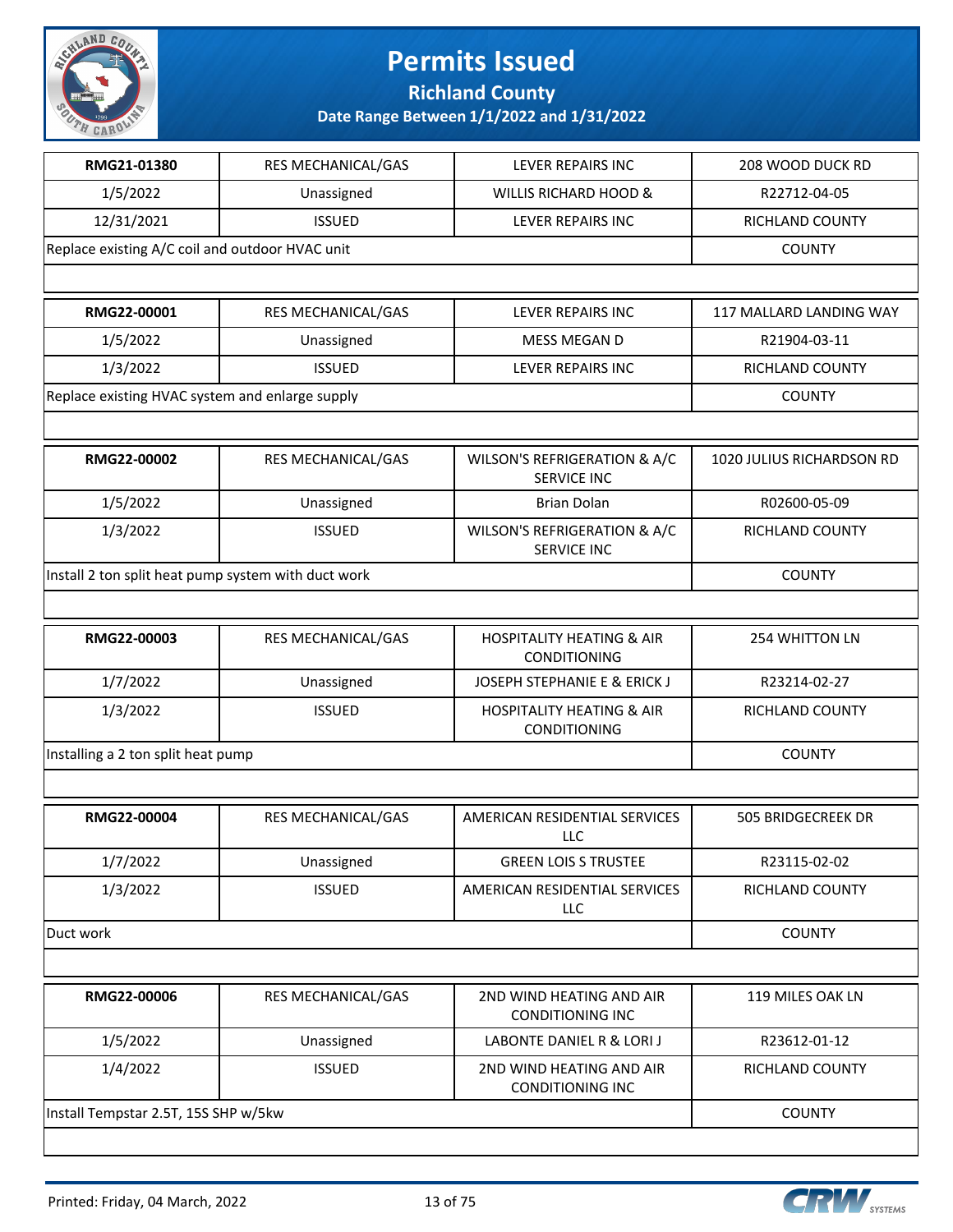

**Richland County**

| RMG22-00008     | <b>RES MECHANICAL/GAS</b> | AMERICAN RESIDENTIAL SERVICES<br><b>LLC</b> | 6750 BLUFF RD          |
|-----------------|---------------------------|---------------------------------------------|------------------------|
| 1/7/2022        | Unassigned                | <b>GREEN CHARLES M &amp; JESSE R</b>        | R24207-02-01           |
| 1/5/2022        | <b>ISSUED</b>             | AMERICAN RESIDENTIAL SERVICES<br>LLC.       | <b>RICHLAND COUNTY</b> |
| HVAC Change out | <b>COUNTY</b>             |                                             |                        |
|                 |                           |                                             |                        |
| RMG22-00009     | <b>RES MECHANICAL/GAS</b> | AMERICAN RESIDENTIAL SERVICES<br>LLC.       | 321 STEEPLE CREST N    |

| 1/7/2022               | Unassigned    | SCHODOWSKI FRANCIS & AMY             | R05301-02-20    |
|------------------------|---------------|--------------------------------------|-----------------|
| 1/5/2022               | <b>ISSUED</b> | AMERICAN RESIDENTIAL SERVICES<br>LLC | RICHLAND COUNTY |
| <b>HVAC Change out</b> |               |                                      | <b>COUNTY</b>   |

| RMG22-00011     | <b>RES MECHANICAL/GAS</b> | AMERICAN RESIDENTIAL SERVICES<br>LLC | 548 ANSON DR    |
|-----------------|---------------------------|--------------------------------------|-----------------|
| 1/7/2022        | Unassigned                | RABACA PHILIP A & ANASTACIA C        | R23305-10-05    |
| 1/6/2022        | <b>ISSUED</b>             | AMERICAN RESIDENTIAL SERVICES<br>LLC | RICHLAND COUNTY |
| HVAC Change out |                           |                                      | <b>COUNTY</b>   |

| RMG22-00012     | <b>RES MECHANICAL/GAS</b> | AMERICAN RESIDENTIAL SERVICES<br>LLC. | 7813 CRESTBROOK RD |
|-----------------|---------------------------|---------------------------------------|--------------------|
| 1/7/2022        | Unassigned                | <b>CANNON-HAILEY EILEEN</b>           | R17105-03-27       |
| 1/6/2022        | <b>ISSUED</b>             | AMERICAN RESIDENTIAL SERVICES<br>LLC  | RICHLAND COUNTY    |
| HVAC Change out |                           |                                       | <b>COUNTY</b>      |

| RMG22-00013                                | <b>RES MECHANICAL/GAS</b> | Johnny Lucas                                                | 3 OVERCUP CT    |
|--------------------------------------------|---------------------------|-------------------------------------------------------------|-----------------|
| 1/24/2022                                  | Unassigned                | MCMAHAN JONATHAN T &                                        | R05203-01-11    |
| 1/6/2022                                   | <b>ISSUED</b>             | <b>HOSPITALITY HEATING &amp; AIR</b><br><b>CONDITIONING</b> | RICHLAND COUNTY |
| installing a 14 seer 3 ton split heat pump |                           |                                                             | <b>COUNTY</b>   |
|                                            |                           |                                                             |                 |

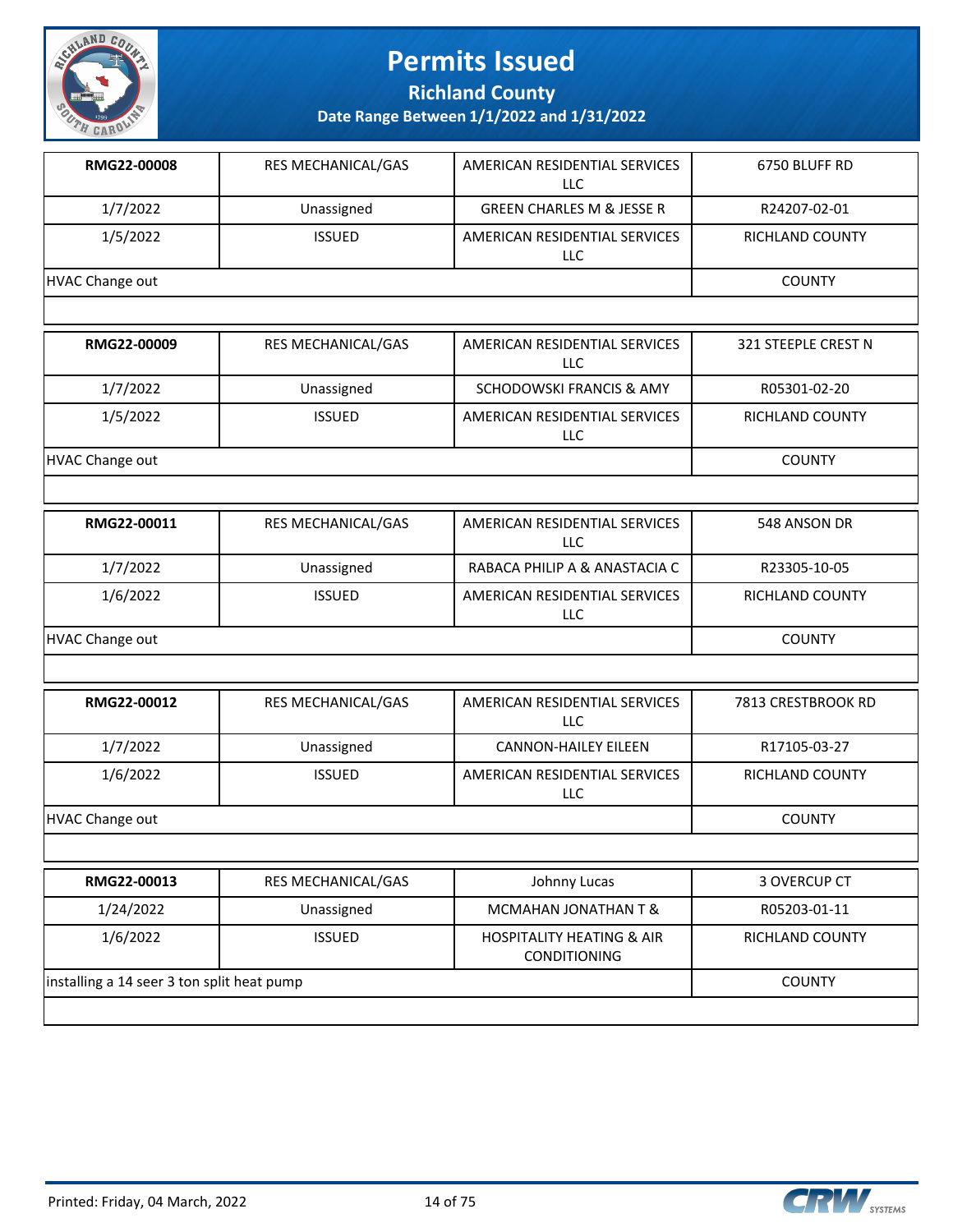

**Richland County**

| RMG22-00015                                           | RES MECHANICAL/GAS                                          | Johnny Lucas                                             | 1008 BRADFORD RIDGE LN |
|-------------------------------------------------------|-------------------------------------------------------------|----------------------------------------------------------|------------------------|
| 1/24/2022                                             | Unassigned                                                  | <b>HAMILTON ALLISON</b>                                  | R22906-08-17           |
| 1/6/2022                                              | <b>ISSUED</b>                                               | <b>HOSPITALITY HEATING &amp; AIR</b><br>CONDITIONING     | RICHLAND COUNTY        |
| installing 80% 50ntu furnace                          |                                                             |                                                          | <b>COUNTY</b>          |
|                                                       |                                                             |                                                          |                        |
| RMG22-00016                                           | RES MECHANICAL/GAS                                          | <b>COMFORT EXPERTS HEATING AND</b><br><b>COOLING LLC</b> | 105 CLAIRBORNE PL      |
| 1/11/2022                                             | Unassigned                                                  | <b>FREY STEFFEN &amp;</b>                                | R23036-06-03           |
| 1/6/2022                                              | <b>FINALED</b>                                              | <b>COMFORT EXPERTS HEATING AND</b><br><b>COOLING LLC</b> | RICHLAND COUNTY        |
|                                                       | Install new Bryant 15 seer 2 ton a/c with Bryant gas furnac |                                                          | <b>COUNTY</b>          |
|                                                       |                                                             |                                                          |                        |
| RMG22-00017                                           | RES MECHANICAL/GAS                                          | AMERICAN RESIDENTIAL SERVICES<br><b>LLC</b>              | 748 GROVER WILSON RD   |
| 1/12/2022                                             | Unassigned                                                  | <b>MARTIN HILLARY S</b>                                  | R23603-01-10           |
| 1/7/2022                                              | <b>ISSUED</b>                                               | AMERICAN RESIDENTIAL SERVICES<br>LLC                     | RICHLAND COUNTY        |
| <b>HVAC Change out</b>                                |                                                             |                                                          | <b>COUNTY</b>          |
|                                                       |                                                             |                                                          |                        |
| RMG22-00018                                           | RES MECHANICAL/GAS                                          | Johnny Lucas                                             | 10 CUPOLA CT           |
| 1/24/2022                                             | Unassigned                                                  | CHALMERS JACQUELYNE C &                                  | R17610-01-05           |
| 1/7/2022                                              | <b>ISSUED</b>                                               | <b>HOSPITALITY HEATING &amp; AIR</b><br>CONDITIONING     | RICHLAND COUNTY        |
| Installing a 2 ton gas pack and 2 ton split heat pump |                                                             |                                                          | <b>COUNTY</b>          |
|                                                       |                                                             |                                                          |                        |
| RMG22-00019                                           | RES MECHANICAL/GAS                                          | AMERICAN RESIDENTIAL SERVICES<br><b>LLC</b>              | 104 FIREBRIDGE RD      |
| 1/12/2022                                             | Unassigned                                                  | <b>BRADHAM TYRONE &amp; PRINCESS</b>                     | R17214-11-10           |
| 1/10/2022                                             | <b>ISSUED</b>                                               | AMERICAN RESIDENTIAL SERVICES<br><b>LLC</b>              | RICHLAND COUNTY        |
| <b>HVAC Change out</b>                                | <b>COUNTY</b>                                               |                                                          |                        |
|                                                       |                                                             |                                                          |                        |
| RMG22-00020                                           | RES MECHANICAL/GAS                                          | LOPEZ SALVADOR EMETERIO                                  | 4213 HILEAH DR         |
| 1/10/2022                                             | Unassigned                                                  | LOPEZ SALVADOR EMETERIO                                  | R13514-03-12           |
| 1/10/2022                                             | <b>ISSUED</b>                                               |                                                          | RICHLAND COUNTY        |
| <b>GAS METER</b>                                      |                                                             |                                                          | <b>COUNTY</b>          |
|                                                       |                                                             |                                                          |                        |

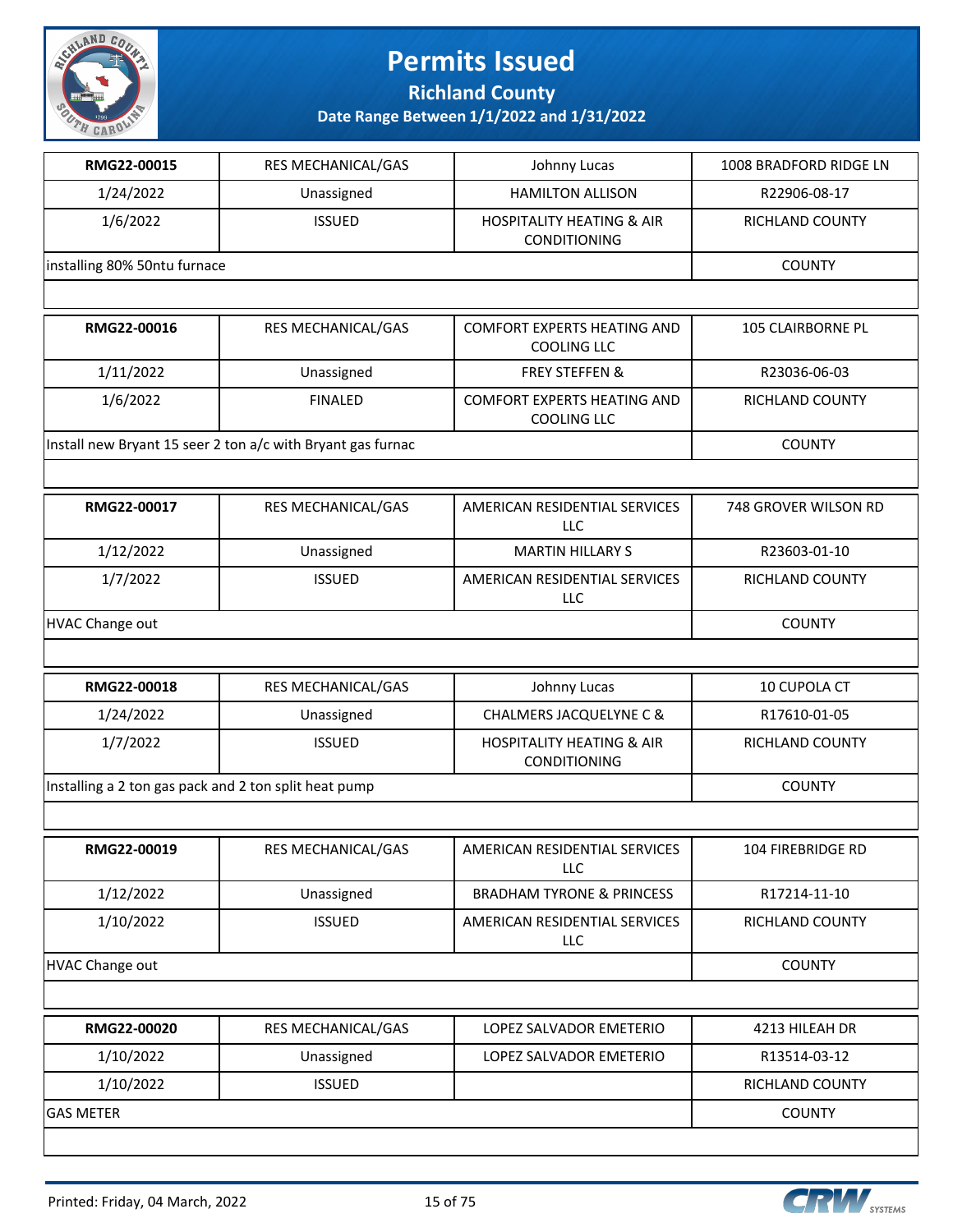

**Richland County**

| RMG22-00021                                | RES MECHANICAL/GAS | AMERICAN RESIDENTIAL SERVICES<br><b>LLC</b> | 1806 ARDMORE RD       |
|--------------------------------------------|--------------------|---------------------------------------------|-----------------------|
| 1/12/2022                                  | Unassigned         | <b>GONZALEZ FERNANDO &amp;</b>              | R19701-08-27          |
| 1/10/2022                                  | <b>ISSUED</b>      | AMERICAN RESIDENTIAL SERVICES<br><b>LLC</b> | RICHLAND COUNTY       |
| <b>HVAC Change out</b>                     |                    |                                             | <b>COUNTY</b>         |
|                                            |                    |                                             |                       |
| RMG22-00022                                | RES MECHANICAL/GAS | <b>CAROLINA CONDITIONS LLC</b>              | 7534 BURDELL DR       |
| 1/10/2022                                  | Unassigned         | <b>GIBBS CHARLES W</b>                      | R19104-04-04          |
| 1/10/2022                                  | <b>ISSUED</b>      | <b>CAROLINA CONDITIONS LLC</b>              | RICHLAND COUNTY       |
| <b>HVAC replamcement</b>                   |                    |                                             | <b>COUNTY</b>         |
|                                            |                    |                                             |                       |
| RMG22-00023                                | RES MECHANICAL/GAS | <b>CAROLINA CONDITIONS LLC</b>              | 712 KELLY MILL RD     |
| 1/10/2022                                  | Unassigned         | BADER GARY W & ANNE G                       | R26100-02-05          |
| 1/10/2022                                  | <b>ISSUED</b>      | <b>CAROLINA CONDITIONS LLC</b>              | RICHLAND COUNTY       |
| <b>HVAC replacement</b>                    |                    |                                             | <b>COUNTY</b>         |
|                                            |                    |                                             |                       |
| RMG22-00025                                | RES MECHANICAL/GAS | AMERICAN RESIDENTIAL SERVICES<br>LLC        | 173 BERKELEY RIDGE DR |
| 1/12/2022                                  | Unassigned         | KENNEDY WALTER B & REBECA R                 | R23309-07-04          |
| 1/11/2022                                  | <b>ISSUED</b>      | AMERICAN RESIDENTIAL SERVICES<br>LLC        | RICHLAND COUNTY       |
| <b>HVAC Change out</b>                     |                    | <b>COUNTY</b>                               |                       |
|                                            |                    |                                             |                       |
| RMG22-00026                                | RES MECHANICAL/GAS | AMERICAN RESIDENTIAL SERVICES<br>LLC        | 1020 VALHALLA DR      |
| 1/12/2022                                  | Unassigned         | <b>FURRY GRANT &amp; KIMBERLY</b>           | R22816-06-07          |
| 1/11/2022                                  | <b>ISSUED</b>      | AMERICAN RESIDENTIAL SERVICES<br>LLC        | RICHLAND COUNTY       |
| HVAC Change out                            | <b>COUNTY</b>      |                                             |                       |
|                                            |                    |                                             |                       |
| RMG22-00028                                | RES MECHANICAL/GAS | MEETZE PLUMBING CO INC                      | 1050 GREY DUCK LN     |
| 1/11/2022                                  | Unassigned         | englecia douglas                            | R23406-02-11          |
| 1/11/2022                                  | <b>ISSUED</b>      | MEETZE PLUMBING CO INC                      | RICHLAND COUNTY       |
| gas pressure test. Repair exposed gas leak |                    |                                             | <b>COUNTY</b>         |
|                                            |                    |                                             |                       |

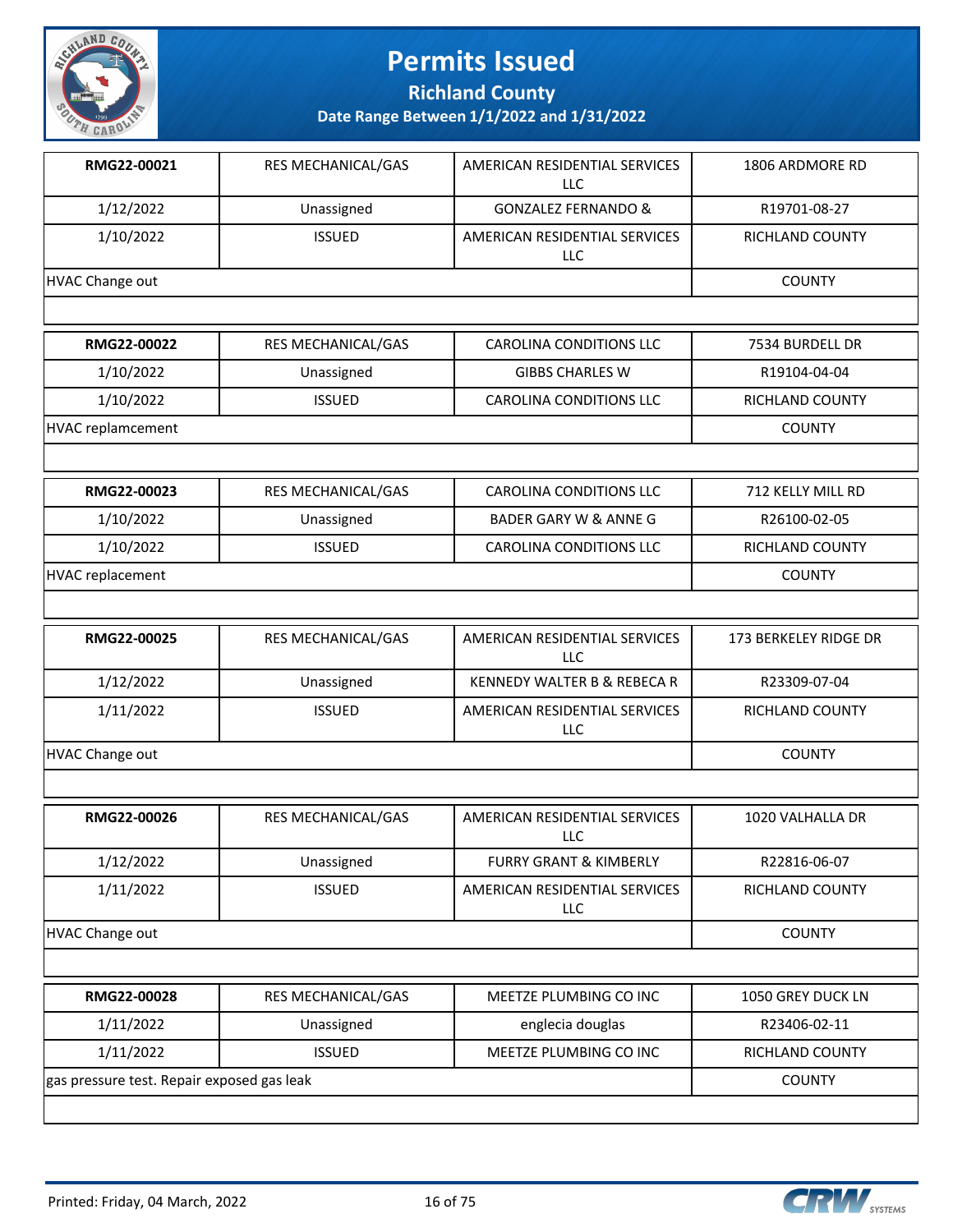

**Richland County**

| RMG22-00029                  | RES MECHANICAL/GAS | <b>LEVER REPAIRS INC</b>                    | 216 GREENLAKE DR |
|------------------------------|--------------------|---------------------------------------------|------------------|
| 1/13/2022                    | Unassigned         | <b>MONTGOMERY LYN</b>                       | R25010-04-04     |
| 1/11/2022                    | <b>ISSUED</b>      | LEVER REPAIRS INC                           | RICHLAND COUNTY  |
| Replace existing HVAC system |                    |                                             | <b>COUNTY</b>    |
|                              |                    |                                             |                  |
| RMG22-00032                  | RES MECHANICAL/GAS | AMERICAN RESIDENTIAL SERVICES<br><b>LLC</b> | 3033 APPLEBY LN  |
| 1/12/2022                    | Unassigned         | WOODS SANDRA KAY & TOMMY                    | R19905-08-16     |
| 1/11/2022                    | <b>ISSUED</b>      | AMERICAN RESIDENTIAL SERVICES<br><b>LLC</b> | RICHLAND COUNTY  |
| <b>HVAC Change out</b>       |                    |                                             | <b>COUNTY</b>    |
|                              |                    |                                             |                  |
| RMG22-00033                  | RES MECHANICAL/GAS | AMERICAN RESIDENTIAL SERVICES<br>LLC        | 801 DANBURY DR   |
| 1/12/2022                    | Unassigned         | <b>MURRY GRACIE L</b>                       | R11711-04-06     |
| 1/11/2022                    | <b>ISSUED</b>      | AMERICAN RESIDENTIAL SERVICES<br><b>LLC</b> | RICHLAND COUNTY  |
| <b>HVAC Change out</b>       | <b>COUNTY</b>      |                                             |                  |
|                              |                    |                                             |                  |
| RMG22-00034                  | RES MECHANICAL/GAS | AMERICAN RESIDENTIAL SERVICES<br>LLC        | 2409 CARVING TRL |
| 1/12/2022                    | Unassigned         | <b>CARNER REGINAL</b>                       | R21915-06-18     |
| 1/11/2022                    | <b>ISSUED</b>      | AMERICAN RESIDENTIAL SERVICES<br><b>LLC</b> | RICHLAND COUNTY  |
| <b>HVAC Change out</b>       |                    |                                             | <b>COUNTY</b>    |
|                              |                    |                                             |                  |
| RMG22-00035                  | RES MECHANICAL/GAS | AMERICAN RESIDENTIAL SERVICES<br><b>LLC</b> | 101 BLOXOME DR   |
| 1/12/2022                    | Unassigned         | MACK FREDDIE & ALBERTA                      | R21913-05-03     |
| 1/12/2022                    | <b>ISSUED</b>      | AMERICAN RESIDENTIAL SERVICES<br><b>LLC</b> | RICHLAND COUNTY  |
| <b>HVAC Change out</b>       | <b>COUNTY</b>      |                                             |                  |
|                              |                    |                                             |                  |

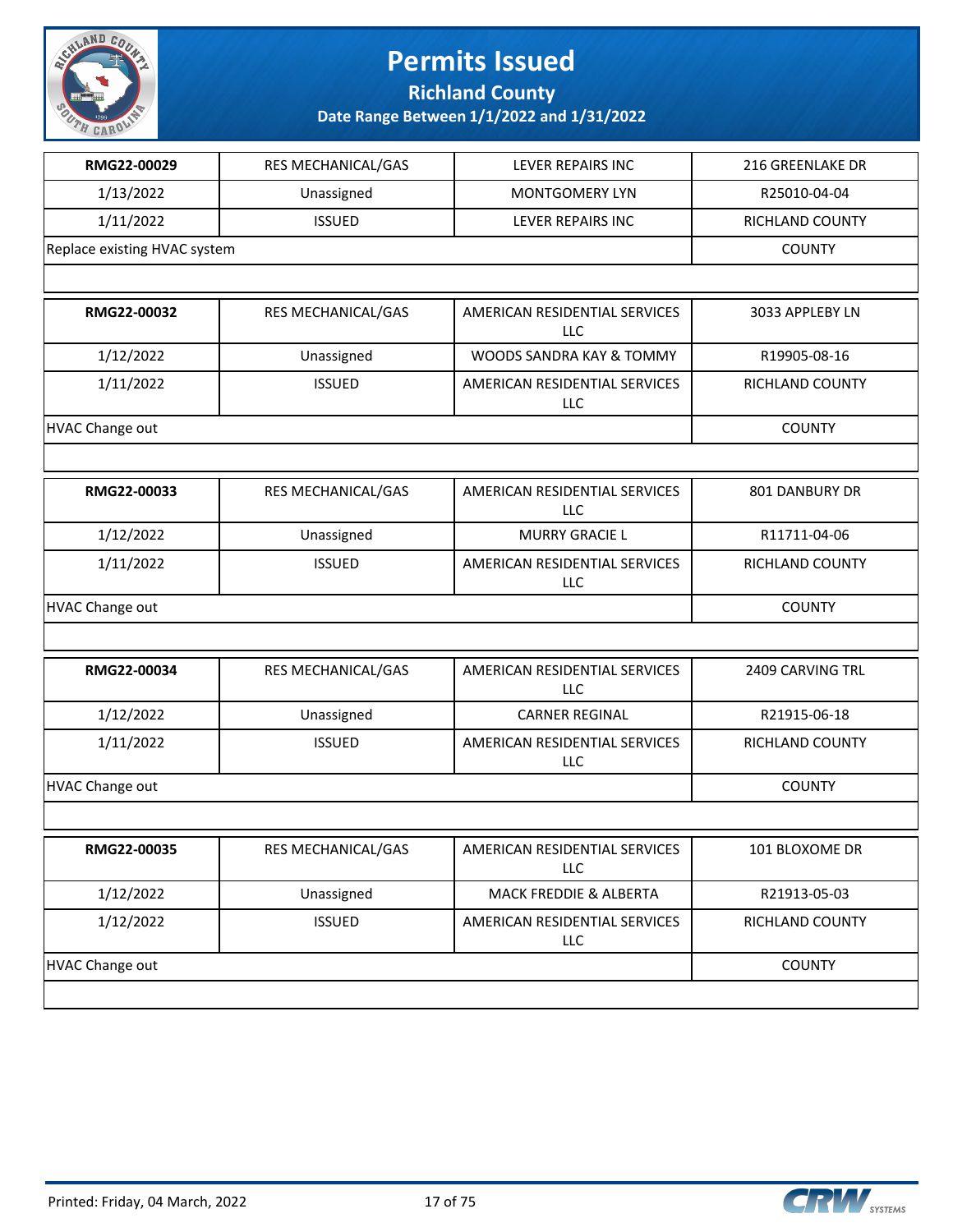

**Richland County**

**Date Range Between 1/1/2022 and 1/31/2022**

| RMG22-00036                                | <b>RES MECHANICAL/GAS</b> | <b>HOSPITALITY HEATING &amp; AIR</b><br><b>CONDITIONING</b> | 836 KNOLLWOOD DR |
|--------------------------------------------|---------------------------|-------------------------------------------------------------|------------------|
| 1/24/2022                                  | Unassigned                | DANIEL ALISE M                                              | R16303-07-08     |
| 1/12/2022                                  | <b>ISSUED</b>             | <b>HOSPITALITY HEATING &amp; AIR</b><br><b>CONDITIONING</b> | RICHLAND COUNTY  |
| Installing 14 seer 2.5 ton split heat pump |                           |                                                             | <b>COUNTY</b>    |
|                                            |                           |                                                             |                  |

| RMG22-00038                       | <b>RES MECHANICAL/GAS</b> | <b>HOSPITALITY HEATING &amp; AIR</b><br><b>CONDITIONING</b> | 109 MEADOWBURY DR      |
|-----------------------------------|---------------------------|-------------------------------------------------------------|------------------------|
| 1/24/2022                         | Unassigned                | RICE LEOLA L                                                | R14304-03-07           |
| 1/12/2022                         | <b>ISSUED</b>             | <b>HOSPITALITY HEATING &amp; AIR</b><br><b>CONDITIONING</b> | <b>RICHLAND COUNTY</b> |
| installing 14 seer 3 ton gas pack |                           |                                                             | <b>COUNTY</b>          |

| RMG22-00039      | RES MECHANICAL/GAS | CAROLINA CONDITIONS LLC        | 60 ROUNDTREE RD        |
|------------------|--------------------|--------------------------------|------------------------|
| 1/13/2022        | Unassigned         | <b>BRETOUS LENA M</b>          | R14805-03-07           |
| 1/12/2022        | <b>ISSUED</b>      | <b>CAROLINA CONDITIONS LLC</b> | <b>RICHLAND COUNTY</b> |
| HVAC replacement |                    |                                | COUNTY                 |

| RMG22-00041                   | <b>RES MECHANICAL/GAS</b> | LEVER REPAIRS INC      | 1425 NOBLE AVE  |
|-------------------------------|---------------------------|------------------------|-----------------|
| 1/14/2022                     | Unassigned                | DABECK JOHN T & CLAIRE | R09304-05-09    |
| 1/14/2022                     | <b>ISSUED</b>             | LEVER REPAIRS INC      | RICHLAND COUNTY |
| Replace existing HVAC furnace |                           |                        | <b>COUNTY</b>   |

| RMG22-00042                             | RES MECHANICAL/GAS        | <b>HOSPITALITY HEATING &amp; AIR</b><br><b>CONDITIONING</b> | <b>116 LUCKY CT</b>        |
|-----------------------------------------|---------------------------|-------------------------------------------------------------|----------------------------|
| 1/14/2022                               | Unassigned                | JACILDONE ANGELA MARGARET                                   | R25911-03-33               |
| 1/14/2022                               | <b>ISSUED</b>             | <b>HOSPITALITY HEATING &amp; AIR</b><br><b>CONDITIONING</b> | <b>RICHLAND COUNTY</b>     |
| installing 14seer 2 ton split heat pump |                           |                                                             | <b>COUNTY</b>              |
|                                         |                           |                                                             |                            |
| RMG22-00043                             | <b>RES MECHANICAL/GAS</b> | <b>BADGLEY JOHN PATRICK &amp;</b>                           | <b>101 STONEY POINT LN</b> |
| 1/14/2022                               | Unassigned                | <b>BADGLEY JOHN PATRICK &amp;</b>                           | R01505-01-34               |
| 1/14/2022                               | <b>ISSUED</b>             |                                                             | <b>RICHLAND COUNTY</b>     |

WATER INSTALLATION COUNTY

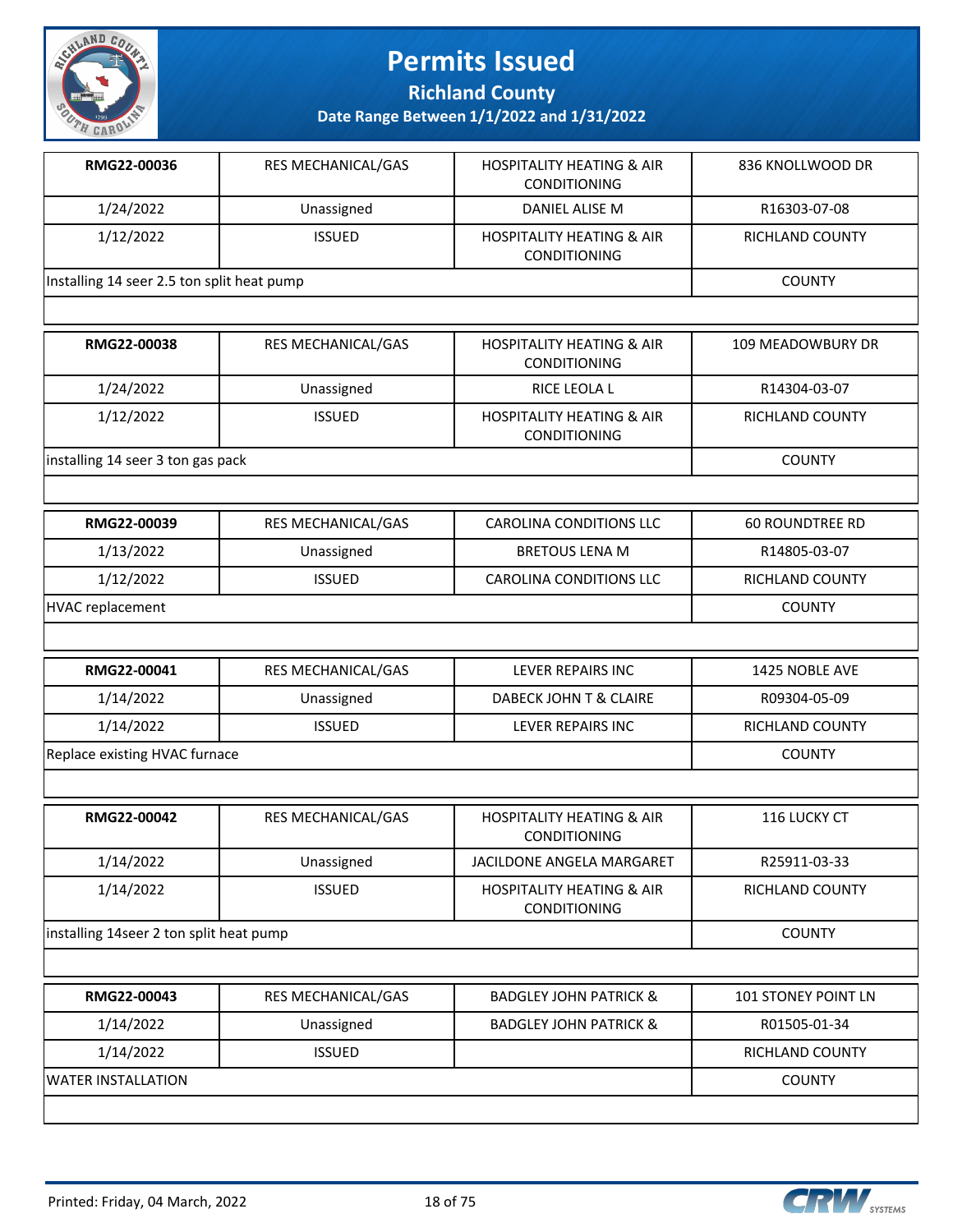

**Richland County**

| RMG22-00044                                              | RES MECHANICAL/GAS        | LEVER REPAIRS INC                                           | 21 MAYZOLA CT          |
|----------------------------------------------------------|---------------------------|-------------------------------------------------------------|------------------------|
| 1/24/2022                                                | Unassigned                | WARE EARL T JR & EVELYN GIBBS                               | R26100-03-20           |
| 1/17/2022                                                | <b>ISSUED</b>             | LEVER REPAIRS INC                                           | RICHLAND COUNTY        |
| Installing duct work in basement, relocating HVAC system | <b>COUNTY</b>             |                                                             |                        |
|                                                          |                           |                                                             |                        |
| RMG22-00045                                              | RES MECHANICAL/GAS        | <b>CASSELL BROTHERS HEATING &amp;</b><br><b>COOLING LLC</b> | 533 SHADOWOOD DR       |
| 1/24/2022                                                | Unassigned                | YEOMAN THOMAS III & DIANE M                                 | R02403-02-16           |
| 1/18/2022                                                | <b>ISSUED</b>             | <b>CASSELL BROTHERS HEATING &amp;</b><br><b>COOLING LLC</b> | RICHLAND COUNTY        |
| <b>INSTALL 22 KW GENERATOR</b>                           |                           |                                                             | <b>COUNTY</b>          |
| 533 SHADOWOOD DR                                         |                           |                                                             |                        |
| RMG22-00046                                              | RES MECHANICAL/GAS        | AMERICAN RESIDENTIAL SERVICES<br>LLC                        | 1630 HODGES ST         |
| 1/24/2022                                                | Unassigned                | STAFFORD CHRISTOPHER A                                      | R09308-02-33           |
| 1/18/2022                                                | <b>ISSUED</b>             | AMERICAN RESIDENTIAL SERVICES<br>LLC                        | <b>RICHLAND COUNTY</b> |
| <b>HVAC Change out</b>                                   |                           |                                                             | <b>COUNTY</b>          |
|                                                          |                           |                                                             |                        |
| RMG22-00047                                              | RES MECHANICAL/GAS        | AMERICAN RESIDENTIAL SERVICES<br>LLC                        | 509 ATHENA DR          |
| 1/24/2022                                                | Unassigned                | TURNER MICHAEL W & CINDY                                    | R22903-02-13           |
| 1/18/2022                                                | <b>ISSUED</b>             | AMERICAN RESIDENTIAL SERVICES<br>LLC                        | RICHLAND COUNTY        |
| <b>HVAC Change out</b>                                   |                           |                                                             | <b>COUNTY</b>          |
|                                                          |                           |                                                             |                        |
| RMG22-00048                                              | <b>RES MECHANICAL/GAS</b> | AMERICAN RESIDENTIAL SERVICES<br>LLC                        | 465 SHARPE RD          |
| 1/24/2022                                                | Unassigned                | <b>TRAPP WILLIE</b>                                         | R11905-03-08           |
| 1/18/2022                                                | <b>ISSUED</b>             | AMERICAN RESIDENTIAL SERVICES<br>LLC                        | <b>RICHLAND COUNTY</b> |
| <b>HVAC Change out</b>                                   |                           |                                                             | <b>COUNTY</b>          |
|                                                          |                           |                                                             |                        |
| RMG22-00050                                              | RES MECHANICAL/GAS        | <b>CARL D GREEN</b>                                         | 429 RILEY ST           |
| 1/18/2022                                                | Unassigned                |                                                             | R11114-02-03           |
| 1/18/2022                                                | <b>FINALED</b>            | CARL D GREEN                                                | RICHLAND COUNTY        |
| REPLACING EXITING UNIT                                   |                           |                                                             | <b>COUNTY</b>          |
|                                                          |                           |                                                             |                        |

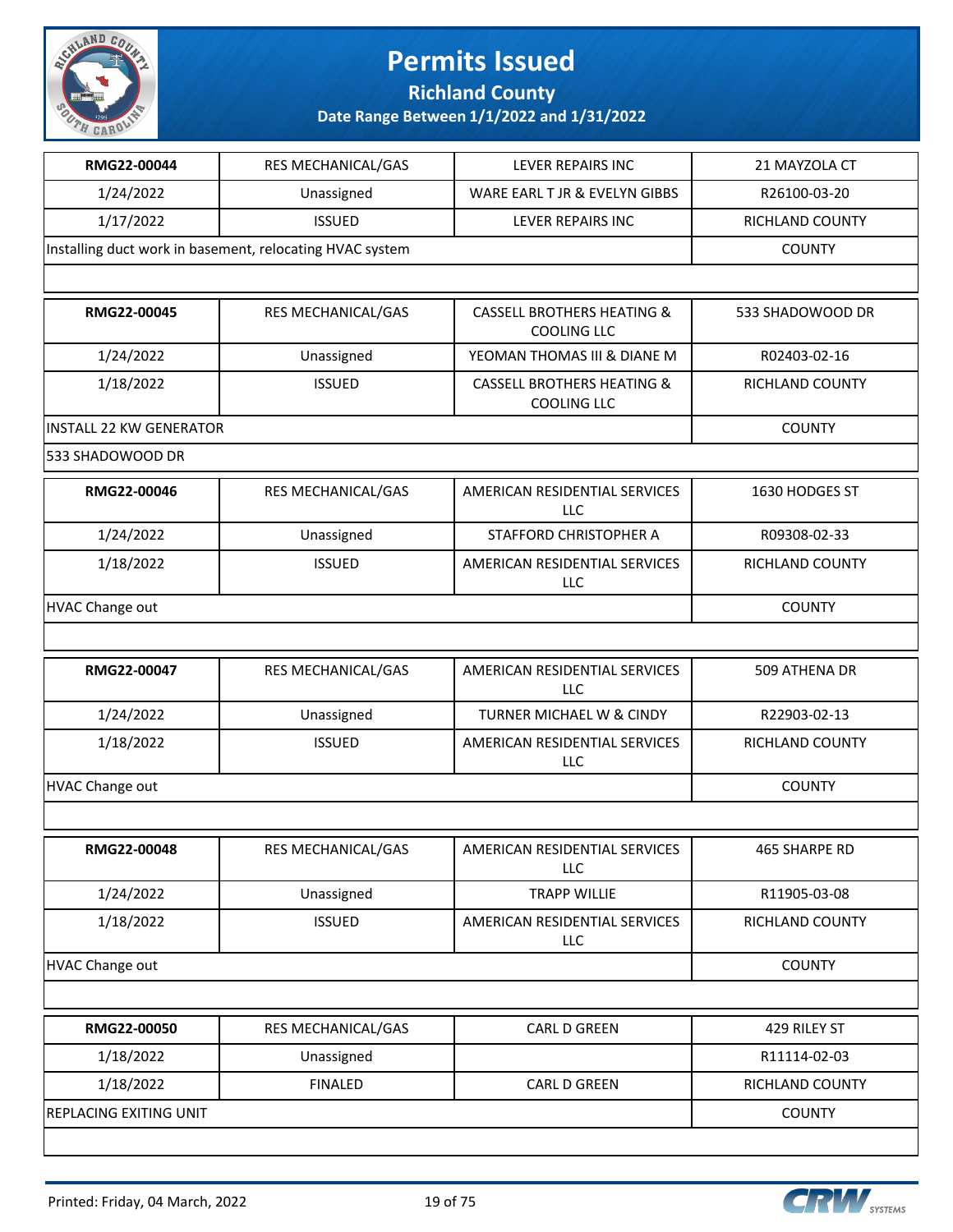

**Richland County**

**Date Range Between 1/1/2022 and 1/31/2022**

| RMG22-00051                                | <b>RES MECHANICAL/GAS</b> | <b>HOSPITALITY HEATING &amp; AIR</b><br><b>CONDITIONING</b> | 124 LIONSGATE DR |
|--------------------------------------------|---------------------------|-------------------------------------------------------------|------------------|
| 1/24/2022                                  | Unassigned                | WHITE CHRISTINE A & RAY E                                   | R19919-01-00     |
| 1/18/2022                                  | <b>ISSUED</b>             | <b>HOSPITALITY HEATING &amp; AIR</b><br><b>CONDITIONING</b> | RICHLAND COUNTY  |
| Installing 14 seer 2.5 ton split heat pump |                           |                                                             | <b>COUNTY</b>    |
|                                            |                           |                                                             |                  |

| RMG22-00053     | <b>RES MECHANICAL/GAS</b> | AMERICAN RESIDENTIAL SERVICES<br>LLC.       | 7925 EXETER LN         |
|-----------------|---------------------------|---------------------------------------------|------------------------|
| 1/24/2022       | Unassigned                | EVANS DWAYNE C & CARLA                      | R19801-07-04           |
| 1/19/2022       | <b>ISSUED</b>             | AMERICAN RESIDENTIAL SERVICES<br><b>LLC</b> | <b>RICHLAND COUNTY</b> |
| HVAC Change out |                           |                                             | <b>COUNTY</b>          |

| RMG22-00055                           | <b>RES MECHANICAL/GAS</b> | CASSELL BROTHERS HEATING &<br>COOLING LLC            | 234 HILTON VILLAGE DR |
|---------------------------------------|---------------------------|------------------------------------------------------|-----------------------|
| 1/24/2022                             | Unassigned                | WYMER MICHAEL C & LISA P                             | R00513-02-05          |
| 1/19/2022                             | <b>ISSUED</b>             | <b>CASSELL BROTHERS HEATING &amp;</b><br>COOLING LLC | RICHLAND COUNTY       |
| <b>IINSTALL 4 TON SPLIT HEAT PUMP</b> |                           |                                                      | <b>COUNTY</b>         |

234 HILTON VILLAGE DR

| RMG22-00056                  | <b>RES MECHANICAL/GAS</b> | CASSELL BROTHERS HEATING &<br>COOLING LLC | 2360 WASH LEVER RD |
|------------------------------|---------------------------|-------------------------------------------|--------------------|
| 1/24/2022                    | Unassigned                | <b>BASS CAROLYN J</b>                     | R02800-01-53       |
| 1/19/2022                    | <b>ISSUED</b>             | CASSELL BROTHERS HEATING &<br>COOLING LLC | RICHLAND COUNTY    |
| IINSTALL 9000 BTU MINI-SPLIT |                           |                                           | <b>COUNTY</b>      |

2360 WASH LEVER RD

| RMG22-00057               | <b>RES MECHANICAL/GAS</b> | <b>CASSELL BROTHERS HEATING &amp;</b><br>COOLING LLC | 1108 OLD MCGRAW RD |
|---------------------------|---------------------------|------------------------------------------------------|--------------------|
| 1/20/2022                 | Unassigned                | JOHNSON ANDREW & EASTER A                            | R37700-03-28       |
| 1/19/2022                 | <b>ISSUED</b>             | CASSELL BROTHERS HEATING &<br>COOLING LLC            | RICHLAND COUNTY    |
| IINSTALL 3.5 TON GAS PACK |                           |                                                      | <b>COUNTY</b>      |
| 1108 OLD MCGRAW RD        |                           |                                                      |                    |

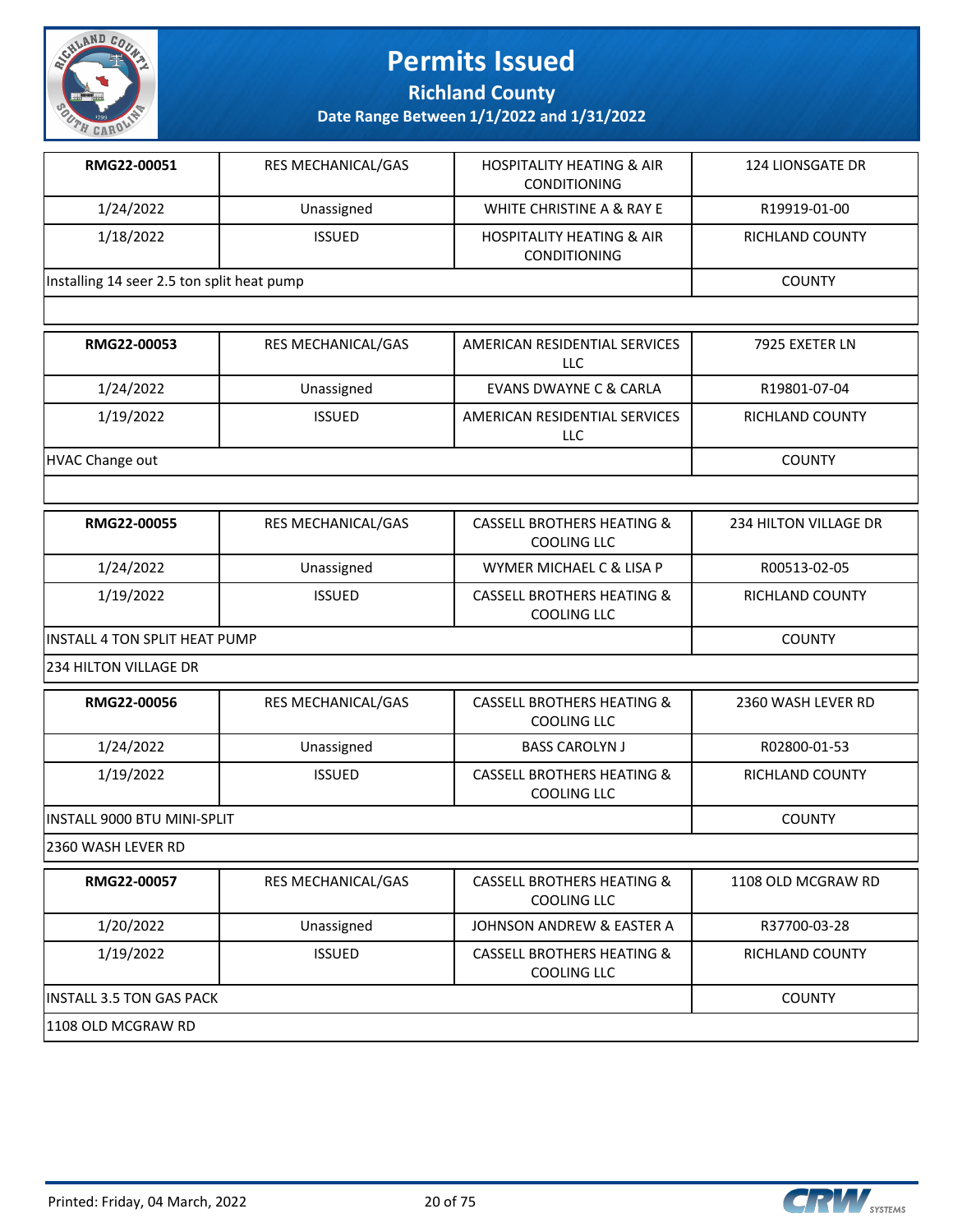

**Richland County**

**Date Range Between 1/1/2022 and 1/31/2022**

| RMG22-00058                             | <b>RES MECHANICAL/GAS</b> | <b>CASSELL BROTHERS HEATING &amp;</b><br>COOLING LLC | 2021 JOHNSON MARINA RD |  |
|-----------------------------------------|---------------------------|------------------------------------------------------|------------------------|--|
| 1/24/2022                               | Unassigned                | LOCKLEAR RALPH H & KATHRYN C                         | R01409-04-11           |  |
| 1/19/2022                               | <b>ISSUED</b>             | CASSELL BROTHERS HEATING &<br>COOLING LLC            | RICHLAND COUNTY        |  |
| <b>IINSTALL 3.5 TON SPLIT HEAT PUMP</b> | <b>COUNTY</b>             |                                                      |                        |  |
| 12021 JOHNSON MARINA RD                 |                           |                                                      |                        |  |

| RMG22-00059      | <b>RES MECHANICAL/GAS</b> | CAROLINA CONDITIONS LLC     | 1164 ASHLAND DR |
|------------------|---------------------------|-----------------------------|-----------------|
| 1/24/2022        | Unassigned                | DENEAL ARTHUR L & HERMINE M | R20515-05-02    |
| 1/19/2022        | <b>ISSUED</b>             | CAROLINA CONDITIONS LLC     | RICHLAND COUNTY |
| HVAC replacement |                           |                             | <b>COUNTY</b>   |

| RMG22-00060     | <b>RES MECHANICAL/GAS</b> | AMERICAN RESIDENTIAL SERVICES<br>LLC | 214 ASTER CIR   |
|-----------------|---------------------------|--------------------------------------|-----------------|
| 1/24/2022       | Unassigned                | SIMS BLONDELL B                      | R13603-03-04    |
| 1/19/2022       | <b>ISSUED</b>             | AMERICAN RESIDENTIAL SERVICES<br>LLC | RICHLAND COUNTY |
| HVAC Change out |                           |                                      | <b>COUNTY</b>   |

| RMG22-00061                                       | <b>RES MECHANICAL/GAS</b> | CASSELL BROTHERS HEATING &<br>COOLING LLC            | 157 NAZERY CIR         |
|---------------------------------------------------|---------------------------|------------------------------------------------------|------------------------|
| 1/24/2022                                         | Unassigned                | <b>SUMTER LEROY &amp; CORA E</b>                     | R24400-05-54           |
| 1/19/2022                                         | <b>ISSUED</b>             | <b>CASSELL BROTHERS HEATING &amp;</b><br>COOLING LLC | <b>RICHLAND COUNTY</b> |
| INSTALL 4 TON HEAT PUMP CONDENSER, COIL & FURNACE | <b>COUNTY</b>             |                                                      |                        |
| 157 NAZERY CIRCLE                                 |                           |                                                      |                        |
| RMG22-00062                                       | <b>RES MECHANICAL/GAS</b> | CASSELL BROTHERS HEATING &<br>COOLING LLC            | 2424 JOE FRAZIER CT    |
| 1/24/2022                                         | Unassigned                | YOUNG MARILYNN L ETAL                                | R13515-03-28           |
| 1/19/2022                                         | <b>ISSUED</b>             | <b>CASSELL BROTHERS HEATING &amp;</b><br>COOLING LLC | <b>RICHLAND COUNTY</b> |
| INSTALL 2 TON SPLIT HEAT PUMP                     |                           |                                                      | <b>COUNTY</b>          |

2424 JOE FRAZIER CT

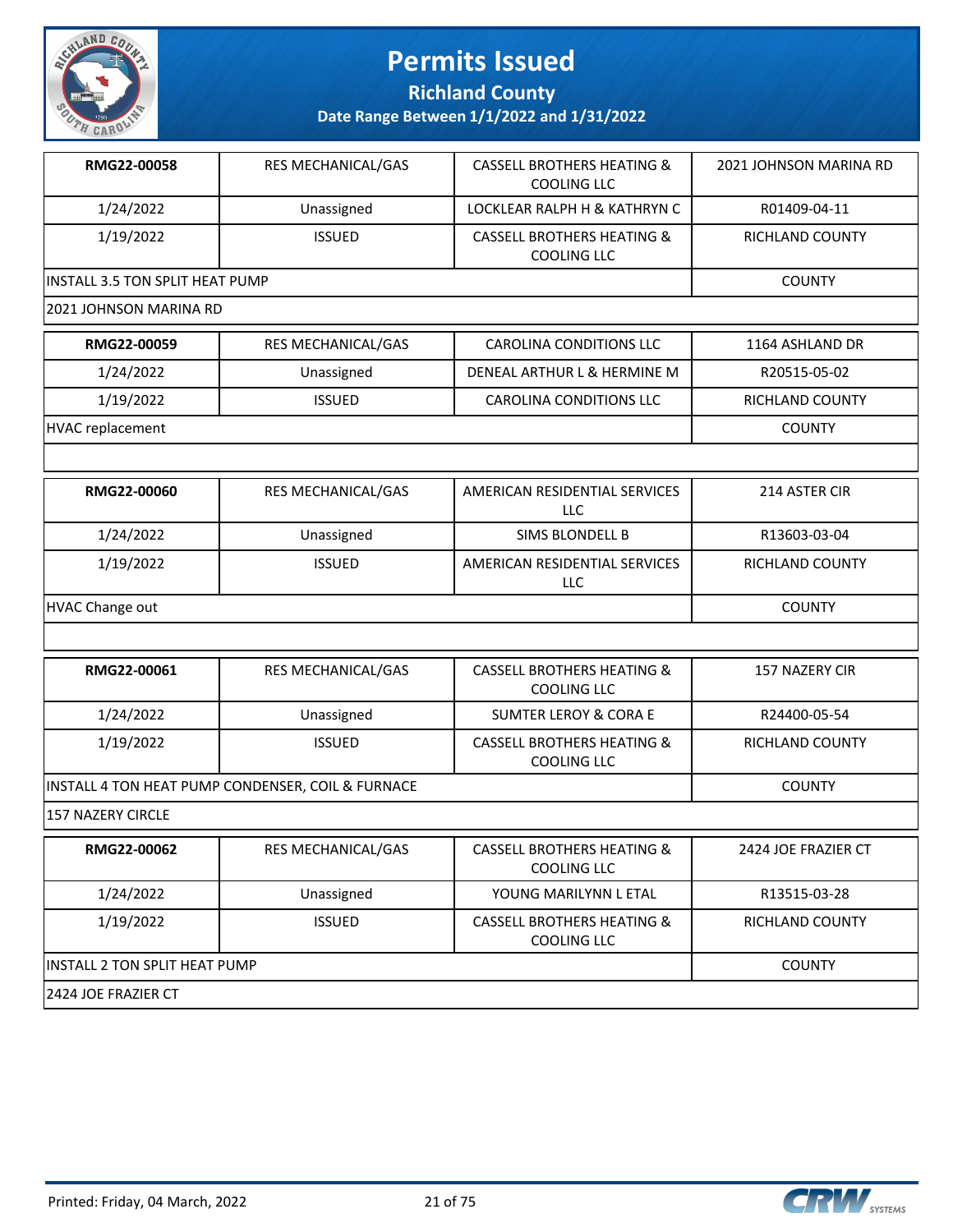

**Richland County**

**Date Range Between 1/1/2022 and 1/31/2022**

| RMG22-00063                             | <b>RES MECHANICAL/GAS</b> | <b>CASSELL BROTHERS HEATING &amp;</b><br>COOLING LLC | 101 BEATTY DOWNS RD A |  |
|-----------------------------------------|---------------------------|------------------------------------------------------|-----------------------|--|
| 1/24/2022                               | Unassigned                | <b>C&amp;C REAL ESTATE INVESTMENTS</b>               | R06106-01-26          |  |
| 1/19/2022                               | <b>ISSUED</b>             | CASSELL BROTHERS HEATING &<br>COOLING LLC            | RICHLAND COUNTY       |  |
| <b>IINSTALL 1.5 TON SPLIT HEAT PUMP</b> | A COUNTY                  |                                                      |                       |  |
| 101 BEATTY DOWNS RD. APT A              |                           |                                                      |                       |  |

| RMG22-00064                             | <b>RES MECHANICAL/GAS</b> | <b>CASSELL BROTHERS HEATING &amp;</b><br>COOLING LLC | 508 HOGANS RUN  |
|-----------------------------------------|---------------------------|------------------------------------------------------|-----------------|
| 1/24/2022                               | Unassigned                | <b>COULTER RICHARD M JR &amp;</b>                    | R22913-02-32    |
| 1/19/2022                               | <b>ISSUED</b>             | <b>CASSELL BROTHERS HEATING &amp;</b><br>COOLING LLC | RICHLAND COUNTY |
| <b>IINSTALL 1.5 TON SPLIT HEAT PUMP</b> |                           |                                                      | <b>COUNTY</b>   |

508 HOGANS RUN

| RMG22-00065                             | <b>RES MECHANICAL/GAS</b> | <b>CASSELL BROTHERS HEATING &amp;</b><br>COOLING LLC | 105 SHELLYWOOD LN |
|-----------------------------------------|---------------------------|------------------------------------------------------|-------------------|
| 1/24/2022                               | Unassigned                | CANTRELL WADE M &                                    | R05182-03-08      |
| 1/19/2022                               | <b>ISSUED</b>             | <b>CASSELL BROTHERS HEATING &amp;</b><br>COOLING LLC | RICHLAND COUNTY   |
| <b>IINSTALL 3 TON PACKAGE HEAT PUMP</b> | <b>COUNTY</b>             |                                                      |                   |

105 SHELLYWOOD LANE

| RMG22-00066                           | <b>RES MECHANICAL/GAS</b> | <b>CASSELL BROTHERS HEATING &amp;</b><br>COOLING LLC | 440 GROVER WILSON RD |
|---------------------------------------|---------------------------|------------------------------------------------------|----------------------|
| 1/24/2022                             | Unassigned                | WILLIAMS TERENCE G &                                 | R20900-04-13         |
| 1/19/2022                             | <b>ISSUED</b>             | <b>CASSELL BROTHERS HEATING &amp;</b><br>COOLING LLC | RICHLAND COUNTY      |
| <b>IINSTALL 3 TON SPLIT HEAT PUMP</b> |                           |                                                      | <b>COUNTY</b>        |

440 GROVER WILSON RD

| RMG22-00067                      | <b>RES MECHANICAL/GAS</b> | CASSELL BROTHERS HEATING &<br>COOLING LLC            | 212 RIVER CREEK DR |  |
|----------------------------------|---------------------------|------------------------------------------------------|--------------------|--|
| 1/24/2022                        | Unassigned                | <b>HOLTON WADE B &amp; MONICA B</b>                  | R04403-01-02       |  |
| 1/19/2022                        | <b>ISSUED</b>             | <b>CASSELL BROTHERS HEATING &amp;</b><br>COOLING LLC | RICHLAND COUNTY    |  |
| IINSTALL 3.5 TON SPLIT HEAT PUMP |                           |                                                      | <b>COUNTY</b>      |  |
| 1212 RIVER CREEK DR              |                           |                                                      |                    |  |

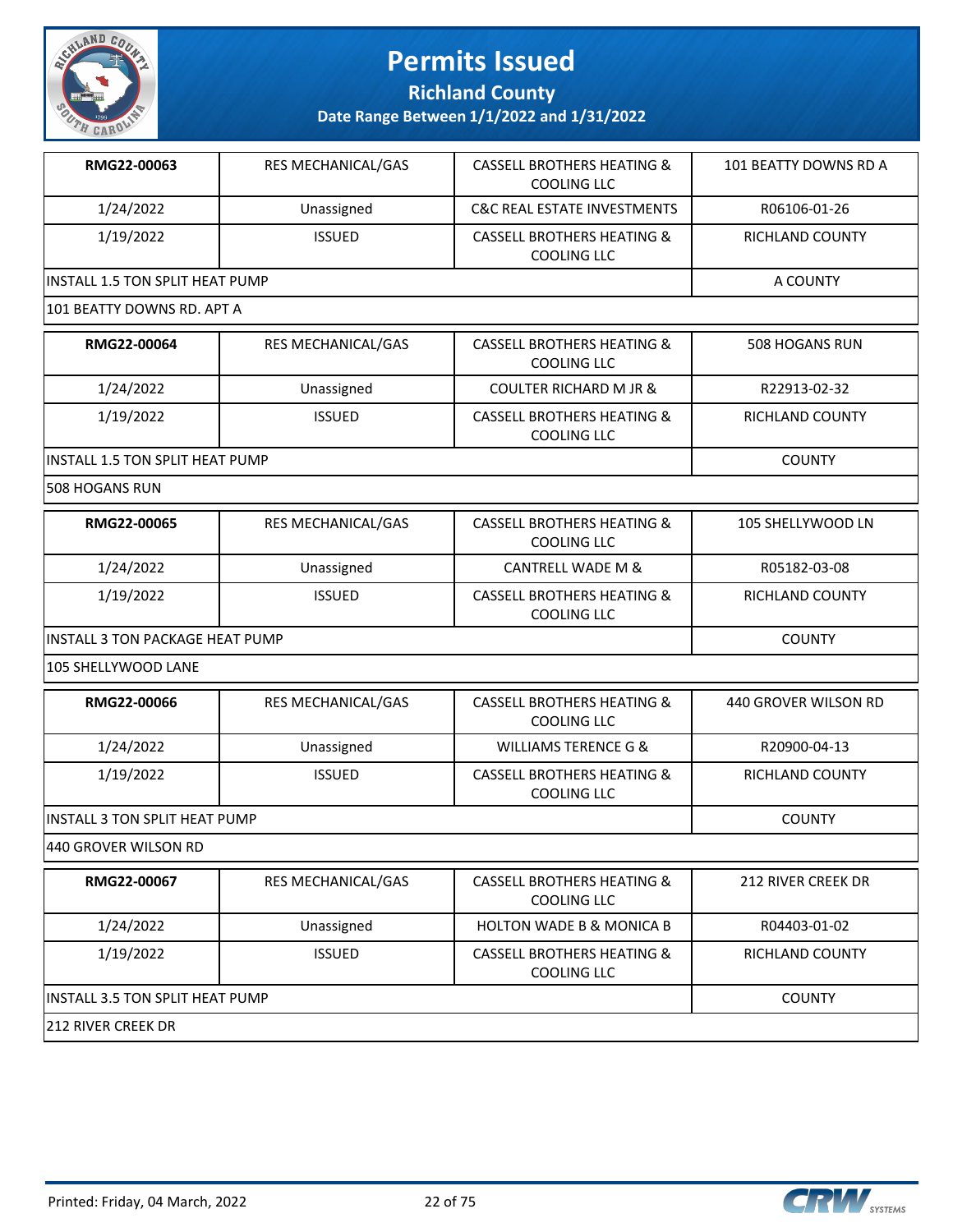

**Richland County**

**Date Range Between 1/1/2022 and 1/31/2022**

| RMG22-00068               | <b>RES MECHANICAL/GAS</b> | <b>CASSELL BROTHERS HEATING &amp;</b><br>COOLING LLC | 402 RIVERWALK WAY |  |
|---------------------------|---------------------------|------------------------------------------------------|-------------------|--|
| 1/24/2022                 | Unassigned                | <b>BLAKEY NANCY H</b>                                | R05109-01-01      |  |
| 1/19/2022                 | <b>ISSUED</b>             | CASSELL BROTHERS HEATING &<br>COOLING LLC            | RICHLAND COUNTY   |  |
| INSTALL 2 TON DUCT SYSTEM | <b>COUNTY</b>             |                                                      |                   |  |
| 1402 RIVERWALK WAY        |                           |                                                      |                   |  |

| RMG22-00070          | <b>RES MECHANICAL/GAS</b> | CASSELL BROTHERS HEATING &<br>COOLING LLC | 1108 OLD MCGRAW RD |
|----------------------|---------------------------|-------------------------------------------|--------------------|
| 1/24/2022            | Unassigned                | JOHNSON ANDREW & EASTER A                 | R37700-03-28       |
| 1/19/2022            | <b>ISSUED</b>             | CASSELL BROTHERS HEATING &<br>COOLING LLC | RICHLAND COUNTY    |
| IINSTALL DUCT SYSTEM |                           |                                           | <b>COUNTY</b>      |

1108 OLD MCGRAW RD

| RMG22-00071          | RES MECHANICAL/GAS | <b>CASSELL BROTHERS HEATING &amp;</b><br>COOLING LLC | 116 WELLS POINT DR |
|----------------------|--------------------|------------------------------------------------------|--------------------|
| 1/24/2022            | Unassigned         | JOHNSON N WILLIS & THELMA M                          | R02316-01-16       |
| 1/19/2022            | <b>ISSUED</b>      | <b>CASSELL BROTHERS HEATING &amp;</b><br>COOLING LLC | RICHLAND COUNTY    |
| IINSTALL GAS FURNACE | <b>COUNTY</b>      |                                                      |                    |

116 WELLS POINT DR

| RMG22-00073                                | <b>RES MECHANICAL/GAS</b> | <b>HOSPITALITY HEATING &amp; AIR</b><br><b>CONDITIONING</b> | 119 OAK GLEN DR |
|--------------------------------------------|---------------------------|-------------------------------------------------------------|-----------------|
| 1/24/2022                                  | Unassigned                | <b>GLOSTER LARRY L JR</b>                                   | R17701-01-06    |
| 1/19/2022                                  | <b>ISSUED</b>             | <b>HOSPITALITY HEATING &amp; AIR</b><br><b>CONDITIONING</b> | RICHLAND COUNTY |
| Installing 14 seer 2.5 ton split heat pump |                           |                                                             | <b>COUNTY</b>   |

|                 | <b>RES MECHANICAL/GAS</b> | AMERICAN RESIDENTIAL SERVICES<br>LLC | 7908 DARTMORE LN |
|-----------------|---------------------------|--------------------------------------|------------------|
| 1/24/2022       | Unassigned                | STEVENS LEE A                        | R19703-03-06     |
| 1/19/2022       | <b>ISSUED</b>             | AMERICAN RESIDENTIAL SERVICES<br>LLC | RICHLAND COUNTY  |
| HVAC Change out |                           |                                      | <b>COUNTY</b>    |

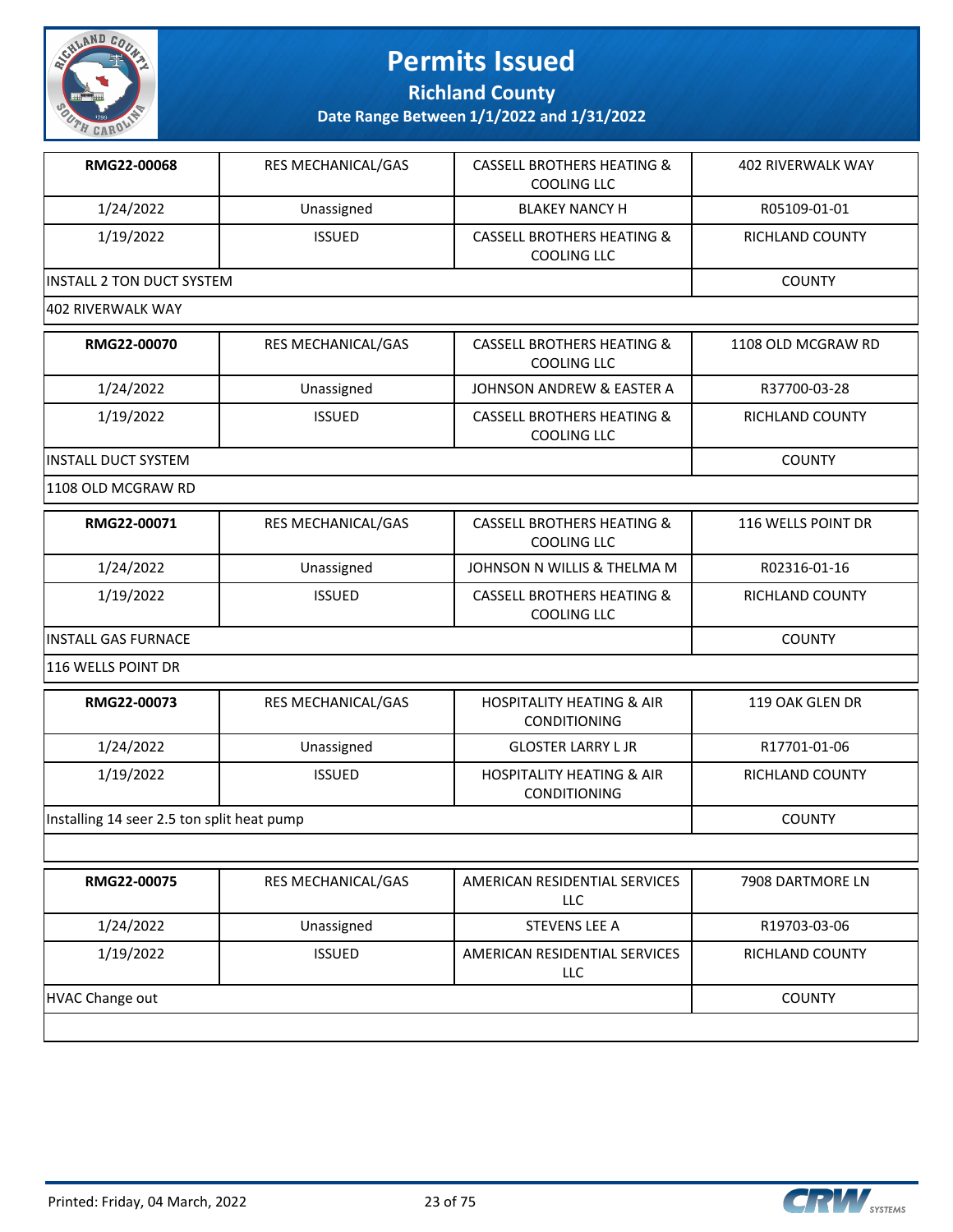

**Richland County**

| RMG22-00076                          | RES MECHANICAL/GAS | AMERICAN RESIDENTIAL SERVICES<br><b>LLC</b>                 | 1145 BEAR CREEK RD    |
|--------------------------------------|--------------------|-------------------------------------------------------------|-----------------------|
| 1/24/2022                            | Unassigned         | <b>BUTLER ANNA LAURIE</b>                                   | R23608-02-16          |
| 1/19/2022                            | <b>ISSUED</b>      | AMERICAN RESIDENTIAL SERVICES<br>LLC                        | RICHLAND COUNTY       |
| HVAC Change out                      |                    |                                                             | <b>COUNTY</b>         |
|                                      |                    |                                                             |                       |
| RMG22-00077                          | RES MECHANICAL/GAS | AMERICAN RESIDENTIAL SERVICES<br>LLC                        | 28 POLO RIDGE CIR     |
| 1/24/2022                            | Unassigned         | MCCALLUM BROWN JR & RIGHTON<br>H                            | R22802-04-11          |
| 1/19/2022                            | <b>ISSUED</b>      | AMERICAN RESIDENTIAL SERVICES<br>LLC                        | RICHLAND COUNTY       |
| HVAC Change out                      |                    |                                                             | <b>COUNTY</b>         |
|                                      |                    |                                                             |                       |
| RMG22-00078                          | RES MECHANICAL/GAS | AMERICAN RESIDENTIAL SERVICES<br>LLC                        | 1916 LAKE CAROLINA DR |
| 1/24/2022                            | Unassigned         | <b>HOLIDAY ORVIN &amp; TEEERA S</b>                         | R23213-07-05          |
| 1/20/2022                            | <b>ISSUED</b>      | AMERICAN RESIDENTIAL SERVICES<br><b>LLC</b>                 | RICHLAND COUNTY       |
| HVAC Change out                      | <b>COUNTY</b>      |                                                             |                       |
|                                      |                    |                                                             |                       |
| RMG22-00079                          | RES MECHANICAL/GAS | AMERICAN RESIDENTIAL SERVICES<br>LLC                        | 212 MEYER LN          |
| 1/24/2022                            | Unassigned         | <b>BURGESS NIGHRON FREDERICK &amp;</b>                      | R17610-06-18          |
| 1/20/2022                            | <b>ISSUED</b>      | AMERICAN RESIDENTIAL SERVICES<br>LLC                        | RICHLAND COUNTY       |
| HVAC Change out                      |                    |                                                             | <b>COUNTY</b>         |
|                                      |                    |                                                             |                       |
| RMG22-00080                          | RES MECHANICAL/GAS | <b>CASSELL BROTHERS HEATING &amp;</b><br>COOLING LLC        | 1601 RIDGE RD         |
| 1/24/2022                            | Unassigned         | MILLING TERESA MICHELLE                                     | R24800-02-19          |
| 1/20/2022                            | <b>ISSUED</b>      | <b>CASSELL BROTHERS HEATING &amp;</b><br><b>COOLING LLC</b> | RICHLAND COUNTY       |
| <b>INSTALL 4 TON SPLIT HEAT PUMP</b> | <b>COUNTY</b>      |                                                             |                       |
| 1601 RIDGE RD                        |                    |                                                             |                       |

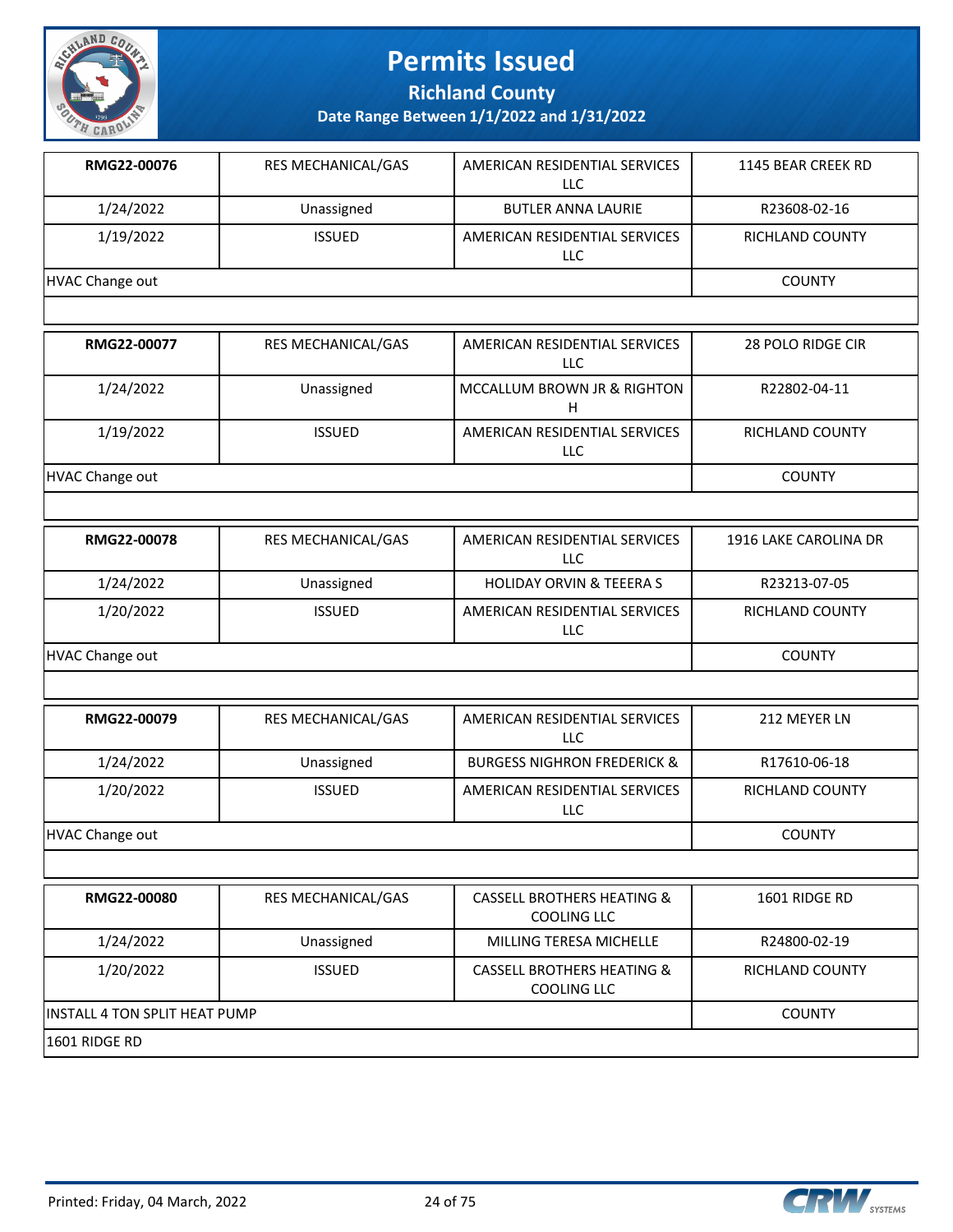

**Richland County**

**Date Range Between 1/1/2022 and 1/31/2022**

| RMG22-00081                     | <b>RES MECHANICAL/GAS</b> | <b>CASSELL BROTHERS HEATING &amp;</b><br>COOLING LLC | 1121 CANTERFIELD RD    |
|---------------------------------|---------------------------|------------------------------------------------------|------------------------|
| 1/24/2022                       | Unassigned                | <b>SPEARES TRUST</b>                                 | R01700-04-05           |
| 1/20/2022                       | <b>ISSUED</b>             | <b>CASSELL BROTHERS HEATING &amp;</b><br>COOLING LLC | <b>RICHLAND COUNTY</b> |
| INSTALL 2.5 TON SPLIT HEAT PUMP | <b>COUNTY</b>             |                                                      |                        |
| 1121 CANTERFIELD RD             |                           |                                                      |                        |
| RMG22-00082                     | <b>RES MECHANICAL/GAS</b> | <b>CASSELL BROTHERS HEATING &amp;</b><br>COOLING LLC | 219 CALICO LN          |
| 1/24/2022                       | Unassigned                | <b>CREESE ABIGAIL LEE</b>                            | R20900-01-22           |
| 1/20/2022                       | <b>ISSUED</b>             | <b>CASSELL BROTHERS HEATING &amp;</b>                | <b>RICHLAND COUNTY</b> |

COOLING LLC

INSTALL 3 TON SPLIT HEAT PUMP COUNTY

219 CALICO LANE

| RMG22-00083                    | <b>RES MECHANICAL/GAS</b> | CASSELL BROTHERS HEATING &<br>COOLING LLC            | 417 WILLOWOOD PKWY     |
|--------------------------------|---------------------------|------------------------------------------------------|------------------------|
| 1/24/2022                      | Unassigned                | <b>MANGANELLO ROBERT J</b>                           | R01505-05-15           |
| 1/20/2022                      | <b>ISSUED</b>             | <b>CASSELL BROTHERS HEATING &amp;</b><br>COOLING LLC | <b>RICHLAND COUNTY</b> |
| IINSTALL 3 TON SPLIT HEAT PUMP |                           |                                                      | COUNTY                 |

417 WILLOWOOD PARKWAY

| RMG22-00084                     | <b>RES MECHANICAL/GAS</b> | <b>CASSELL BROTHERS HEATING &amp;</b><br>COOLING LLC | 244 MATISSE TRL |
|---------------------------------|---------------------------|------------------------------------------------------|-----------------|
| 1/24/2022                       | Unassigned                | DILORENZO PATRICIA EILEEN                            | R01710-05-20    |
| 1/20/2022                       | <b>ISSUED</b>             | <b>CASSELL BROTHERS HEATING &amp;</b><br>COOLING LLC | RICHLAND COUNTY |
| <b>IINSTALL 22 KW GENERATOR</b> |                           |                                                      | <b>COUNTY</b>   |

244 MATISSE TRAIL

| RMG22-00085     | <b>RES MECHANICAL/GAS</b> | AMERICAN RESIDENTIAL SERVICES<br>LLC.       | <b>105 TENNYSON ST</b> |
|-----------------|---------------------------|---------------------------------------------|------------------------|
| 1/24/2022       | Unassigned                | ANDERSON NORMAN E SR &                      | R17209-02-02           |
| 1/21/2022       | <b>ISSUED</b>             | AMERICAN RESIDENTIAL SERVICES<br><b>LLC</b> | <b>RICHLAND COUNTY</b> |
| HVAC Change out |                           |                                             | <b>COUNTY</b>          |
|                 |                           |                                             |                        |

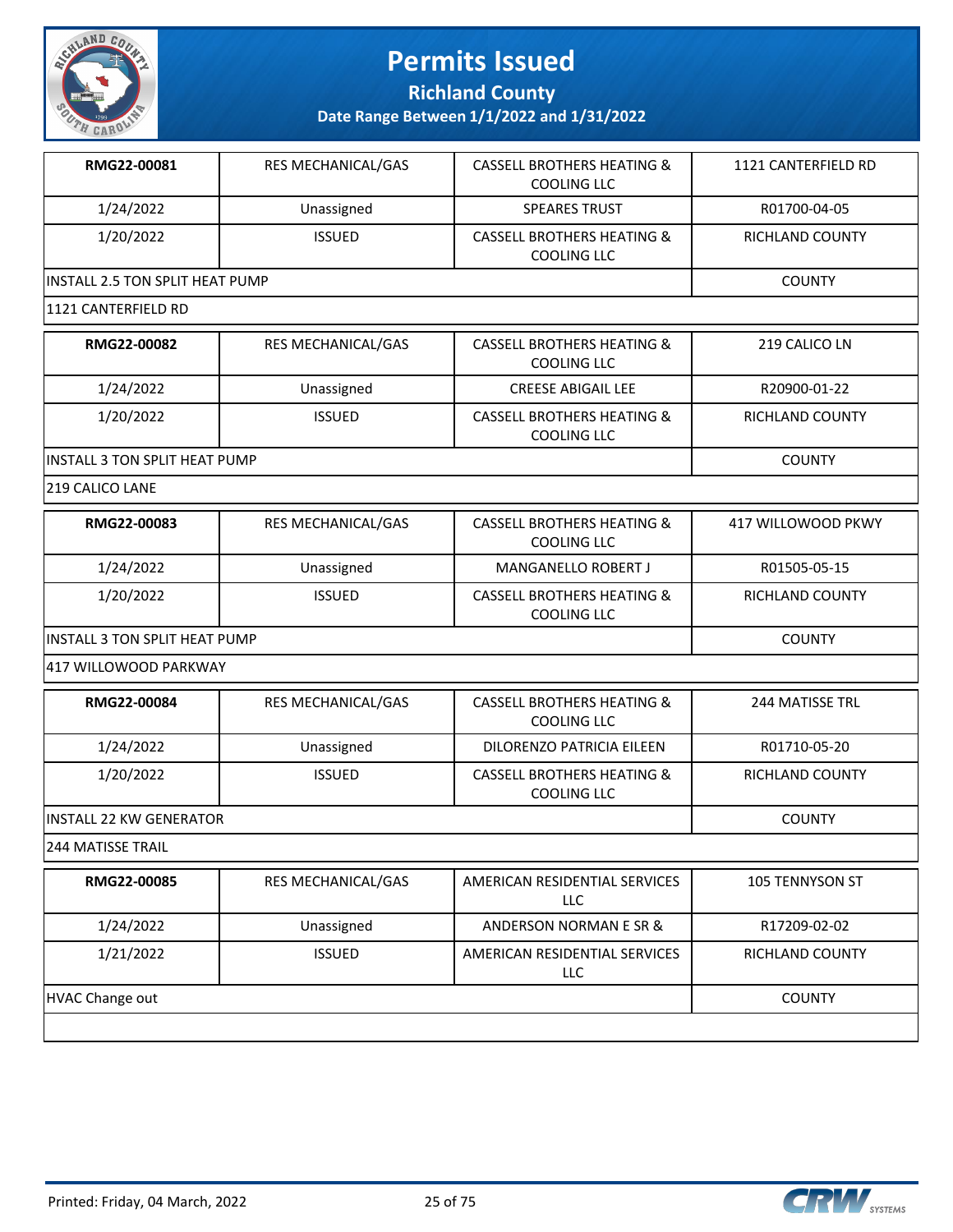

**Richland County**

| RMG22-00086                          | RES MECHANICAL/GAS | <b>CASSELL BROTHERS HEATING &amp;</b><br><b>COOLING LLC</b> | <b>4 FORREST SHEALY CT</b> |
|--------------------------------------|--------------------|-------------------------------------------------------------|----------------------------|
| 1/24/2022                            | Unassigned         | RICE CHARLES H & APRIL                                      | R01408-01-23               |
| 1/21/2022                            | <b>ISSUED</b>      | <b>CASSELL BROTHERS HEATING &amp;</b><br><b>COOLING LLC</b> | <b>RICHLAND COUNTY</b>     |
| <b>INSTALL 3 TON SPLIT HEAT PUMP</b> |                    |                                                             | <b>COUNTY</b>              |
| 4 FORREST SHEALY CT                  |                    |                                                             |                            |
| RMG22-00087                          | RES MECHANICAL/GAS | <b>CASSELL BROTHERS HEATING &amp;</b><br><b>COOLING LLC</b> | 208 RUCKER RD              |
| 1/24/2022                            | Unassigned         | <b>CLEPPER RAYMOND W &amp;</b>                              | R01316-02-04               |
| 1/21/2022                            | <b>ISSUED</b>      | <b>CASSELL BROTHERS HEATING &amp;</b><br><b>COOLING LLC</b> | RICHLAND COUNTY            |
| INSTALL 1.5 TON SPLIT HEAT PUMP      |                    |                                                             | <b>COUNTY</b>              |
| 208 RUCKER RD                        |                    |                                                             |                            |
| RMG22-00088                          | RES MECHANICAL/GAS | <b>CASSELL BROTHERS HEATING &amp;</b><br><b>COOLING LLC</b> | <b>208 RUCKER RD</b>       |
| 1/24/2022                            | Unassigned         | <b>CLEPPER RAYMOND W &amp;</b>                              | R01316-02-04               |
| 1/21/2022                            | <b>ISSUED</b>      | <b>CASSELL BROTHERS HEATING &amp;</b><br><b>COOLING LLC</b> | RICHLAND COUNTY            |
| <b>INSTALL 4 TON SPLIT HEAT PUMP</b> |                    |                                                             | <b>COUNTY</b>              |
| 208 RUCKER RD                        |                    |                                                             |                            |
|                                      |                    |                                                             |                            |
| RMG22-00093                          | RES MECHANICAL/GAS | CAROLINA CONDITIONS LLC                                     | 141 WAYNE MCCAW RD         |
| 1/27/2022                            | Unassigned         | <b>GOSNELL DIANA</b>                                        | R04100-06-48               |
| 1/25/2022                            | <b>ISSUED</b>      | CAROLINA CONDITIONS LLC                                     | RICHLAND COUNTY            |
| <b>HVAC Replacement</b>              |                    |                                                             | <b>COUNTY</b>              |
|                                      |                    |                                                             |                            |
| RMG22-00094                          | RES MECHANICAL/GAS | CAROLINA COMFORT INC                                        | 211 PLACID DR              |
| 1/28/2022                            | Unassigned         | SLOAN CHARLES E JR                                          | R02314-01-49               |
| 1/25/2022                            | <b>ISSUED</b>      | CAROLINA COMFORT INC                                        | RICHLAND COUNTY            |

| <b>RMG22-00095</b>      | RES MECHANICAL/GAS | CAROLINA CONDITIONS LLC | 1819 MARTIN RD  |
|-------------------------|--------------------|-------------------------|-----------------|
| 1/27/2022               | Unassigned         | LOPER NICHOLAS SEAN     | R00800-04-01    |
| 1/25/2022               | <b>ISSUED</b>      | CAROLINA CONDITIONS LLC | RICHLAND COUNTY |
| <b>HVAC Replacement</b> | <b>COUNTY</b>      |                         |                 |
|                         |                    |                         |                 |

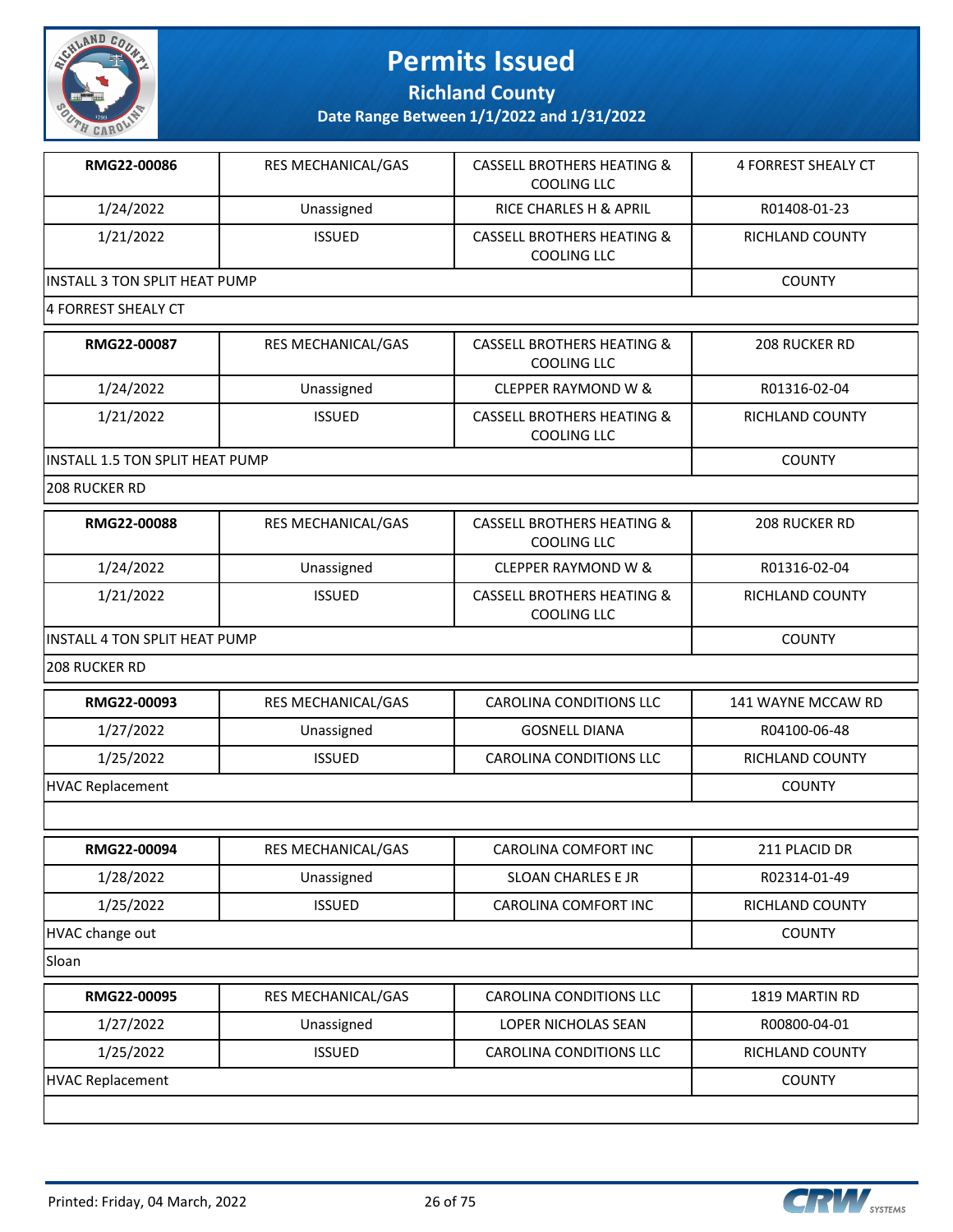

**Richland County**

| RMG22-00096                                   | RES MECHANICAL/GAS | <b>LEVER REPAIRS INC</b>                                    | 1853 CEDAR CREEK RD    |
|-----------------------------------------------|--------------------|-------------------------------------------------------------|------------------------|
| 1/27/2022                                     | Unassigned         | <b>DUBARD WILLIAM LEWIS &amp;</b>                           | R08300-04-03           |
| 1/26/2022                                     | <b>ISSUED</b>      | LEVER REPAIRS INC                                           | RICHLAND COUNTY        |
| Replace existing HVAC unit                    |                    |                                                             | <b>COUNTY</b>          |
|                                               |                    |                                                             |                        |
| RMG22-00097                                   | RES MECHANICAL/GAS | AMERICAN RESIDENTIAL SERVICES<br><b>LLC</b>                 | 428 LAKE VISTA CT      |
| 1/31/2022                                     | Unassigned         | <b>WARREN PATRICIA A</b>                                    | R23201-06-88           |
| 1/26/2022                                     | <b>ISSUED</b>      | AMERICAN RESIDENTIAL SERVICES<br>LLC                        | <b>RICHLAND COUNTY</b> |
| <b>HVAC Change out</b>                        |                    |                                                             | <b>COUNTY</b>          |
|                                               |                    |                                                             |                        |
| RMG22-00098                                   | RES MECHANICAL/GAS | <b>CASSELL BROTHERS HEATING &amp;</b><br><b>COOLING LLC</b> | 3093 KENNERLY RD       |
| 1/27/2022                                     | Unassigned         | DAVIES KIMBERLY C & RONALD C                                | R03600-06-41           |
| 1/26/2022                                     | <b>ISSUED</b>      | <b>CASSELL BROTHERS HEATING &amp;</b><br><b>COOLING LLC</b> | RICHLAND COUNTY        |
| <b>INSTALL 22 KW GENERATOR</b>                |                    |                                                             | <b>COUNTY</b>          |
| 3093 KENNERLY RD                              |                    |                                                             |                        |
| RMG22-00099                                   | RES MECHANICAL/GAS | <b>CAROLINA CONDITIONS LLC</b>                              | 2612 S PARTRIDGE CIR   |
| 1/27/2022                                     | Unassigned         | HUTCHINSON MICHAELA                                         | R21911-06-04           |
| 1/26/2022                                     | <b>ISSUED</b>      | <b>CAROLINA CONDITIONS LLC</b>                              | RICHLAND COUNTY        |
| <b>HVAC replacement</b>                       |                    |                                                             | <b>COUNTY</b>          |
|                                               |                    |                                                             |                        |
| RMG22-00100                                   | RES MECHANICAL/GAS | 2ND WIND HEATING AND AIR<br><b>CONDITIONING INC</b>         | 7719 DARTMORE LN       |
| 1/27/2022                                     | Unassigned         | <b>WILLIAMS AUGUSTUS &amp;</b>                              | R16915-02-17           |
| 1/26/2022                                     | <b>FINALED</b>     | 2ND WIND HEATING AND AIR<br><b>CONDITIONING INC</b>         | RICHLAND COUNTY        |
| Install Tempstar 3.8T, 14S Gas Pack & Solaris |                    |                                                             | <b>COUNTY</b>          |
|                                               |                    |                                                             |                        |
| RMG22-00101                                   | RES MECHANICAL/GAS | AMERICAN RESIDENTIAL SERVICES<br>LLC                        | 1100 MINERVAVILLE RD   |
|                                               |                    |                                                             |                        |
| 1/31/2022                                     | Unassigned         | HARDUBY CHERYL A                                            | R24500-03-04           |
| 1/27/2022                                     | <b>ISSUED</b>      | AMERICAN RESIDENTIAL SERVICES<br>LLC                        | RICHLAND COUNTY        |
| <b>HVAC Change out</b>                        |                    |                                                             | <b>COUNTY</b>          |

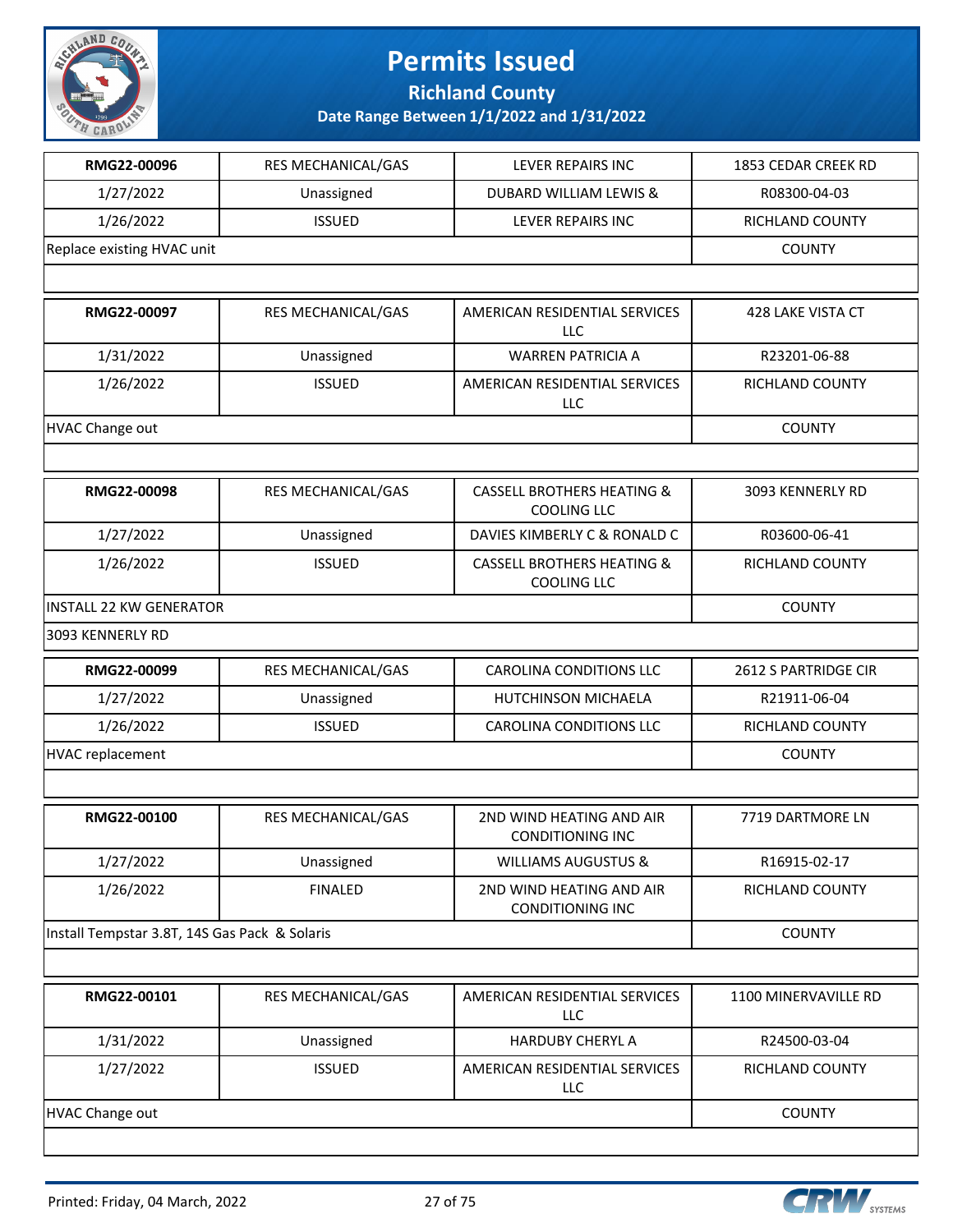

**Richland County**

**Date Range Between 1/1/2022 and 1/31/2022**

| RMG22-00102                       | RES MECHANICAL/GAS | AMERICAN RESIDENTIAL SERVICES<br>LLC        | 221 RAINBOW ARCH       |
|-----------------------------------|--------------------|---------------------------------------------|------------------------|
| 1/31/2022                         | Unassigned         | <b>RAINEY MAGGIE LEE &amp;</b>              | R34800-01-12           |
| 1/27/2022                         | <b>ISSUED</b>      | AMERICAN RESIDENTIAL SERVICES<br>LLC        | RICHLAND COUNTY        |
| <b>HVAC Change out</b>            |                    |                                             | <b>COUNTY</b>          |
|                                   |                    |                                             |                        |
| RMG22-00103                       | RES MECHANICAL/GAS | AMERICAN RESIDENTIAL SERVICES<br><b>LLC</b> | 501 FORE AVE           |
| 1/31/2022                         | Unassigned         | <b>UWAKWE EVAN</b>                          | R25708-06-18           |
| 1/28/2022                         | <b>ISSUED</b>      | AMERICAN RESIDENTIAL SERVICES<br><b>LLC</b> | RICHLAND COUNTY        |
| <b>HVAC Change out</b>            |                    |                                             | <b>COUNTY</b>          |
|                                   |                    |                                             |                        |
| RMG22-00104                       | RES MECHANICAL/GAS | AMERICAN RESIDENTIAL SERVICES<br><b>LLC</b> | 4909 BARRINGTON DR     |
| 1/31/2022                         | Unassigned         | SPRY EZELDA L &                             | R09305-03-15           |
| 1/28/2022                         | <b>ISSUED</b>      | AMERICAN RESIDENTIAL SERVICES<br><b>LLC</b> | RICHLAND COUNTY        |
| Water heater install              |                    |                                             | <b>COUNTY</b>          |
|                                   |                    |                                             |                        |
| RMG22-00107                       | RES MECHANICAL/GAS | CONDITIONED AIR OF CAROLINA LLC             | 112 MISTY OAK RD A     |
| 1/31/2022                         | Unassigned         |                                             | R16911-02-15           |
| 1/31/2022                         | <b>ISSUED</b>      | CONDITIONED AIR OF CAROLINA LLC             | RICHLAND COUNTY        |
|                                   |                    |                                             | A COUNTY               |
|                                   |                    |                                             |                        |
| RMG22-00112                       | RES MECHANICAL/GAS | NIPPER & SON PLUMBING INC                   | 13 OAK HOLLOW CT       |
| 1/31/2022                         | Unassigned         |                                             | R13709-03-34           |
| 1/31/2022                         | <b>FINALED</b>     | NIPPER & SON PLUMBING INC                   | <b>RICHLAND COUNTY</b> |
| RUN GAS LINE FOR FUTURE GAS RANGE |                    |                                             | <b>COUNTY</b>          |
|                                   |                    |                                             |                        |

#### **Number of RES MECHANICAL/GAS/Unassigned Permits: 98**

| RPV21-00403                           | RES PHOTOVOLTAIC SYSTEM | TOP TIER SOLAR SOLUTIONS LLC(GC) | 360 VALLEY HEIGHTS LN  |
|---------------------------------------|-------------------------|----------------------------------|------------------------|
| 1/4/2022                              | <b>GROUND MOUNT</b>     | JONES EUSLEY B SR                | R20002-10-06           |
| 12/2/2021                             | <b>ISSUED</b>           | TOP TIER SOLAR SOLUTIONS LLC(GC) | <b>RICHLAND COUNTY</b> |
| Residential Ground Mount for 10.35 kw | <b>COUNTY</b>           |                                  |                        |
| ground mount, 30 panels               |                         |                                  |                        |

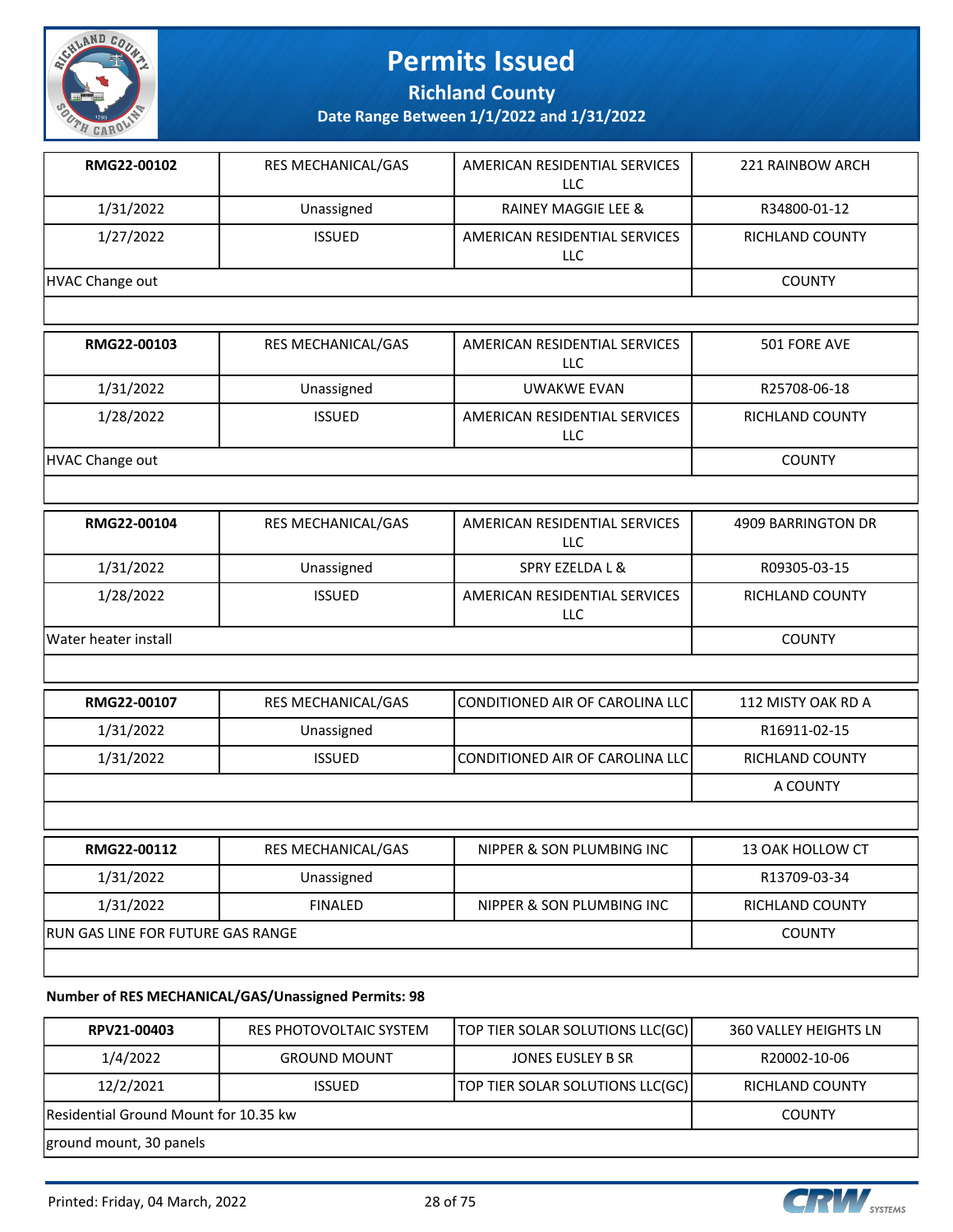

**Richland County**

### **Date Range Between 1/1/2022 and 1/31/2022**

| RPV22-00004                                      | RES PHOTOVOLTAIC SYSTEM                                      | Titan Solar Power SC Inc (GC) | 1510 CASTLE PINCKNEY RD |
|--------------------------------------------------|--------------------------------------------------------------|-------------------------------|-------------------------|
| 1/13/2022                                        | <b>GROUND MOUNT</b>                                          | LEE DENNIS G JR               | R16816-09-03            |
| 1/5/2022                                         | <b>ISSUED</b>                                                | Titan Solar Power SC Inc (GC) | <b>RICHLAND COUNTY</b>  |
| installing 20 ground-mounted solar panels, 7.1kW |                                                              |                               | <b>COUNTY</b>           |
|                                                  |                                                              |                               |                         |
|                                                  |                                                              |                               |                         |
| RPV22-00006                                      | RES PHOTOVOLTAIC SYSTEM                                      | KEVIN W KUTSCH (RBS)          | 616 WILLIE WILSON RD    |
| 1/27/2022                                        | <b>GROUND MOUNT</b>                                          | HAMMOND TONY O & MARTHA T     | R35400-01-17            |
| 1/6/2022                                         | <b>FINALED</b>                                               | <b>KEVIN W KUTSCH (RBS)</b>   | <b>RICHLAND COUNTY</b>  |
|                                                  | We will be installing and wiring 36 ground mount solar panel |                               | <b>COUNTY</b>           |

#### **Number of RES PHOTOVOLTAIC SYSTEM/GROUND MOUNT Permits: 3**

| RPV21-00391                            | RES PHOTOVOLTAIC SYSTEM                                | AVOLTA POWER INC(COA)                     | 1 OTTER TRAIL CT          |
|----------------------------------------|--------------------------------------------------------|-------------------------------------------|---------------------------|
| 1/5/2022                               | <b>ROOFTOP</b>                                         | <b>RUYS RONALD E &amp; DORIS R</b>        | R14702-01-14              |
| 11/17/2021                             | <b>ISSUED</b>                                          | AVOLTA POWER INC(COA)                     | RICHLAND COUNTY           |
| Ronald Ruys - 8.32 kW Rooftop Solar PV |                                                        |                                           | <b>COUNTY</b>             |
|                                        |                                                        |                                           |                           |
| RPV21-00408                            | <b>RES PHOTOVOLTAIC SYSTEM</b>                         | SUSTAINABLE LIGHTING SOLUTIONS<br>LLC(GC) | 111 LONG COVE DR          |
| 1/19/2022                              | <b>ROOFTOP</b>                                         | <b>GARRETT PATANYA</b>                    | R20506-06-02              |
| 12/6/2021                              | <b>ISSUED</b>                                          | SUSTAINABLE LIGHTING SOLUTIONS<br>LLC(GC) | <b>RICHLAND COUNTY</b>    |
| 24 Solar panels installed on roof.     |                                                        |                                           | <b>COUNTY</b>             |
|                                        |                                                        |                                           |                           |
| RPV21-00424                            | RES PHOTOVOLTAIC SYSTEM                                | PALMETTO SOLAR LLC (GC)                   | 1219 WAVERLY PLACE DR     |
| 1/5/2022                               | <b>ROOFTOP</b>                                         | <b>RANDOLPH PATRICIA</b>                  | R23101-05-25              |
| 12/15/2021                             | <b>FINALED</b>                                         | PALMETTO SOLAR LLC (GC)                   | <b>RICHLAND COUNTY</b>    |
|                                        | 30 roof mounted solar panels 12 kw 554.4 sq ft modules |                                           | <b>COUNTY</b>             |
|                                        |                                                        |                                           |                           |
| RPV21-00428                            | <b>RES PHOTOVOLTAIC SYSTEM</b>                         | Titan Solar Power SC Inc (GC)             | <b>1053 BUTTERCUP CIR</b> |
| 1/5/2022                               | <b>ROOFTOP</b>                                         | HUFF STEVEN & CECILA LYNN                 | R17702-02-22              |
| 12/16/2021                             | <b>ISSUED</b>                                          | Titan Solar Power SC Inc (GC)             | <b>RICHLAND COUNTY</b>    |
|                                        | installing 33 roof-mounted solar panels, 13.035kW      |                                           |                           |
|                                        |                                                        |                                           |                           |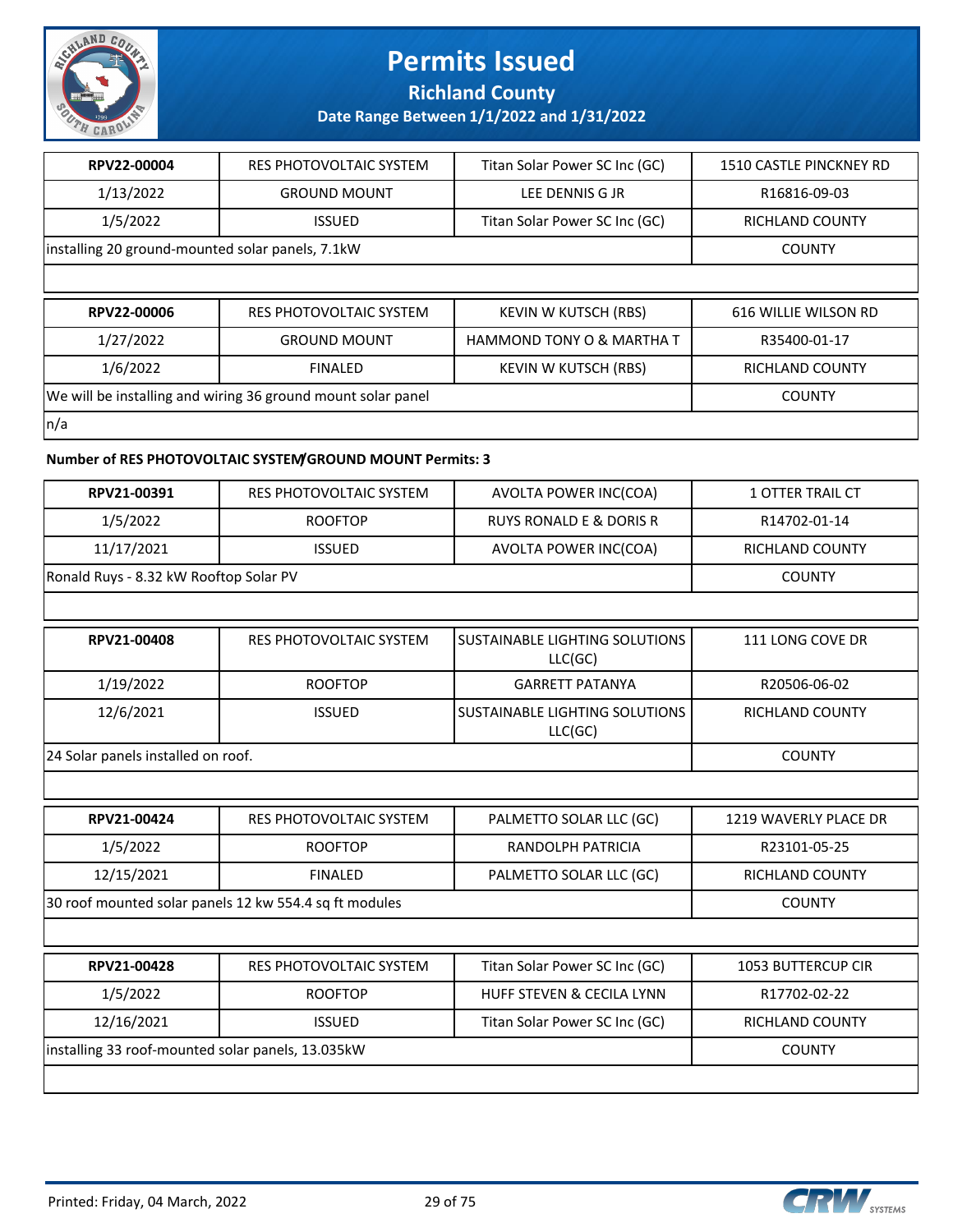

**Richland County**

| RPV21-00429                                     | <b>RES PHOTOVOLTAIC SYSTEM</b>                             | PALMETTO SOLAR LLC (GC)          | 352 STERLING COVE RD   |
|-------------------------------------------------|------------------------------------------------------------|----------------------------------|------------------------|
| 1/5/2022                                        | <b>ROOFTOP</b>                                             | DAVIS SOLOMON HOWARD &           | R17414-01-63           |
| 12/16/2021                                      | <b>FINALED</b>                                             | PALMETTO SOLAR LLC (GC)          | RICHLAND COUNTY        |
|                                                 | 17 roof mounted solar panels 6.8 kw 314.16 sq ft modules   |                                  | <b>COUNTY</b>          |
|                                                 |                                                            |                                  |                        |
| RPV21-00431                                     | <b>RES PHOTOVOLTAIC SYSTEM</b>                             | <b>FREEDOM FOREVER LLC</b>       | 409 LONGWOOD RD        |
| 1/14/2022                                       | <b>ROOFTOP</b>                                             | <b>WILLIAMS KATHY M</b>          | R19006-01-19           |
| 12/16/2021                                      | <b>ISSUED</b>                                              | FREEDOM FOREVER LLC              | RICHLAND COUNTY        |
| Installation of roof mounted PV solar system.   |                                                            |                                  | <b>COUNTY</b>          |
|                                                 |                                                            |                                  |                        |
| RPV21-00432                                     | RES PHOTOVOLTAIC SYSTEM                                    | TOP TIER SOLAR SOLUTIONS LLC(GC) | <b>331 COMPASS TRL</b> |
| 1/7/2022                                        | <b>ROOFTOP</b>                                             | <b>PERCY BRITTON</b>             | R20506-07-21           |
| 12/17/2021                                      | <b>FINALED</b>                                             | TOP TIER SOLAR SOLUTIONS LLC(GC) | RICHLAND COUNTY        |
|                                                 | Residential Solar (PV) Rooftop Install, 27 Panels, 9.32 kW |                                  | <b>COUNTY</b>          |
|                                                 |                                                            |                                  |                        |
| RPV21-00435                                     | RES PHOTOVOLTAIC SYSTEM                                    | ECO RENOS LLC (RBS)              | 465 SHARPE RD          |
| 1/7/2022                                        | <b>ROOFTOP</b>                                             | <b>TRAPP WILLIE</b>              | R11905-03-08           |
| 12/27/2021                                      | <b>FINALED</b>                                             | ECO RENOS LLC (RBS)              | RICHLAND COUNTY        |
| Rooftop solar panels                            |                                                            |                                  | <b>COUNTY</b>          |
|                                                 |                                                            |                                  |                        |
| RPV21-00436                                     | <b>RES PHOTOVOLTAIC SYSTEM</b>                             | Titan Solar Power SC Inc (GC)    | 918 EASTMONT DR        |
| 1/14/2022                                       | <b>ROOFTOP</b>                                             | DAVIS DWAYNE J                   | R19106-04-01           |
| 12/28/2021                                      | <b>ISSUED</b>                                              | Titan Solar Power SC Inc (GC)    | <b>RICHLAND COUNTY</b> |
| Installing 10 roof mounted solar panels 3.95 kw |                                                            |                                  | <b>COUNTY</b>          |
| Upgrading main panel                            |                                                            |                                  |                        |
| RPV21-00437                                     | RES PHOTOVOLTAIC SYSTEM                                    | Titan Solar Power SC Inc (GC)    | 340 CANE BRAKE CIR     |
| 1/11/2022                                       | <b>ROOFTOP</b>                                             | <b>CORNELIUS ANGELA D</b>        | R20213-02-25           |
| 12/28/2021                                      | <b>ISSUED</b>                                              | Titan Solar Power SC Inc (GC)    | RICHLAND COUNTY        |
| Installing 22 roof mounted solar panels 7.81 kw |                                                            |                                  | <b>COUNTY</b>          |
|                                                 |                                                            |                                  |                        |

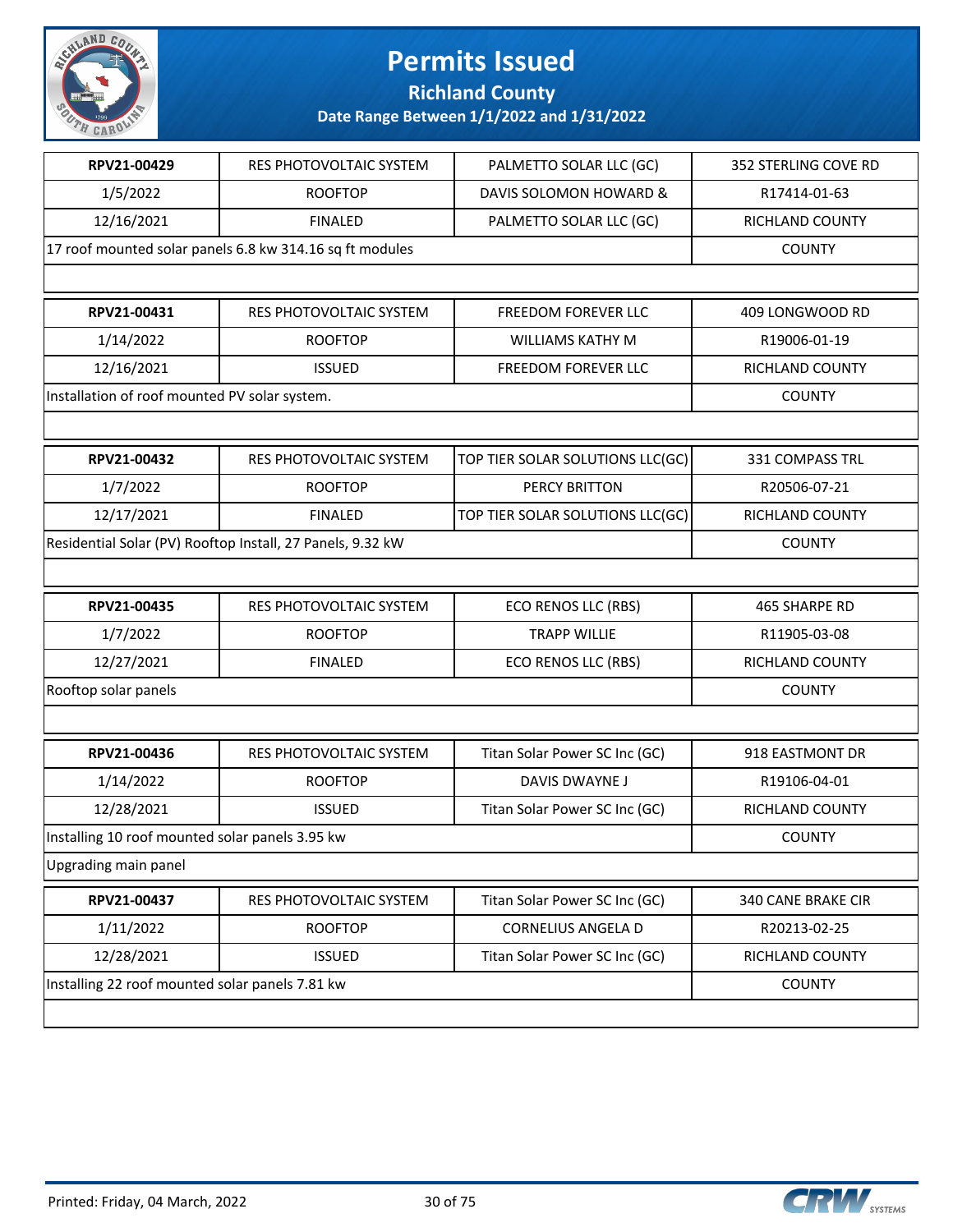

**Richland County**

**Date Range Between 1/1/2022 and 1/31/2022**

| RPV21-00438           | RES PHOTOVOLTAIC SYSTEM | SUNRUN INSTALLATION SERVICES<br>INC (COA) | 804 RIDGE TRAIL DR |
|-----------------------|-------------------------|-------------------------------------------|--------------------|
| 1/10/2022             | <b>ROOFTOP</b>          | <b>GLOVER MICHAEL &amp; GLORIA V</b>      | R23105-09-39       |
| 12/28/2021            | <b>FINALED</b>          | SUNRUN INSTALLATION SERVICES<br>INC (COA) | RICHLAND COUNTY    |
| IINSTALL SOLAR PANELS |                         |                                           | <b>COUNTY</b>      |
|                       |                         |                                           |                    |

| RPV21-00439                              | RES PHOTOVOLTAIC SYSTEM | <b>EXECUTIVE CUSTOM</b><br><b>CONSTRUCTION LLC</b> | 294 OLEANDER MILL DR |
|------------------------------------------|-------------------------|----------------------------------------------------|----------------------|
| 1/12/2022                                | <b>ROOFTOP</b>          | <b>HARRIS TIRZAH ELAINE</b>                        | R20315-10-18         |
| 12/29/2021                               | <b>FINALED</b>          | EXECUTIVE CUSTOM<br><b>CONSTRUCTION LLC</b>        | RICHLAND COUNTY      |
| lInstall Solar Panels on Scott Residence |                         |                                                    | <b>COUNTY</b>        |

| RPV21-00440                  | RES PHOTOVOLTAIC SYSTEM | SUNRUN INSTALLATION SERVICES<br>INC (COA) | 109 PARK SHORE DR W |
|------------------------------|-------------------------|-------------------------------------------|---------------------|
| 1/10/2022                    | <b>ROOFTOP</b>          | <b>BRYCE-THURTON QUIDRONA</b>             | R20008-02-37        |
| 12/31/2021                   | <b>ISSUED</b>           | SUNRUN INSTALLATION SERVICES<br>INC (COA) | RICHLAND COUNTY     |
| <b>IINSTALL SOLAR PANELS</b> |                         |                                           | <b>COUNTY</b>       |

| RPV21-00441                 | RES PHOTOVOLTAIC SYSTEM | SUNRUN INSTALLATION SERVICES<br>INC (COA) | 102 WATERVILLE DR |
|-----------------------------|-------------------------|-------------------------------------------|-------------------|
| 1/10/2022                   | <b>ROOFTOP</b>          | <b>HULL DIANE B</b>                       | R20414-05-21      |
| 12/31/2021                  | <b>ISSUED</b>           | SUNRUN INSTALLATION SERVICES<br>INC (COA) | RICHLAND COUNTY   |
| <b>INSTALL SOLAR PANELS</b> |                         |                                           | <b>COUNTY</b>     |

| RPV21-00442                                      | <b>RES PHOTOVOLTAIC SYSTEM</b> | <b>JAMES D BROWN JR</b>       | 1400 PET SITES RD |  |
|--------------------------------------------------|--------------------------------|-------------------------------|-------------------|--|
| 1/10/2022                                        | <b>ROOFTOP</b>                 | <b>GRIST JAY W JR ETAL</b>    | R01800-03-01      |  |
| 12/31/2021                                       | <b>FINALED</b>                 | <b>JAMES D BROWN JR</b>       | RICHLAND COUNTY   |  |
| Installation of a solar pv system with batteries |                                |                               | <b>COUNTY</b>     |  |
|                                                  |                                |                               |                   |  |
| RPV22-00001                                      | RES PHOTOVOLTAIC SYSTEM        | Titan Solar Power SC Inc (GC) | 966 FARNSWORTH DR |  |
| 1/10/2022                                        | <b>ROOFTOP</b>                 | LANHAM COLIN WESTFIELD        | R21910-11-07      |  |
| 1/3/2022                                         | <b>UNDER REVIEW</b>            | Titan Solar Power SC Inc (GC) | RICHLAND COUNTY   |  |

|<br>| installing 26 roof-mounted solar panels, 10.27kW COUNTY

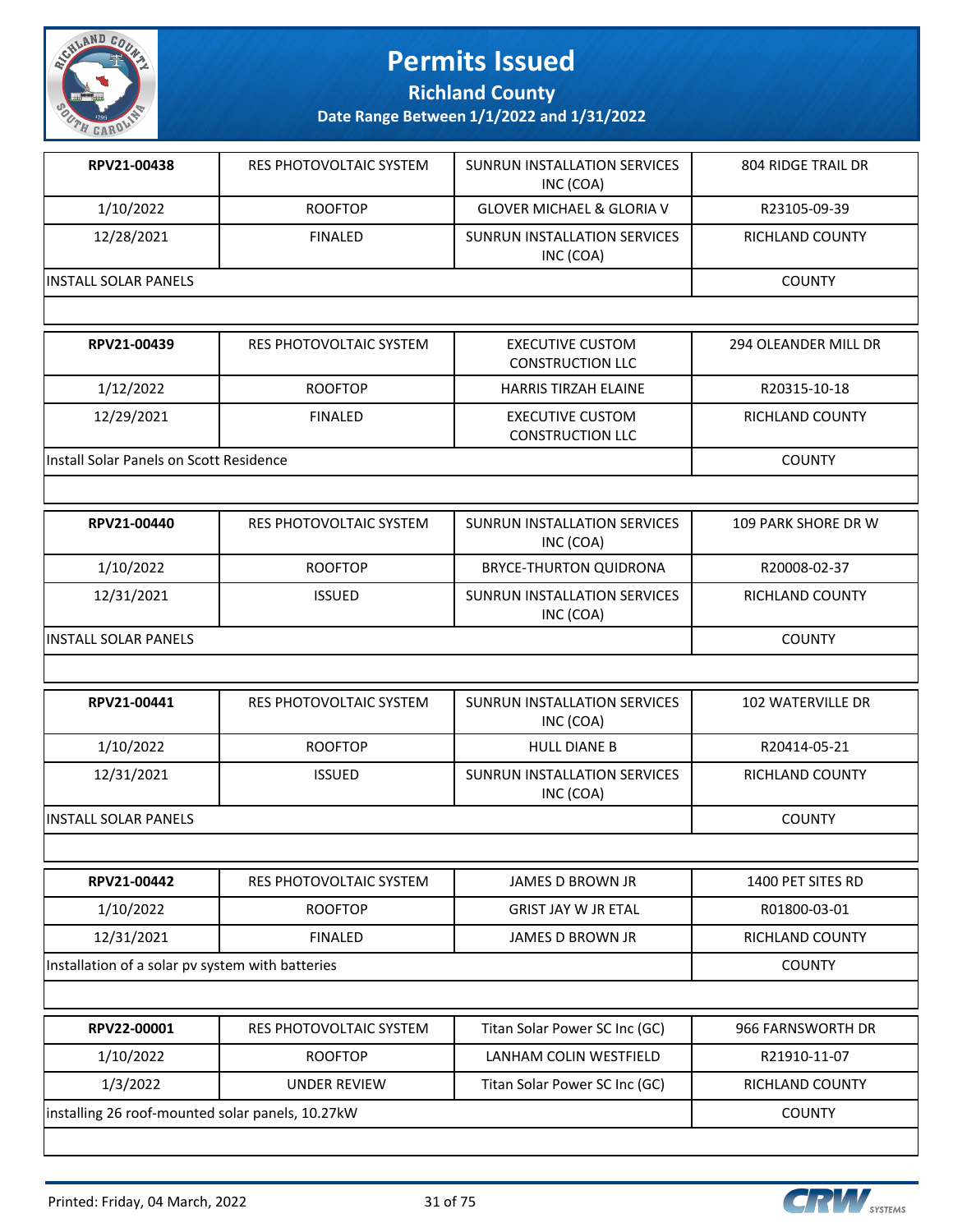

**Richland County**

| RPV22-00002                                                 | RES PHOTOVOLTAIC SYSTEM | Titan Solar Power SC Inc (GC)     | 2143 WINDALE DR        |
|-------------------------------------------------------------|-------------------------|-----------------------------------|------------------------|
| 1/10/2022                                                   | <b>ROOFTOP</b>          | CORNISH JOSEPH & LEOLA R          | R17002-07-05           |
| 1/3/2022                                                    | <b>ISSUED</b>           | Titan Solar Power SC Inc (GC)     | RICHLAND COUNTY        |
| installing 43 roof-mounted solar panels, 15.265kW           |                         |                                   | <b>COUNTY</b>          |
|                                                             |                         |                                   |                        |
| RPV22-00003                                                 | RES PHOTOVOLTAIC SYSTEM | TOP TIER SOLAR SOLUTIONS LLC(GC)  | 625 COLLETT DR         |
| 1/14/2022                                                   | <b>ROOFTOP</b>          | <b>GOMEZRICART EMMANUEL &amp;</b> | R20507-15-01           |
| 1/3/2022                                                    | <b>ISSUED</b>           | TOP TIER SOLAR SOLUTIONS LLC(GC)  | RICHLAND COUNTY        |
| 6.9 KWH Residential Rooftop Solar System                    |                         |                                   | <b>COUNTY</b>          |
|                                                             |                         |                                   |                        |
| RPV22-00005                                                 | RES PHOTOVOLTAIC SYSTEM | Titan Solar Power SC Inc (GC)     | 7035 CLAUDIA DR        |
| 1/13/2022                                                   | <b>ROOFTOP</b>          | <b>HOPKINS AUSTIN T N</b>         | R14212-06-13           |
| 1/6/2022                                                    | <b>ISSUED</b>           | Titan Solar Power SC Inc (GC)     | <b>RICHLAND COUNTY</b> |
| installing 22 roof-mounted solar panels, 7.81kW             |                         |                                   | <b>COUNTY</b>          |
|                                                             |                         |                                   |                        |
| RPV22-00007                                                 | RES PHOTOVOLTAIC SYSTEM | FREEDOM FOREVER LLC               | 207 SHAMLEY GREEN DR   |
| 1/14/2022                                                   | <b>ROOFTOP</b>          | FOX MATHEW T & STACEY L           | R23004-07-29           |
| 1/7/2022                                                    | <b>ISSUED</b>           | FREEDOM FOREVER LLC               | RICHLAND COUNTY        |
| Installation of Roof Mounted PV Solar System                |                         |                                   | <b>COUNTY</b>          |
|                                                             |                         |                                   |                        |
| RPV22-00008                                                 | RES PHOTOVOLTAIC SYSTEM | PALMETTO SOLAR LLC (GC)           | 212 BIRCHFIELD DR      |
| 1/14/2022                                                   | <b>ROOFTOP</b>          | <b>CASE JACQUELINE A</b>          | R17208-04-24           |
| 1/7/2022                                                    | <b>FINALED</b>          | PALMETTO SOLAR LLC (GC)           | RICHLAND COUNTY        |
| Install of 16 residential roof mounted solar panels 6.40 kW |                         |                                   |                        |
|                                                             |                         |                                   | <b>COUNTY</b>          |
|                                                             |                         |                                   |                        |
| RPV22-00009                                                 | RES PHOTOVOLTAIC SYSTEM | <b>FREEDOM FOREVER LLC</b>        | 217 ASHLEY PLACE RD    |
| 1/14/2022                                                   | <b>ROOFTOP</b>          | MCKINNEY LUTHER JR                | R20309-08-10           |
| 1/7/2022                                                    | <b>ISSUED</b>           | FREEDOM FOREVER LLC               | RICHLAND COUNTY        |
| Installation of Roof Mounted PV Solar System                |                         |                                   | <b>COUNTY</b>          |

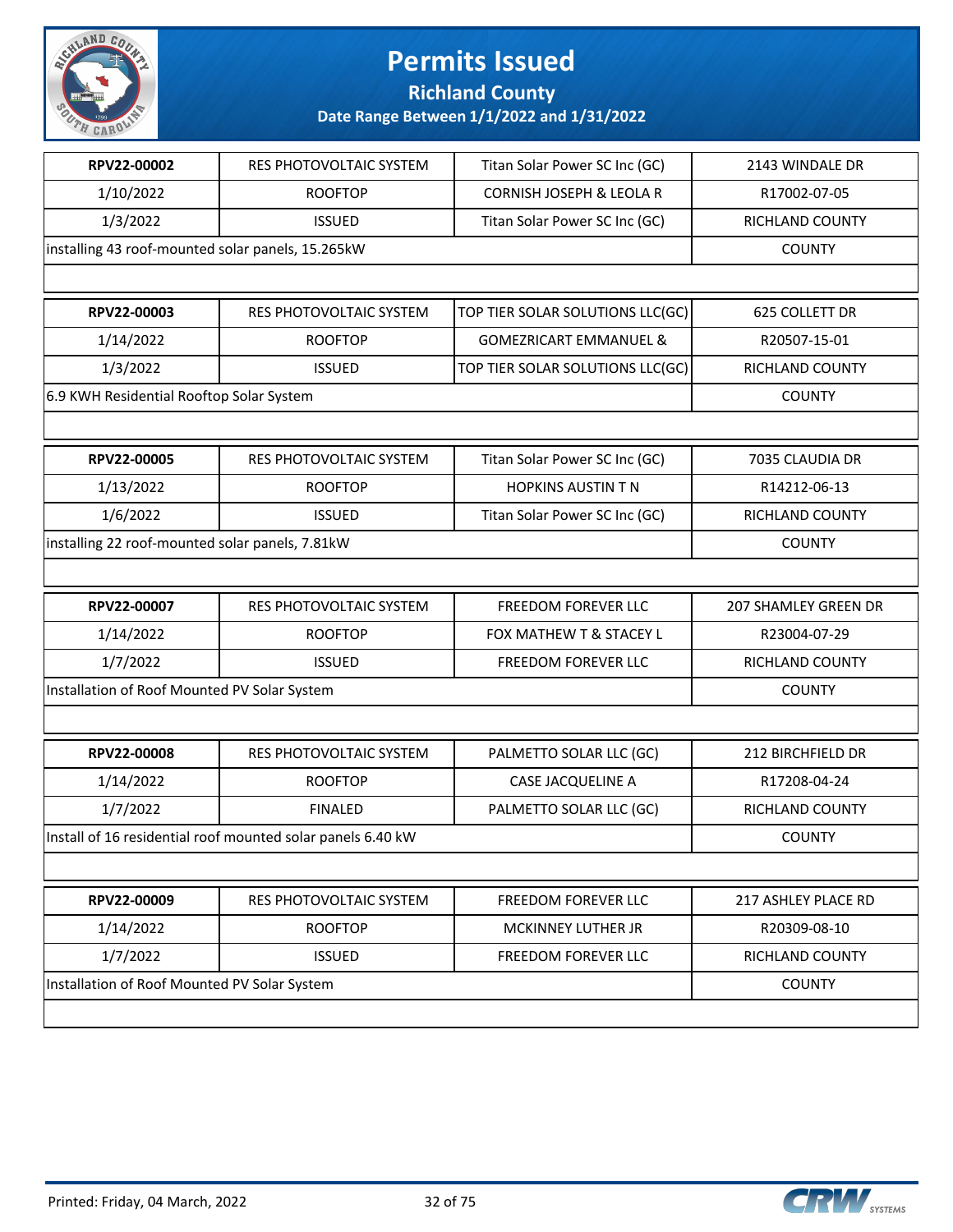

**Richland County**

### **Date Range Between 1/1/2022 and 1/31/2022**

| RPV22-00010                                       | RES PHOTOVOLTAIC SYSTEM                               | Titan Solar Power SC Inc (GC)        | 216 SUMMER PARK RD |
|---------------------------------------------------|-------------------------------------------------------|--------------------------------------|--------------------|
| 1/27/2022                                         | <b>ROOFTOP</b>                                        | Alex Somar                           | R17216-08-18       |
| 1/11/2022                                         | <b>UNDER REVIEW</b>                                   | Titan Solar Power SC Inc (GC)        | RICHLAND COUNTY    |
| Installing 18 roof mounted solar panels. 6.39 kw  |                                                       |                                      | <b>COUNTY</b>      |
|                                                   |                                                       |                                      |                    |
| RPV22-00011                                       | RES PHOTOVOLTAIC SYSTEM                               | Titan Solar Power SC Inc (GC)        | 400 ARCOLA DR      |
| 1/27/2022                                         | <b>ROOFTOP</b>                                        | STEPHEN KELVIN A & NICHOLE           | R20115-06-12       |
| 1/11/2022                                         | <b>ISSUED</b>                                         | Titan Solar Power SC Inc (GC)        | RICHLAND COUNTY    |
| installing 29 roof-mounted solar panels, 11.455kW |                                                       |                                      | <b>COUNTY</b>      |
|                                                   |                                                       |                                      |                    |
| RPV22-00012                                       | RES PHOTOVOLTAIC SYSTEM                               | Titan Solar Power SC Inc (GC)        | 408 CABIN DR       |
| 1/12/2022                                         | <b>ROOFTOP</b>                                        | <b>ROSS JULIE</b>                    | R02416-07-06       |
| 1/12/2022                                         | <b>ISSUED</b>                                         | Titan Solar Power SC Inc (GC)        | RICHLAND COUNTY    |
| Installing 32 roof mounted solar panels 13.92 kw. |                                                       |                                      | <b>COUNTY</b>      |
|                                                   |                                                       |                                      |                    |
| RPV22-00014                                       | RES PHOTOVOLTAIC SYSTEM                               | Titan Solar Power SC Inc (GC)        | 336 KEYSTONE DR    |
| 1/14/2022                                         | <b>ROOFTOP</b>                                        | <b>WHITE LARITA</b>                  | R21911-10-01       |
| 1/13/2022                                         | <b>ISSUED</b>                                         | Titan Solar Power SC Inc (GC)        | RICHLAND COUNTY    |
| Installing 21 roof mounted solar panels 8.295 kw  |                                                       |                                      | <b>COUNTY</b>      |
|                                                   |                                                       |                                      |                    |
| RPV22-00015                                       | RES PHOTOVOLTAIC SYSTEM                               | Titan Solar Power SC Inc (GC)        | 2 HARLAN CT        |
| 1/27/2022                                         | <b>ROOFTOP</b>                                        | <b>HECKENLAIBLE JOSEPH LEE &amp;</b> | R03404-06-11       |
| 1/13/2022                                         | <b>UNDER REVIEW</b>                                   | Titan Solar Power SC Inc (GC)        | RICHLAND COUNTY    |
| installing 18 roof-mounted solar panels, 6.66kW   |                                                       |                                      | <b>COUNTY</b>      |
|                                                   |                                                       |                                      |                    |
|                                                   | Number of PES DHOTOVOLTAIC SYSTEM/POOETOD Permits: 27 |                                      |                    |

#### **Number of RES PHOTOVOLTAIC SYSTEM/ROOFTOP Permits: 27**

| RPL21-00128                     | RES PLUMBING  | AMO LLC            | 220 BLUEWING DR |
|---------------------------------|---------------|--------------------|-----------------|
| 1/5/2022                        | Unassigned    | MUNGO CONSTRUCTION | R17500-03-56    |
| 12/30/2021                      | <b>ISSUED</b> | AMO LLC            | RICHLAND COUNTY |
| Single family attached dwelling |               |                    | <b>COUNTY</b>   |
|                                 |               |                    |                 |

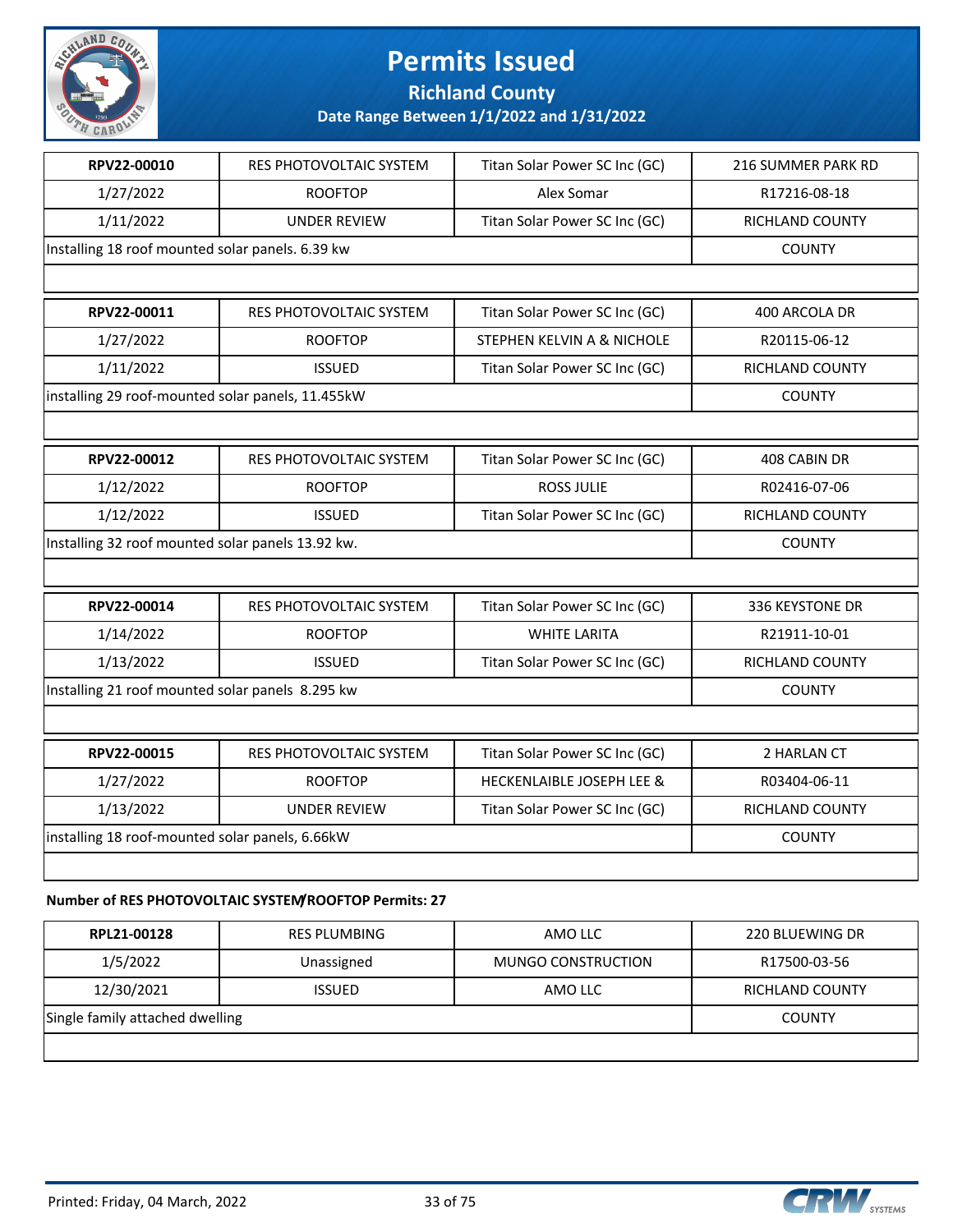

**Richland County**

| RPL21-00129                          | <b>RES PLUMBING</b> | AMO LLC                               | 222 BLUEWING DR    |
|--------------------------------------|---------------------|---------------------------------------|--------------------|
| 1/5/2022                             | Unassigned          | MUNGO CONSTRUCTION                    | R17500-03-56       |
| 12/30/2021                           | <b>ISSUED</b>       | AMO LLC                               | RICHLAND COUNTY    |
| Single family attached dwelling      |                     |                                       | <b>COUNTY</b>      |
|                                      |                     |                                       |                    |
| RPL21-00130                          | <b>RES PLUMBING</b> | AMO LLC                               | 224 BLUEWING DR    |
| 1/5/2022                             | Unassigned          | MUNGO CONSTRUCTION                    | R17500-03-56       |
| 12/30/2021                           | <b>ISSUED</b>       | AMO LLC                               | RICHLAND COUNTY    |
| Single family attached dwelling      |                     |                                       | <b>COUNTY</b>      |
|                                      |                     |                                       |                    |
| RPL21-00131                          | <b>RES PLUMBING</b> | AMO LLC                               | 226 BLUEWING DR    |
| 1/5/2022                             | Unassigned          | MUNGO CONSTRUCTION                    | R17500-03-56       |
| 12/30/2021                           | <b>ISSUED</b>       | AMO LLC                               | RICHLAND COUNTY    |
| Single family attached dwelling      |                     |                                       | <b>COUNTY</b>      |
|                                      |                     |                                       |                    |
| RPL21-00132                          | <b>RES PLUMBING</b> | AMO LLC                               | 228 BLUEWING DR    |
| 1/5/2022                             | Unassigned          | MUNGO CONSTRUCTION                    | R17500-03-56       |
| 12/30/2021                           | <b>ISSUED</b>       | AMO LLC                               | RICHLAND COUNTY    |
| Single family attached dwelling      |                     |                                       | <b>COUNTY</b>      |
|                                      |                     |                                       |                    |
| RPL21-00133                          | <b>RES PLUMBING</b> | AMO LLC                               | 230 BLUEWING DR    |
| 1/5/2022                             | Unassigned          | MUNGO CONSTRUCTION                    | R17500-03-56       |
| 12/30/2021                           | <b>ISSUED</b>       | AMO LLC                               | RICHLAND COUNTY    |
| Single family attached dwelling      |                     |                                       | <b>COUNTY</b>      |
|                                      |                     |                                       |                    |
| RPL22-00001                          | <b>RES PLUMBING</b> | WPG GROUP LLC                         | 114 LAND STONE CIR |
| 1/7/2022                             | Unassigned          | <b>BONNER CHARLES J &amp; ALICE O</b> | R04116-01-06       |
| 1/6/2022                             | <b>FINALED</b>      | WPG GROUP LLC                         | RICHLAND COUNTY    |
| Install and run gas line to gas logs |                     |                                       | <b>COUNTY</b>      |
| Bonding & Piping                     |                     |                                       |                    |

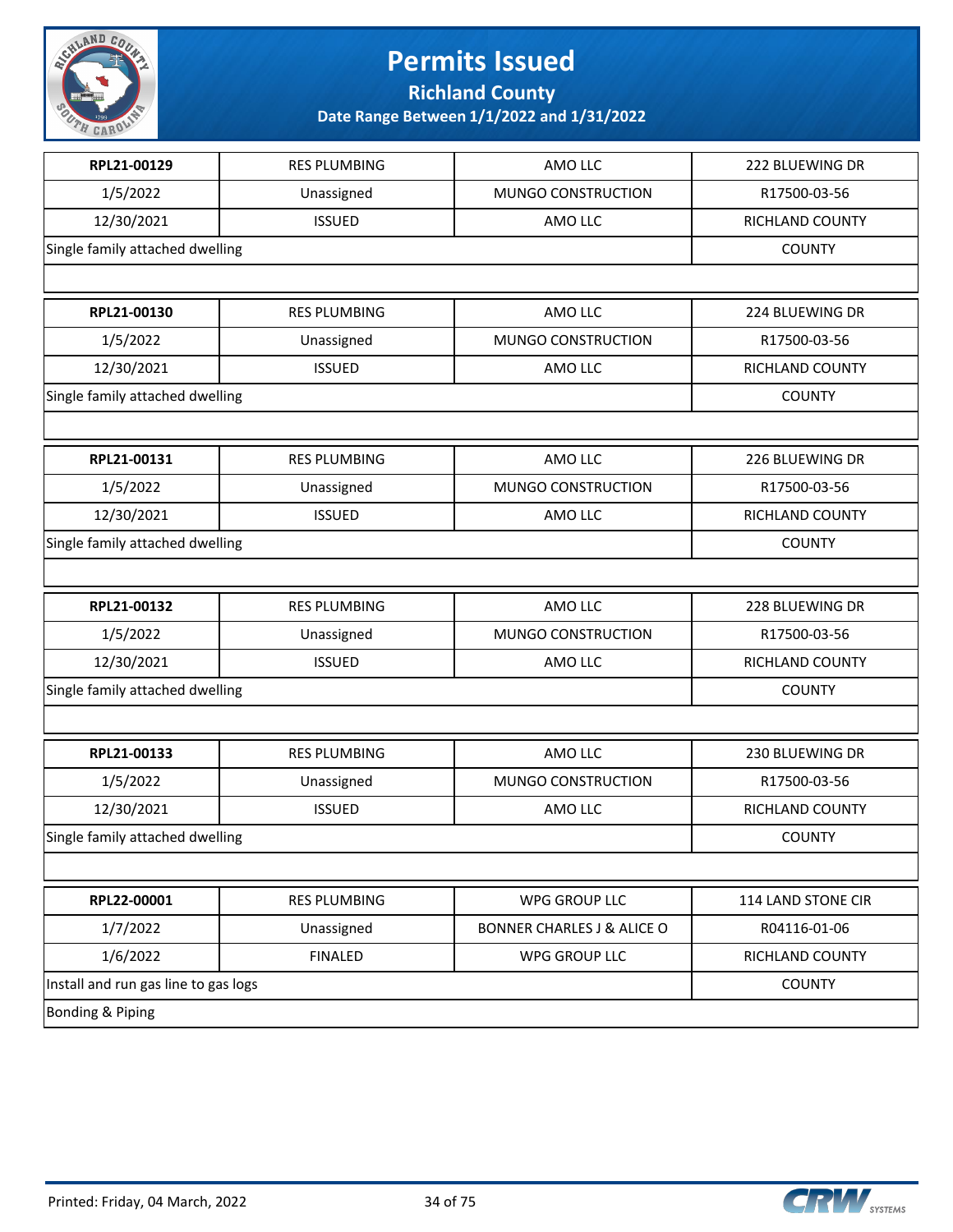

**Richland County**

| RPL22-00002                                               | <b>RES PLUMBING</b> | <b>CAROLINA CONDITIONS LLC</b> | 208 SOUTHAMPTON DR |
|-----------------------------------------------------------|---------------------|--------------------------------|--------------------|
| 1/10/2022                                                 | Unassigned          | TAH 2016 1 BORROWER LLC        | R04204-05-05       |
| 1/10/2022                                                 | <b>ISSUED</b>       | <b>CAROLINA CONDITIONS LLC</b> | RICHLAND COUNTY    |
| Repipe                                                    |                     |                                | <b>COUNTY</b>      |
|                                                           |                     |                                |                    |
| RPL22-00004                                               | <b>RES PLUMBING</b> | <b>WPG GROUP LLC</b>           | 500 MEADOWLAKE DR  |
| 1/13/2022                                                 | Unassigned          | <b>JOHNSON HOWARD &amp;</b>    | R11812-03-11       |
| 1/12/2022                                                 | <b>ISSUED</b>       | <b>WPG GROUP LLC</b>           | RICHLAND COUNTY    |
| Relocate gas meter                                        |                     |                                | <b>COUNTY</b>      |
| Dominon energy                                            |                     |                                |                    |
| RPL22-00005                                               | <b>RES PLUMBING</b> | <b>WPG GROUP LLC</b>           | 25 GOLDEN CT       |
| 1/13/2022                                                 | Unassigned          | <b>SCOTT DEWEY &amp;</b>       | R11816-14-23       |
| 1/12/2022                                                 | <b>ISSUED</b>       | <b>WPG GROUP LLC</b>           | RICHLAND COUNTY    |
| Relocate gas meter                                        |                     |                                | <b>COUNTY</b>      |
| Dominon energy                                            |                     |                                |                    |
| RPL22-00006                                               | <b>RES PLUMBING</b> | Flow-Rite Plumbing, LLC        | 324 ASH TREE RD    |
| 1/20/2022                                                 | Unassigned          | HAYWOOD MALYKA CHERVALE        | R23101-09-10       |
| 1/14/2022                                                 | <b>ISSUED</b>       | FLOW-RITE PLUMBING LLC         | RICHLAND COUNTY    |
| Exterior Gas line run/ Tankless Water Heater Installation |                     |                                | <b>COUNTY</b>      |
| Run gas line from meter to garage water heater            |                     |                                |                    |
| RPL22-00007                                               | <b>RES PLUMBING</b> | AMO LLC                        | 209 BLUEWING DR    |
| 1/19/2022                                                 | Unassigned          | MUNGO CONSTRUCTION             | R17500-03-56       |
| 1/17/2022                                                 | <b>ISSUED</b>       | AMO LLC                        | RICHLAND COUNTY    |
| Single family attached dwelling                           |                     |                                | <b>COUNTY</b>      |
|                                                           |                     |                                |                    |
| RPL22-00008                                               | <b>RES PLUMBING</b> | AMO LLC                        | 211 BLUEWING DR    |
| 1/19/2022                                                 | Unassigned          | MUNGO CONSTRUCTION             | R17500-03-56       |
| 1/17/2022                                                 | <b>ISSUED</b>       | AMO LLC                        | RICHLAND COUNTY    |
| Single family attached dwelling                           |                     |                                | <b>COUNTY</b>      |
|                                                           |                     |                                |                    |

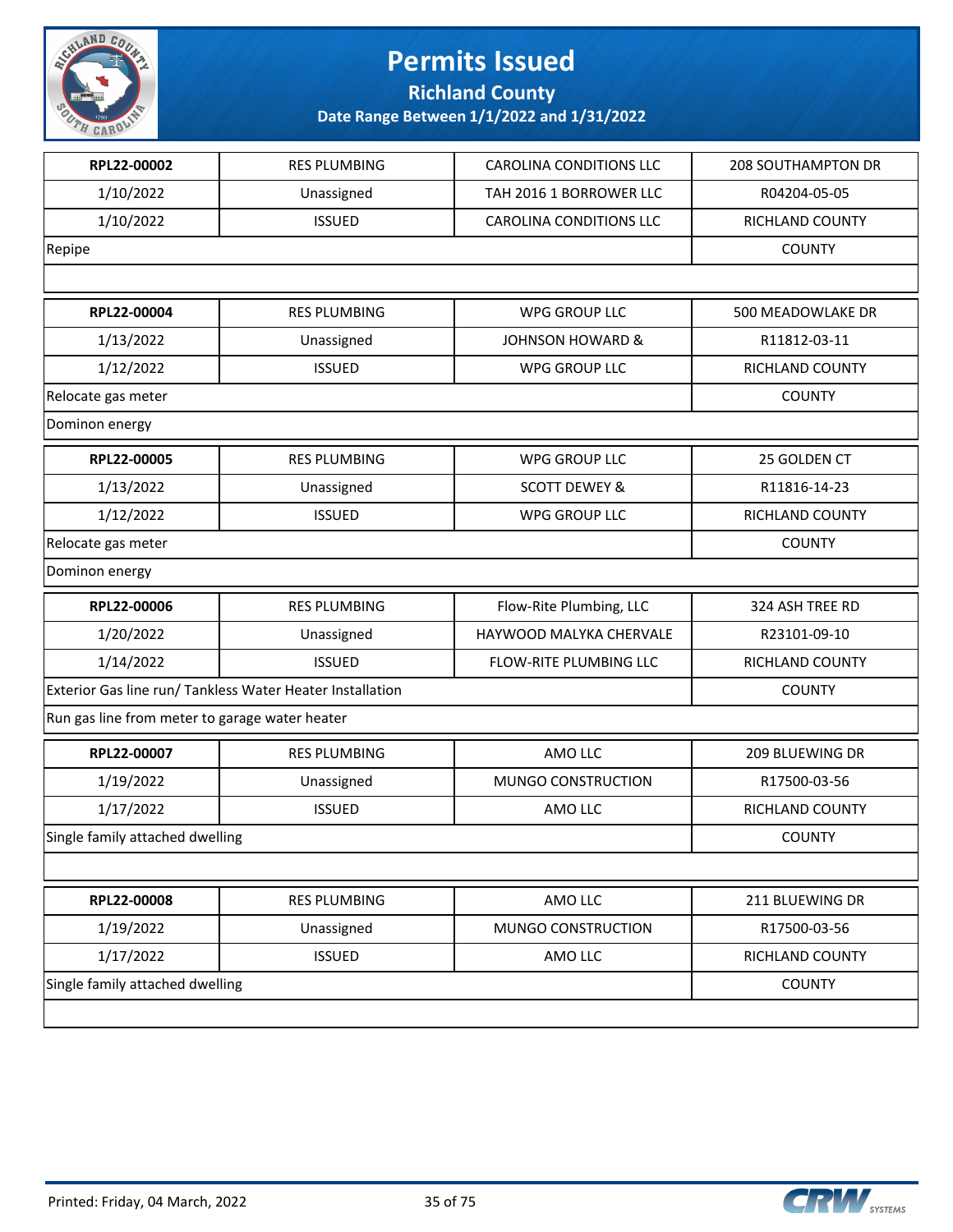

**Richland County**

**Date Range Between 1/1/2022 and 1/31/2022**

| RPL22-00009                                    | <b>RES PLUMBING</b>                                       | AMO LLC                        | 213 BLUEWING DR        |
|------------------------------------------------|-----------------------------------------------------------|--------------------------------|------------------------|
| 1/19/2022                                      | Unassigned                                                | MUNGO CONSTRUCTION             | R17500-03-56           |
| 1/17/2022                                      | <b>ISSUED</b>                                             | AMO LLC                        | RICHLAND COUNTY        |
| Single family attached dwelling                |                                                           |                                | <b>COUNTY</b>          |
|                                                |                                                           |                                |                        |
| RPL22-00010                                    | <b>RES PLUMBING</b>                                       | AMO LLC                        | 215 BLUEWING DR        |
| 1/19/2022                                      | Unassigned                                                | MUNGO CONSTRUCTION             | R17500-03-56           |
| 1/17/2022                                      | <b>ISSUED</b>                                             | AMO LLC                        | RICHLAND COUNTY        |
| Single family attached dwelling                |                                                           |                                | <b>COUNTY</b>          |
|                                                |                                                           |                                |                        |
| RPL22-00011                                    | <b>RES PLUMBING</b>                                       | AMO LLC                        | 217 BLUEWING DR        |
| 1/19/2022                                      | Unassigned                                                | MUNGO CONSTRUCTION             | R17500-03-56           |
| 1/17/2022                                      | <b>ISSUED</b>                                             | AMO LLC                        | RICHLAND COUNTY        |
| Single family attached dwelling                |                                                           |                                | <b>COUNTY</b>          |
|                                                |                                                           |                                |                        |
| RPL22-00012                                    | <b>RES PLUMBING</b>                                       | AMO LLC                        | 219 BLUEWING DR        |
| 1/19/2022                                      | Unassigned                                                | MUNGO CONSTRUCTION             | R17500-03-56           |
| 1/17/2022                                      | <b>ISSUED</b>                                             | AMO LLC                        | RICHLAND COUNTY        |
| Single family attached dwelling                | <b>COUNTY</b>                                             |                                |                        |
|                                                |                                                           |                                |                        |
| RPL22-00013                                    | <b>RES PLUMBING</b>                                       | <b>CAROLINA CONDITIONS LLC</b> | 700 STONEROOT DR       |
| 1/24/2022                                      | Unassigned                                                | <b>HAGGINS AARON T ETAL</b>    | R20312-05-08           |
| 1/19/2022                                      | <b>FINALED</b>                                            | <b>CAROLINA CONDITIONS LLC</b> | <b>RICHLAND COUNTY</b> |
| Gas line                                       |                                                           |                                | <b>COUNTY</b>          |
|                                                |                                                           |                                |                        |
| RPL22-00014                                    | <b>RES PLUMBING</b>                                       | <b>WPG GROUP LLC</b>           | 210 LAKE ELIZABETH DR  |
| 1/24/2022                                      | Unassigned                                                | LOVICK TAMMY DILLENSHAW        | R14508-02-09           |
| 1/21/2022                                      | <b>ISSUED</b>                                             | WPG GROUP LLC                  | RICHLAND COUNTY        |
|                                                | Run gas line to future gas stove and install water heater |                                | <b>COUNTY</b>          |
| On the right side of home to future gas meter  |                                                           |                                |                        |
| Number of RES BUILARING/Unassigned Bermits: 10 |                                                           |                                |                        |

**Number of RES PLUMBING/Unassigned Permits: 19**

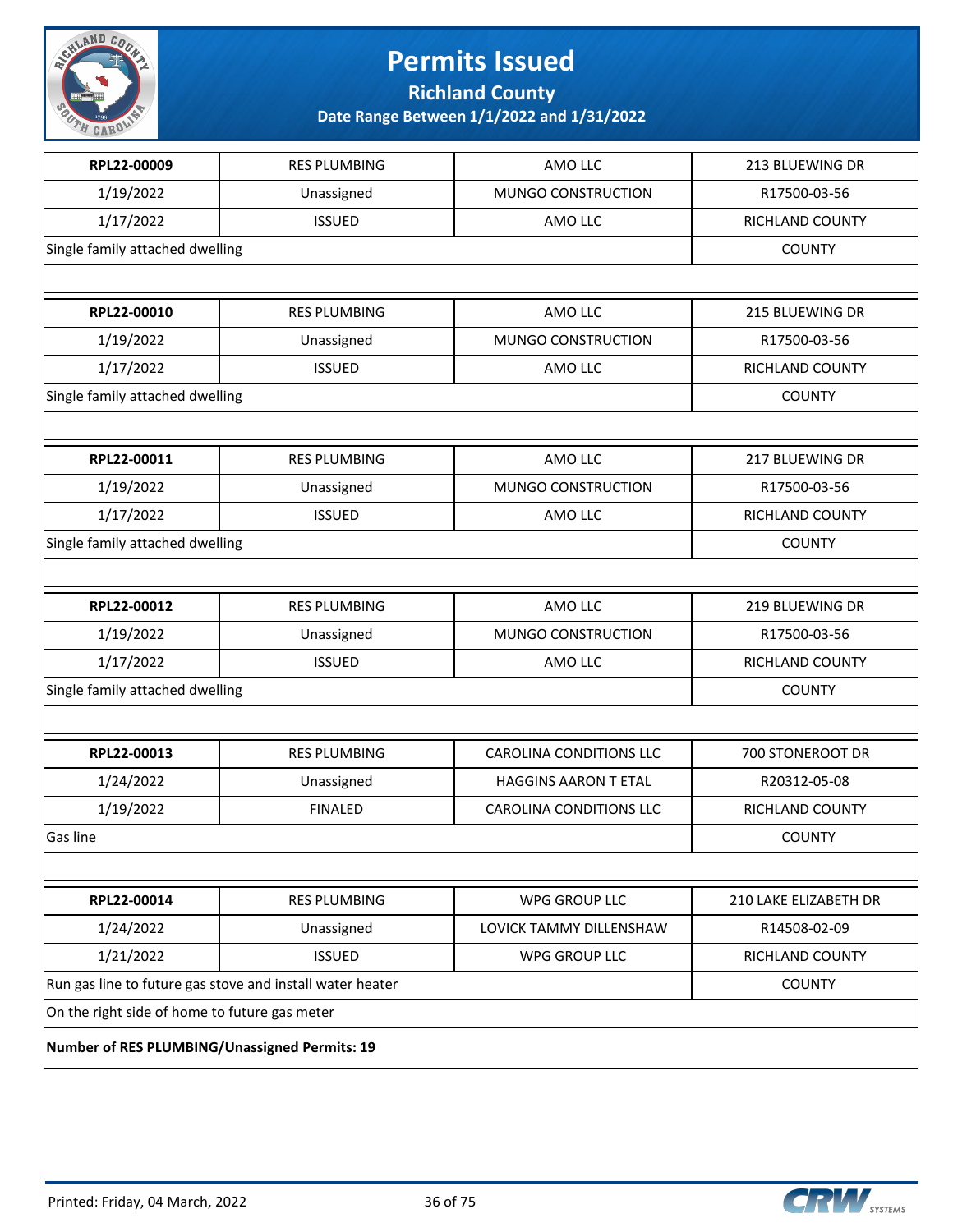

**Richland County**

| RRF20-00972           | <b>RES ROOFING</b> | <b>CHRISTOPHER M LAMBETH</b>   | <b>49 BLACK GUM RD</b> |
|-----------------------|--------------------|--------------------------------|------------------------|
| 1/14/2022             | Unassigned         | <b>Courtenay Mims</b>          | R13616-04-25           |
| 12/21/2020            | <b>ISSUED</b>      | <b>CHRISTOPHER M LAMBETH</b>   | RICHLAND COUNTY        |
| Shingle re-roof       |                    |                                | <b>COUNTY</b>          |
|                       |                    |                                |                        |
| RRF21-00001           | <b>RES ROOFING</b> | <b>CHRISTOPHER M LAMBETH</b>   | 328 STEEPLE CREST N    |
| 1/14/2022             | Unassigned         | MCRAE LANCE C & KRISTIN KELLER | R05301-03-25           |
| 1/4/2021              | <b>ISSUED</b>      | <b>CHRISTOPHER M LAMBETH</b>   | RICHLAND COUNTY        |
| re-roof shingles      |                    |                                | <b>COUNTY</b>          |
| Lance McRae           |                    |                                |                        |
| RRF21-00059           | <b>RES ROOFING</b> | JOSEPH E NETTLES               | 303 BELFAIR RD         |
| 1/14/2022             | Unassigned         | SIOMACCO MICHAEL III &         | R04112-02-05           |
| 2/1/2021              | <b>ISSUED</b>      | <b>JOSEPH E NETTLES</b>        | RICHLAND COUNTY        |
| Tear off and re-roof  |                    |                                | <b>COUNTY</b>          |
|                       |                    |                                |                        |
| RRF21-00061           | <b>RES ROOFING</b> | <b>JOSEPH E NETTLES</b>        | 19 EASTPINE CT         |
| 1/14/2022             | Unassigned         | BRANGAN DAVID V & KAREN        | R05009-02-42           |
| 2/1/2021              | <b>ISSUED</b>      | <b>JOSEPH E NETTLES</b>        | RICHLAND COUNTY        |
| tear off and re-roof  |                    |                                | <b>COUNTY</b>          |
|                       |                    |                                |                        |
| RRF21-00111           | <b>RES ROOFING</b> | <b>JOSEPH E NETTLES</b>        | 142 ELKHORN LN         |
| 1/14/2022             | Unassigned         | <b>JONES CHARICE T</b>         | R20216-06-19           |
| 2/18/2021             | <b>ISSUED</b>      | <b>JOSEPH E NETTLES</b>        | RICHLAND COUNTY        |
| Tear off and re-roof. |                    |                                | <b>COUNTY</b>          |
|                       |                    |                                |                        |
| RRF21-00112           | <b>RES ROOFING</b> | JOSEPH E NETTLES               | 225 HILLER RD          |
| 1/14/2022             | Unassigned         | SANDERS PA CHA & CRAIG C       | R01501-02-19           |
| 2/18/2021             | <b>ISSUED</b>      | JOSEPH E NETTLES               | RICHLAND COUNTY        |
| Tear off and re-roof. |                    |                                | <b>COUNTY</b>          |
|                       |                    |                                |                        |

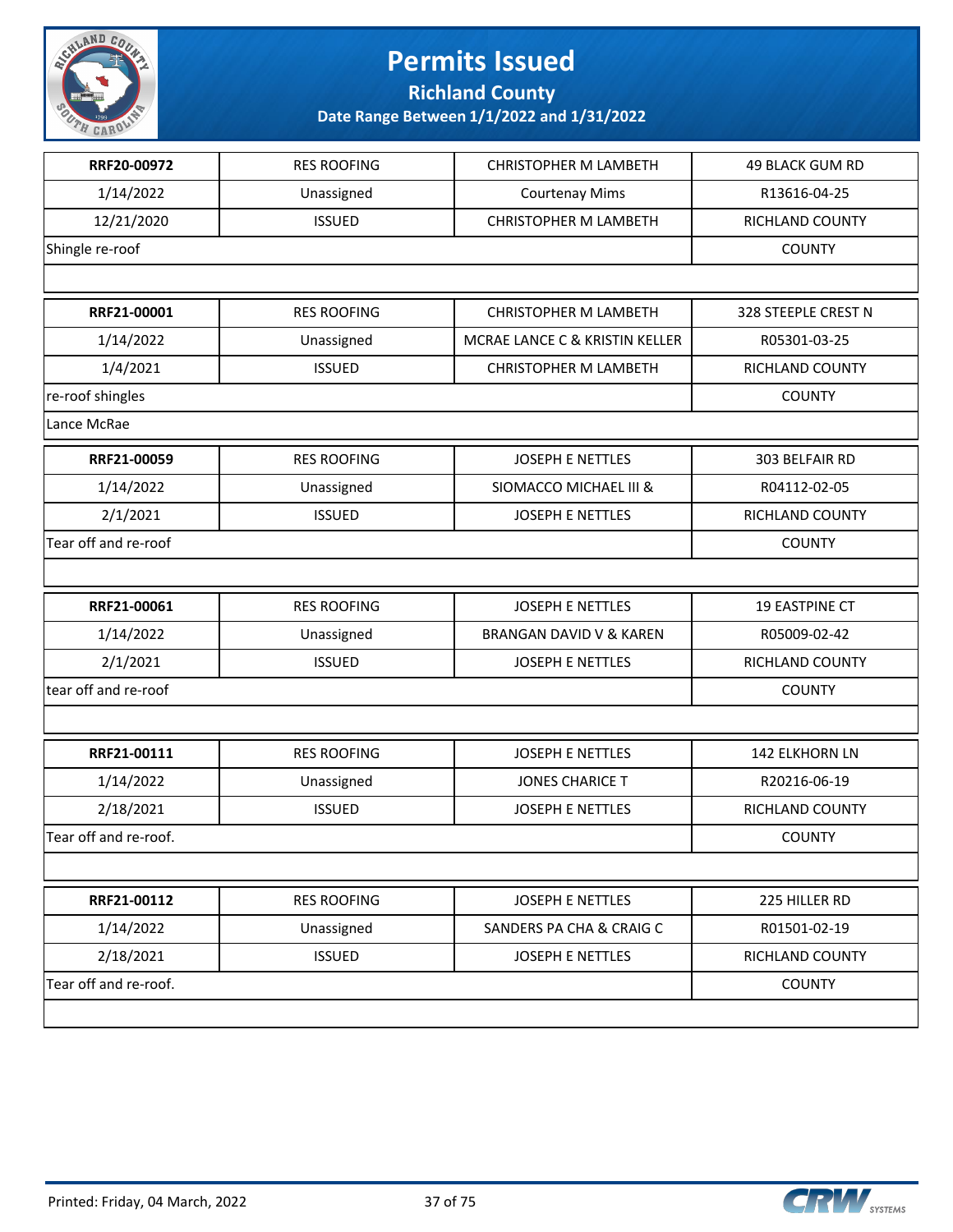

**Richland County**

| RRF21-00124           | <b>RES ROOFING</b> | <b>JOSEPH E NETTLES</b>      | 713 GLENEAGLE CIR       |
|-----------------------|--------------------|------------------------------|-------------------------|
| 1/14/2022             | Unassigned         | WEDELL DOUGLAS H &           | R03408-03-06            |
| 2/24/2021             | <b>ISSUED</b>      | <b>JOSEPH E NETTLES</b>      | RICHLAND COUNTY         |
| Tear off and re-roof. |                    |                              | <b>COUNTY</b>           |
|                       |                    |                              |                         |
| RRF21-00166           | <b>RES ROOFING</b> | <b>JOSEPH E NETTLES</b>      | 417 AUTUMN GLEN RD      |
| 1/14/2022             | Unassigned         | <b>JENKINS DORA</b>          | R23104-05-16            |
| 3/10/2021             | <b>ISSUED</b>      | <b>JOSEPH E NETTLES</b>      | RICHLAND COUNTY         |
| Tear off and re-roof. |                    |                              | <b>COUNTY</b>           |
|                       |                    |                              |                         |
| RRF21-00167           | <b>RES ROOFING</b> | <b>JOSEPH E NETTLES</b>      | 416 CLUB RD             |
| 1/14/2022             | Unassigned         | BETHEA RUTHLEAN LIFE ESTATE  | R09309-14-04            |
| 3/10/2021             | <b>ISSUED</b>      | <b>JOSEPH E NETTLES</b>      | RICHLAND COUNTY         |
| Tear off and re-roof. |                    |                              | <b>COUNTY</b>           |
|                       |                    |                              |                         |
| RRF21-00177           | <b>RES ROOFING</b> | <b>JOSEPH E NETTLES</b>      | <b>105 ROSEBANK DR</b>  |
| 1/14/2022             | Unassigned         | TILLMAN DEBRA B & MICHELLE E | R13616-04-39            |
| 3/17/2021             | <b>ISSUED</b>      | <b>JOSEPH E NETTLES</b>      | RICHLAND COUNTY         |
| Tear off and re-roof. |                    |                              | <b>COUNTY</b>           |
|                       |                    |                              |                         |
| RRF21-00178           | <b>RES ROOFING</b> | <b>JOSEPH E NETTLES</b>      | 108 MALLARD LANDING WAY |
| 1/14/2022             | Unassigned         | HUNTER DONNA M               | R21904-03-28            |
| 3/17/2021             | <b>ISSUED</b>      | <b>JOSEPH E NETTLES</b>      | RICHLAND COUNTY         |
| Tear off and re-roof. |                    |                              | <b>COUNTY</b>           |
|                       |                    |                              |                         |
| RRF21-00198           | <b>RES ROOFING</b> | <b>CHRISTOPHER M LAMBETH</b> | 3433 WOODBRANCH RD      |
| 1/14/2022             | Unassigned         | <b>ASKEY THOMAS P</b>        | R16810-03-02            |
| 3/23/2021             | <b>ISSUED</b>      | CHRISTOPHER M LAMBETH        | RICHLAND COUNTY         |
| Roof Replacement      |                    |                              | <b>COUNTY</b>           |
|                       |                    |                              |                         |

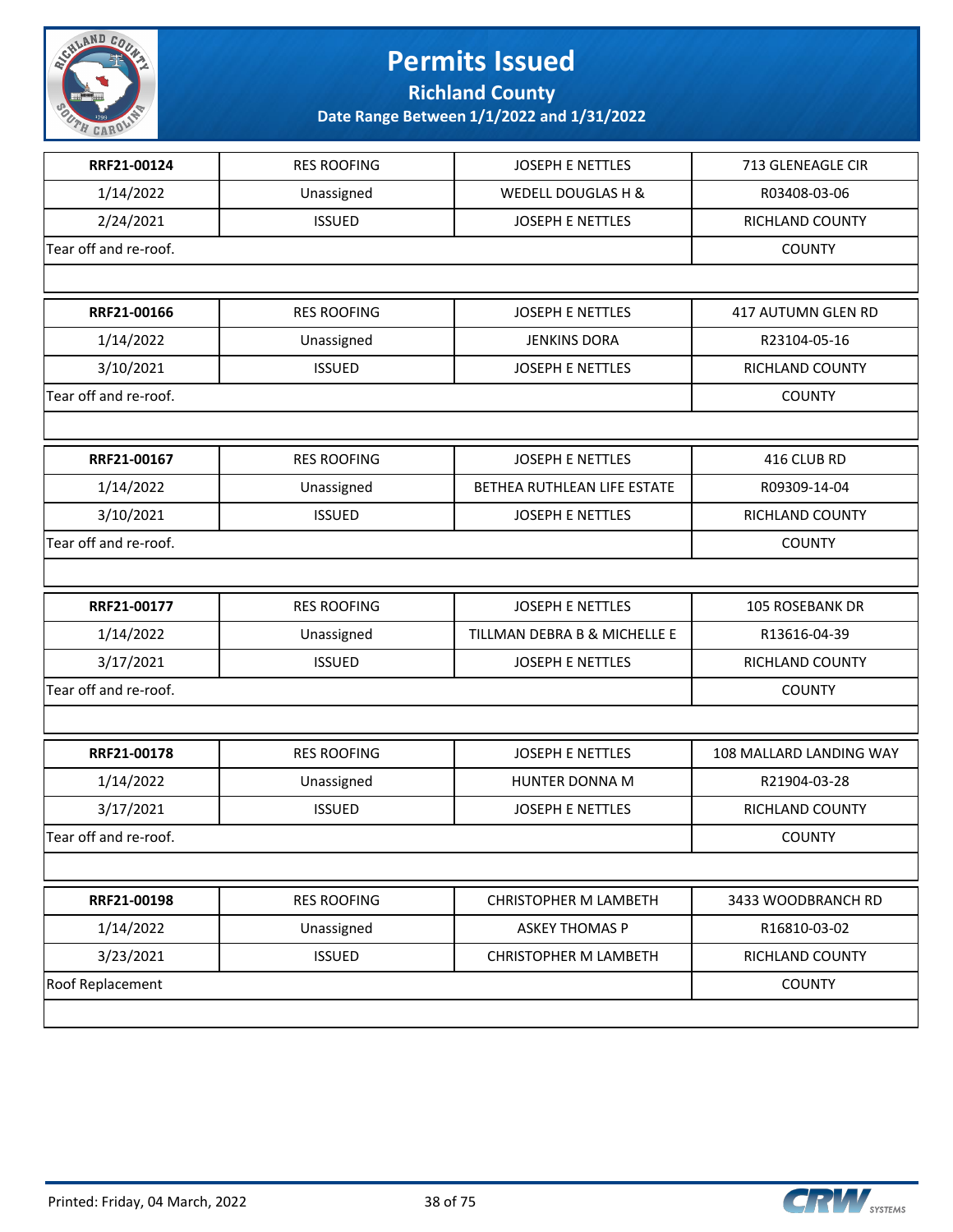

**Richland County**

| RRF21-00253           | <b>RES ROOFING</b> | <b>JOSEPH E NETTLES</b>                                       | 609 BURNSIDE DR         |
|-----------------------|--------------------|---------------------------------------------------------------|-------------------------|
| 1/14/2022             | Unassigned         | <b>SMITH MARY NICOLE</b>                                      | R16307-13-30            |
| 4/6/2021              | <b>ISSUED</b>      | JOSEPH E NETTLES                                              | RICHLAND COUNTY         |
| Tear off and re-roof. |                    |                                                               | <b>COLUMBIA</b>         |
|                       |                    |                                                               |                         |
| RRF21-00661           | <b>RES ROOFING</b> | MICHAEL G. WILSON DBA WILSON'S<br><b>ROOFING</b>              | 2900 HOBKIRK RD         |
| 1/4/2022              | Unassigned         | WELLS CARL R & WANDA W                                        | R19906-06-05            |
| 9/27/2021             | <b>ISSUED</b>      | MICHAEL G. WILSON DBA WILSON'S<br><b>ROOFING</b>              | RICHLAND COUNTY         |
| Tear Off & Install    |                    |                                                               | <b>COUNTY</b>           |
|                       |                    |                                                               |                         |
| RRF21-00697           | <b>RES ROOFING</b> | MICHAEL G. WILSON DBA WILSON'S<br><b>ROOFING</b>              | 1220 GLENDEVON CIR      |
| 1/4/2022              | Unassigned         | <b>CUNNINGHAM LARRY D &amp; CATHY J</b>                       | R20409-02-02            |
| 10/12/2021            | <b>ISSUED</b>      | MICHAEL G. WILSON DBA WILSON'S<br><b>ROOFING</b>              | RICHLAND COUNTY         |
| Tear Off & Install    |                    |                                                               | <b>COUNTY</b>           |
|                       |                    |                                                               |                         |
| RRF21-00708           | <b>RES ROOFING</b> | <b>BURGIN RESIDENTIAL &amp;</b><br><b>COMMERCIAL SVCS INC</b> | 11 W ASHFORD CT         |
| 1/5/2022              | Unassigned         | <b>BUFORD MARK W</b>                                          | R03502-02-25            |
| 10/14/2021            | <b>ISSUED</b>      | <b>BURGIN RESIDENTIAL &amp;</b><br><b>COMMERCIAL SVCS INC</b> | RICHLAND COUNTY         |
| Roof Repair           |                    |                                                               | <b>COUNTY</b>           |
|                       |                    |                                                               |                         |
| RRF21-00745           | <b>RES ROOFING</b> | MICHAEL G. WILSON DBA WILSON'S<br><b>ROOFING</b>              | <b>609 ROCKHAVEN DR</b> |
| 1/4/2022              | Unassigned         | <b>GEORGE GORDAN CHARLES JR</b>                               | R17215-07-14            |
| 11/1/2021             | <b>ISSUED</b>      | MICHAEL G. WILSON DBA WILSON'S<br><b>ROOFING</b>              | RICHLAND COUNTY         |
| Tear Off & Install    |                    |                                                               | <b>COUNTY</b>           |
|                       |                    |                                                               |                         |

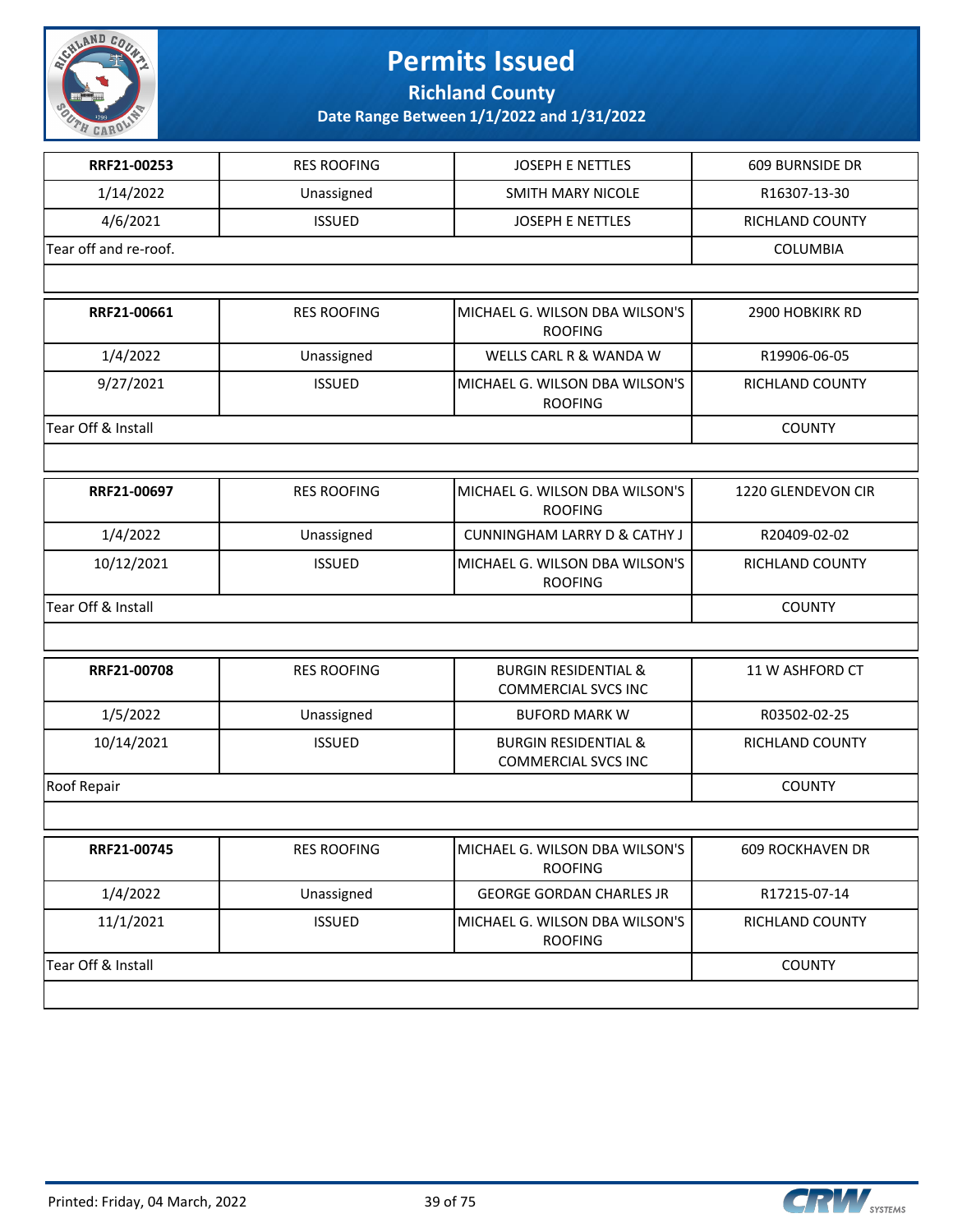

**Richland County**

| RRF21-00760        | <b>RES ROOFING</b> | MICHAEL G. WILSON DBA WILSON'S<br><b>ROOFING</b>              | <b>217 HUNTCLIFF DR</b> |
|--------------------|--------------------|---------------------------------------------------------------|-------------------------|
| 1/4/2022           | Unassigned         | <b>BRYAN GEORGE K &amp;</b>                                   | R22882-03-06            |
| 11/8/2021          | <b>ISSUED</b>      | MICHAEL G. WILSON DBA WILSON'S<br><b>ROOFING</b>              | <b>RICHLAND COUNTY</b>  |
| Tear Off & Install |                    |                                                               | <b>COUNTY</b>           |
|                    |                    |                                                               |                         |
| RRF21-00822        | <b>RES ROOFING</b> | <b>BURGIN RESIDENTIAL &amp;</b><br><b>COMMERCIAL SVCS INC</b> | 204 ASCOT GLEN RD       |
| 1/5/2022           | Unassigned         | MOORE BENNIE JR & ROSA C                                      | R04116-07-03            |
| 12/6/2021          | <b>ISSUED</b>      | <b>BURGIN RESIDENTIAL &amp;</b><br><b>COMMERCIAL SVCS INC</b> | RICHLAND COUNTY         |
| Roof Replacement   |                    |                                                               | <b>COUNTY</b>           |
|                    |                    |                                                               |                         |
| RRF21-00824        | <b>RES ROOFING</b> | <b>BURGIN RESIDENTIAL &amp;</b><br><b>COMMERCIAL SVCS INC</b> | 4505 BRIARFIELD RD      |
| 1/5/2022           | Unassigned         | SIMMONS WILLIAM M &                                           | R16802-11-07            |
| 12/6/2021          | <b>ISSUED</b>      | <b>BURGIN RESIDENTIAL &amp;</b><br><b>COMMERCIAL SVCS INC</b> | RICHLAND COUNTY         |
| Roof Replacement   | <b>COUNTY</b>      |                                                               |                         |
|                    |                    |                                                               |                         |
| RRF21-00825        | <b>RES ROOFING</b> | <b>BURGIN RESIDENTIAL &amp;</b><br><b>COMMERCIAL SVCS INC</b> | 216 BITHYNIA CIR        |
| 1/11/2022          | Unassigned         | <b>BOAN REGGIE L &amp; JANET F</b>                            | R04116-07-08            |
| 12/6/2021          | <b>ISSUED</b>      | <b>BURGIN RESIDENTIAL &amp;</b><br><b>COMMERCIAL SVCS INC</b> | RICHLAND COUNTY         |
| Roof Replacement   |                    |                                                               | <b>COUNTY</b>           |
|                    |                    |                                                               |                         |
| RRF21-00826        | <b>RES ROOFING</b> | <b>BURGIN RESIDENTIAL &amp;</b><br><b>COMMERCIAL SVCS INC</b> | 1700 PET SITES RD       |
| 1/19/2022          | Unassigned         | BERRY DAVID M & PHYLLIS J                                     | R02700-01-12            |
| 12/6/2021          | <b>ISSUED</b>      | <b>BURGIN RESIDENTIAL &amp;</b><br><b>COMMERCIAL SVCS INC</b> | RICHLAND COUNTY         |
| Roof Replacement   |                    |                                                               | <b>COUNTY</b>           |
|                    |                    |                                                               |                         |

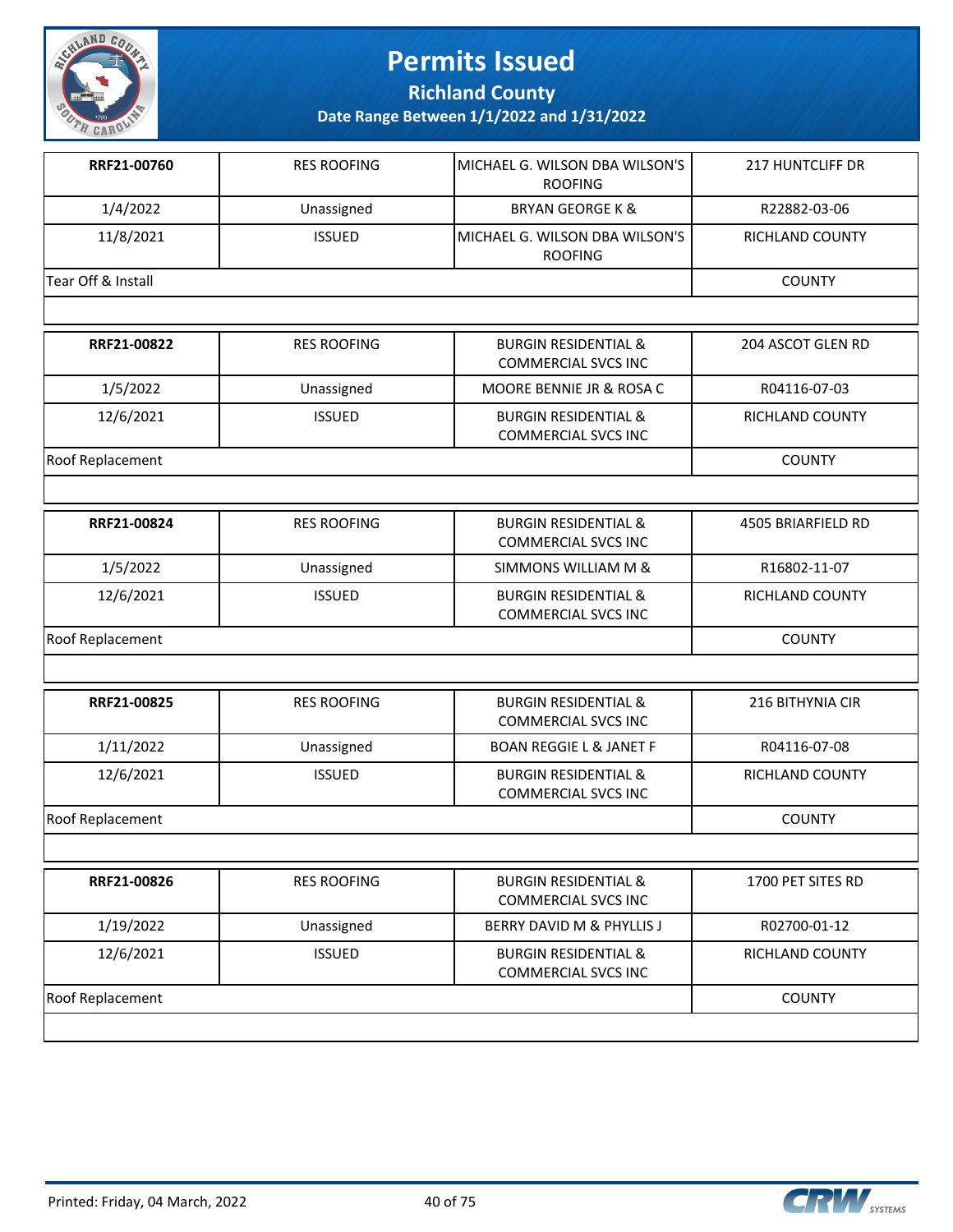

**Richland County**

| Date Range Between 1/1/2022 and 1/31/2022 |  |  |
|-------------------------------------------|--|--|
|-------------------------------------------|--|--|

| RRF21-00828                           | <b>RES ROOFING</b> | <b>BURGIN RESIDENTIAL &amp;</b><br><b>COMMERCIAL SVCS INC</b> | 122 WOODSPUR RD   |
|---------------------------------------|--------------------|---------------------------------------------------------------|-------------------|
| 1/5/2022                              | Unassigned         | <b>BOATWRIGHT EMILY</b>                                       | R05007-02-33      |
| 12/6/2021                             | <b>ISSUED</b>      | <b>BURGIN RESIDENTIAL &amp;</b><br><b>COMMERCIAL SVCS INC</b> | RICHLAND COUNTY   |
| Roof Replacement                      |                    |                                                               | <b>COUNTY</b>     |
|                                       |                    |                                                               |                   |
| RRF21-00843                           | <b>RES ROOFING</b> | <b>BURGIN RESIDENTIAL &amp;</b><br><b>COMMERCIAL SVCS INC</b> | 117 MEGGETT RD    |
| 1/5/2022                              | Unassigned         | <b>BROWNE BETTY WALKER &amp;</b>                              | R04100-03-30      |
| 12/9/2021                             | <b>ISSUED</b>      | <b>BURGIN RESIDENTIAL &amp;</b><br><b>COMMERCIAL SVCS INC</b> | RICHLAND COUNTY   |
| Roof Replacement                      |                    |                                                               | <b>COUNTY</b>     |
|                                       |                    |                                                               |                   |
| RRF21-00845                           | <b>RES ROOFING</b> | SHINGLES NOW LLC                                              | 7715 BLUFF RD     |
| 1/14/2022                             | Unassigned         | KIRKLAND MARY Y & ROBERT A JR                                 | R30000-02-01      |
| 12/10/2021                            | <b>FINALED</b>     | SHINGLES NOW LLC                                              | RICHLAND COUNTY   |
| Remove and replace shingles           |                    |                                                               | <b>COUNTY</b>     |
|                                       |                    |                                                               |                   |
| RRF21-00880                           | <b>RES ROOFING</b> | <b>DEREK JOYE</b>                                             | 1727 OMAREST DR   |
| 1/5/2022                              | Unassigned         | <b>KALINOWSKI ALICE</b>                                       | R07410-03-29      |
| 12/29/2021                            | <b>FINALED</b>     | <b>DEREK JOYE</b>                                             | RICHLAND COUNTY   |
| tear off shingles and re-roof         |                    | <b>COUNTY</b>                                                 |                   |
|                                       |                    |                                                               |                   |
| RRF21-00885                           | <b>RES ROOFING</b> | <b>BROS ROOFING &amp; REPAIRS LLC</b>                         | 1800 CARL RD      |
| 1/5/2022                              | Unassigned         | LEVINE BRIAN NATHANIEL                                        | R07409-04-35      |
| 12/31/2021                            | <b>FINALED</b>     | <b>Brendon Rumsey</b>                                         | RICHLAND COUNTY   |
| Remove and replace roof shingles      |                    |                                                               | <b>COUNTY</b>     |
|                                       |                    |                                                               |                   |
| RRF22-00001                           | <b>RES ROOFING</b> | <b>BEST CHOICE ROOFING &amp; HOME</b><br><b>IMPROVE (GC)</b>  | 124 HEDGEFIELD RD |
| 1/10/2022                             | Unassigned         | <b>SEASE AUSTIN</b>                                           | R05008-06-07      |
| 1/3/2022                              | <b>ISSUED</b>      | <b>BEST CHOICE ROOFING &amp; HOME</b><br><b>IMPROVE (GC)</b>  | RICHLAND COUNTY   |
| Remove and replace three tab shingles | <b>COUNTY</b>      |                                                               |                   |

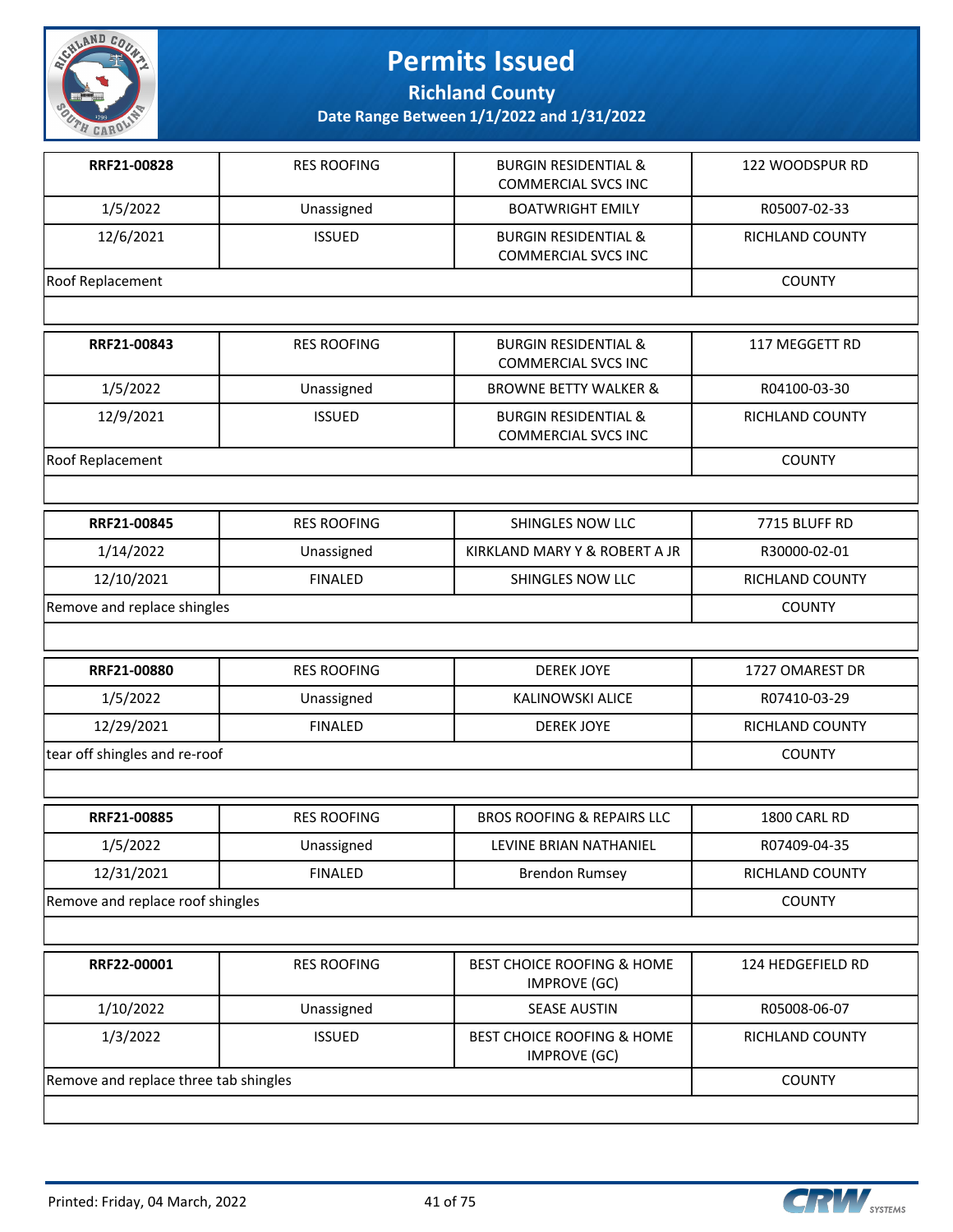

**Richland County**

| RRF22-00003               | <b>RES ROOFING</b> | L A ROOFING LLC                                               | 3077 APPLEBY LN         |
|---------------------------|--------------------|---------------------------------------------------------------|-------------------------|
| 1/6/2022                  | Unassigned         | MACARIO-JIMENEZ OLIVER OZVELIN                                | R19902-10-08            |
| 1/3/2022                  | <b>FINALED</b>     | L A ROOFING LLC                                               | RICHLAND COUNTY         |
| roof replacement          |                    |                                                               | <b>COUNTY</b>           |
|                           |                    |                                                               |                         |
| RRF22-00004               | <b>RES ROOFING</b> | <b>RANDY R HARDEE</b>                                         | 100 MALLARD LANDING WAY |
| 1/6/2022                  | Unassigned         | <b>GLOVER SHIRLEY</b>                                         | R21904-03-32            |
| 1/3/2022                  | <b>FINALED</b>     | <b>RANDY R HARDEE</b>                                         | RICHLAND COUNTY         |
| <b>Residential Reroof</b> |                    |                                                               | <b>COUNTY</b>           |
|                           |                    |                                                               |                         |
| RRF22-00006               | <b>RES ROOFING</b> | <b>BURGIN RESIDENTIAL &amp;</b><br><b>COMMERCIAL SVCS INC</b> | 1514 OMAREST DR         |
| 1/19/2022                 | Unassigned         | <b>BUTLER BEVERLY GRAHAM &amp;</b>                            | R07405-05-07            |
| 1/5/2022                  | <b>ISSUED</b>      | <b>BURGIN RESIDENTIAL &amp;</b><br><b>COMMERCIAL SVCS INC</b> | RICHLAND COUNTY         |
| Roof Replacement          |                    |                                                               | <b>COUNTY</b>           |
|                           |                    |                                                               |                         |
| RRF22-00007               | <b>RES ROOFING</b> | <b>BURGIN RESIDENTIAL &amp;</b><br><b>COMMERCIAL SVCS INC</b> | 1202 DOTHAN RD          |
| 1/7/2022                  | Unassigned         | NICHOLAS NEEMA                                                | R06108-04-59            |
| 1/5/2022                  | <b>ISSUED</b>      | <b>BURGIN RESIDENTIAL &amp;</b><br><b>COMMERCIAL SVCS INC</b> | RICHLAND COUNTY         |
| Roof Replacement          | <b>COUNTY</b>      |                                                               |                         |
|                           |                    |                                                               |                         |
| RRF22-00008               | <b>RES ROOFING</b> | <b>BURGIN RESIDENTIAL &amp;</b><br><b>COMMERCIAL SVCS INC</b> | 173 ANNIE ADKINS RD     |
| 1/27/2022                 | Unassigned         | <b>BOLLINGER LUCINDA K</b>                                    | R03300-04-12            |
| 1/5/2022                  | <b>ISSUED</b>      | <b>BURGIN RESIDENTIAL &amp;</b><br><b>COMMERCIAL SVCS INC</b> | RICHLAND COUNTY         |
| Roof Replacement          |                    |                                                               | <b>COUNTY</b>           |
|                           |                    |                                                               |                         |
| RRF22-00009               | <b>RES ROOFING</b> | <b>BURGIN RESIDENTIAL &amp;</b><br><b>COMMERCIAL SVCS INC</b> | 171 GRADDICK RD         |
| 1/27/2022                 | Unassigned         | CAMERON-KELLY MARGARET M &                                    | R08400-01-22            |
| 1/5/2022                  | <b>ISSUED</b>      | <b>BURGIN RESIDENTIAL &amp;</b><br><b>COMMERCIAL SVCS INC</b> | RICHLAND COUNTY         |
| Roof Replacement          |                    |                                                               | <b>COUNTY</b>           |
|                           |                    |                                                               |                         |

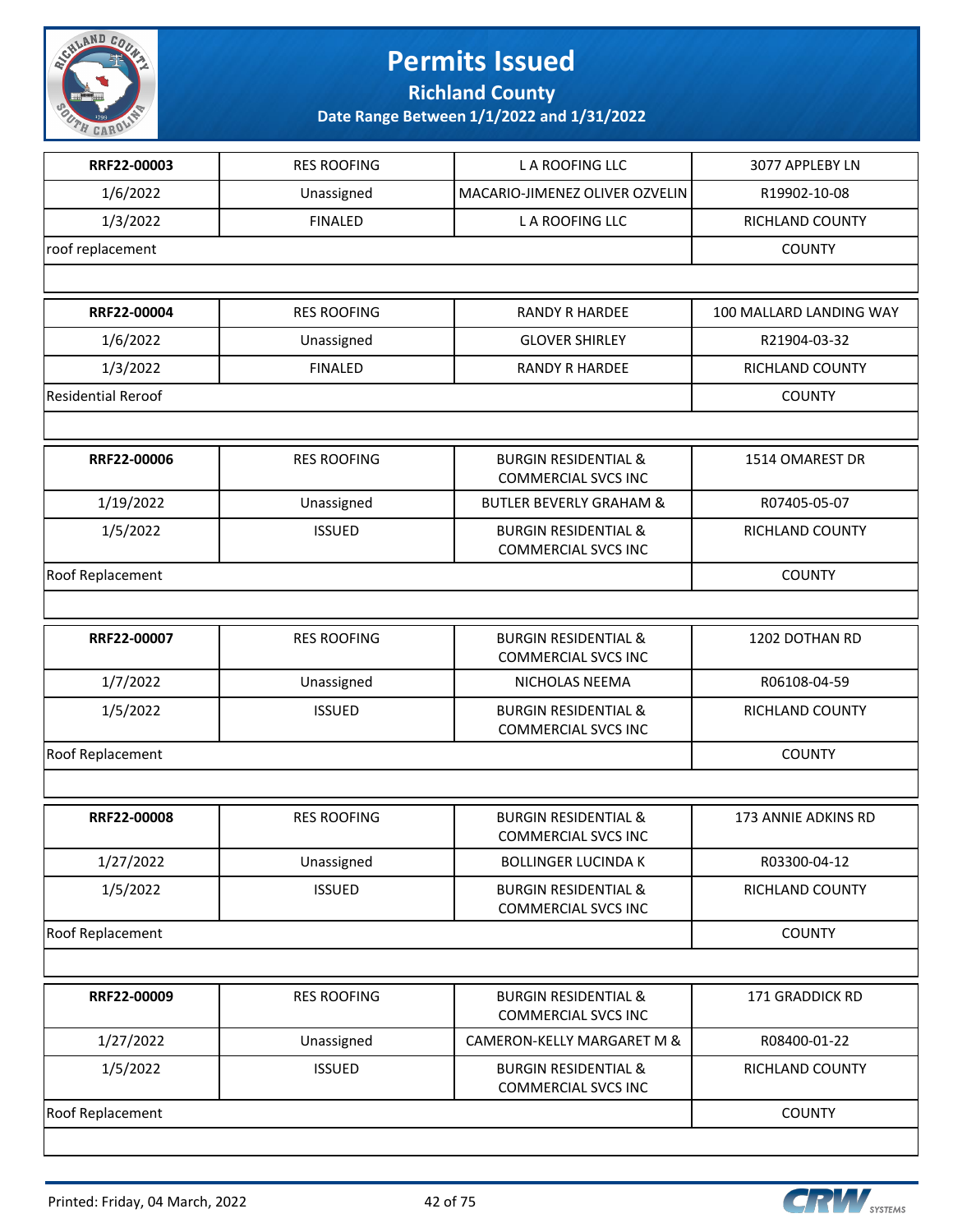

**Richland County**

| RRF22-00010                      | <b>RES ROOFING</b> | <b>BURGIN RESIDENTIAL &amp;</b><br><b>COMMERCIAL SVCS INC</b> | <b>625 SADDLEBROOK LN</b> |
|----------------------------------|--------------------|---------------------------------------------------------------|---------------------------|
| 1/27/2022                        | Unassigned         | <b>PLAAG LINDA &amp; ROBERT</b>                               | R24600-02-05              |
| 1/5/2022                         | <b>ISSUED</b>      | <b>BURGIN RESIDENTIAL &amp;</b><br><b>COMMERCIAL SVCS INC</b> | RICHLAND COUNTY           |
| Roof Replacement                 |                    |                                                               | <b>COUNTY</b>             |
|                                  |                    |                                                               |                           |
| RRF22-00014                      | <b>RES ROOFING</b> | SILVA SANDRA YAMILETH AGUILAR                                 | 4041 PERCIVAL RD          |
| 1/6/2022                         | Unassigned         | SILVA SANDRA YAMILETH AGUILAR                                 | R25600-04-10              |
| 1/6/2022                         | VOID               |                                                               | RICHLAND COUNTY           |
| REPAIR/ REPLACEMENT              |                    |                                                               | <b>COUNTY</b>             |
| NEED JUST ONE PERMIT RBD22-00043 |                    |                                                               |                           |
| RRF22-00016                      | <b>RES ROOFING</b> | <b>BARBER-HANNA SHIRLEY</b>                                   | 1223 WAVERLY PLACE DR     |
| 1/10/2022                        | Unassigned         | <b>BARBER-HANNA SHIRLEY</b>                                   | R23101-05-27              |
| 1/10/2022                        | <b>FINALED</b>     |                                                               | RICHLAND COUNTY           |
| REPAIR/ REPLACEMENT              |                    |                                                               | <b>COUNTY</b>             |
|                                  |                    |                                                               |                           |
| RRF22-00022                      | <b>RES ROOFING</b> | Kaitlin Ford                                                  | 109 ROSECLIFF CIR         |
| 1/13/2022                        | Unassigned         | MENDIOLA JOAQUIN I                                            | R21906-03-02              |
| 1/11/2022                        | <b>FINALED</b>     | ATD RESTORATION LLC                                           | <b>RICHLAND COUNTY</b>    |
| Re Shingle roof                  |                    |                                                               | <b>COUNTY</b>             |
|                                  |                    |                                                               |                           |
| RRF22-00023                      | <b>RES ROOFING</b> | SOUTHERN SIDING & WINDOW<br><b>CORP</b>                       | 3839 GIBSON ST            |
| 1/31/2022                        | Unassigned         | <b>BOWMAN ANDREW G</b>                                        | R09104-01-15              |
| 1/12/2022                        | <b>ISSUED</b>      | SOUTHERN SIDING & WINDOW<br><b>CORP</b>                       | RICHLAND COUNTY           |
| replace 18 sq shingles           |                    |                                                               | <b>COUNTY</b>             |
|                                  |                    |                                                               |                           |
| RRF22-00024                      | <b>RES ROOFING</b> | <b>TEDDY LEE ROOFING</b>                                      | 2101 LEGRAND RD           |
| 1/13/2022                        | Unassigned         | <b>GRATTON KEVIN M SR &amp; LISA H</b>                        | R17108-02-23              |
|                                  |                    |                                                               |                           |
| 1/12/2022                        | <b>ISSUED</b>      | TEDDY LEE ROOFING                                             | RICHLAND COUNTY           |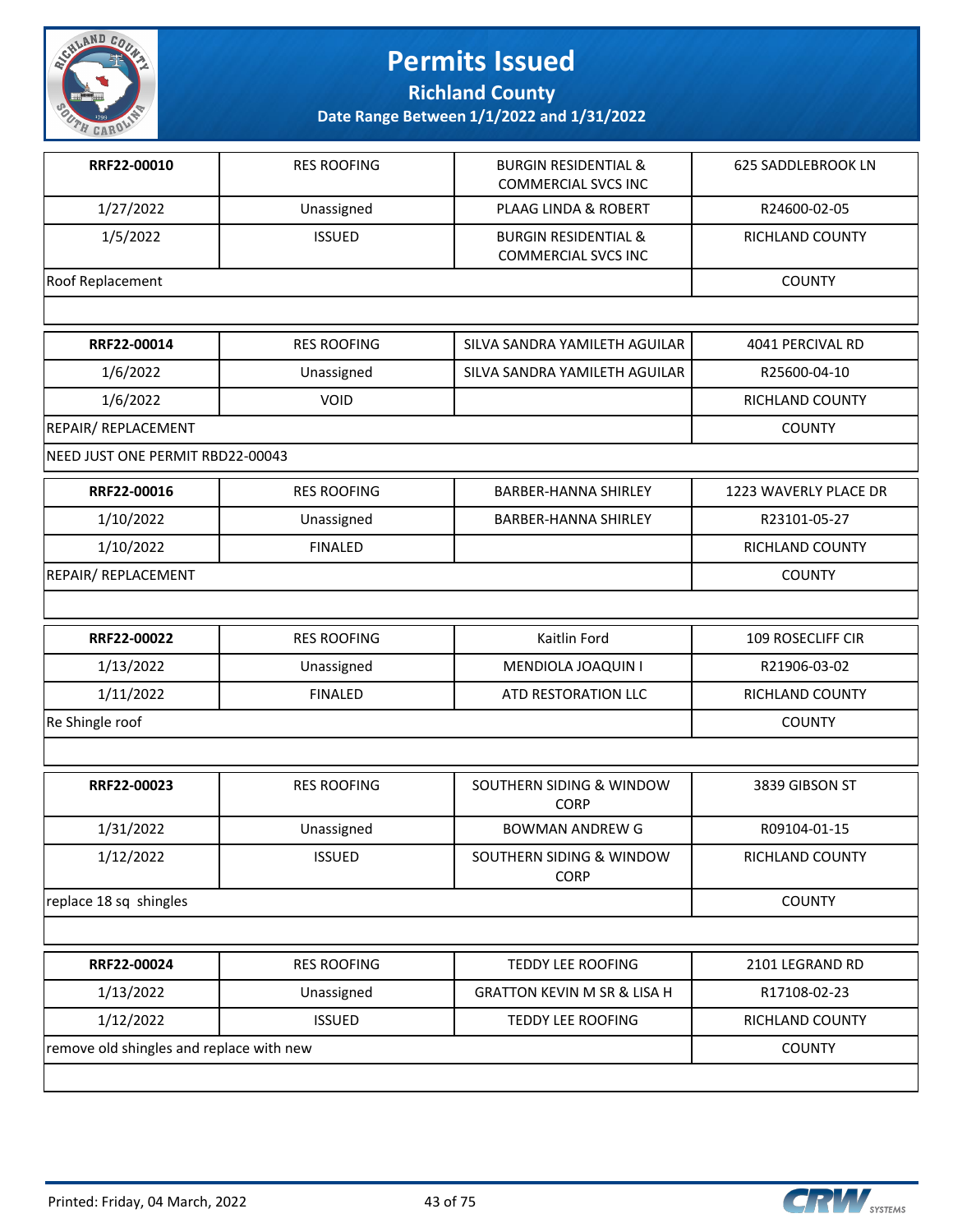

**Richland County**

| RRF22-00025                 | <b>RES ROOFING</b> | SHINGLES NOW LLC                                              | <b>449 DUKES HILL RD</b> |
|-----------------------------|--------------------|---------------------------------------------------------------|--------------------------|
| 1/24/2022                   | Unassigned         | <b>JENKINS LAKEISHA S</b>                                     | R17309-08-01             |
| 1/14/2022                   | <b>FINALED</b>     | SHINGLES NOW LLC                                              | RICHLAND COUNTY          |
| Remove and replace shingles |                    |                                                               | <b>COUNTY</b>            |
|                             |                    |                                                               |                          |
| RRF22-00026                 | <b>RES ROOFING</b> | PREMIERE ROOFING LLC (GC)                                     | 501 CADDIS CREEK RD      |
| 1/24/2022                   | Unassigned         | SAMUEL DORA D                                                 | R05107-05-67             |
| 1/14/2022                   | <b>FINALED</b>     | PREMIERE ROOFING LLC (GC)                                     | RICHLAND COUNTY          |
| Roof Installation           |                    |                                                               | <b>COUNTY</b>            |
|                             |                    |                                                               |                          |
| RRF22-00028                 | <b>RES ROOFING</b> | PREMIERE ROOFING LLC (GC)                                     | 104 GATLIN DR            |
| 1/24/2022                   | Unassigned         | SEASE DORIAN M                                                | R24903-02-20             |
| 1/17/2022                   | <b>FINALED</b>     | PREMIERE ROOFING LLC (GC)                                     | RICHLAND COUNTY          |
| Roof Installation           |                    |                                                               | <b>COUNTY</b>            |
|                             |                    |                                                               |                          |
| RRF22-00031                 | <b>RES ROOFING</b> | <b>CLYDE NETTLES ROOFING &amp;</b><br>PAINTING INC            | 640 SADDLEBROOK LN       |
| 1/24/2022                   | Unassigned         | <b>BURKETT BRITTANY L &amp;</b>                               | R24600-01-43             |
| 1/19/2022                   | <b>ISSUED</b>      | <b>CLYDE NETTLES ROOFING &amp;</b><br>PAINTING INC            | RICHLAND COUNTY          |
| Re Roof                     | <b>COUNTY</b>      |                                                               |                          |
|                             |                    |                                                               |                          |
| RRF22-00032                 | <b>RES ROOFING</b> | <b>BURGIN RESIDENTIAL &amp;</b><br><b>COMMERCIAL SVCS INC</b> | 304 ANCHOR BEND DR       |
| 1/27/2022                   | Unassigned         | COLE JOSEPH A & CHRISTINE H                                   | R01509-06-06             |
| 1/20/2022                   | <b>ISSUED</b>      | <b>BURGIN RESIDENTIAL &amp;</b><br><b>COMMERCIAL SVCS INC</b> | RICHLAND COUNTY          |
| Roof Replacement            |                    |                                                               | <b>COUNTY</b>            |
|                             |                    |                                                               |                          |
| RRF22-00034                 | <b>RES ROOFING</b> | STEPHEN B SHELLEY                                             | 7511 PATRICIA DR         |
| 1/24/2022                   | Unassigned         | <b>LOGAN TRACY &amp; STEPHANIE</b>                            | R19201-10-09             |
| 1/20/2022                   | <b>ISSUED</b>      | STEPHEN B SHELLEY                                             | RICHLAND COUNTY          |
| Re-Roofing                  |                    |                                                               | <b>COUNTY</b>            |
|                             |                    |                                                               |                          |

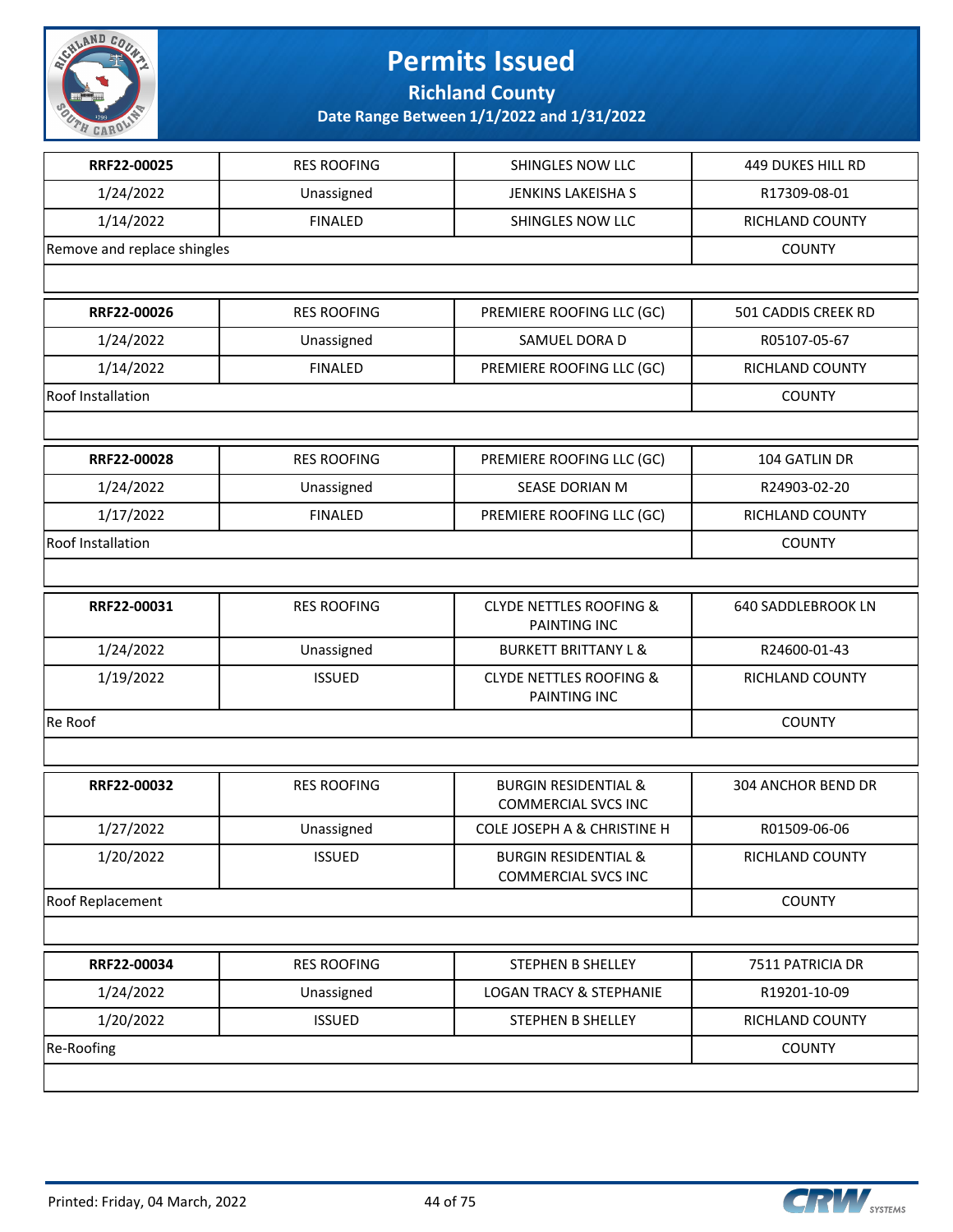

**Richland County**

| RRF22-00037                                       | <b>RES ROOFING</b> | <b>DEREK JOYE</b>              | 104 RAMBLEWOOD DR      |
|---------------------------------------------------|--------------------|--------------------------------|------------------------|
| 1/26/2022                                         | Unassigned         | <b>TAYLOR TERRENCE J &amp;</b> | R22011-08-02           |
| 1/24/2022                                         | <b>FINALED</b>     | <b>DEREK JOYE</b>              | RICHLAND COUNTY        |
| re-roof                                           |                    |                                | <b>COUNTY</b>          |
|                                                   |                    |                                |                        |
| RRF22-00038                                       | <b>RES ROOFING</b> | PREMIERE ROOFING LLC (GC)      | 6427 SYLVAN DR         |
| 1/27/2022                                         | Unassigned         | <b>THOMPSON SARA B</b>         | R14115-02-25           |
| 1/24/2022                                         | <b>FINALED</b>     | PREMIERE ROOFING LLC (GC)      | RICHLAND COUNTY        |
| Roof Installation                                 |                    |                                | <b>COUNTY</b>          |
|                                                   |                    |                                |                        |
| RRF22-00039                                       | <b>RES ROOFING</b> | HOME WRAPPERS - DAVID SMITH    | 1116 CAMBRIDGE OAKS DR |
| 1/24/2022                                         | Unassigned         | EARGLE WARREN E JR &           | R20111-04-17           |
| 1/24/2022                                         | <b>ISSUED</b>      | HOME WRAPPERS - DAVID SMITH    | RICHLAND COUNTY        |
| Remove existing shingles and replace with similar |                    |                                | <b>COUNTY</b>          |
|                                                   |                    |                                |                        |
| RRF22-00041                                       | <b>RES ROOFING</b> | <b>CHRISTOPHER M LAMBETH</b>   | 25 LOWESCROFT CIR      |
| 1/27/2022                                         | Unassigned         | <b>WILLIAMSON ERIK</b>         | R04109-07-08           |
| 1/24/2022                                         | <b>ISSUED</b>      | <b>CHRISTOPHER M LAMBETH</b>   | RICHLAND COUNTY        |
| Roof Replacement                                  | <b>COUNTY</b>      |                                |                        |
|                                                   |                    |                                |                        |
| RRF22-00042                                       | <b>RES ROOFING</b> | THE RED SHIRT GUYS ROOFING LLC | 745 BLAZING STAR TRL   |
| 1/27/2022                                         | Unassigned         | POLAND RICKY T & DIXIE A       | R20001-10-18           |
| 1/25/2022                                         | <b>FINALED</b>     | THE RED SHIRT GUYS ROOFING LLC | RICHLAND COUNTY        |
| Tear off and Re-roof                              |                    |                                | <b>COUNTY</b>          |
|                                                   |                    |                                |                        |
| RRF22-00043                                       | <b>RES ROOFING</b> | <b>DEREK JOYE</b>              | 133 KINGSTON RIDGE DR  |
| 1/28/2022                                         | Unassigned         | DIGGS TELISSA LAKESHA &        | R19115-08-34           |
| 1/25/2022                                         | <b>ISSUED</b>      | <b>DEREK JOYE</b>              | RICHLAND COUNTY        |
| re-roof                                           |                    |                                | <b>COUNTY</b>          |
|                                                   |                    |                                |                        |

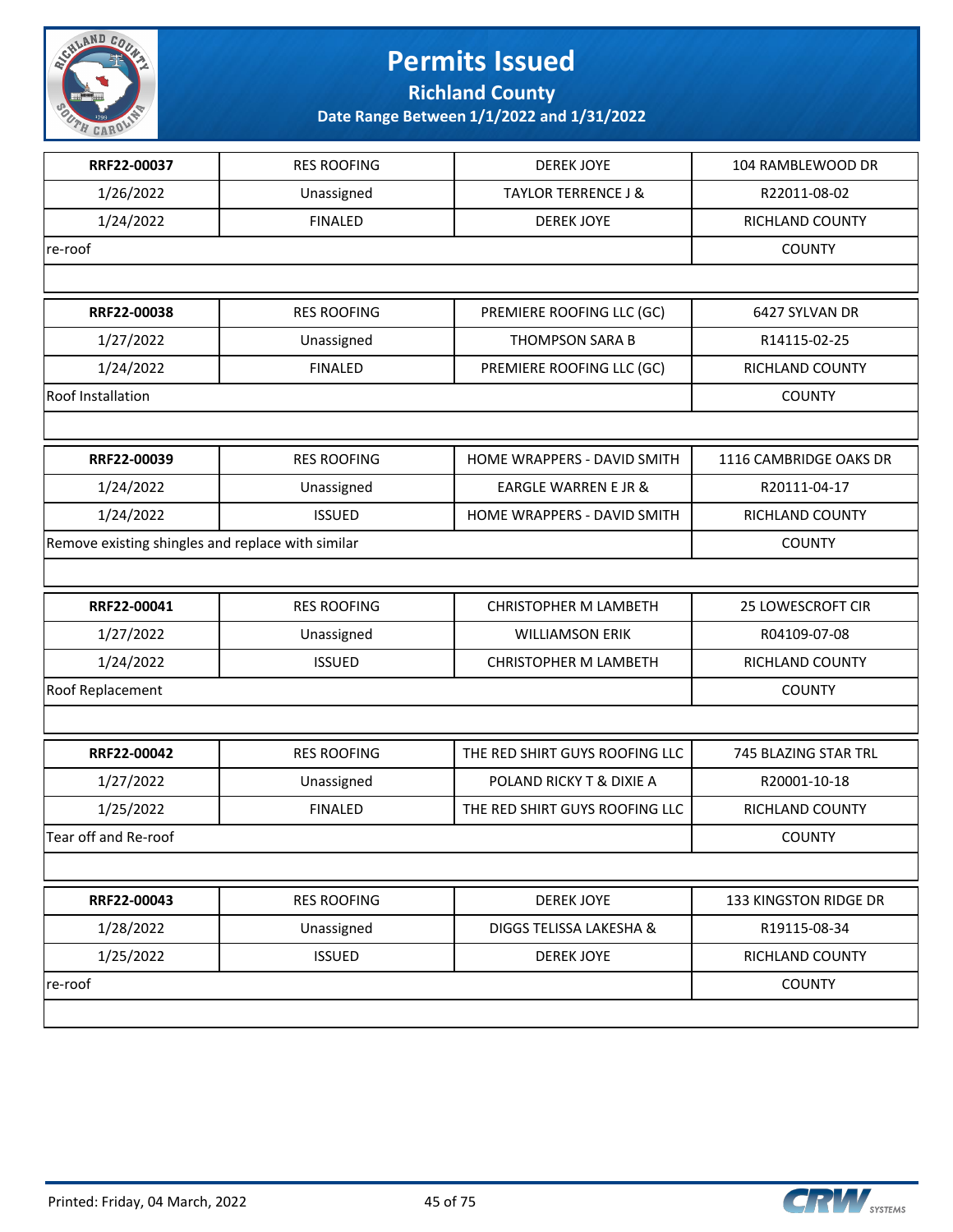

**Richland County**

| RRF22-00045                 | <b>RES ROOFING</b> | <b>DEREK JOYE</b>                                             | 592 HARMON RD     |
|-----------------------------|--------------------|---------------------------------------------------------------|-------------------|
| 1/27/2022                   | Unassigned         | HACKETT TODD MITCHELL                                         | R24900-06-15      |
| 1/25/2022                   | <b>ISSUED</b>      | <b>DEREK JOYE</b>                                             | RICHLAND COUNTY   |
| re-roof                     |                    |                                                               | <b>COUNTY</b>     |
|                             |                    |                                                               |                   |
| RRF22-00046                 | <b>RES ROOFING</b> | PREMIERE ROOFING LLC (GC)                                     | 575 NEWTON RD     |
| 1/27/2022                   | Unassigned         | <b>HYMON MARIA GEORGE &amp;</b>                               | R03503-07-11      |
| 1/25/2022                   | <b>FINALED</b>     | PREMIERE ROOFING LLC (GC)                                     | RICHLAND COUNTY   |
| Roof Installation           |                    |                                                               | <b>COUNTY</b>     |
|                             |                    |                                                               |                   |
| RRF22-00049                 | <b>RES ROOFING</b> | <b>BURGIN RESIDENTIAL &amp;</b><br><b>COMMERCIAL SVCS INC</b> | 17 HIGH RIDGE RD  |
| 1/28/2022                   | Unassigned         | ANDERSON JOHN M & DEBORAH L                                   | R05300-01-17      |
| 1/27/2022                   | <b>ISSUED</b>      | <b>BURGIN RESIDENTIAL &amp;</b><br><b>COMMERCIAL SVCS INC</b> | RICHLAND COUNTY   |
| Roof Replacement            |                    |                                                               | <b>COUNTY</b>     |
|                             |                    |                                                               |                   |
| RRF22-00050                 | <b>RES ROOFING</b> | PREMIERE ROOFING LLC (GC)                                     | 117 HEADWATER CIR |
| 1/28/2022                   | Unassigned         | <b>CONRAD FRANKLIN DELANO II &amp;</b>                        | R02413-05-13      |
| 1/27/2022                   | <b>FINALED</b>     | PREMIERE ROOFING LLC (GC)                                     | RICHLAND COUNTY   |
| Roof Installation           |                    |                                                               | <b>COUNTY</b>     |
|                             |                    |                                                               |                   |
| RRF22-00052                 | <b>RES ROOFING</b> | PREMIERE ROOFING LLC (GC)                                     | 3400 RAWLINSON RD |
| 1/28/2022                   | Unassigned         | <b>SEXTON JENNIFER</b>                                        | R22002-01-03      |
| 1/27/2022                   | <b>FINALED</b>     | PREMIERE ROOFING LLC (GC)                                     | RICHLAND COUNTY   |
| Roof Installation           |                    |                                                               | <b>COUNTY</b>     |
|                             |                    |                                                               |                   |
| RRF22-00055                 | <b>RES ROOFING</b> | JOSEPH E NETTLES                                              | 812 MOTLEY RD     |
| 1/31/2022                   | Unassigned         |                                                               | R24700-06-03      |
| 1/31/2022                   | <b>ISSUED</b>      | JOSEPH E NETTLES                                              | RICHLAND COUNTY   |
| TEAR OFF SHINGLES & RE ROOF |                    |                                                               | <b>COUNTY</b>     |
|                             |                    |                                                               |                   |

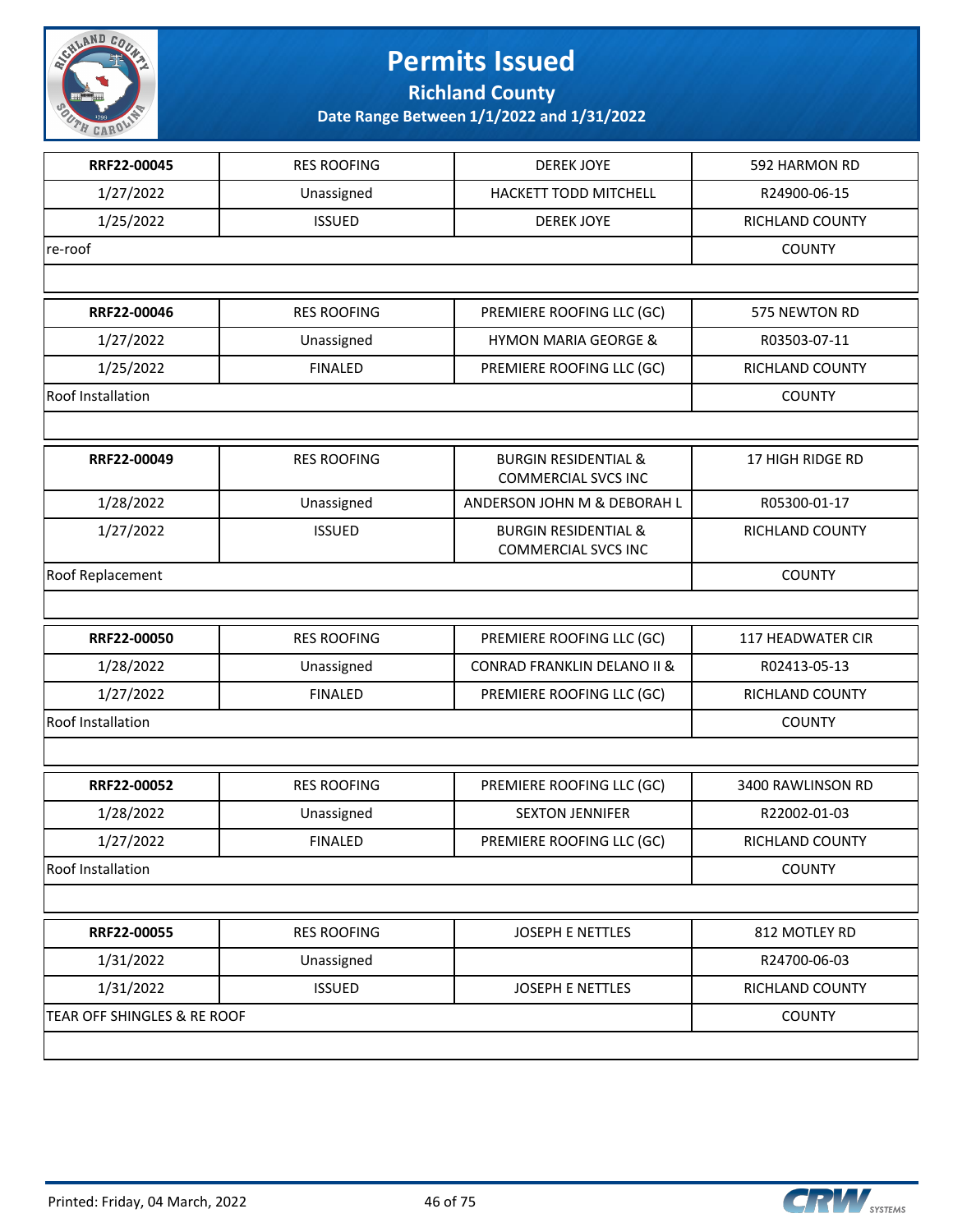

**Richland County**

**Date Range Between 1/1/2022 and 1/31/2022**

| RRF22-00056                            | <b>RES ROOFING</b> | <b>JOSEPH E NETTLES</b> | 400 ZEPPELIN LN          |
|----------------------------------------|--------------------|-------------------------|--------------------------|
| 1/31/2022                              | Unassigned         |                         | R22009-16-15             |
| 1/31/2022                              | <b>ISSUED</b>      | <b>JOSEPH E NETTLES</b> | <b>RICHLAND COUNTY</b>   |
| <b>TEAR OFF SHINGLES &amp; RE ROOF</b> |                    |                         | <b>COUNTY</b>            |
|                                        |                    |                         |                          |
| RRF22-00057                            | <b>RES ROOFING</b> | <b>JOSEPH E NETTLES</b> | 12 BRUSHWOOD CT          |
| 1/31/2022                              | Unassigned         |                         | R20314-04-60             |
| 1/31/2022                              | <b>ISSUED</b>      | JOSEPH E NETTLES        | <b>RICHLAND COUNTY</b>   |
| <b>TEAR OFF SHINGLES &amp; RE ROOF</b> |                    |                         | <b>COUNTY</b>            |
|                                        |                    |                         |                          |
| RRF22-00058                            | <b>RES ROOFING</b> | <b>JOSEPH E NETTLES</b> | <b>194 FOX GROVE CIR</b> |
| 1/31/2022                              | Unassigned         |                         | R23116-10-23             |
| 1/31/2022                              | <b>ISSUED</b>      | <b>JOSEPH E NETTLES</b> | RICHLAND COUNTY          |
| TEAR OFF SHINGLES & RE ROOF            |                    |                         | <b>COUNTY</b>            |
|                                        |                    |                         |                          |

### **Number of RES ROOFING/Unassigned Permits: 61**

| RBD21-02214             | RESIDENTIAL ADDITIONS & ADD/ALT                 | CAPITAL CITY BUILDERS OF SC INC       | <b>318 RIDGE RUN TRL</b> |  |
|-------------------------|-------------------------------------------------|---------------------------------------|--------------------------|--|
| 1/11/2022               | <b>ADDITION</b>                                 | WELDEN DALE B & CONNIE L              | R03408-02-52             |  |
| 9/22/2021               | <b>ISSUED</b>                                   | CAPITAL CITY BUILDERS OF SC INC       | <b>RICHLAND COUNTY</b>   |  |
|                         | Adding a screen porch off the back of the house |                                       |                          |  |
|                         |                                                 |                                       |                          |  |
| RBD21-02617             | RESIDENTIAL ADDITIONS & ADD/ALT                 | <b>GUY J SPITZMESSER</b>              | 4526 CEDAR SPRINGS RD    |  |
| 1/14/2022               | <b>ADDITION</b>                                 | REYNOLDS ELIZABETH B                  | R14114-07-03             |  |
| 11/18/2021              | <b>ISSUED</b>                                   | <b>GUY J SPITZMESSER</b>              | <b>RICHLAND COUNTY</b>   |  |
| enclosing in a carport  |                                                 |                                       | <b>COUNTY</b>            |  |
|                         |                                                 |                                       |                          |  |
| RBD21-02721             | <b>RESIDENTIAL ADDITIONS &amp; ADD/ALT</b>      | <b>CLARKS CONSTRUCTION</b>            | 2111 JOHNSON MARINA RD   |  |
| 1/20/2022               | <b>ADDITION</b>                                 | <b>CRUTCHFIELD BRANDON KEMP &amp;</b> | R01312-03-07             |  |
| 12/8/2021               | <b>ISSUED</b>                                   | <b>CLARKS CONSTRUCTION</b>            | RICHLAND COUNTY          |  |
| Dtached Garage Addition |                                                 |                                       | <b>COUNTY</b>            |  |

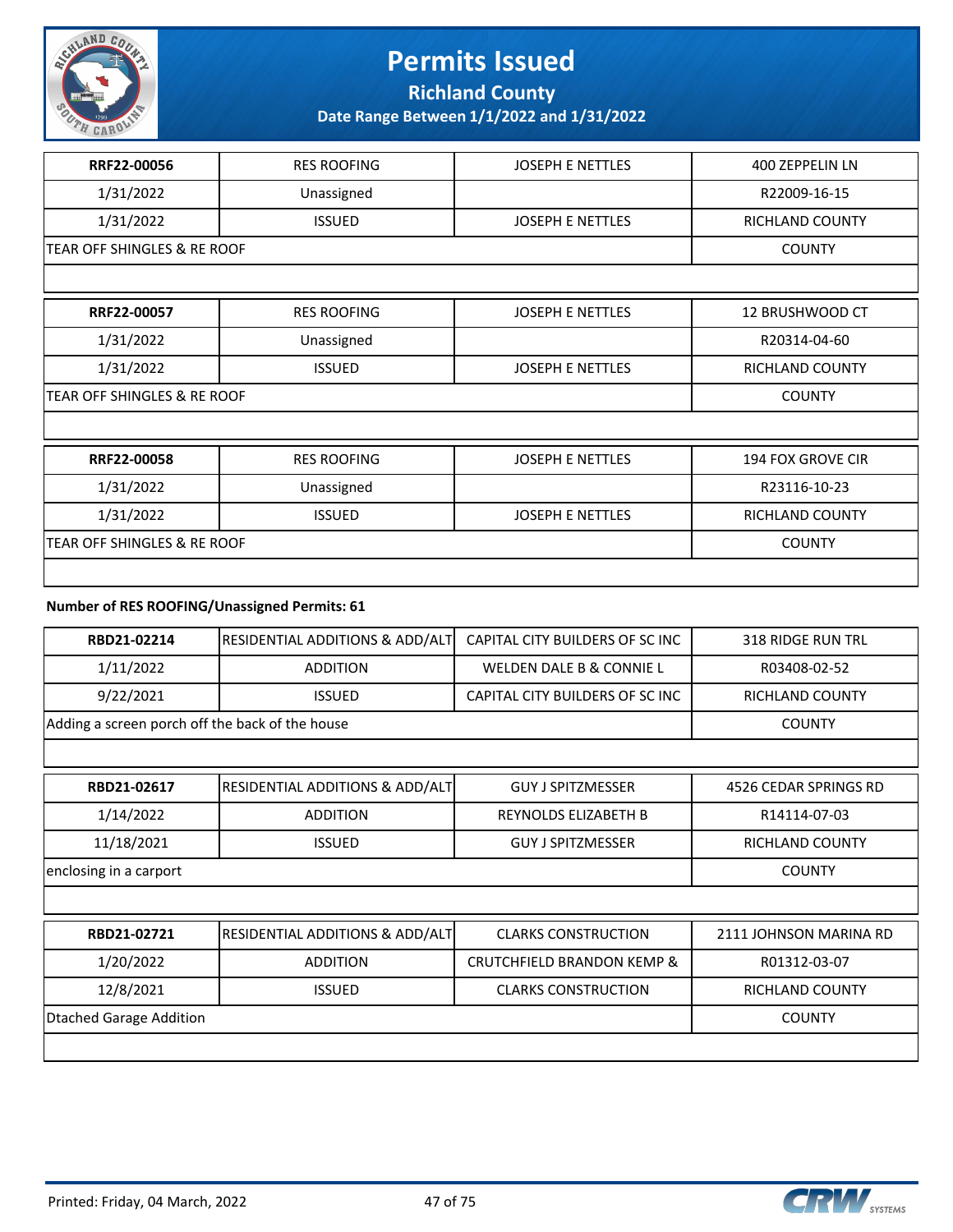

**Richland County**

| RBD21-02737                                        | RESIDENTIAL ADDITIONS & ADD/ALT                                      | <b>KEVIN HESTER</b>                                       | <b>208 LAKE CAROLINA BLVD</b> |
|----------------------------------------------------|----------------------------------------------------------------------|-----------------------------------------------------------|-------------------------------|
| 1/11/2022                                          | <b>ADDITION</b>                                                      | ROBILLARD THOMAS A & SUSAN I                              | R23204-08-08                  |
| 12/10/2021                                         | <b>FINALED</b>                                                       | <b>KEVIN HESTER</b>                                       | RICHLAND COUNTY               |
| wheelchair lift with electrical gfi outlet         |                                                                      |                                                           | <b>COUNTY</b>                 |
| wheelchair lift on the outside of home             |                                                                      |                                                           |                               |
| RBD21-02753                                        | RESIDENTIAL ADDITIONS & ADD/ALT                                      | JOST HOMES AND RENOVATIONS<br><b>LLC</b>                  | 1100 SILVER POINT RD          |
| 1/7/2022                                           | <b>ADDITION</b>                                                      | <b>VOELKER SARA FANCHER</b>                               | R01411-02-15                  |
| 12/15/2021                                         | <b>ISSUED</b>                                                        | JOST HOMES AND RENOVATIONS<br>LLC                         | RICHLAND COUNTY               |
| 1100 Silver Point Addition                         |                                                                      |                                                           | <b>COUNTY</b>                 |
|                                                    |                                                                      |                                                           |                               |
| RBD21-02774                                        | RESIDENTIAL ADDITIONS & ADD/ALT                                      | <b>TODD DISHAROON</b>                                     | <b>432 EDENHALL DR</b>        |
| 1/18/2022                                          | <b>ADDITION</b>                                                      | <b>HAWKINS DAVID DOUGLAS</b>                              | R23214-11-07                  |
| 12/21/2021                                         | <b>ISSUED</b>                                                        | DAVID R NOSS                                              | RICHLAND COUNTY               |
| Sunroom with wood burning fireplace                |                                                                      |                                                           | <b>COUNTY</b>                 |
|                                                    |                                                                      |                                                           |                               |
| RBD21-02795                                        | RESIDENTIAL ADDITIONS & ADD/ALT                                      | PAYLOAD CONSTRUCTION LLC                                  | <b>12 GLENHAWK LOOP</b>       |
| 1/10/2022                                          | <b>ADDITION</b>                                                      | WYSOKOWSKI SUE A & ADAM H                                 | R03408-01-09                  |
| 12/23/2021                                         | <b>ISSUED</b>                                                        | PAYLOAD CONSTRUCTION LLC                                  | RICHLAND COUNTY               |
| <b>Screen Porch</b>                                |                                                                      |                                                           | <b>COUNTY</b>                 |
| 13 x 13 Screen porch                               |                                                                      |                                                           |                               |
| RBD21-02806                                        | <b>RESIDENTIAL ADDITIONS &amp; ADD/ALT</b>                           | <b>Brendon Rumsey</b>                                     | 7615 SUNVIEW DR               |
| 1/18/2022                                          | <b>ADDITION</b>                                                      | MICKENS JAMIE D                                           | R19104-01-05                  |
| 12/28/2021                                         | <b>ISSUED</b>                                                        | <b>RUMSEY CONSTRUCTION &amp;</b><br><b>RENOVATION LLC</b> | <b>RICHLAND COUNTY</b>        |
| Renovating interior due to fire and adding bedroom |                                                                      |                                                           | <b>COUNTY</b>                 |
|                                                    | Removing screen porch and adding bedroom addition on rear elevation. |                                                           |                               |
| RBD22-00018                                        | <b>RESIDENTIAL ADDITIONS &amp; ADD/ALT</b>                           | PREMIER HOME BUILDERS                                     | 326 CARTGATE CIR              |
| 1/25/2022                                          | <b>ADDITION</b>                                                      | <b>SCOTT JAMES JR &amp; MAMCHA J</b>                      | R20510-01-34                  |
| 1/4/2022                                           | <b>ISSUED</b>                                                        | PREMIER HOME BUILDERS                                     | RICHLAND COUNTY               |
|                                                    | Add 5' to existing porch and enclose 17'x17' existing area           |                                                           | <b>COUNTY</b>                 |
|                                                    |                                                                      |                                                           |                               |

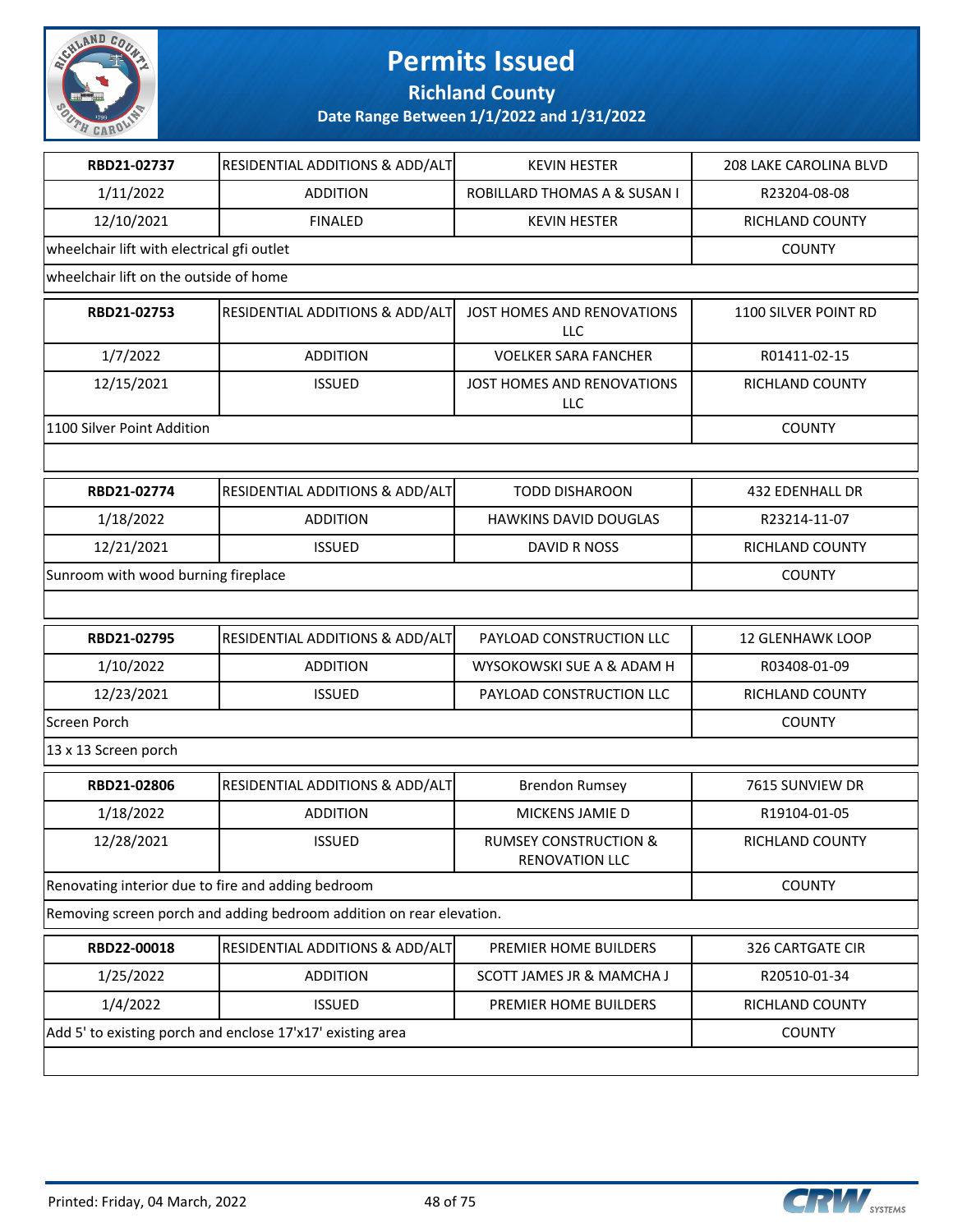

**Richland County**

**Date Range Between 1/1/2022 and 1/31/2022**

| RBD22-00019                | <b>RESIDENTIAL ADDITIONS &amp; ADD/ALT</b>  | DAVIS HERBERT D & JOHNNIE MAE | 2960 S PARTRIDGE CIR   |
|----------------------------|---------------------------------------------|-------------------------------|------------------------|
| 1/12/2022                  | <b>ADDITION</b>                             | DAVIS HERBERT D & JOHNNIE MAE | R21915-08-07           |
| 1/4/2022                   | <b>ISSUED</b>                               |                               | <b>RICHLAND COUNTY</b> |
| <b>SLAB FOR FUTHER USE</b> |                                             |                               | <b>COUNTY</b>          |
|                            |                                             |                               |                        |
|                            |                                             |                               |                        |
| RBD22-00043                | <b> RESIDENTIAL ADDITIONS &amp; ADD/ALT</b> | SILVA SANDRA YAMILETH AGUILAR | 4041 PERCIVAL RD       |
| 1/14/2022                  | <b>ADDITION</b>                             | SILVA SANDRA YAMILETH AGUILAR | R25600-04-10           |
| 1/6/2022                   | <b>ISSUED</b>                               |                               | <b>RICHLAND COUNTY</b> |
| PORCH/ REPLACE ROOF        |                                             |                               | <b>COUNTY</b>          |

#### **Number of RESIDENTIAL ADDITIONS & ADD/ALT/ADDITION Permits: 11**

| RBD21-02743                       | <b>RESIDENTIAL ADDITIONS &amp; ADD/ALT</b> | MICHAEL C REU DBA ARCHADECK<br>OF CENTRALSC | 2 RICHMOND LN   |
|-----------------------------------|--------------------------------------------|---------------------------------------------|-----------------|
| 1/24/2022                         | ADDITION/ALTERATION                        | PITTS JAMES S & MELISSA A                   | R20412-01-15    |
| 12/13/2021                        | <b>ISSUED</b>                              | MICHAEL C REU DBA ARCHADECK<br>OF CENTRALSC | RICHLAND COUNTY |
| Repl pergola with a covered roof. |                                            |                                             | <b>COUNTY</b>   |
|                                   |                                            |                                             |                 |

### **Number of RESIDENTIAL ADDITIONS & ADD/ALT/ADDITION/ALTERATION Permits: 1**

| RBD21-02765              | RESIDENTIAL ALTERATIONS                                     | CHAMPION WINDOW OF<br><b>COLUMBIA</b> | 740 MOONSAIL CIR |
|--------------------------|-------------------------------------------------------------|---------------------------------------|------------------|
| 1/5/2022                 | ACCESSORY ALTERATION                                        | ANGUS GARY M & JULIA A                | R01412-08-08     |
| 12/17/2021               | <b>FINALED</b>                                              | CHAMPION WINDOW OF<br><b>COLUMBIA</b> | RICHLAND COUNTY  |
|                          | 10x16 existing screen room, change out walls for glass room |                                       | <b>COUNTY</b>    |
| 4" gable roof patio room |                                                             |                                       |                  |

### **Number of RESIDENTIAL ALTERATIONS/ACCESSORY ALTERATION Permits: 1**

| RBD21-02769                         | RESIDENTIAL ALTERATIONS | JMAC GENERAL CONTRACTOR LLC             | <b>16 WHITHORN WAY</b> |
|-------------------------------------|-------------------------|-----------------------------------------|------------------------|
| 1/5/2022                            | <b>ALTERATIONS</b>      | <b>GARFIELD RICHARD T &amp; TRUDY U</b> | R20509-02-17           |
| 12/20/2021                          | <b>ISSUED</b>           | JMAC GENERAL CONTRACTOR LLC             | <b>RICHLAND COUNTY</b> |
| Remodel Bath. Shower, floor, Lights |                         |                                         | <b>COUNTY</b>          |
| No structural work will be done     |                         |                                         |                        |

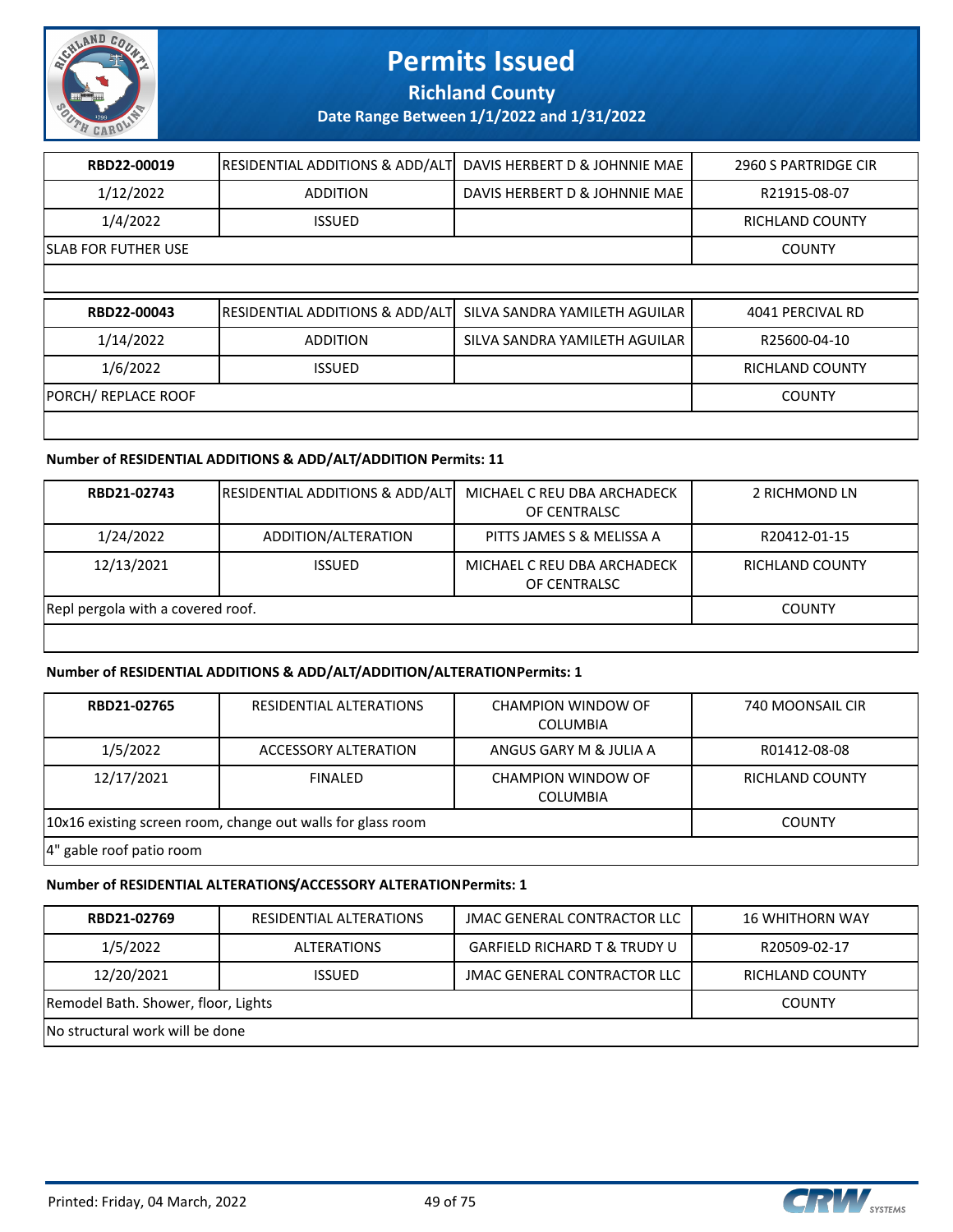

### **Richland County**

### **Date Range Between 1/1/2022 and 1/31/2022**

| RBD21-02793                                   | <b>RESIDENTIAL ALTERATIONS</b>                                 | <b>WILLIAM MATTHEW GRAHAM</b> | 5857 WOODVINE RD           |
|-----------------------------------------------|----------------------------------------------------------------|-------------------------------|----------------------------|
| 1/7/2022                                      | <b>ALTERATIONS</b>                                             | LEWIS CHRISTOPHER N &         | R16712-01-12               |
| 12/22/2021                                    | <b>ISSUED</b>                                                  | WILLIAM MATTHEW GRAHAM        | <b>RICHLAND COUNTY</b>     |
|                                               | CUT VIEWING HOLE BETWEEN KITCHEN, REPLACE DOORS, SHEETROCK     |                               | <b>COUNTY</b>              |
|                                               | Job value is contract amount less 8% commission and 10% profit |                               |                            |
| RBD21-02801                                   | RESIDENTIAL ALTERATIONS                                        | <b>CL CROMER CONSTRUCITON</b> | 5800 PINEBRANCH RD         |
| 1/12/2022                                     | <b>ALTERATIONS</b>                                             | SPRING BENJAMIN C & MELISSA   | R14113-05-06               |
| 12/27/2021                                    | <b>ISSUED</b>                                                  | <b>CL CROMER CONSTRUCITON</b> | RICHLAND COUNTY            |
| Add second floor over part of existing home.  |                                                                |                               | <b>COUNTY</b>              |
|                                               |                                                                |                               |                            |
| RBD22-00001                                   | RESIDENTIAL ALTERATIONS                                        | <b>DAVID R NOSS</b>           | <b>109 HONEYSUCKLE TRL</b> |
| 1/19/2022                                     | <b>ALTERATIONS</b>                                             | MEADE DOUGLAS B & ELIZABETH F | R26004-01-10               |
| 1/3/2022                                      | <b>ISSUED</b>                                                  | <b>DAVID R NOSS</b>           | RICHLAND COUNTY            |
| Remove walls and install LVL engineered beams |                                                                |                               | <b>COUNTY</b>              |
|                                               |                                                                |                               |                            |
| RBD22-00040                                   | RESIDENTIAL ALTERATIONS                                        | SHELLMAN JOEY                 | 1919 ROLLING HILLS RD      |
| 1/24/2022                                     | <b>ALTERATIONS</b>                                             | SHELLMAN JOEY                 | R07502-01-25               |
| 1/6/2022                                      | <b>ISSUED</b>                                                  |                               | RICHLAND COUNTY            |
|                                               | CHANGE CARPORT INTO A ROOM/ LAUNDRY ROOM INTO A BATHROOM       |                               | <b>COUNTY</b>              |
| NEED STATEMENT OF DISCLOSURE                  |                                                                |                               |                            |
| RBD22-00050                                   | RESIDENTIAL ALTERATIONS                                        | <b>MICHAEL FOREMAN</b>        | 3501 BOUNDBROOK LN         |
| 1/14/2022                                     | <b>ALTERATIONS</b>                                             |                               | R16812-03-03               |
| 1/10/2022                                     | <b>ISSUED</b>                                                  | <b>MICHAEL FOREMAN</b>        | <b>RICHLAND COUNTY</b>     |
|                                               | INTERIOR RENOVATION/2 CASE OPENING KITCHEN DINNING ROOM        |                               | <b>COUNTY</b>              |
|                                               |                                                                |                               |                            |
|                                               | Number of RESIDENTIAL ALTERATIONS/ALTERATIONSPermits: 6        |                               |                            |

### **RBD21-02471** RESIDENTIAL NEW ACCESSORY **STRUCTURE** BACKYARD STORAGE SOLUTIONS | 213 LINCOLN PKWY 1/10/2022 | Unassigned | BOAKYE MICHAEL | R11902-01-18 11/3/2021 | ISSUED | BACKYARD STORAGE SOLUTIONS | RICHLAND COUNTY 10x16 shed installation in backyard of SFR COUNTY Structure is prefabricated wood, constructed on site and anchored to concrete slab. Storage use only

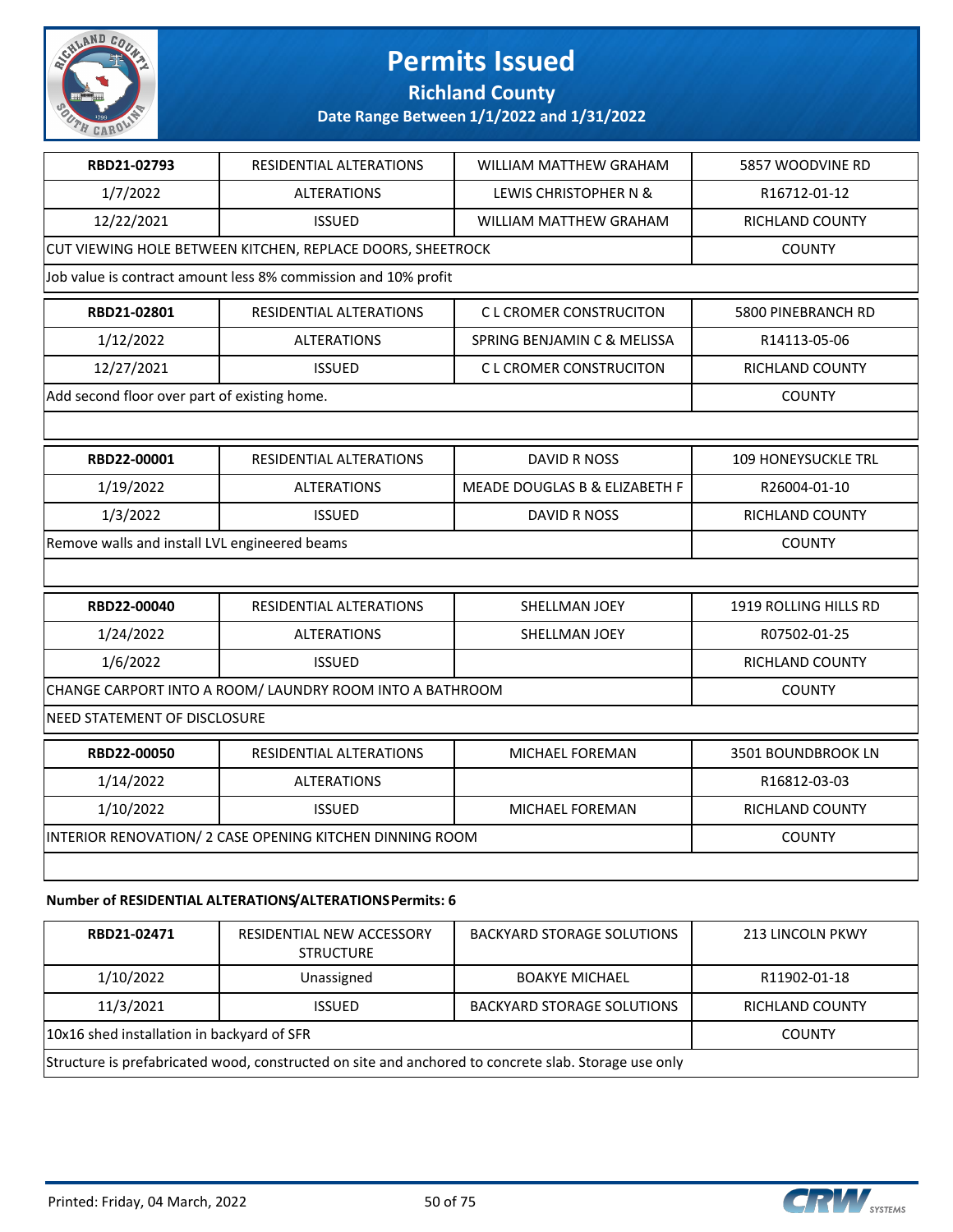

**Richland County**

| RBD21-02552                                        | RESIDENTIAL NEW ACCESSORY<br><b>STRUCTURE</b> | <b>SMARR WILLIAM D &amp;</b>                | <b>612 LONG POINTE LN</b>   |
|----------------------------------------------------|-----------------------------------------------|---------------------------------------------|-----------------------------|
| 1/18/2022                                          | Unassigned                                    | SMARR WILLIAM D &                           | R23204-10-13                |
| 11/10/2021                                         | <b>ISSUED</b>                                 |                                             | RICHLAND COUNTY             |
| <b>DETACHED GARAGE</b>                             |                                               |                                             | <b>COUNTY</b>               |
|                                                    |                                               |                                             |                             |
| RBD21-02654                                        | RESIDENTIAL NEW ACCESSORY<br><b>STRUCTURE</b> | RICHARD BRIAN YARBOROUGH                    | 1271 MARY SITES RD          |
| 1/10/2022                                          | Unassigned                                    | <b>QUATTLEBAUM DAMIAN CRAIG &amp;</b>       | R01800-02-40                |
| 11/29/2021                                         | <b>ISSUED</b>                                 | RICHARD BRIAN YARBOROUGH                    | RICHLAND COUNTY             |
| 36' x 60' x 16' Pole Building                      |                                               |                                             | <b>COUNTY</b>               |
|                                                    |                                               |                                             |                             |
| RBD21-02783                                        | RESIDENTIAL NEW ACCESSORY<br><b>STRUCTURE</b> | <b>MITCH NEAL CORP</b>                      | <b>360 GROVER WILSON RD</b> |
| 1/12/2022                                          | Unassigned                                    | <b>SMITH ANTHONY &amp; KAREN</b>            | R20900-04-08                |
| 12/21/2021                                         | <b>ISSUED</b>                                 | Mitchell F Neal                             | RICHLAND COUNTY             |
| 40x50x12 pole storage building                     |                                               |                                             | <b>COUNTY</b>               |
|                                                    |                                               |                                             |                             |
| RBD21-02809                                        | RESIDENTIAL NEW ACCESSORY<br><b>STRUCTURE</b> | <b>Todd Disharoon</b>                       | 2126 OLD HILTON RD          |
| 1/19/2022                                          | Unassigned                                    | <b>BARRETT DEBRA SLICE &amp;</b>            | R00510-01-02                |
| 12/28/2021                                         | <b>ISSUED</b>                                 | <b>DAVID R NOSS</b>                         | RICHLAND COUNTY             |
| Build 20x14 pool house                             |                                               |                                             | <b>COUNTY</b>               |
|                                                    |                                               |                                             |                             |
| RBD22-00062                                        | RESIDENTIAL NEW ACCESSORY<br><b>STRUCTURE</b> | HOOVER BUILDINGS OF LEXINGTON<br><b>INC</b> | 2551 WASH LEVER RD          |
| 1/20/2022                                          | Unassigned                                    | ANDERSON JODY M                             | R02800-01-34                |
| 1/11/2022                                          | <b>ISSUED</b>                                 | HOOVER BUILDINGS OF LEXINGTON<br><b>INC</b> | RICHLAND COUNTY             |
| 30'x30'x10' Pole Building (Shell Only) w/ Concrete |                                               |                                             | <b>COUNTY</b>               |
| (SHELL ONLY) W/ concrete                           |                                               |                                             |                             |
| RBD22-00063                                        | RESIDENTIAL NEW ACCESSORY<br><b>STRUCTURE</b> | HOOVER BUILDINGS OF LEXINGTON<br><b>INC</b> | 1212 OLD RD                 |
| 1/20/2022                                          | Unassigned                                    | MISKIE RICHARD W & KARALYN S                | R01414-01-01                |
| 1/11/2022                                          | <b>ISSUED</b>                                 | HOOVER BUILDINGS OF LEXINGTON<br><b>INC</b> | RICHLAND COUNTY             |
| 30'x40'x12' POLE BUILDING W/ CONCRETE              |                                               |                                             | <b>COUNTY</b>               |
| (SHELL ONLY)                                       |                                               |                                             |                             |

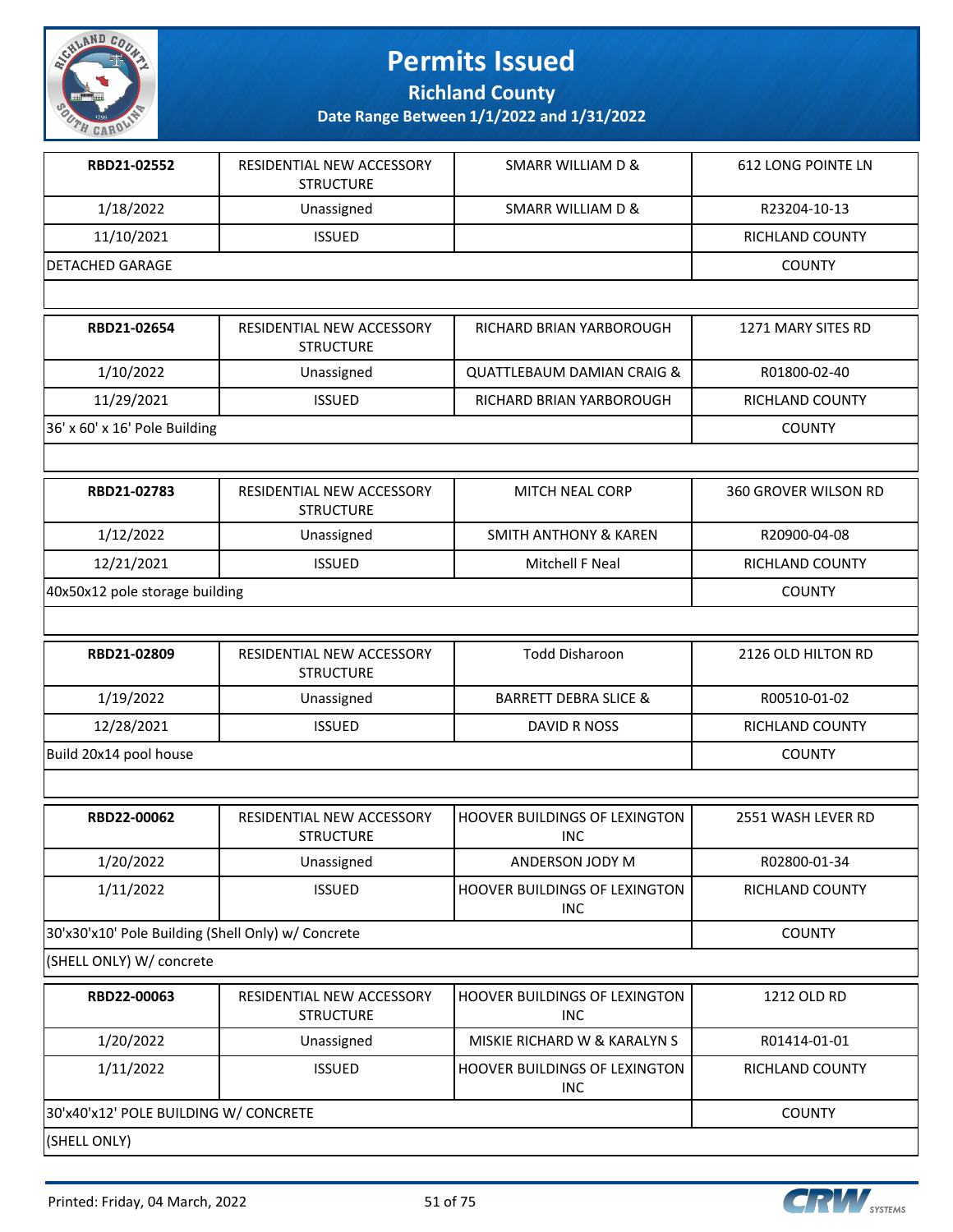

**Richland County**

**Date Range Between 1/1/2022 and 1/31/2022**

| RBD22-00094                              | RESIDENTIAL NEW ACCESSORY<br><b>STRUCTURE</b> | HUNTER WONDA D | 117 CHAPPELL CREEK LN  |
|------------------------------------------|-----------------------------------------------|----------------|------------------------|
| 1/27/2022                                | Unassigned                                    | HUNTER WONDA D | R21400-02-07           |
| 1/14/2022                                | <b>ISSUED</b>                                 |                | <b>RICHLAND COUNTY</b> |
| <b>CONCRETE SLAB FOR FUTURE BUILDING</b> |                                               |                | <b>COUNTY</b>          |
|                                          |                                               |                |                        |

#### **Number of RESIDENTIAL NEW ACCESSORY STRUCTURE/Unassigned Permits: 8**

| RBD21-02697                                                                            | RESIDENTIAL NEW CONSTRUCTION | <b>GEORGE DELK</b> | <b>108 CHEROKEE RIDGE DR</b> |  |
|----------------------------------------------------------------------------------------|------------------------------|--------------------|------------------------------|--|
| 1/4/2022                                                                               | CMPL OF NEW CON              | BAILEY ANNA DELK   | R23613-02-06                 |  |
| 12/6/2021                                                                              | <b>ISSUED</b>                | <b>GEORGE DELK</b> | RICHLAND COUNTY              |  |
| Single Family Home                                                                     |                              |                    | <b>COUNTY</b>                |  |
| Replacing Permit RBD20-01185 / Building walked away from project we are finishing home |                              |                    |                              |  |
| CONTRACTOR IS TAKING OVER TO BUILD AFTER FOUNDATION WAS DONE                           |                              |                    |                              |  |

#### **Number of RESIDENTIAL NEW CONSTRUCTION/CMPL OF NEW CON Permits: 1**

| RBD21-02475                 | RESIDENTIAL NEW CONSTRUCTION | MUNGO CONSTRUCTION LLC (GC)    | 220 BLUEWING DR        |
|-----------------------------|------------------------------|--------------------------------|------------------------|
| 1/6/2022                    | SINGLE FAM TOWNHOME          | BRICKYARD LONGTOWN LLC.        | R17500-03-56           |
| 11/3/2021                   | <b>ISSUED</b>                | MUNGO CONSTRUCTION LLC (GC)    | RICHLAND COUNTY        |
| <b>Building 3 Townhomes</b> |                              |                                | <b>COUNTY</b>          |
|                             |                              |                                |                        |
| RBD21-02476                 | RESIDENTIAL NEW CONSTRUCTION | MUNGO CONSTRUCTION LLC (GC)    | 222 BLUEWING DR        |
| 1/7/2022                    | SINGLE FAM TOWNHOME          | <b>BRICKYARD LONGTOWN LLC.</b> | R17500-03-56           |
| 11/3/2021                   | <b>ISSUED</b>                | MUNGO CONSTRUCTION LLC (GC)    | <b>RICHLAND COUNTY</b> |
| <b>Building 3 Townhomes</b> |                              |                                | <b>COUNTY</b>          |
|                             |                              |                                |                        |
| RBD21-02478                 | RESIDENTIAL NEW CONSTRUCTION | MUNGO CONSTRUCTION LLC (GC)    | 224 BLUEWING DR        |
| 1/7/2022                    | SINGLE FAM TOWNHOME          | BRICKYARD LONGTOWN LLC.        | R17500-03-56           |
| 11/3/2021                   | <b>ISSUED</b>                | MUNGO CONSTRUCTION LLC (GC)    | RICHLAND COUNTY        |
| <b>Building 3 Townhomes</b> |                              |                                | <b>COUNTY</b>          |
|                             |                              |                                |                        |
| RBD21-02479                 | RESIDENTIAL NEW CONSTRUCTION | MUNGO CONSTRUCTION LLC (GC)    | 226 BLUEWING DR        |
| 1/7/2022                    | SINGLE FAM TOWNHOME          | <b>BRICKYARD LONGTOWN LLC.</b> | R17500-03-56           |
| 11/3/2021                   | <b>ISSUED</b>                | MUNGO CONSTRUCTION LLC (GC)    | <b>RICHLAND COUNTY</b> |
| <b>Building 3 Townhomes</b> |                              |                                | <b>COUNTY</b>          |
|                             |                              |                                |                        |

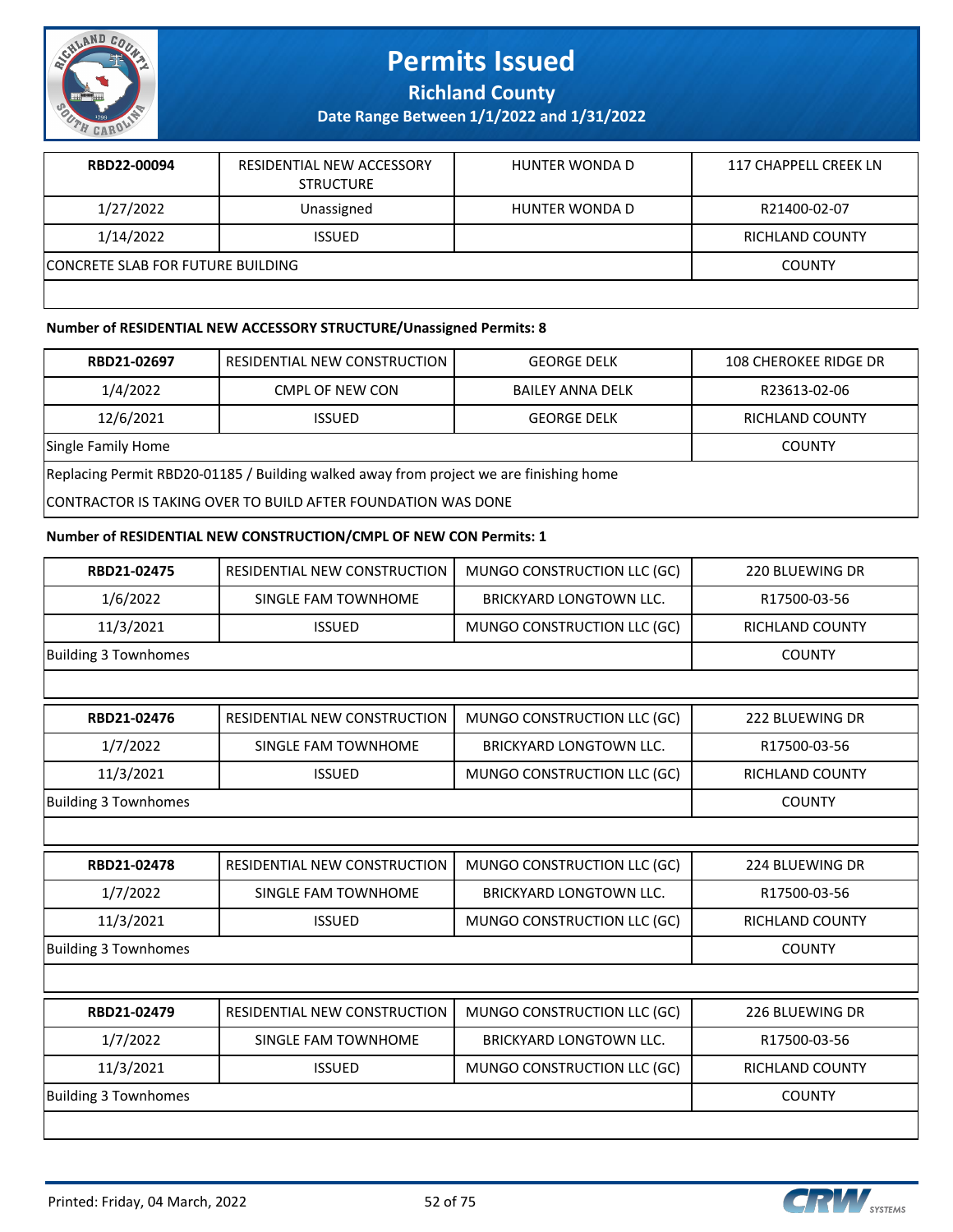

**Richland County**

| RBD21-02481                  | RESIDENTIAL NEW CONSTRUCTION | MUNGO CONSTRUCTION LLC (GC)    | 228 BLUEWING DR |
|------------------------------|------------------------------|--------------------------------|-----------------|
| 1/7/2022                     | SINGLE FAM TOWNHOME          | <b>BRICKYARD LONGTOWN LLC.</b> | R17500-03-56    |
| 11/3/2021                    | <b>ISSUED</b>                | MUNGO CONSTRUCTION LLC (GC)    | RICHLAND COUNTY |
| <b>Building 3 Townhomes</b>  |                              |                                | <b>COUNTY</b>   |
|                              |                              |                                |                 |
| RBD21-02484                  | RESIDENTIAL NEW CONSTRUCTION | MUNGO CONSTRUCTION LLC (GC)    | 219 BLUEWING DR |
| 1/7/2022                     | SINGLE FAM TOWNHOME          | BRICKYARD LONGTOWN LLC.        | R17500-03-56    |
| 11/3/2021                    | <b>ISSUED</b>                | MUNGO CONSTRUCTION LLC (GC)    | RICHLAND COUNTY |
| <b>Building 13 Townhomes</b> |                              |                                | <b>COUNTY</b>   |
|                              |                              |                                |                 |
| RBD21-02485                  | RESIDENTIAL NEW CONSTRUCTION | MUNGO CONSTRUCTION LLC (GC)    | 217 BLUEWING DR |
| 1/7/2022                     | SINGLE FAM TOWNHOME          | <b>BRICKYARD LONGTOWN LLC.</b> | R17500-03-56    |
| 11/3/2021                    | <b>ISSUED</b>                | MUNGO CONSTRUCTION LLC (GC)    | RICHLAND COUNTY |
| <b>Building 13 Townhomes</b> |                              |                                | <b>COUNTY</b>   |
|                              |                              |                                |                 |
| RBD21-02491                  | RESIDENTIAL NEW CONSTRUCTION | MUNGO CONSTRUCTION LLC (GC)    | 230 BLUEWING DR |
|                              |                              |                                |                 |
| 1/7/2022                     | SINGLE FAM TOWNHOME          | BRICKYARD LONGTOWN LLC.        | R17500-03-56    |
| 11/4/2021                    | <b>ISSUED</b>                | MUNGO CONSTRUCTION LLC (GC)    | RICHLAND COUNTY |
| <b>Building 3 Townhomes</b>  |                              |                                | <b>COUNTY</b>   |
|                              |                              |                                |                 |
| RBD21-02492                  | RESIDENTIAL NEW CONSTRUCTION | MUNGO CONSTRUCTION LLC (GC)    | 215 BLUEWING DR |
| 1/7/2022                     | SINGLE FAM TOWNHOME          | BRICKYARD LONGTOWN LLC.        | R17500-03-56    |
| 11/4/2021                    | <b>ISSUED</b>                | MUNGO CONSTRUCTION LLC (GC)    | RICHLAND COUNTY |
| Building 13 townhomes        |                              |                                | <b>COUNTY</b>   |
|                              |                              |                                |                 |
| RBD21-02493                  | RESIDENTIAL NEW CONSTRUCTION | MUNGO CONSTRUCTION LLC (GC)    | 213 BLUEWING DR |
| 1/7/2022                     | SINGLE FAM TOWNHOME          | <b>BRICKYARD LONGTOWN LLC.</b> | R17500-03-56    |
| 11/4/2021                    | <b>ISSUED</b>                | MUNGO CONSTRUCTION LLC (GC)    | RICHLAND COUNTY |

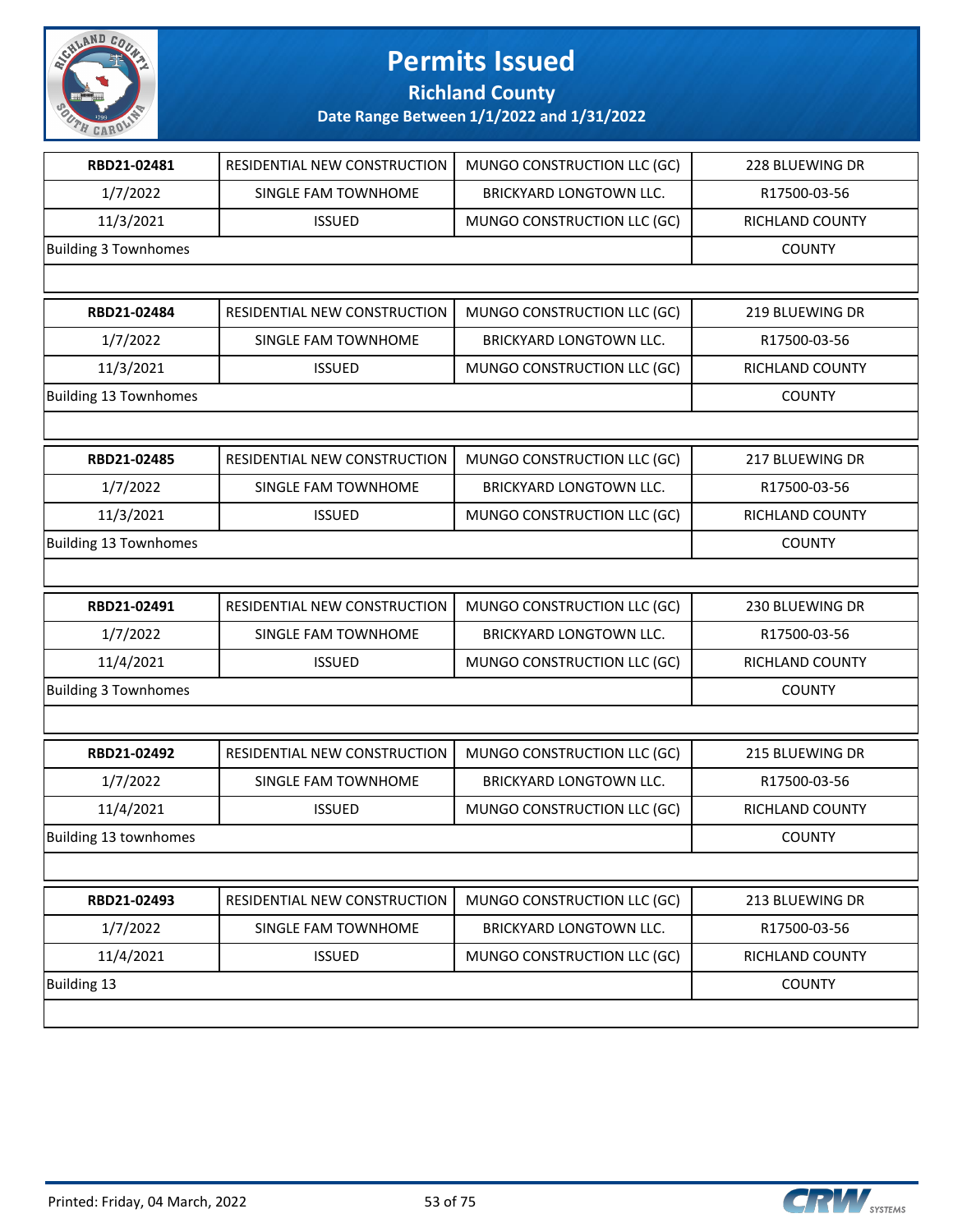

**Richland County**

**Date Range Between 1/1/2022 and 1/31/2022**

| RBD21-02494 | RESIDENTIAL NEW CONSTRUCTION | MUNGO CONSTRUCTION LLC (GC)    | 211 BLUEWING DR        |
|-------------|------------------------------|--------------------------------|------------------------|
| 1/7/2022    | SINGLE FAM TOWNHOME          | <b>BRICKYARD LONGTOWN LLC.</b> | R17500-03-56           |
| 11/4/2021   | <b>ISSUED</b>                | MUNGO CONSTRUCTION LLC (GC)    | <b>RICHLAND COUNTY</b> |
| Building 13 |                              |                                | <b>COUNTY</b>          |
|             |                              |                                |                        |
|             |                              |                                |                        |
| RBD21-02495 | RESIDENTIAL NEW CONSTRUCTION | MUNGO CONSTRUCTION LLC (GC)    | 209 BLUEWING DR        |
| 1/7/2022    | SINGLE FAM TOWNHOME          | <b>BRICKYARD LONGTOWN LLC.</b> | R17500-03-56           |
| 11/4/2021   | <b>ISSUED</b>                | MUNGO CONSTRUCTION LLC (GC)    | <b>RICHLAND COUNTY</b> |
| Building 13 |                              |                                | <b>COUNTY</b>          |

### **Number of RESIDENTIAL NEW CONSTRUCTION/SINGLE FAM TOWNHOME Permits: 12**

| RBD21-02070                                                                    | <b>RESIDENTIAL NEW CONSTRUCTION</b>                       | <b>LOY RONDA</b>                 | 1920 MARINA RD         |
|--------------------------------------------------------------------------------|-----------------------------------------------------------|----------------------------------|------------------------|
| 1/4/2022                                                                       | SINGLE FAMILY RES                                         | LOY RONDA G & DAVID R            | R02303-01-12           |
| 8/27/2021                                                                      | <b>ISSUED</b>                                             |                                  | <b>RICHLAND COUNTY</b> |
| <b>RESIDENTIAL HOUSE</b>                                                       | <b>COUNTY</b>                                             |                                  |                        |
| *** DO NOT FINAL UNTIL FLOOD OKs**** (FINAL ELEVATION CERTIFICATE IS REQUIRED) |                                                           |                                  |                        |
| RBD21-02238                                                                    | RESIDENTIAL NEW CONSTRUCTION                              | AMERICA'S HOME PLACE INC         | 1416 BLYTHEWOOD RD     |
| 1/25/2022                                                                      | SINGLE FAMILY RES                                         | <b>JENKINS PAUL L</b>            | R12500-01-15           |
| 9/23/2021                                                                      | <b>ISSUED</b>                                             | AMERICA'S HOME PLACE INC         | <b>RICHLAND COUNTY</b> |
|                                                                                | construction of a new, site-built single-family residence |                                  | <b>COUNTY</b>          |
|                                                                                |                                                           |                                  |                        |
| RBD21-02242                                                                    | RESIDENTIAL NEW CONSTRUCTION                              | <b>COHEN KEITH</b>               | 3509 EVE DR            |
| 1/28/2022                                                                      | SINGLE FAMILY RES                                         | <b>COHEN KEITH</b>               | R06105-03-05           |
| 9/27/2021                                                                      | <b>ISSUED</b>                                             |                                  | <b>RICHLAND COUNTY</b> |
| SINGLE FAMILY RESIDENCE/SAW POLE                                               |                                                           |                                  | <b>COUNTY</b>          |
|                                                                                |                                                           |                                  |                        |
| RBD21-02656                                                                    | RESIDENTIAL NEW CONSTRUCTION                              | <b>BRADLEY BUILDERS LLC</b>      | 1291 MUDDY FORD RD     |
| 1/12/2022                                                                      | <b>SINGLE FAMILY RES</b>                                  | <b>BRADLEY AARON &amp; PENNY</b> | R01800-02-83           |
| 11/29/2021                                                                     | <b>ISSUED</b>                                             | <b>BRADLEY BUILDERS LLC</b>      | <b>RICHLAND COUNTY</b> |
| Constructing single family residence                                           |                                                           |                                  | <b>COUNTY</b>          |

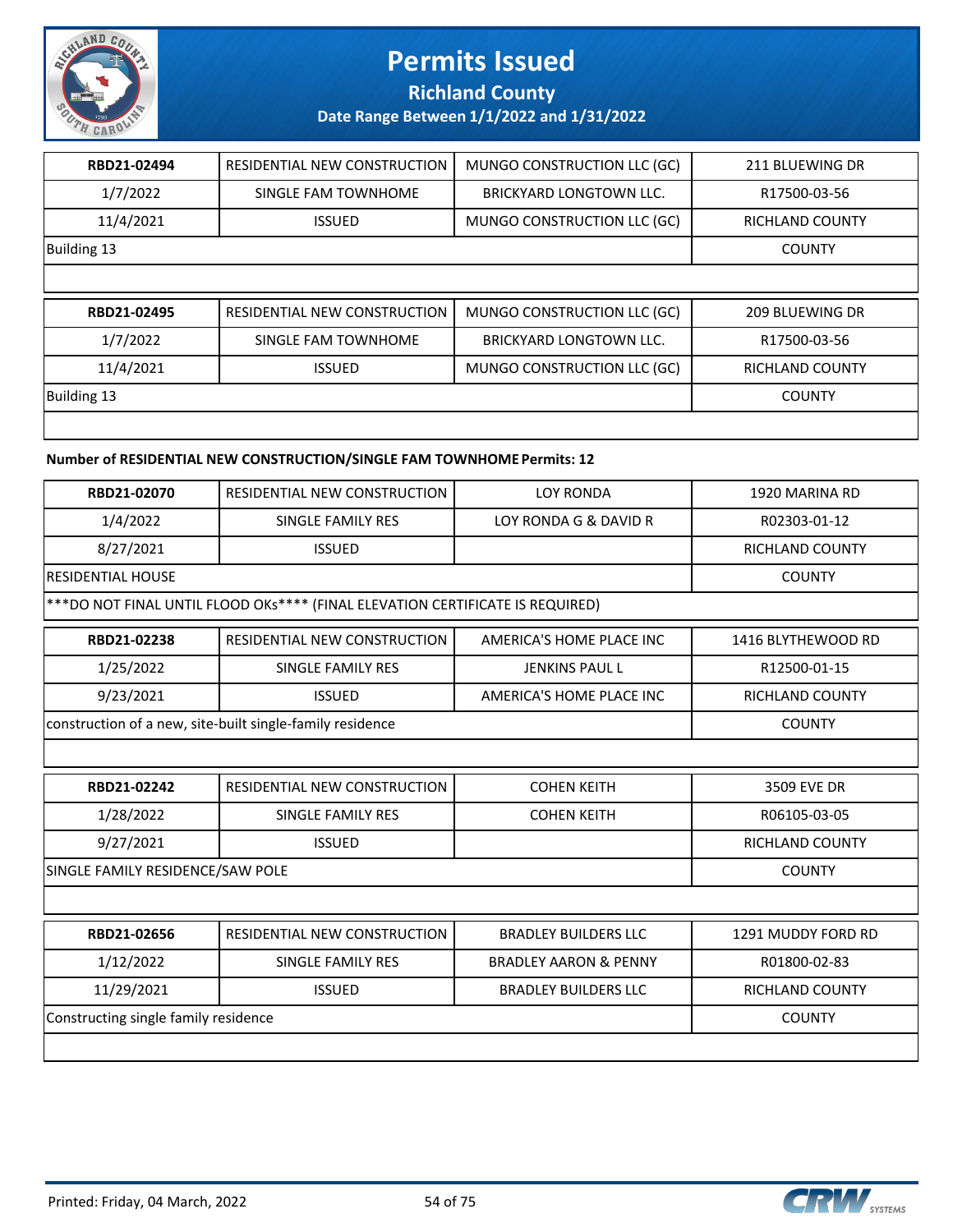

**Richland County**

| RBD21-02700                      | RESIDENTIAL NEW CONSTRUCTION | John Sloan                     | 2439 FRESHLY MILL RD     |
|----------------------------------|------------------------------|--------------------------------|--------------------------|
| 1/10/2022                        | SINGLE FAMILY RES            | <b>EPTING LISA EVANS &amp;</b> | R02700-09-11             |
| 12/7/2021                        | <b>ISSUED</b>                | John Sloan                     | RICHLAND COUNTY          |
| <b>RESIDENTIAL HOUSE</b>         |                              |                                | <b>COUNTY</b>            |
|                                  |                              |                                |                          |
| RBD21-02718                      | RESIDENTIAL NEW CONSTRUCTION | <b>ELROY WHITAKER</b>          | 212 TAT RD               |
| 1/13/2022                        | SINGLE FAMILY RES            | <b>ELROY WHITAKER</b>          | R20100-02-64             |
| 12/8/2021                        | <b>ISSUED</b>                | <b>ELROY WHITAKER</b>          | RICHLAND COUNTY          |
| Single family dwelling           |                              |                                | <b>COUNTY</b>            |
|                                  |                              |                                |                          |
| RBD21-02727                      | RESIDENTIAL NEW CONSTRUCTION | FRYE CONSTRUCTION LLC          | 401 MOUNT ELON CHURCH RD |
| 1/28/2022                        | SINGLE FAMILY RES            | MARSH JESSE E                  | R27900-02-05             |
| 12/9/2021                        | <b>ISSUED</b>                | FRYE CONSTRUCTION LLC          | RICHLAND COUNTY          |
| construction of new log home kit |                              |                                | <b>COUNTY</b>            |
|                                  |                              |                                |                          |
| RBD21-02746                      | RESIDENTIAL NEW CONSTRUCTION | MUNGO HOMES PROPERTIES LLC     | 2774 PRINCE CHARLES CT   |
| 1/5/2022                         | SINGLE FAMILY RES            | MUNGO HOMES PROPERTIES LLC     | R21904-01-08             |
| 12/14/2021                       | <b>ISSUED</b>                |                                | RICHLAND COUNTY          |
| Single Family Home               |                              |                                | <b>COUNTY</b>            |
|                                  |                              |                                |                          |
| RBD21-02759                      | RESIDENTIAL NEW CONSTRUCTION | D R HORTON INC (COA)           | 1006 BELMONT GREEN RD    |
| 1/24/2022                        | SINGLE FAMILY RES            | DR HORTON INC                  | R22005-07-28             |
| 12/16/2021                       | <b>ISSUED</b>                | D R HORTON INC (COA)           | RICHLAND COUNTY          |
| Single Family New Construction   |                              |                                | <b>COUNTY</b>            |
|                                  |                              |                                |                          |
| RBD21-02760                      | RESIDENTIAL NEW CONSTRUCTION | D R HORTON INC (COA)           | 1010 BELMONT GREEN RD    |
| 1/5/2022                         | SINGLE FAMILY RES            | DR HORTON INC                  | R22005-07-27             |
| 12/16/2021                       | <b>ISSUED</b>                | D R HORTON INC (COA)           | RICHLAND COUNTY          |
| Single Family New Construction   |                              |                                | <b>COUNTY</b>            |
|                                  |                              |                                |                          |

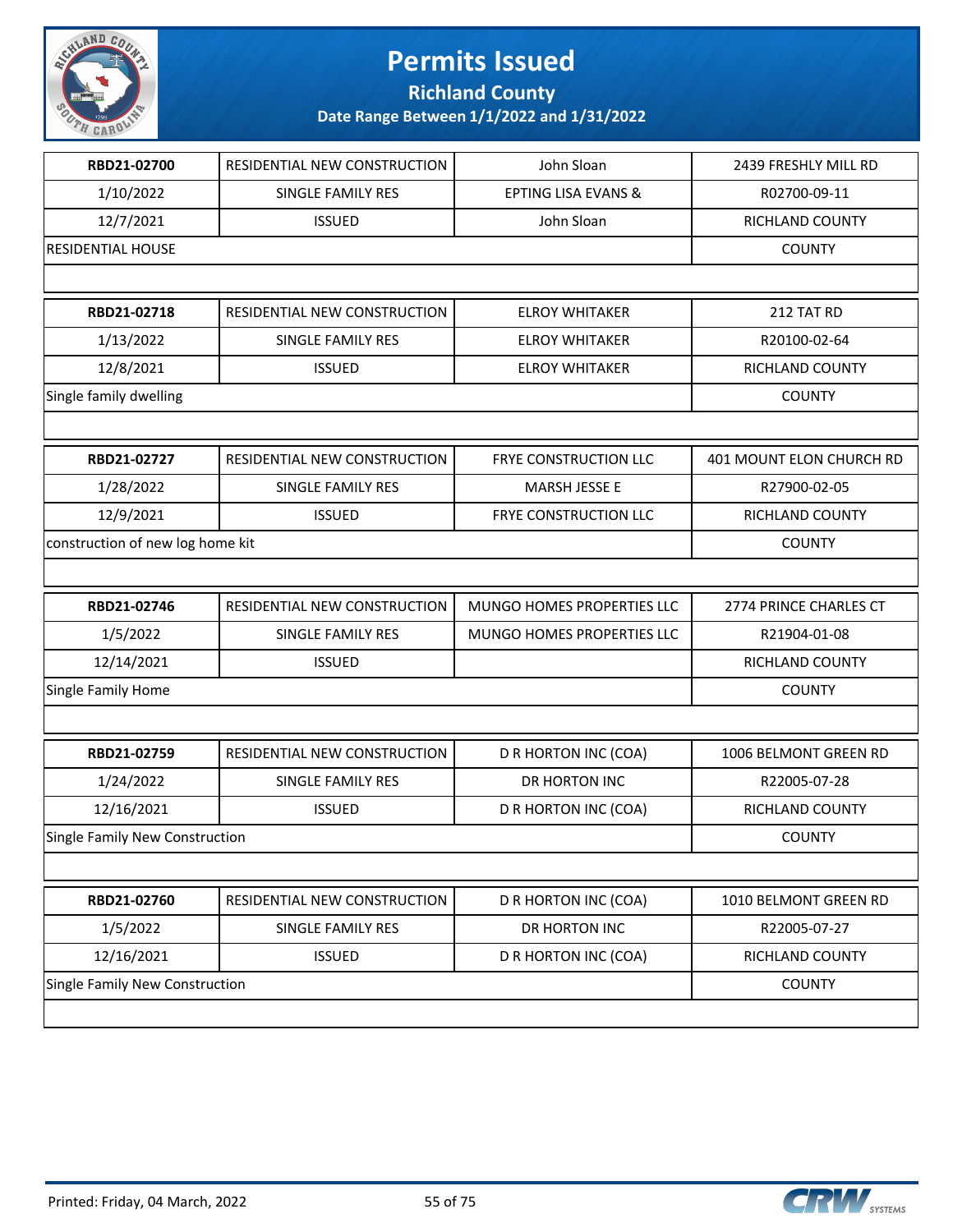

**Richland County**

| RBD21-02762             | RESIDENTIAL NEW CONSTRUCTION | HURRICANE CONSTRUCTION INC        | <b>204 PENINSULA WAY</b> |
|-------------------------|------------------------------|-----------------------------------|--------------------------|
| 1/7/2022                | <b>SINGLE FAMILY RES</b>     | HURRICANE CONSTRUCTION INC        | R23210-03-05             |
| 12/17/2021              | <b>ISSUED</b>                | HURRICANE CONSTRUCTION INC        | RICHLAND COUNTY          |
| 204 Peninsula Way       |                              |                                   | <b>COUNTY</b>            |
| Lot 119                 |                              |                                   |                          |
| RBD21-02764             | RESIDENTIAL NEW CONSTRUCTION | MUNGO HOMES PROPERTIES LLC        | 1092 TURTLE STONE RD     |
| 1/5/2022                | SINGLE FAMILY RES            | <b>MUNGO HOMES PROPERTIES LLC</b> | R20415-03-04             |
| 12/17/2021              | <b>ISSUED</b>                |                                   | RICHLAND COUNTY          |
| Single Family Home      |                              |                                   | <b>COUNTY</b>            |
|                         |                              |                                   |                          |
| RBD21-02770             | RESIDENTIAL NEW CONSTRUCTION | MUNGO HOMES PROPERTIES LLC        | <b>374 SUNNYCREST LN</b> |
| 1/5/2022                | SINGLE FAMILY RES            | MUNGO HOMES PROPERTIES LLC        | R23208-11-25             |
| 12/20/2021              | <b>ISSUED</b>                |                                   | RICHLAND COUNTY          |
| Single Family Home      |                              |                                   | <b>COUNTY</b>            |
|                         |                              |                                   |                          |
| RBD21-02781             | RESIDENTIAL NEW CONSTRUCTION | <b>SCOTT GREEN</b>                | 1512 LONER RD            |
| 1/24/2022               | SINGLE FAMILY RES            | <b>ELLISON AARON THOR &amp;</b>   | R12600-01-11             |
| 12/21/2021              | <b>ISSUED</b>                | <b>SCOTT GREEN</b>                | RICHLAND COUNTY          |
| Single family new build |                              |                                   | <b>COUNTY</b>            |
|                         |                              |                                   |                          |
| RBD21-02784             | RESIDENTIAL NEW CONSTRUCTION | MUNGO HOMES PROPERTIES LLC        | 1101 TURTLE STONE RD     |
| 1/7/2022                | SINGLE FAMILY RES            | MUNGO HOMES PROPERTIES LLC        | R20415-04-05             |
| 12/21/2021              | <b>ISSUED</b>                |                                   | RICHLAND COUNTY          |
| Single Family Home      |                              |                                   | <b>COUNTY</b>            |
|                         |                              |                                   |                          |
| RBD21-02787             | RESIDENTIAL NEW CONSTRUCTION | MUNGO HOMES PROPERTIES LLC        | 768 RUSKIN DR            |
| 1/11/2022               | SINGLE FAMILY RES            | MUNGO HOMES PROPERTIES LLC        | R01711-06-11             |
| 12/22/2021              | <b>ISSUED</b>                |                                   | RICHLAND COUNTY          |
| Single Family Home      |                              |                                   | <b>COUNTY</b>            |
|                         |                              |                                   |                          |

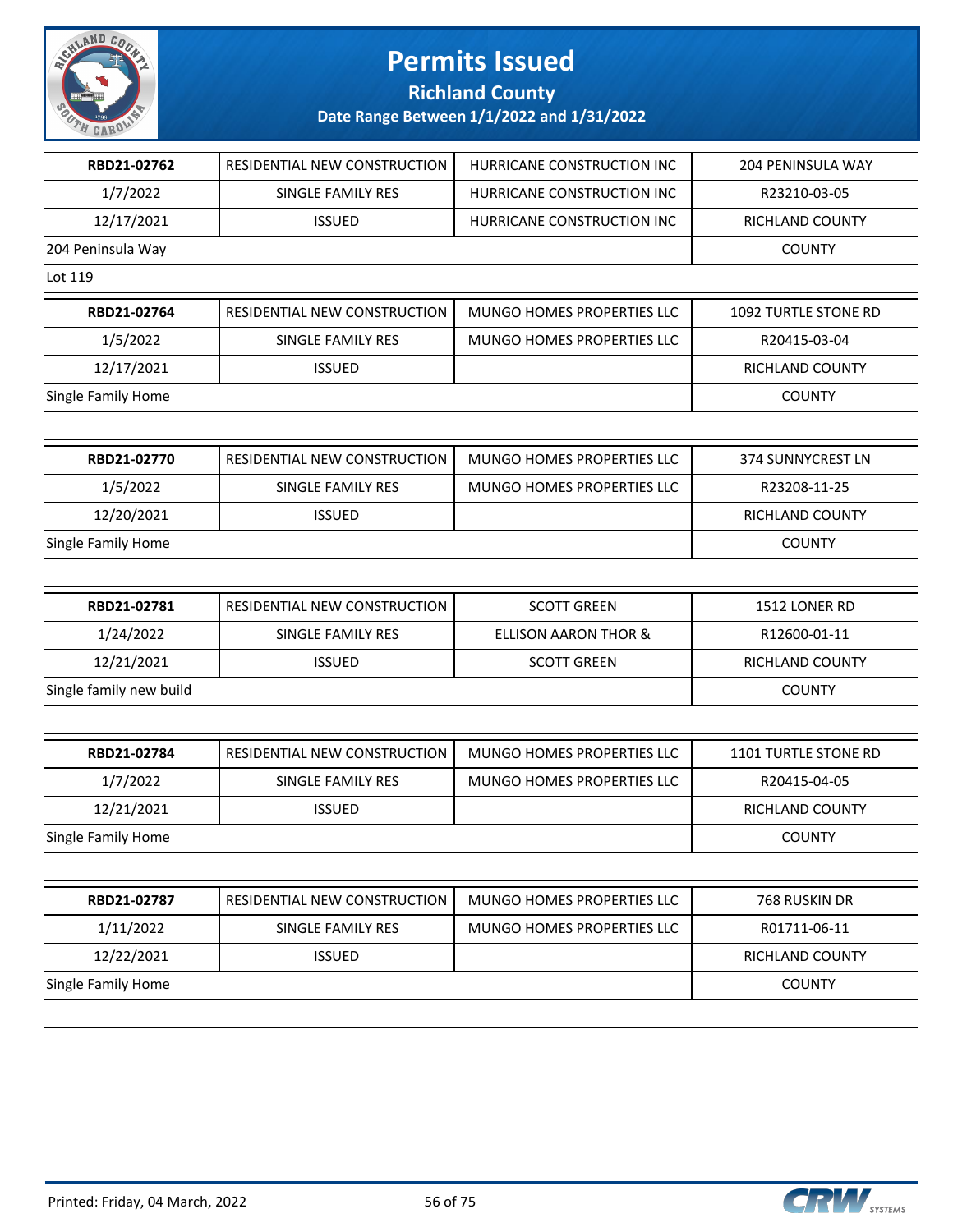

**Richland County**

| RBD21-02789                   | RESIDENTIAL NEW CONSTRUCTION | STANLEY MARTIN HOMES LLC        | <b>407 SPRUCE KNOB LN</b> |
|-------------------------------|------------------------------|---------------------------------|---------------------------|
| 1/10/2022                     | SINGLE FAMILY RES            | SUMMER PINES DEVELOPMENT LLC    | R14800-04-13              |
| 12/22/2021                    | <b>ISSUED</b>                | STANLEY MARTIN HOMES LLC        | RICHLAND COUNTY           |
| Build single family residence |                              |                                 | <b>COUNTY</b>             |
|                               |                              |                                 |                           |
| RBD21-02803                   | RESIDENTIAL NEW CONSTRUCTION | MUNGO HOMES PROPERTIES LLC      | 510 HARBOUR POINTE DR     |
| 1/7/2022                      | SINGLE FAMILY RES            | MUNGO HOMES PROPERTIES LLC      | R23200-01-32              |
| 12/28/2021                    | <b>ISSUED</b>                |                                 | RICHLAND COUNTY           |
| Single Family Home            |                              |                                 | <b>COUNTY</b>             |
|                               |                              |                                 |                           |
| RBD21-02804                   | RESIDENTIAL NEW CONSTRUCTION | MUNGO HOMES PROPERTIES LLC      | 784 RUSKIN DR             |
| 1/7/2022                      | <b>SINGLE FAMILY RES</b>     | MUNGO HOMES PROPERTIES LLC      | R01715-05-03              |
| 12/28/2021                    | <b>ISSUED</b>                |                                 | RICHLAND COUNTY           |
| Single Family Home            |                              |                                 | <b>COUNTY</b>             |
|                               |                              |                                 |                           |
| RBD21-02805                   | RESIDENTIAL NEW CONSTRUCTION | MUNGO HOMES PROPERTIES LLC      | 2 BOTTICELLI CT           |
| 1/7/2022                      | SINGLE FAMILY RES            | MUNGO HOMES PROPERTIES LLC      | R01711-08-02              |
| 12/28/2021                    | <b>ISSUED</b>                |                                 | RICHLAND COUNTY           |
| Single Family Home            |                              |                                 | <b>COUNTY</b>             |
|                               |                              |                                 |                           |
| RBD21-02810                   | RESIDENTIAL NEW CONSTRUCTION | <b>GREAT SOUTHERN HOMES INC</b> | 340 WILLOW WIND RD        |
| 1/18/2022                     | SINGLE FAMILY RES            | <b>GREAT SOUTHERN HOMES INC</b> | R21700-04-11              |
| 12/29/2021                    | <b>ISSUED</b>                | <b>GREAT SOUTHERN HOMES INC</b> | RICHLAND COUNTY           |
| Willow Wind B                 |                              |                                 | <b>COUNTY</b>             |
|                               |                              |                                 |                           |
| RBD21-02811                   | RESIDENTIAL NEW CONSTRUCTION | <b>GREAT SOUTHERN HOMES INC</b> | 348 WILLOW WIND RD        |
| 1/18/2022                     | SINGLE FAMILY RES            | <b>GREAT SOUTHERN HOMES INC</b> | R21700-04-11              |
| 12/29/2021                    | <b>ISSUED</b>                | <b>GREAT SOUTHERN HOMES INC</b> | RICHLAND COUNTY           |
| Willow Wind A                 |                              |                                 | <b>COUNTY</b>             |
|                               |                              |                                 |                           |

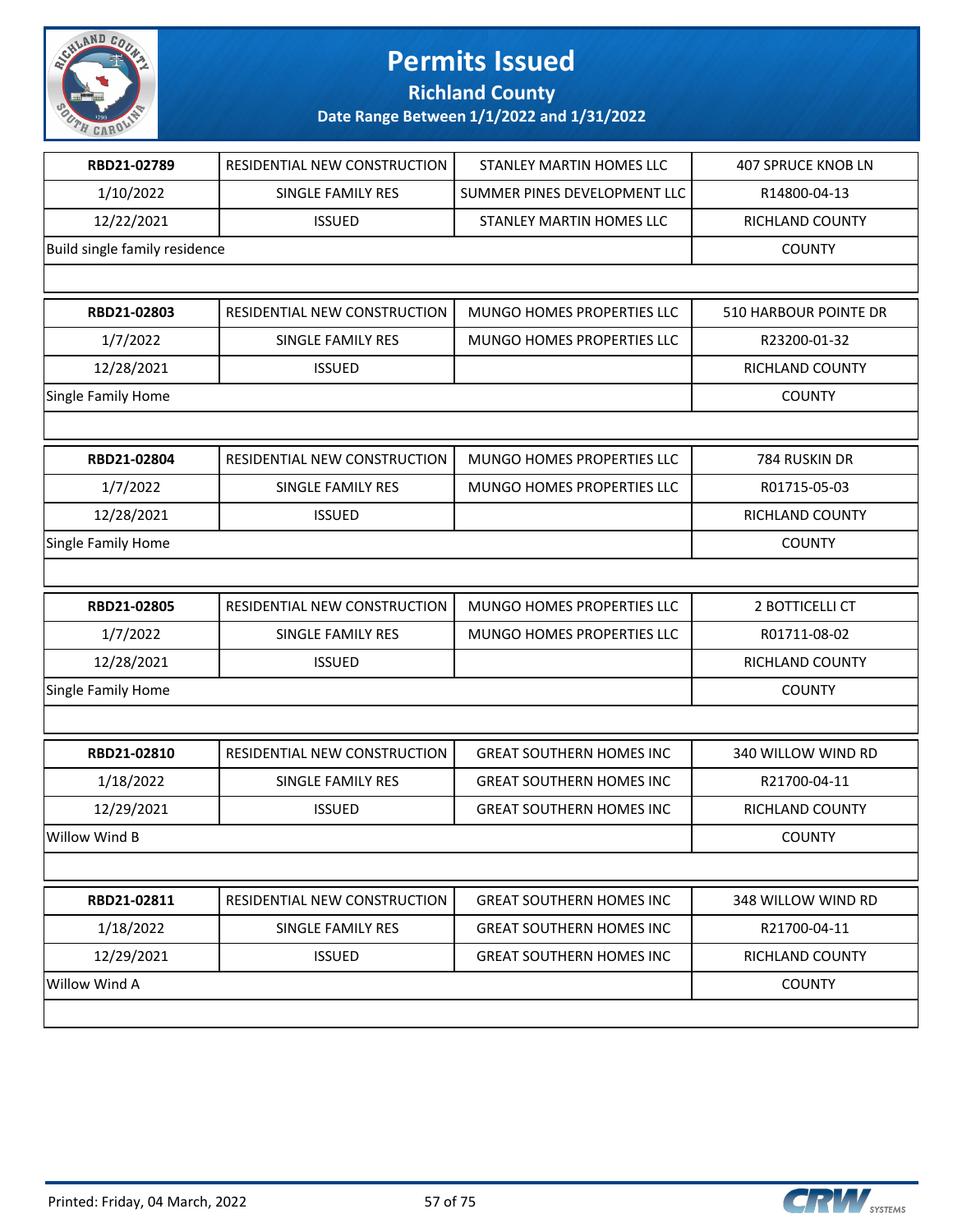

## **Richland County**

| RBD21-02812                   | RESIDENTIAL NEW CONSTRUCTION | <b>GREAT SOUTHERN HOMES INC</b>    | 368 WILLOW WIND RD   |
|-------------------------------|------------------------------|------------------------------------|----------------------|
| 1/18/2022                     | SINGLE FAMILY RES            | <b>GREAT SOUTHERN HOMES INC</b>    | R21700-04-11         |
| 12/29/2021                    | <b>ISSUED</b>                | <b>GREAT SOUTHERN HOMES INC</b>    | RICHLAND COUNTY      |
| Willow Wind A                 |                              |                                    | <b>COUNTY</b>        |
|                               |                              |                                    |                      |
| RBD21-02813                   | RESIDENTIAL NEW CONSTRUCTION | <b>GREAT SOUTHERN HOMES INC</b>    | 358 WILLOW WIND RD   |
| 1/18/2022                     | SINGLE FAMILY RES            | <b>GREAT SOUTHERN HOMES INC</b>    | R21700-04-11         |
| 12/29/2021                    | <b>ISSUED</b>                | <b>GREAT SOUTHERN HOMES INC</b>    | RICHLAND COUNTY      |
| Willow Wind B                 |                              |                                    | <b>COUNTY</b>        |
|                               |                              |                                    |                      |
| RBD21-02814                   | RESIDENTIAL NEW CONSTRUCTION | <b>GREAT SOUTHERN HOMES INC</b>    | 986 BEAUFORT FARM RD |
| 1/18/2022                     | SINGLE FAMILY RES            | <b>GREAT SOUTHERN HOMES INC</b>    | R17800-04-96         |
| 12/29/2021                    | <b>ISSUED</b>                | <b>GREAT SOUTHERN HOMES INC</b>    | RICHLAND COUNTY      |
| <b>Bradley B</b>              |                              |                                    | <b>COUNTY</b>        |
|                               |                              |                                    |                      |
| RBD21-02817                   | RESIDENTIAL NEW CONSTRUCTION | STANLEY MARTIN HOMES LLC           | 922 SWISS PINE LN    |
| 1/10/2022                     | SINGLE FAMILY RES            | SUMMER PINES DEVELOPMENT LLC       | R14800-04-24         |
| 12/29/2021                    | <b>ISSUED</b>                | STANLEY MARTIN HOMES LLC           | RICHLAND COUNTY      |
| Build single family residence |                              |                                    | <b>COUNTY</b>        |
|                               |                              |                                    |                      |
| RBD21-02818                   | RESIDENTIAL NEW CONSTRUCTION | STANLEY MARTIN HOMES LLC           | 915 SWISS PINE LN    |
| 1/10/2022                     | SINGLE FAMILY RES            | SUMMER PINES DEVELOPMENT<br>$LLC*$ | R14800-04-14         |
| 12/29/2021                    | <b>ISSUED</b>                | STANLEY MARTIN HOMES LLC           | RICHLAND COUNTY      |
| Build single family residence |                              |                                    | <b>COUNTY</b>        |
|                               |                              |                                    |                      |
| RBD21-02819                   | RESIDENTIAL NEW CONSTRUCTION | MUNGO HOMES PROPERTIES LLC         | 1098 TURTLE STONE RD |
| 1/10/2022                     | SINGLE FAMILY RES            | MUNGO HOMES PROPERTIES LLC         | R20415-03-05         |
| 12/30/2021                    | <b>ISSUED</b>                |                                    | RICHLAND COUNTY      |
| Single Family Home            |                              |                                    | <b>COUNTY</b>        |
|                               |                              |                                    |                      |

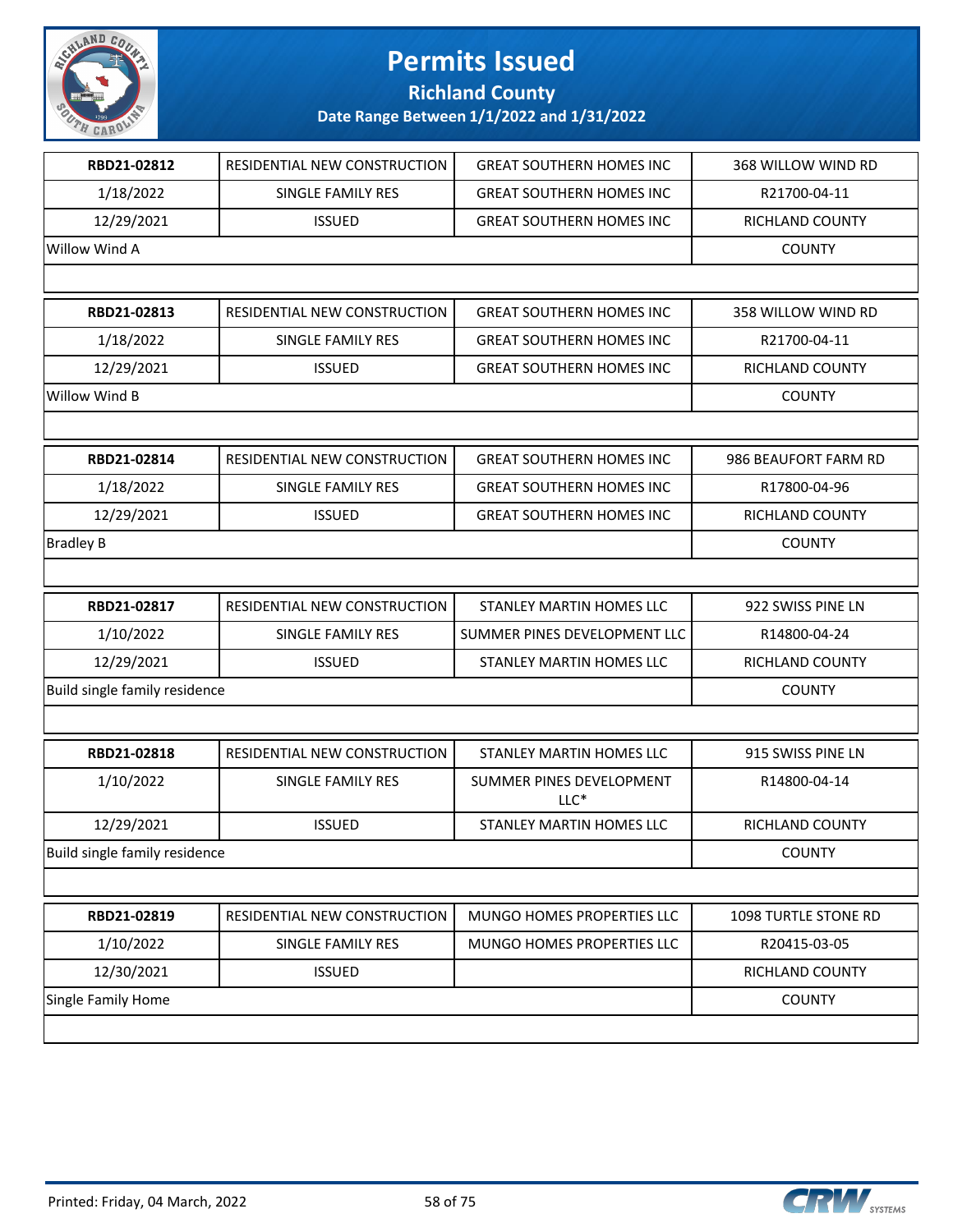

**Richland County**

| RBD21-02822               | RESIDENTIAL NEW CONSTRUCTION | MUNGO HOMES PROPERTIES LLC | 1104 TURTLE STONE RD   |
|---------------------------|------------------------------|----------------------------|------------------------|
| 1/10/2022                 | SINGLE FAMILY RES            | MUNGO HOMES PROPERTIES LLC | R20415-03-06           |
| 12/30/2021                | <b>ISSUED</b>                |                            | RICHLAND COUNTY        |
| Single Family Home        |                              |                            | <b>COUNTY</b>          |
|                           |                              |                            |                        |
| RBD22-00002               | RESIDENTIAL NEW CONSTRUCTION | MUNGO HOMES PROPERTIES LLC | 498 HARBOUR POINTE DR  |
| 1/10/2022                 | SINGLE FAMILY RES            | MUNGO HOMES PROPERTIES LLC | R23200-01-32           |
| 1/3/2022                  | <b>ISSUED</b>                |                            | RICHLAND COUNTY        |
| Single Family Home        |                              |                            | <b>COUNTY</b>          |
|                           |                              |                            |                        |
| RBD22-00004               | RESIDENTIAL NEW CONSTRUCTION | <b>STEVEN L APPLEWHITE</b> | 202 OAK HILL RD        |
| 1/11/2022                 | SINGLE FAMILY RES            | STEVEN L APPLEWHITE        | R35481-02-03           |
| 1/3/2022                  | <b>ISSUED</b>                | <b>Steve Applewhite</b>    | RICHLAND COUNTY        |
| Single Family Home        |                              |                            | <b>COUNTY</b>          |
|                           |                              |                            |                        |
| RBD22-00006               | RESIDENTIAL NEW CONSTRUCTION | <b>Steve Applewhite</b>    | 256 OAK HILL RD        |
| 1/11/2022                 | SINGLE FAMILY RES            | <b>STEVEN L APPLEWHITE</b> | R35581-05-04           |
| 1/3/2022                  | <b>ISSUED</b>                | <b>Steve Applewhite</b>    | RICHLAND COUNTY        |
| Single Family Home        |                              |                            | <b>COUNTY</b>          |
|                           |                              |                            |                        |
| RBD22-00007               | RESIDENTIAL NEW CONSTRUCTION | <b>Steve Applewhite</b>    | 216 OAK HILL RD        |
| 1/11/2022                 | SINGLE FAMILY RES            | STEVEN L APPLEWHITE        | R35481-02-04           |
| 1/3/2022                  | <b>ISSUED</b>                | <b>STEVEN L APPLEWHITE</b> | RICHLAND COUNTY        |
| <b>Single Family Home</b> |                              |                            | <b>COUNTY</b>          |
|                           |                              |                            |                        |
| RBD22-00008               | RESIDENTIAL NEW CONSTRUCTION | MUNGO HOMES PROPERTIES LLC | 2789 PRINCE CHARLES CT |
| 1/10/2022                 | SINGLE FAMILY RES            | MUNGO HOMES PROPERTIES LLC | R21904-01-08           |
| 1/3/2022                  | <b>ISSUED</b>                |                            | RICHLAND COUNTY        |
| Single Family Home        |                              |                            | <b>COUNTY</b>          |
|                           |                              |                            |                        |
|                           |                              |                            |                        |

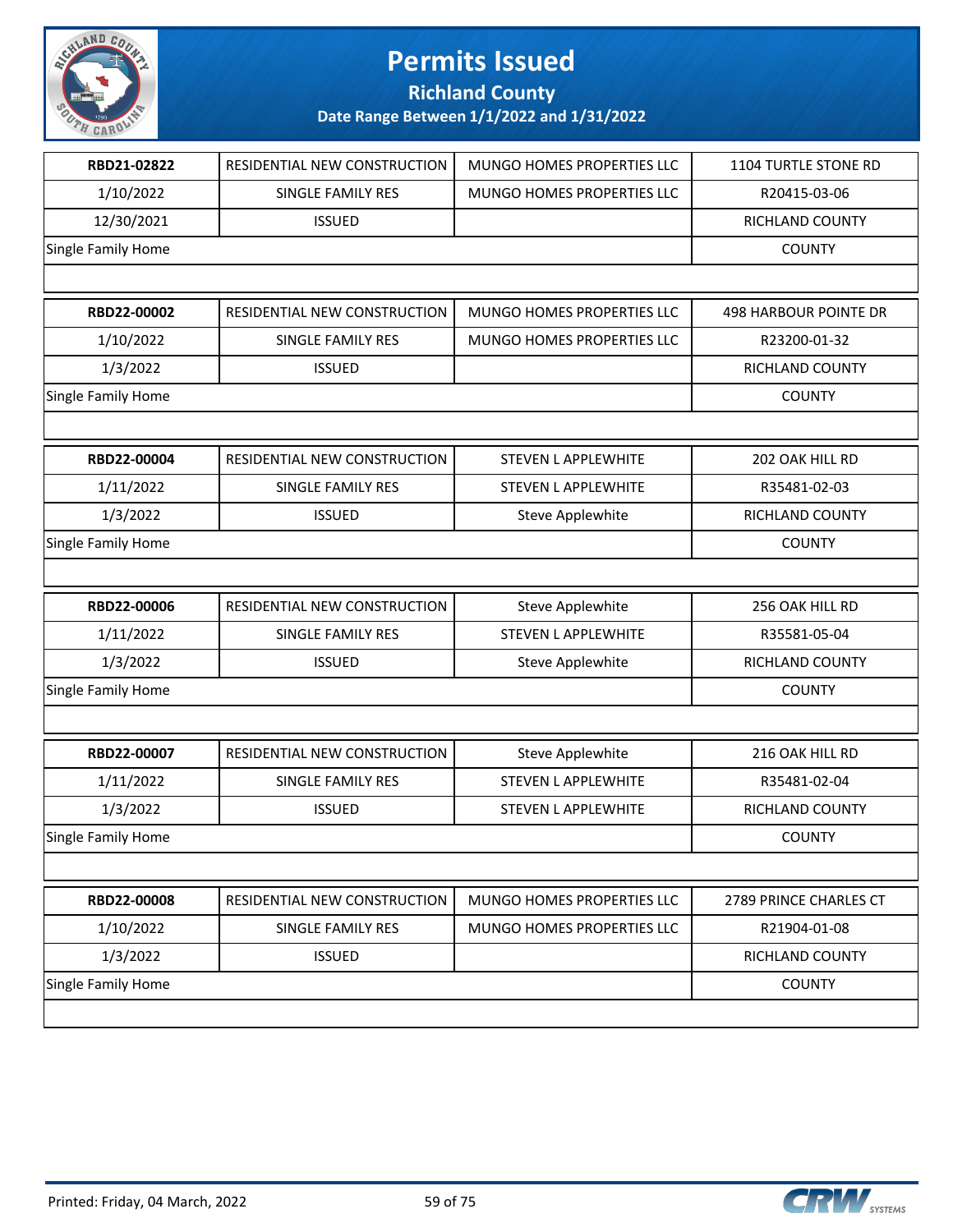

**Richland County**

| RBD22-00010                        | RESIDENTIAL NEW CONSTRUCTION | MUNGO HOMES PROPERTIES LLC  | 792 RUSKIN DR         |
|------------------------------------|------------------------------|-----------------------------|-----------------------|
| 1/10/2022                          | SINGLE FAMILY RES            | MUNGO HOMES PROPERTIES LLC  | R01715-05-05          |
| 1/3/2022                           | <b>ISSUED</b>                |                             | RICHLAND COUNTY       |
| Single Family Home                 |                              |                             | <b>COUNTY</b>         |
|                                    |                              |                             |                       |
| RBD22-00011                        | RESIDENTIAL NEW CONSTRUCTION | MUNGO HOMES PROPERTIES LLC  | 811 RUSKIN DR         |
| 1/12/2022                          | <b>SINGLE FAMILY RES</b>     | MUNGO HOMES PROPERTIES LLC  | R01711-08-10          |
| 1/4/2022                           | <b>ISSUED</b>                |                             | RICHLAND COUNTY       |
| Single Family Home                 |                              |                             | <b>COUNTY</b>         |
|                                    |                              |                             |                       |
| RBD22-00023                        | RESIDENTIAL NEW CONSTRUCTION | MUNGO HOMES PROPERTIES LLC  | 1095 TURTLE STONE RD  |
| 1/12/2022                          | SINGLE FAMILY RES            | MUNGO HOMES PROPERTIES LLC  | R20415-04-03          |
| 1/4/2022                           | <b>ISSUED</b>                | MUNGO HOMES PROPERTIES LLC  | RICHLAND COUNTY       |
| Single Family Home                 |                              |                             | <b>COUNTY</b>         |
|                                    |                              |                             |                       |
| RBD22-00024                        | RESIDENTIAL NEW CONSTRUCTION | BLYTHE BUILDING COMPANY LLC | 1011 CARDINAL RD      |
| 1/24/2022                          | SINGLE FAMILY RES            | <b>EARGLE GARY M</b>        | R08300-03-04          |
| 1/4/2022                           | <b>ISSUED</b>                | BLYTHE BUILDING COMPANY LLC | RICHLAND COUNTY       |
| Construct new single fam residence |                              |                             | <b>COUNTY</b>         |
|                                    |                              |                             |                       |
| RBD22-00028                        | RESIDENTIAL NEW CONSTRUCTION | MUNGO HOMES PROPERTIES LLC  | 1113 TURTLE STONE RD  |
| 1/13/2022                          | SINGLE FAMILY RES            | MUNGO HOMES PROPERTIES LLC  | R20415-04-09          |
| 1/5/2022                           | <b>ISSUED</b>                |                             | RICHLAND COUNTY       |
| <b>Single Family Home</b>          |                              |                             | <b>COUNTY</b>         |
|                                    |                              |                             |                       |
| RBD22-00029                        | RESIDENTIAL NEW CONSTRUCTION | MUNGO HOMES PROPERTIES LLC  | 491 HARBOUR POINTE DR |
| 1/13/2022                          | SINGLE FAMILY RES            | MUNGO HOMES PROPERTIES LLC  | R23200-01-32          |
| 1/5/2022                           | <b>ISSUED</b>                | MUNGO HOMES PROPERTIES LLC  | RICHLAND COUNTY       |
| Single Family Home                 |                              |                             | <b>COUNTY</b>         |
|                                    |                              |                             |                       |
|                                    |                              |                             |                       |

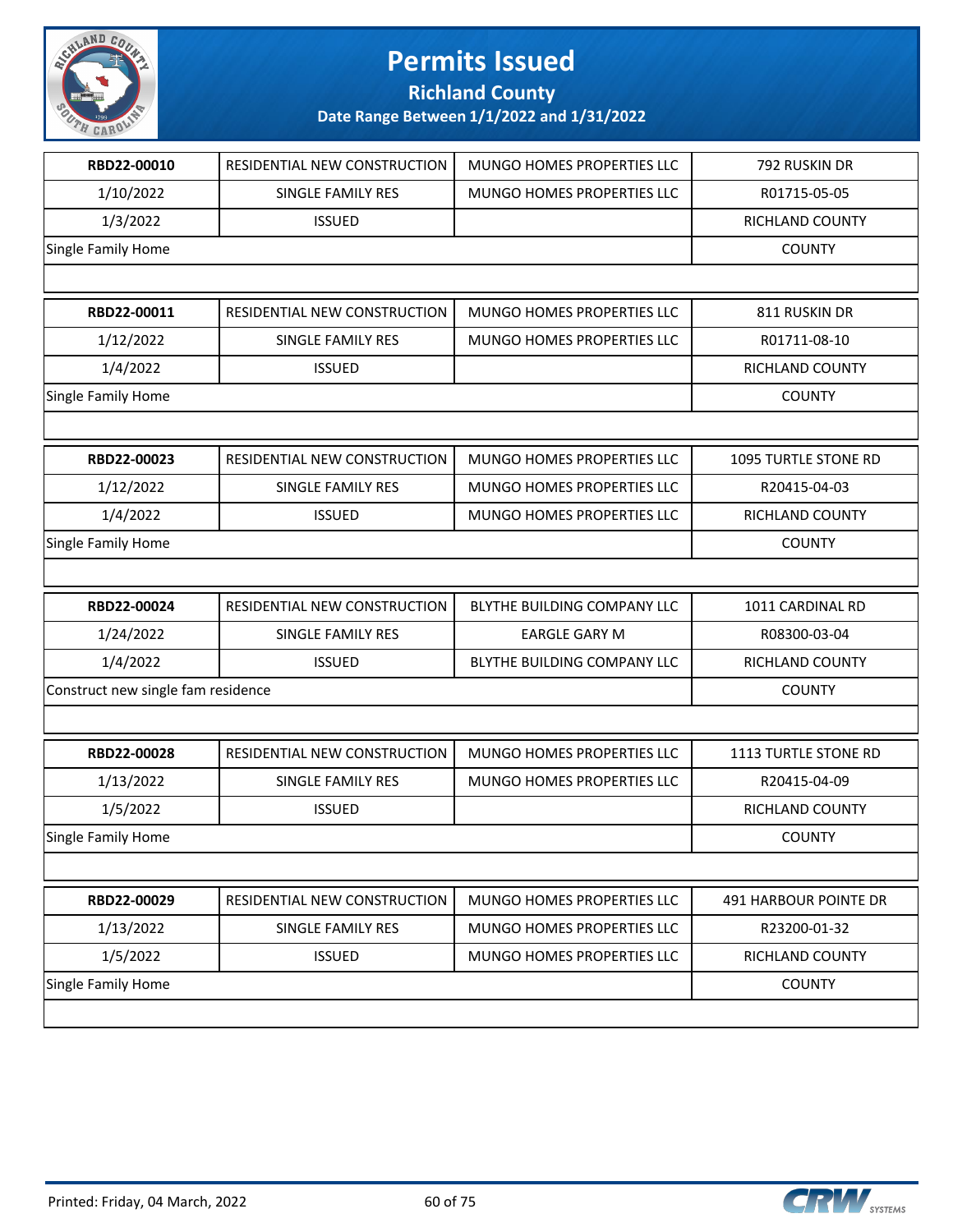

**Richland County**

| RBD22-00044                                 | RESIDENTIAL NEW CONSTRUCTION | MUNGO HOMES PROPERTIES LLC      | 2788 PRINCE CHARLES CT   |
|---------------------------------------------|------------------------------|---------------------------------|--------------------------|
| 1/13/2022                                   | SINGLE FAMILY RES            | MUNGO HOMES PROPERTIES LLC      | R21904-01-08             |
| 1/7/2022                                    | <b>ISSUED</b>                |                                 | RICHLAND COUNTY          |
| <b>Single Family Home</b>                   |                              |                                 | <b>COUNTY</b>            |
|                                             |                              |                                 |                          |
| RBD22-00046                                 | RESIDENTIAL NEW CONSTRUCTION | <b>GREAT SOUTHERN HOMES INC</b> | 705 OAK MOSS DR          |
| 1/18/2022                                   | <b>SINGLE FAMILY RES</b>     | <b>GREAT SOUTHERN HOMES INC</b> | R23300-01-02             |
| 1/7/2022                                    | <b>ISSUED</b>                | <b>GREAT SOUTHERN HOMES INC</b> | RICHLAND COUNTY          |
| Magnolia C                                  |                              |                                 | <b>COUNTY</b>            |
|                                             |                              |                                 |                          |
| RBD22-00049                                 | RESIDENTIAL NEW CONSTRUCTION | MUNGO HOMES PROPERTIES LLC      | 775 RUSKIN DR            |
| 1/14/2022                                   | <b>SINGLE FAMILY RES</b>     | MUNGO HOMES PROPERTIES LLC      | R01711-07-01             |
| 1/10/2022                                   | <b>ISSUED</b>                |                                 | RICHLAND COUNTY          |
| Single Family Home                          |                              |                                 | <b>COUNTY</b>            |
|                                             |                              |                                 |                          |
| RBD22-00051                                 | RESIDENTIAL NEW CONSTRUCTION | MUNGO HOMES PROPERTIES LLC      | <b>455 STILLWATER LN</b> |
| 1/14/2022                                   | SINGLE FAMILY RES            | MUNGO HOMES PROPERTIES LLC      | R25812-05-29             |
| 1/10/2022                                   | <b>ISSUED</b>                |                                 | RICHLAND COUNTY          |
| Single Family Home                          |                              |                                 | <b>COUNTY</b>            |
|                                             |                              |                                 |                          |
| RBD22-00054                                 | RESIDENTIAL NEW CONSTRUCTION | <b>JARED A OSWALT</b>           | <b>23 MUSKRAT RUN</b>    |
| 1/18/2022                                   | SINGLE FAMILY RES            | HALTIWANGER DAWN R              | R03203-02-08             |
| 1/10/2022                                   | <b>ISSUED</b>                | <b>JARED A OSWALT</b>           | RICHLAND COUNTY          |
| <b>Construct New Single Family Dwelling</b> |                              |                                 | <b>COUNTY</b>            |
|                                             |                              |                                 |                          |
| RBD22-00056                                 | RESIDENTIAL NEW CONSTRUCTION | MUNGO HOMES PROPERTIES LLC      | 1116 TURTLE STONE RD     |
| 1/14/2022                                   | SINGLE FAMILY RES            | MUNGO HOMES PROPERTIES LLC      | R20415-03-09             |
| 1/10/2022                                   | <b>ISSUED</b>                |                                 | RICHLAND COUNTY          |
| Single Family Home                          |                              |                                 | <b>COUNTY</b>            |
|                                             |                              |                                 |                          |

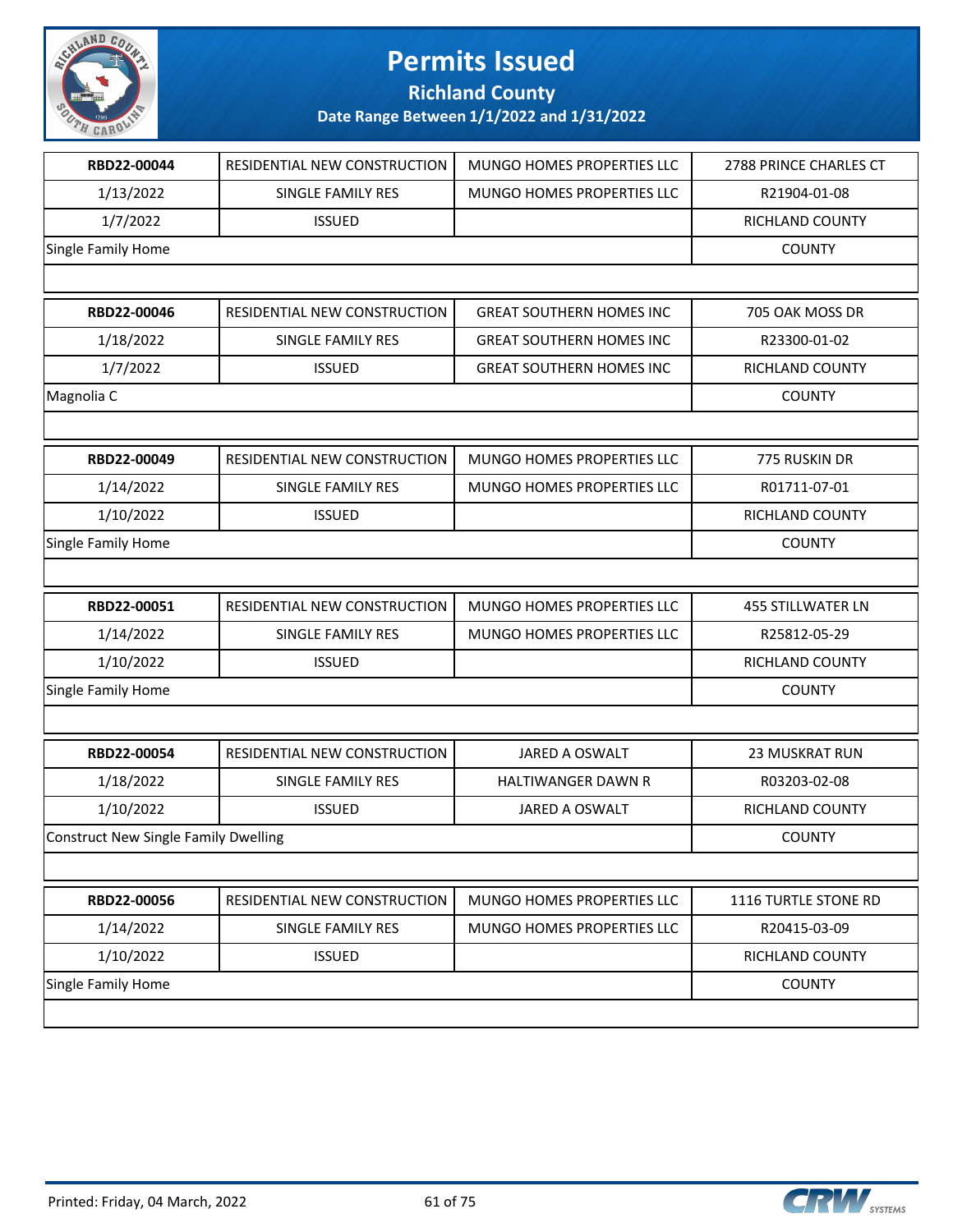

**Richland County**

|                               | RESIDENTIAL NEW CONSTRUCTION | MUNGO HOMES PROPERTIES LLC        | 504 HARBOUR POINTE DR    |
|-------------------------------|------------------------------|-----------------------------------|--------------------------|
| 1/20/2022                     | SINGLE FAMILY RES            | MUNGO HOMES PROPERTIES LLC        | R23200-01-32             |
| 1/11/2022                     | <b>ISSUED</b>                |                                   | RICHLAND COUNTY          |
| Single Family Home            |                              |                                   | <b>COUNTY</b>            |
|                               |                              |                                   |                          |
| RBD22-00058                   | RESIDENTIAL NEW CONSTRUCTION | MUNGO HOMES PROPERTIES LLC        | 657 PENFOLDS WAY         |
| 1/12/2022                     | SINGLE FAMILY RES            | MUNGO HOMES PROPERTIES LLC        | R14800-04-18             |
| 1/11/2022                     | <b>ISSUED</b>                |                                   | RICHLAND COUNTY          |
| Single Family Home            |                              |                                   | <b>COUNTY</b>            |
|                               |                              |                                   |                          |
| RBD22-00064                   | RESIDENTIAL NEW CONSTRUCTION | MUNGO HOMES PROPERTIES LLC        | <b>459 STILLWATER LN</b> |
| 1/20/2022                     | SINGLE FAMILY RES            | MUNGO HOMES PROPERTIES LLC        | R25812-05-30             |
| 1/11/2022                     | <b>ISSUED</b>                |                                   | RICHLAND COUNTY          |
| Single Family Home            |                              |                                   | <b>COUNTY</b>            |
|                               |                              |                                   |                          |
| RBD22-00067                   | RESIDENTIAL NEW CONSTRUCTION | MUNGO HOMES PROPERTIES LLC        | 2761 PRINCE CHARLES CT   |
|                               |                              |                                   |                          |
| 1/20/2022                     | SINGLE FAMILY RES            | MUNGO HOMES PROPERTIES LLC        | R21904-01-08             |
| 1/11/2022                     | <b>ISSUED</b>                |                                   | RICHLAND COUNTY          |
| Single Family Home            |                              |                                   | <b>COUNTY</b>            |
|                               |                              |                                   |                          |
| RBD22-00068                   | RESIDENTIAL NEW CONSTRUCTION | <b>MUNGO HOMES PROPERTIES LLC</b> | 663 PENFOLDS WAY         |
| 1/20/2022                     | SINGLE FAMILY RES            | MUNGO HOMES PROPERTIES LLC        | R14800-04-18             |
| 1/12/2022                     | <b>ISSUED</b>                |                                   | RICHLAND COUNTY          |
| <b>Single Family Home</b>     |                              |                                   | <b>COUNTY</b>            |
|                               |                              |                                   |                          |
| RBD22-00069                   | RESIDENTIAL NEW CONSTRUCTION | STANLEY MARTIN HOMES LLC          | 927 SWISS PINE LN        |
| 1/24/2022                     | SINGLE FAMILY RES            | SUMMER PINES DEVELOPMENT LLC      | R14800-04-24             |
| 1/12/2022                     | <b>ISSUED</b>                | STANLEY MARTIN HOMES LLC          | RICHLAND COUNTY          |
| Build single family residence |                              |                                   | <b>COUNTY</b>            |

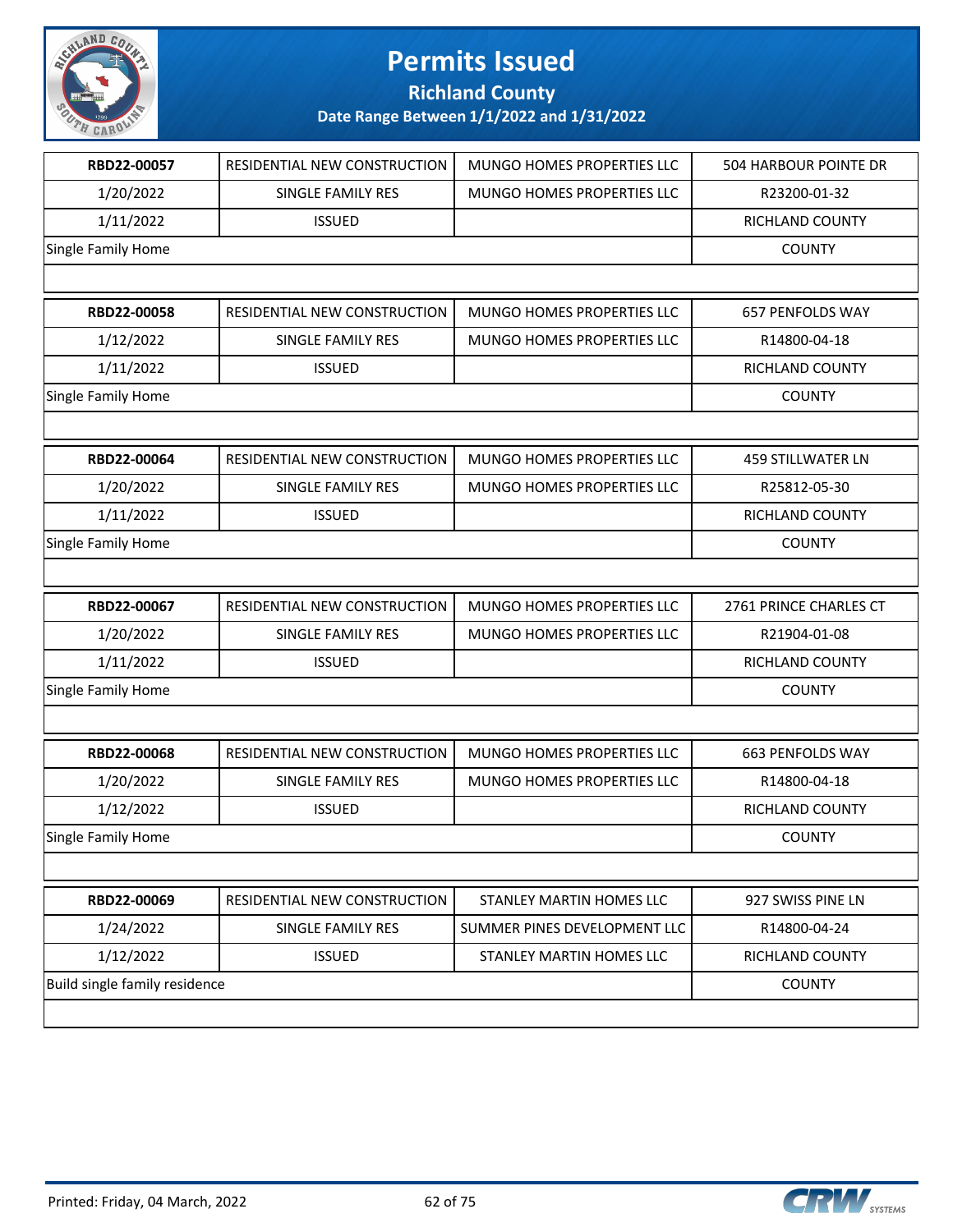

**Richland County**

| RBD22-00073                   | RESIDENTIAL NEW CONSTRUCTION | MUNGO HOMES PROPERTIES LLC         | 921 VAN GOGH WAY            |
|-------------------------------|------------------------------|------------------------------------|-----------------------------|
| 1/24/2022                     | SINGLE FAMILY RES            | MUNGO HOMES PROPERTIES LLC         | R01711-07-05                |
| 1/12/2022                     | <b>ISSUED</b>                |                                    | RICHLAND COUNTY             |
| Single Family Home            |                              |                                    | <b>COUNTY</b>               |
|                               |                              |                                    |                             |
| RBD22-00078                   | RESIDENTIAL NEW CONSTRUCTION | STANLEY MARTIN HOMES LLC           | 910 SWISS PINE LN           |
| 1/24/2022                     | SINGLE FAMILY RES            | SUMMER PINES DEVELOPMENT<br>$LLC*$ | R14800-04-14                |
| 1/12/2022                     | <b>ISSUED</b>                | STANLEY MARTIN HOMES LLC           | RICHLAND COUNTY             |
| Build single family residence |                              |                                    | <b>COUNTY</b>               |
|                               |                              |                                    |                             |
| RBD22-00082                   | RESIDENTIAL NEW CONSTRUCTION | MUNGO HOMES PROPERTIES LLC         | <b>1093 TURTLE STONE RD</b> |
| 1/24/2022                     | SINGLE FAMILY RES            | MUNGO HOMES PROPERTIES LLC         | R20415-04-02                |
| 1/12/2022                     | <b>ISSUED</b>                |                                    | RICHLAND COUNTY             |
| Single Family Home            |                              |                                    | <b>COUNTY</b>               |
|                               |                              |                                    |                             |
| RBD22-00083                   | RESIDENTIAL NEW CONSTRUCTION | MUNGO HOMES PROPERTIES LLC         | 609 PENFOLDS WAY            |
| 1/24/2022                     | SINGLE FAMILY RES            | MUNGO HOMES PROPERTIES LLC         | R14800-04-18                |
| 1/13/2022                     | <b>ISSUED</b>                |                                    | RICHLAND COUNTY             |
| Single Family Home            |                              |                                    | <b>COUNTY</b>               |
|                               |                              |                                    |                             |
|                               |                              |                                    |                             |
| RBD22-00085                   | RESIDENTIAL NEW CONSTRUCTION | <b>MUNGO HOMES PROPERTIES LLC</b>  | <b>465 STILLWATER LN</b>    |
| 1/25/2022                     | SINGLE FAMILY RES            | MUNGO HOMES PROPERTIES LLC         | R25812-05-31                |
| 1/13/2022                     | <b>ISSUED</b>                |                                    | RICHLAND COUNTY             |
| Single Family Home            |                              |                                    | <b>COUNTY</b>               |
|                               |                              |                                    |                             |
| RBD22-00086                   | RESIDENTIAL NEW CONSTRUCTION | MUNGO HOMES PROPERTIES LLC         | 772 RUSKIN DR               |
| 1/25/2022                     | SINGLE FAMILY RES            | MUNGO HOMES PROPERTIES LLC         | R01711-06-12                |
| 1/13/2022                     | <b>ISSUED</b>                |                                    | RICHLAND COUNTY             |

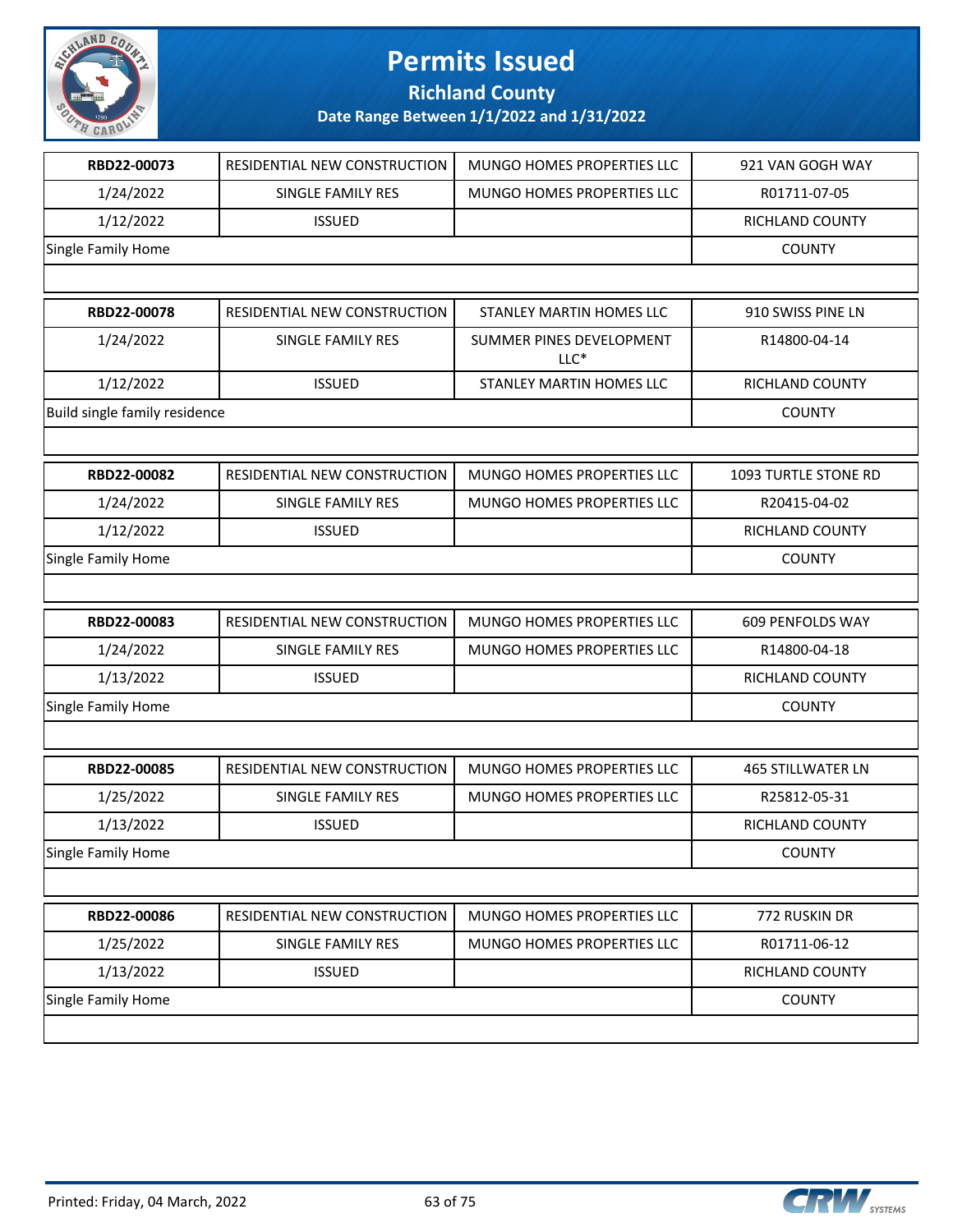

**Richland County**

| RBD22-00088                   | RESIDENTIAL NEW CONSTRUCTION | MUNGO HOMES PROPERTIES LLC         | 800 RUSKIN DR                |
|-------------------------------|------------------------------|------------------------------------|------------------------------|
| 1/27/2022                     | SINGLE FAMILY RES            | MUNGO HOMES PROPERTIES LLC         | R01715-05-06                 |
| 1/14/2022                     | <b>ISSUED</b>                |                                    | RICHLAND COUNTY              |
| Single Family Home            |                              |                                    | <b>COUNTY</b>                |
|                               |                              |                                    |                              |
| RBD22-00089                   | RESIDENTIAL NEW CONSTRUCTION | STANLEY MARTIN HOMES LLC           | 520 TREE HILL LN             |
| 1/27/2022                     | SINGLE FAMILY RES            | SUMMER PINES DEVELOPMENT<br>$LLC*$ | R14800-04-14                 |
| 1/14/2022                     | <b>ISSUED</b>                | STANLEY MARTIN HOMES LLC           | RICHLAND COUNTY              |
| Build single family residence |                              |                                    | <b>COUNTY</b>                |
|                               |                              |                                    |                              |
| RBD22-00090                   | RESIDENTIAL NEW CONSTRUCTION | SCHUMACHER HOMES OF SC INC         | 236 RIMER POND RD            |
| 1/27/2022                     | SINGLE FAMILY RES            | SOTO JOSE                          | R17800-05-14                 |
| 1/14/2022                     | <b>ISSUED</b>                | SCHUMACHER HOMES OF SC INC         | RICHLAND COUNTY              |
| Build new single family home. |                              |                                    | <b>COUNTY</b>                |
|                               |                              |                                    |                              |
| RBD22-00091                   | RESIDENTIAL NEW CONSTRUCTION | STANLEY MARTIN HOMES LLC           | 916 SWISS PINE LN            |
| 1/27/2022                     | SINGLE FAMILY RES            | SUMMER PINES DEVELOPMENT<br>$LLC*$ | R14800-04-14                 |
| 1/14/2022                     | <b>ISSUED</b>                | STANLEY MARTIN HOMES LLC           | RICHLAND COUNTY              |
| Build single family residence |                              |                                    | <b>COUNTY</b>                |
|                               |                              |                                    |                              |
| RBD22-00092                   | RESIDENTIAL NEW CONSTRUCTION | MUNGO HOMES PROPERTIES LLC         | 1112 TURTLE STONE RD         |
| 1/27/2022                     | SINGLE FAMILY RES            | MUNGO HOMES PROPERTIES LLC         | R20415-03-08                 |
| 1/14/2022                     | <b>ISSUED</b>                |                                    | RICHLAND COUNTY              |
| Single Family Home            |                              |                                    | <b>COUNTY</b>                |
|                               |                              |                                    |                              |
| RBD22-00093                   | RESIDENTIAL NEW CONSTRUCTION | MUNGO HOMES PROPERTIES LLC         | <b>482 HARBOUR POINTE DR</b> |
| 1/27/2022                     | SINGLE FAMILY RES            | MUNGO HOMES PROPERTIES LLC         | R23200-01-32                 |
| 1/14/2022                     | <b>ISSUED</b>                |                                    | RICHLAND COUNTY              |
| Single Family Home            |                              |                                    | <b>COUNTY</b>                |
|                               |                              |                                    |                              |

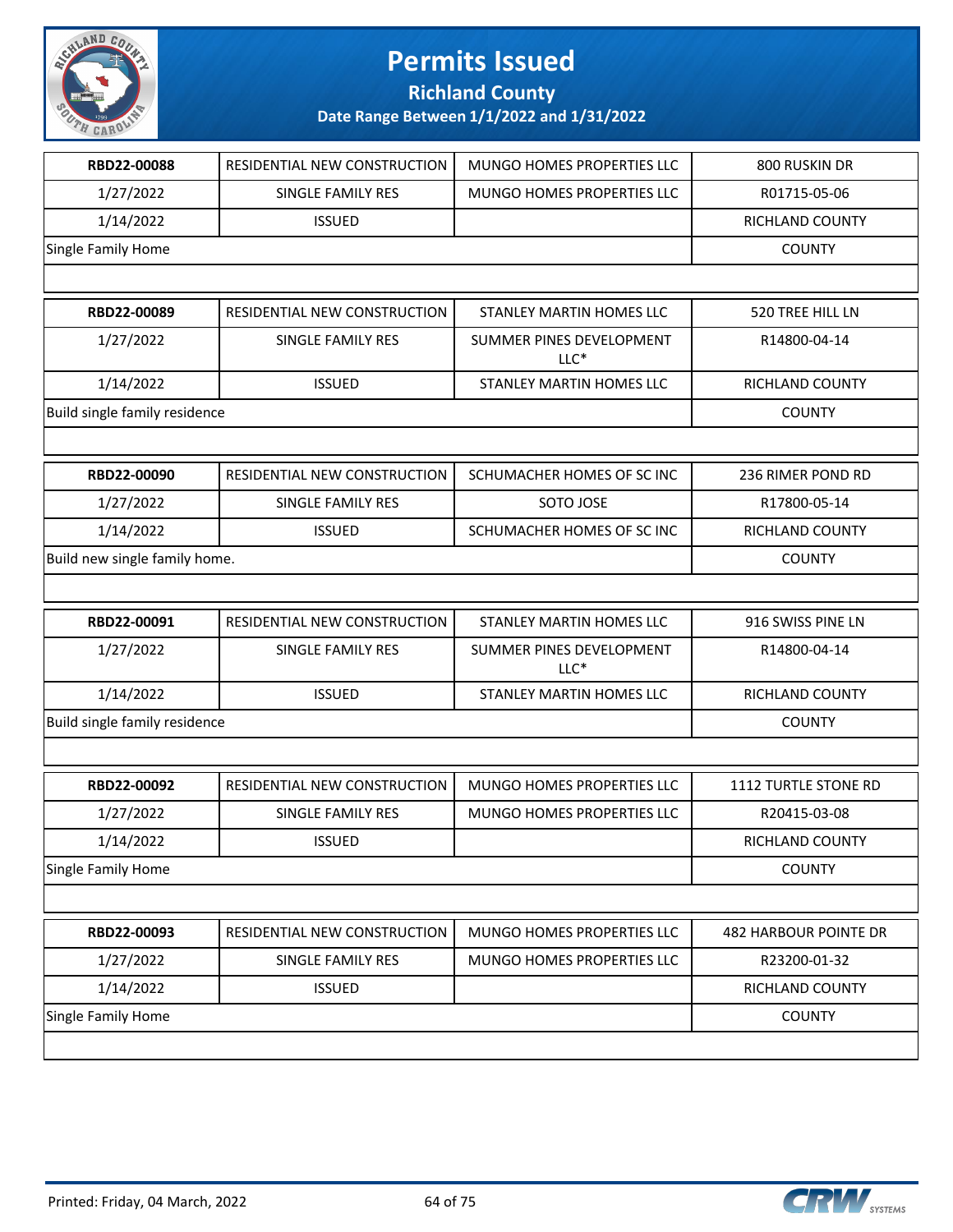

**Richland County**

| 1/27/2022<br>SINGLE FAMILY RES<br>MUNGO HOMES PROPERTIES LLC<br>R23200-01-32<br>1/17/2022<br><b>ISSUED</b><br>RICHLAND COUNTY<br>Single Family Home<br><b>COUNTY</b><br>RBD22-00097<br>RESIDENTIAL NEW CONSTRUCTION<br>MUNGO HOMES PROPERTIES LLC<br>745 TANAGER LN<br>MUNGO HOMES PROPERTIES LLC<br>R14800-04-18<br>1/27/2022<br>SINGLE FAMILY RES<br>1/17/2022<br><b>ISSUED</b><br><b>RICHLAND COUNTY</b><br>Single Family Home<br><b>COUNTY</b><br>RBD22-00100<br>RESIDENTIAL NEW CONSTRUCTION<br>MUNGO HOMES PROPERTIES LLC<br>776 RUSKIN DR<br>1/27/2022<br>MUNGO HOMES PROPERTIES LLC<br>R01711-06-13<br><b>SINGLE FAMILY RES</b><br>1/18/2022<br><b>ISSUED</b><br>RICHLAND COUNTY<br>Single Family Home<br><b>COUNTY</b><br>RBD22-00103<br>MUNGO HOMES PROPERTIES LLC<br>RESIDENTIAL NEW CONSTRUCTION<br>749 TANAGER LN<br>1/28/2022<br>SINGLE FAMILY RES<br>MUNGO HOMES PROPERTIES LLC<br>R14800-04-18<br>1/18/2022<br><b>ISSUED</b><br>RICHLAND COUNTY<br>Single Family Home<br><b>COUNTY</b><br>RBD22-00104<br>RESIDENTIAL NEW CONSTRUCTION<br>MAYORGA GUSTAVO & DEMETRIA<br>333 WYNETTE WAY<br>1/27/2022<br>SINGLE FAMILY RES<br>MAYORGA GUSTAVO & DEMETRIA<br>R25801-03-12<br>1/18/2022<br>RICHLAND COUNTY<br><b>ISSUED</b><br><b>NEW HOME</b><br><b>COUNTY</b><br>MUNGO HOMES PROPERTIES LLC<br>RBD22-00105<br>RESIDENTIAL NEW CONSTRUCTION<br>753 TANAGER LN<br>1/28/2022<br>MUNGO HOMES PROPERTIES LLC<br>R14800-04-18<br>SINGLE FAMILY RES<br>1/18/2022<br><b>ISSUED</b><br>RICHLAND COUNTY<br>Single Family Home<br><b>COUNTY</b> | RBD22-00096 | RESIDENTIAL NEW CONSTRUCTION | MUNGO HOMES PROPERTIES LLC | 490 HARBOUR POINTE DR |
|----------------------------------------------------------------------------------------------------------------------------------------------------------------------------------------------------------------------------------------------------------------------------------------------------------------------------------------------------------------------------------------------------------------------------------------------------------------------------------------------------------------------------------------------------------------------------------------------------------------------------------------------------------------------------------------------------------------------------------------------------------------------------------------------------------------------------------------------------------------------------------------------------------------------------------------------------------------------------------------------------------------------------------------------------------------------------------------------------------------------------------------------------------------------------------------------------------------------------------------------------------------------------------------------------------------------------------------------------------------------------------------------------------------------------------------------------------------------------------------------------------------------------------------------------|-------------|------------------------------|----------------------------|-----------------------|
|                                                                                                                                                                                                                                                                                                                                                                                                                                                                                                                                                                                                                                                                                                                                                                                                                                                                                                                                                                                                                                                                                                                                                                                                                                                                                                                                                                                                                                                                                                                                                    |             |                              |                            |                       |
|                                                                                                                                                                                                                                                                                                                                                                                                                                                                                                                                                                                                                                                                                                                                                                                                                                                                                                                                                                                                                                                                                                                                                                                                                                                                                                                                                                                                                                                                                                                                                    |             |                              |                            |                       |
|                                                                                                                                                                                                                                                                                                                                                                                                                                                                                                                                                                                                                                                                                                                                                                                                                                                                                                                                                                                                                                                                                                                                                                                                                                                                                                                                                                                                                                                                                                                                                    |             |                              |                            |                       |
|                                                                                                                                                                                                                                                                                                                                                                                                                                                                                                                                                                                                                                                                                                                                                                                                                                                                                                                                                                                                                                                                                                                                                                                                                                                                                                                                                                                                                                                                                                                                                    |             |                              |                            |                       |
|                                                                                                                                                                                                                                                                                                                                                                                                                                                                                                                                                                                                                                                                                                                                                                                                                                                                                                                                                                                                                                                                                                                                                                                                                                                                                                                                                                                                                                                                                                                                                    |             |                              |                            |                       |
|                                                                                                                                                                                                                                                                                                                                                                                                                                                                                                                                                                                                                                                                                                                                                                                                                                                                                                                                                                                                                                                                                                                                                                                                                                                                                                                                                                                                                                                                                                                                                    |             |                              |                            |                       |
|                                                                                                                                                                                                                                                                                                                                                                                                                                                                                                                                                                                                                                                                                                                                                                                                                                                                                                                                                                                                                                                                                                                                                                                                                                                                                                                                                                                                                                                                                                                                                    |             |                              |                            |                       |
|                                                                                                                                                                                                                                                                                                                                                                                                                                                                                                                                                                                                                                                                                                                                                                                                                                                                                                                                                                                                                                                                                                                                                                                                                                                                                                                                                                                                                                                                                                                                                    |             |                              |                            |                       |
|                                                                                                                                                                                                                                                                                                                                                                                                                                                                                                                                                                                                                                                                                                                                                                                                                                                                                                                                                                                                                                                                                                                                                                                                                                                                                                                                                                                                                                                                                                                                                    |             |                              |                            |                       |
|                                                                                                                                                                                                                                                                                                                                                                                                                                                                                                                                                                                                                                                                                                                                                                                                                                                                                                                                                                                                                                                                                                                                                                                                                                                                                                                                                                                                                                                                                                                                                    |             |                              |                            |                       |
|                                                                                                                                                                                                                                                                                                                                                                                                                                                                                                                                                                                                                                                                                                                                                                                                                                                                                                                                                                                                                                                                                                                                                                                                                                                                                                                                                                                                                                                                                                                                                    |             |                              |                            |                       |
|                                                                                                                                                                                                                                                                                                                                                                                                                                                                                                                                                                                                                                                                                                                                                                                                                                                                                                                                                                                                                                                                                                                                                                                                                                                                                                                                                                                                                                                                                                                                                    |             |                              |                            |                       |
|                                                                                                                                                                                                                                                                                                                                                                                                                                                                                                                                                                                                                                                                                                                                                                                                                                                                                                                                                                                                                                                                                                                                                                                                                                                                                                                                                                                                                                                                                                                                                    |             |                              |                            |                       |
|                                                                                                                                                                                                                                                                                                                                                                                                                                                                                                                                                                                                                                                                                                                                                                                                                                                                                                                                                                                                                                                                                                                                                                                                                                                                                                                                                                                                                                                                                                                                                    |             |                              |                            |                       |
|                                                                                                                                                                                                                                                                                                                                                                                                                                                                                                                                                                                                                                                                                                                                                                                                                                                                                                                                                                                                                                                                                                                                                                                                                                                                                                                                                                                                                                                                                                                                                    |             |                              |                            |                       |
|                                                                                                                                                                                                                                                                                                                                                                                                                                                                                                                                                                                                                                                                                                                                                                                                                                                                                                                                                                                                                                                                                                                                                                                                                                                                                                                                                                                                                                                                                                                                                    |             |                              |                            |                       |
|                                                                                                                                                                                                                                                                                                                                                                                                                                                                                                                                                                                                                                                                                                                                                                                                                                                                                                                                                                                                                                                                                                                                                                                                                                                                                                                                                                                                                                                                                                                                                    |             |                              |                            |                       |
|                                                                                                                                                                                                                                                                                                                                                                                                                                                                                                                                                                                                                                                                                                                                                                                                                                                                                                                                                                                                                                                                                                                                                                                                                                                                                                                                                                                                                                                                                                                                                    |             |                              |                            |                       |
|                                                                                                                                                                                                                                                                                                                                                                                                                                                                                                                                                                                                                                                                                                                                                                                                                                                                                                                                                                                                                                                                                                                                                                                                                                                                                                                                                                                                                                                                                                                                                    |             |                              |                            |                       |
|                                                                                                                                                                                                                                                                                                                                                                                                                                                                                                                                                                                                                                                                                                                                                                                                                                                                                                                                                                                                                                                                                                                                                                                                                                                                                                                                                                                                                                                                                                                                                    |             |                              |                            |                       |
|                                                                                                                                                                                                                                                                                                                                                                                                                                                                                                                                                                                                                                                                                                                                                                                                                                                                                                                                                                                                                                                                                                                                                                                                                                                                                                                                                                                                                                                                                                                                                    |             |                              |                            |                       |
|                                                                                                                                                                                                                                                                                                                                                                                                                                                                                                                                                                                                                                                                                                                                                                                                                                                                                                                                                                                                                                                                                                                                                                                                                                                                                                                                                                                                                                                                                                                                                    |             |                              |                            |                       |
|                                                                                                                                                                                                                                                                                                                                                                                                                                                                                                                                                                                                                                                                                                                                                                                                                                                                                                                                                                                                                                                                                                                                                                                                                                                                                                                                                                                                                                                                                                                                                    |             |                              |                            |                       |
|                                                                                                                                                                                                                                                                                                                                                                                                                                                                                                                                                                                                                                                                                                                                                                                                                                                                                                                                                                                                                                                                                                                                                                                                                                                                                                                                                                                                                                                                                                                                                    |             |                              |                            |                       |
|                                                                                                                                                                                                                                                                                                                                                                                                                                                                                                                                                                                                                                                                                                                                                                                                                                                                                                                                                                                                                                                                                                                                                                                                                                                                                                                                                                                                                                                                                                                                                    |             |                              |                            |                       |
|                                                                                                                                                                                                                                                                                                                                                                                                                                                                                                                                                                                                                                                                                                                                                                                                                                                                                                                                                                                                                                                                                                                                                                                                                                                                                                                                                                                                                                                                                                                                                    |             |                              |                            |                       |
|                                                                                                                                                                                                                                                                                                                                                                                                                                                                                                                                                                                                                                                                                                                                                                                                                                                                                                                                                                                                                                                                                                                                                                                                                                                                                                                                                                                                                                                                                                                                                    |             |                              |                            |                       |
|                                                                                                                                                                                                                                                                                                                                                                                                                                                                                                                                                                                                                                                                                                                                                                                                                                                                                                                                                                                                                                                                                                                                                                                                                                                                                                                                                                                                                                                                                                                                                    |             |                              |                            |                       |
|                                                                                                                                                                                                                                                                                                                                                                                                                                                                                                                                                                                                                                                                                                                                                                                                                                                                                                                                                                                                                                                                                                                                                                                                                                                                                                                                                                                                                                                                                                                                                    |             |                              |                            |                       |
|                                                                                                                                                                                                                                                                                                                                                                                                                                                                                                                                                                                                                                                                                                                                                                                                                                                                                                                                                                                                                                                                                                                                                                                                                                                                                                                                                                                                                                                                                                                                                    |             |                              |                            |                       |
|                                                                                                                                                                                                                                                                                                                                                                                                                                                                                                                                                                                                                                                                                                                                                                                                                                                                                                                                                                                                                                                                                                                                                                                                                                                                                                                                                                                                                                                                                                                                                    |             |                              |                            |                       |

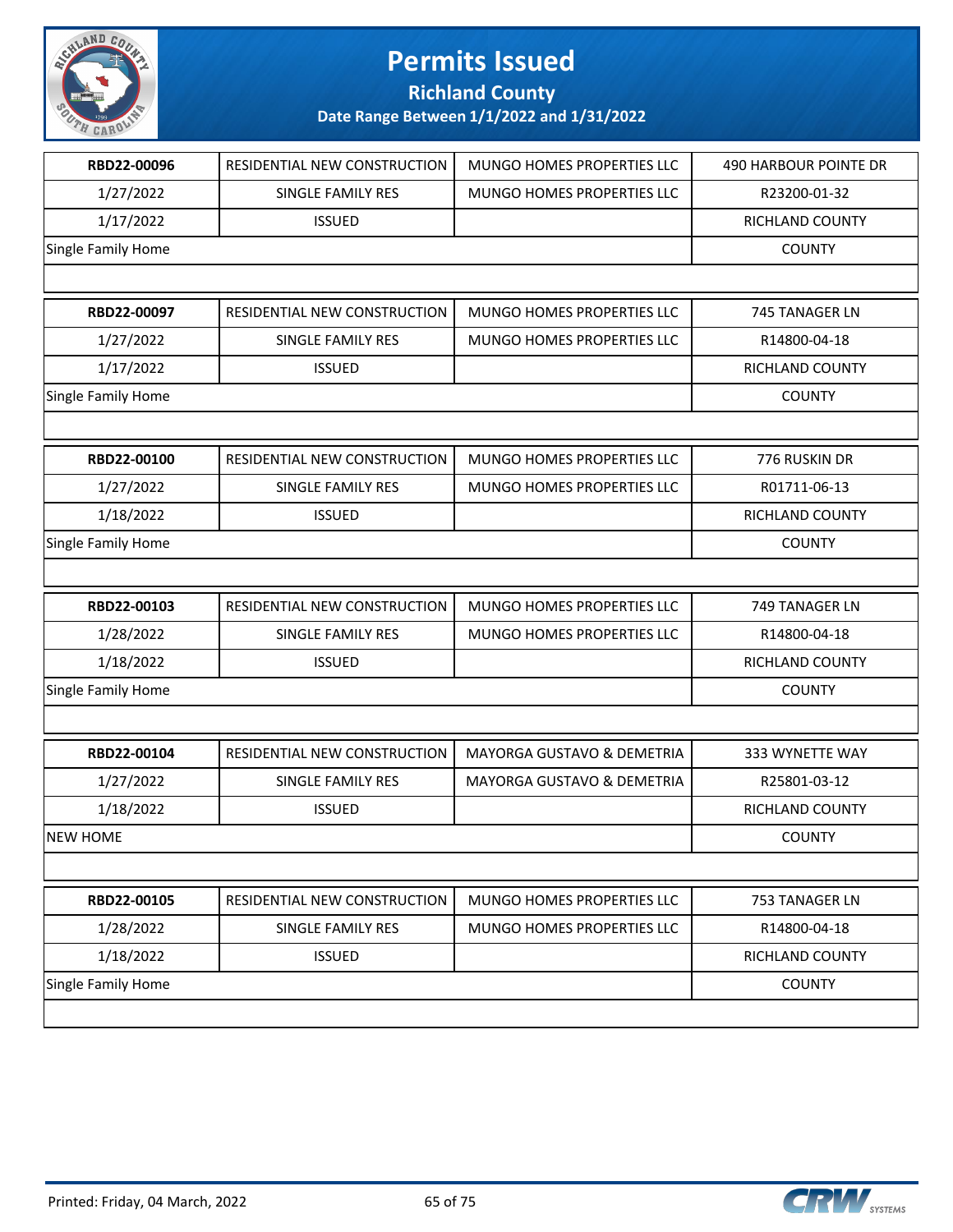

**Richland County**

**Date Range Between 1/1/2022 and 1/31/2022**

| RBD22-00107        | RESIDENTIAL NEW CONSTRUCTION | <b>MUNGO HOMES PROPERTIES LLC</b> | 819 RUSKIN DR          |
|--------------------|------------------------------|-----------------------------------|------------------------|
| 1/28/2022          | SINGLE FAMILY RES            | MUNGO HOMES PROPERTIES LLC        | R01711-08-09           |
| 1/19/2022          | <b>ISSUED</b>                |                                   | <b>RICHLAND COUNTY</b> |
| Single Family Home |                              |                                   | <b>COUNTY</b>          |
|                    |                              |                                   |                        |
|                    |                              |                                   |                        |
| RBD22-00109        | RESIDENTIAL NEW CONSTRUCTION | MUNGO HOMES PROPERTIES LLC        | 2793 PRINCE CHARLES CT |
| 1/31/2022          | SINGLE FAMILY RES            | <b>MUNGO HOMES PROPERTIES LLC</b> | R21904-01-08           |
| 1/19/2022          | <b>ISSUED</b>                |                                   | <b>RICHLAND COUNTY</b> |
| Single Family Home |                              |                                   | <b>COUNTY</b>          |

#### **Number of RESIDENTIAL NEW CONSTRUCTION/SINGLE FAMILY RES Permits: 72**

| RBD22-00045                                                  | <b>RESIDENTIAL REPAIRS</b> | JES COLUMBIA LLC DBA MOUNT<br><b>VALLEY FOUND</b> | 100 RUNNING DEER DR    |
|--------------------------------------------------------------|----------------------------|---------------------------------------------------|------------------------|
| 1/10/2022                                                    | <b>ACCESSORY REPAIR</b>    | <b>FUSION REAL ESTATE INVESTMENT</b>              | R27982-01-27           |
| 1/7/2022                                                     | <b>ISSUED</b>              | JES COLUMBIA LLC DBA MOUNT<br><b>VALLEY FOUND</b> | <b>RICHLAND COUNTY</b> |
| <b>Foundation Repair</b>                                     |                            |                                                   | <b>COUNTY</b>          |
| Job date 1/17/2021                                           |                            |                                                   |                        |
| RBD22-00060                                                  | <b>RESIDENTIAL REPAIRS</b> | TERMINIX SERVICE INC                              | 8070 BLUFF RD          |
| 1/11/2022                                                    | <b>ACCESSORY REPAIR</b>    | LLOYD DOREATHA P                                  | R32400-02-21           |
| 1/11/2022                                                    | <b>ISSUED</b>              | <b>TERMINIX SERVICE INC</b>                       | <b>RICHLAND COUNTY</b> |
| Repair 20 feet of header sill and rat sill and 4 floor joist | <b>COUNTY</b>              |                                                   |                        |
|                                                              |                            |                                                   |                        |

#### **Number of RESIDENTIAL REPAIRS/ACCESSORY REPAIR Permits: 2**

| RBD21-02791                                          | <b>RESIDENTIAL REPAIRS</b> | <b>BRIAN JOHN DAVIS</b>                                    | <b>103 ASHTON HILL DR</b> |
|------------------------------------------------------|----------------------------|------------------------------------------------------------|---------------------------|
| 1/5/2022                                             | <b>REPAIRS</b>             | PARKER MILTON E & GWENDOLYN S                              | R23201-05-33              |
| 12/22/2021                                           | <b>ISSUED</b>              | BRIAN JOHN DAVIS                                           | RICHLAND COUNTY           |
| Master Bath remodel - update plumbing and electrical |                            |                                                            | <b>COUNTY</b>             |
|                                                      |                            |                                                            |                           |
| RBD22-00003                                          | <b>RESIDENTIAL REPAIRS</b> | Sanford Investors, LLC DBA Window<br>World of the Midlands | 434 PLANTATION POINTE DR  |
| 1/5/2022                                             | <b>REPAIRS</b>             | <b>GUSTAFSON MARY</b>                                      | R25902-02-07              |
| 1/3/2022                                             | <b>ISSUED</b>              | Sanford Investors LLC DBA Window<br>World of the Midlands  | <b>RICHLAND COUNTY</b>    |
| Install (13) double hung replacement windows.        | <b>COUNTY</b>              |                                                            |                           |
|                                                      |                            |                                                            |                           |

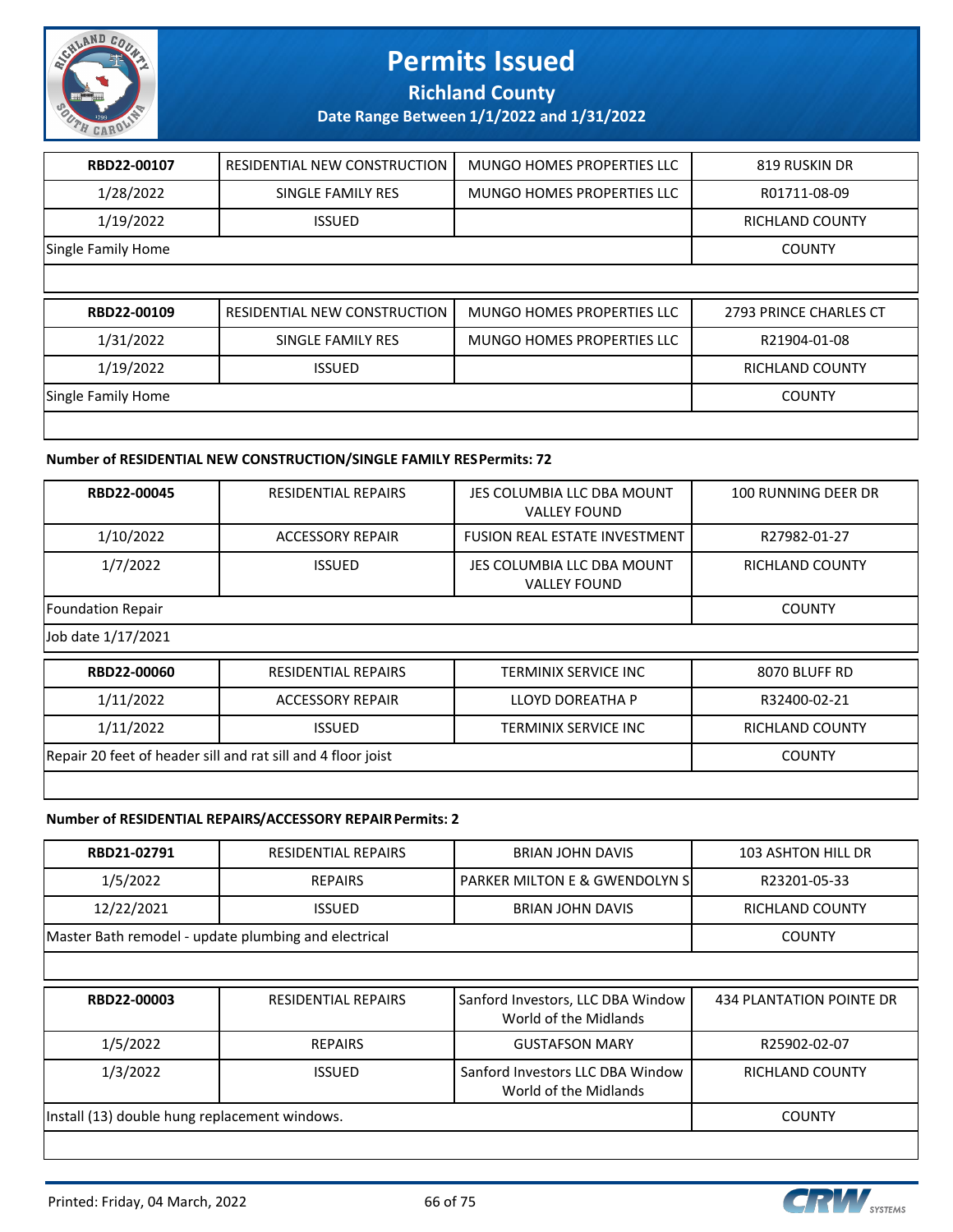

**Richland County**

| 1/5/2022<br><b>REPAIRS</b><br>PAGAN NEKEISHA M<br>R20308-04-04<br>1/4/2022<br><b>FINALED</b><br>HOME DEPOT USA INC<br>RICHLAND COUNTY<br>replace 2 windows size for size<br><b>COUNTY</b><br>RBD22-00013<br>RESIDENTIAL REPAIRS<br>HOME DEPOT USA INC<br>205 HARWELL DR<br>1/10/2022<br><b>REPAIRS</b><br>SMITH M LEANN & JAMES C<br>R25702-04-19<br>1/4/2022<br><b>FINALED</b><br>HOME DEPOT USA INC<br>RICHLAND COUNTY<br>replace 9 windows size for size<br><b>COUNTY</b><br>RBD22-00014<br>6727 WINGARD ST<br><b>RESIDENTIAL REPAIRS</b><br>HOME DEPOT USA INC<br>1/5/2022<br>LOVE JAMES A JR & VERTA P<br>R16407-03-03<br><b>REPAIRS</b><br>1/4/2022<br><b>FINALED</b><br>HOME DEPOT USA INC<br>RICHLAND COUNTY<br>replace 15 windows size for size<br><b>COUNTY</b><br>RESIDENTIAL REPAIRS<br>HOME DEPOT USA INC<br>104 FLINTWOOD CT<br>RBD22-00015<br>1/7/2022<br><b>REPAIRS</b><br>KEY DENNIS H & SUSAN Y<br>R23106-05-40<br>1/4/2022<br><b>ISSUED</b><br>HOME DEPOT USA INC<br>RICHLAND COUNTY<br>replace 1 patio door<br><b>COUNTY</b><br>RBD22-00020<br>RESIDENTIAL REPAIRS<br>James Shapiro<br><b>17 SHORELINE DR</b><br><b>JOHNSON REATHA P</b><br>1/4/2022<br><b>REPAIRS</b><br>R23201-01-02<br>1/4/2022<br><b>ISSUED</b><br>RICHLAND COUNTY<br>DOOR, AND SIDDING SOFFIT<br><b>COUNTY</b><br>WAITING ON STATEMENT OF DISCLOSURE<br>RBD22-00022<br>RESIDENTIAL REPAIRS<br>YESIKA JACINTA URBINA<br>4931 BAINE ST<br>1/4/2022<br><b>REPAIRS</b><br>R09305-01-15<br>1/4/2022<br><b>ISSUED</b><br>RICHLAND COUNTY<br>INTERIOR WALLS AND ELECTRICAL<br><b>COUNTY</b> | RBD22-00012 | <b>RESIDENTIAL REPAIRS</b> | HOME DEPOT USA INC | 536 TEABERRY DR |  |  |
|-------------------------------------------------------------------------------------------------------------------------------------------------------------------------------------------------------------------------------------------------------------------------------------------------------------------------------------------------------------------------------------------------------------------------------------------------------------------------------------------------------------------------------------------------------------------------------------------------------------------------------------------------------------------------------------------------------------------------------------------------------------------------------------------------------------------------------------------------------------------------------------------------------------------------------------------------------------------------------------------------------------------------------------------------------------------------------------------------------------------------------------------------------------------------------------------------------------------------------------------------------------------------------------------------------------------------------------------------------------------------------------------------------------------------------------------------------------------------------------------------------------------------------------------------------------------------------|-------------|----------------------------|--------------------|-----------------|--|--|
|                                                                                                                                                                                                                                                                                                                                                                                                                                                                                                                                                                                                                                                                                                                                                                                                                                                                                                                                                                                                                                                                                                                                                                                                                                                                                                                                                                                                                                                                                                                                                                               |             |                            |                    |                 |  |  |
|                                                                                                                                                                                                                                                                                                                                                                                                                                                                                                                                                                                                                                                                                                                                                                                                                                                                                                                                                                                                                                                                                                                                                                                                                                                                                                                                                                                                                                                                                                                                                                               |             |                            |                    |                 |  |  |
|                                                                                                                                                                                                                                                                                                                                                                                                                                                                                                                                                                                                                                                                                                                                                                                                                                                                                                                                                                                                                                                                                                                                                                                                                                                                                                                                                                                                                                                                                                                                                                               |             |                            |                    |                 |  |  |
|                                                                                                                                                                                                                                                                                                                                                                                                                                                                                                                                                                                                                                                                                                                                                                                                                                                                                                                                                                                                                                                                                                                                                                                                                                                                                                                                                                                                                                                                                                                                                                               |             |                            |                    |                 |  |  |
|                                                                                                                                                                                                                                                                                                                                                                                                                                                                                                                                                                                                                                                                                                                                                                                                                                                                                                                                                                                                                                                                                                                                                                                                                                                                                                                                                                                                                                                                                                                                                                               |             |                            |                    |                 |  |  |
|                                                                                                                                                                                                                                                                                                                                                                                                                                                                                                                                                                                                                                                                                                                                                                                                                                                                                                                                                                                                                                                                                                                                                                                                                                                                                                                                                                                                                                                                                                                                                                               |             |                            |                    |                 |  |  |
|                                                                                                                                                                                                                                                                                                                                                                                                                                                                                                                                                                                                                                                                                                                                                                                                                                                                                                                                                                                                                                                                                                                                                                                                                                                                                                                                                                                                                                                                                                                                                                               |             |                            |                    |                 |  |  |
|                                                                                                                                                                                                                                                                                                                                                                                                                                                                                                                                                                                                                                                                                                                                                                                                                                                                                                                                                                                                                                                                                                                                                                                                                                                                                                                                                                                                                                                                                                                                                                               |             |                            |                    |                 |  |  |
|                                                                                                                                                                                                                                                                                                                                                                                                                                                                                                                                                                                                                                                                                                                                                                                                                                                                                                                                                                                                                                                                                                                                                                                                                                                                                                                                                                                                                                                                                                                                                                               |             |                            |                    |                 |  |  |
|                                                                                                                                                                                                                                                                                                                                                                                                                                                                                                                                                                                                                                                                                                                                                                                                                                                                                                                                                                                                                                                                                                                                                                                                                                                                                                                                                                                                                                                                                                                                                                               |             |                            |                    |                 |  |  |
|                                                                                                                                                                                                                                                                                                                                                                                                                                                                                                                                                                                                                                                                                                                                                                                                                                                                                                                                                                                                                                                                                                                                                                                                                                                                                                                                                                                                                                                                                                                                                                               |             |                            |                    |                 |  |  |
|                                                                                                                                                                                                                                                                                                                                                                                                                                                                                                                                                                                                                                                                                                                                                                                                                                                                                                                                                                                                                                                                                                                                                                                                                                                                                                                                                                                                                                                                                                                                                                               |             |                            |                    |                 |  |  |
|                                                                                                                                                                                                                                                                                                                                                                                                                                                                                                                                                                                                                                                                                                                                                                                                                                                                                                                                                                                                                                                                                                                                                                                                                                                                                                                                                                                                                                                                                                                                                                               |             |                            |                    |                 |  |  |
|                                                                                                                                                                                                                                                                                                                                                                                                                                                                                                                                                                                                                                                                                                                                                                                                                                                                                                                                                                                                                                                                                                                                                                                                                                                                                                                                                                                                                                                                                                                                                                               |             |                            |                    |                 |  |  |
|                                                                                                                                                                                                                                                                                                                                                                                                                                                                                                                                                                                                                                                                                                                                                                                                                                                                                                                                                                                                                                                                                                                                                                                                                                                                                                                                                                                                                                                                                                                                                                               |             |                            |                    |                 |  |  |
|                                                                                                                                                                                                                                                                                                                                                                                                                                                                                                                                                                                                                                                                                                                                                                                                                                                                                                                                                                                                                                                                                                                                                                                                                                                                                                                                                                                                                                                                                                                                                                               |             |                            |                    |                 |  |  |
|                                                                                                                                                                                                                                                                                                                                                                                                                                                                                                                                                                                                                                                                                                                                                                                                                                                                                                                                                                                                                                                                                                                                                                                                                                                                                                                                                                                                                                                                                                                                                                               |             |                            |                    |                 |  |  |
|                                                                                                                                                                                                                                                                                                                                                                                                                                                                                                                                                                                                                                                                                                                                                                                                                                                                                                                                                                                                                                                                                                                                                                                                                                                                                                                                                                                                                                                                                                                                                                               |             |                            |                    |                 |  |  |
|                                                                                                                                                                                                                                                                                                                                                                                                                                                                                                                                                                                                                                                                                                                                                                                                                                                                                                                                                                                                                                                                                                                                                                                                                                                                                                                                                                                                                                                                                                                                                                               |             |                            |                    |                 |  |  |
|                                                                                                                                                                                                                                                                                                                                                                                                                                                                                                                                                                                                                                                                                                                                                                                                                                                                                                                                                                                                                                                                                                                                                                                                                                                                                                                                                                                                                                                                                                                                                                               |             |                            |                    |                 |  |  |
|                                                                                                                                                                                                                                                                                                                                                                                                                                                                                                                                                                                                                                                                                                                                                                                                                                                                                                                                                                                                                                                                                                                                                                                                                                                                                                                                                                                                                                                                                                                                                                               |             |                            |                    |                 |  |  |
|                                                                                                                                                                                                                                                                                                                                                                                                                                                                                                                                                                                                                                                                                                                                                                                                                                                                                                                                                                                                                                                                                                                                                                                                                                                                                                                                                                                                                                                                                                                                                                               |             |                            |                    |                 |  |  |
|                                                                                                                                                                                                                                                                                                                                                                                                                                                                                                                                                                                                                                                                                                                                                                                                                                                                                                                                                                                                                                                                                                                                                                                                                                                                                                                                                                                                                                                                                                                                                                               |             |                            |                    |                 |  |  |
|                                                                                                                                                                                                                                                                                                                                                                                                                                                                                                                                                                                                                                                                                                                                                                                                                                                                                                                                                                                                                                                                                                                                                                                                                                                                                                                                                                                                                                                                                                                                                                               |             |                            |                    |                 |  |  |
|                                                                                                                                                                                                                                                                                                                                                                                                                                                                                                                                                                                                                                                                                                                                                                                                                                                                                                                                                                                                                                                                                                                                                                                                                                                                                                                                                                                                                                                                                                                                                                               |             |                            |                    |                 |  |  |
|                                                                                                                                                                                                                                                                                                                                                                                                                                                                                                                                                                                                                                                                                                                                                                                                                                                                                                                                                                                                                                                                                                                                                                                                                                                                                                                                                                                                                                                                                                                                                                               |             |                            |                    |                 |  |  |
|                                                                                                                                                                                                                                                                                                                                                                                                                                                                                                                                                                                                                                                                                                                                                                                                                                                                                                                                                                                                                                                                                                                                                                                                                                                                                                                                                                                                                                                                                                                                                                               |             |                            |                    |                 |  |  |
|                                                                                                                                                                                                                                                                                                                                                                                                                                                                                                                                                                                                                                                                                                                                                                                                                                                                                                                                                                                                                                                                                                                                                                                                                                                                                                                                                                                                                                                                                                                                                                               |             |                            |                    |                 |  |  |
|                                                                                                                                                                                                                                                                                                                                                                                                                                                                                                                                                                                                                                                                                                                                                                                                                                                                                                                                                                                                                                                                                                                                                                                                                                                                                                                                                                                                                                                                                                                                                                               |             |                            |                    |                 |  |  |
|                                                                                                                                                                                                                                                                                                                                                                                                                                                                                                                                                                                                                                                                                                                                                                                                                                                                                                                                                                                                                                                                                                                                                                                                                                                                                                                                                                                                                                                                                                                                                                               |             |                            |                    |                 |  |  |

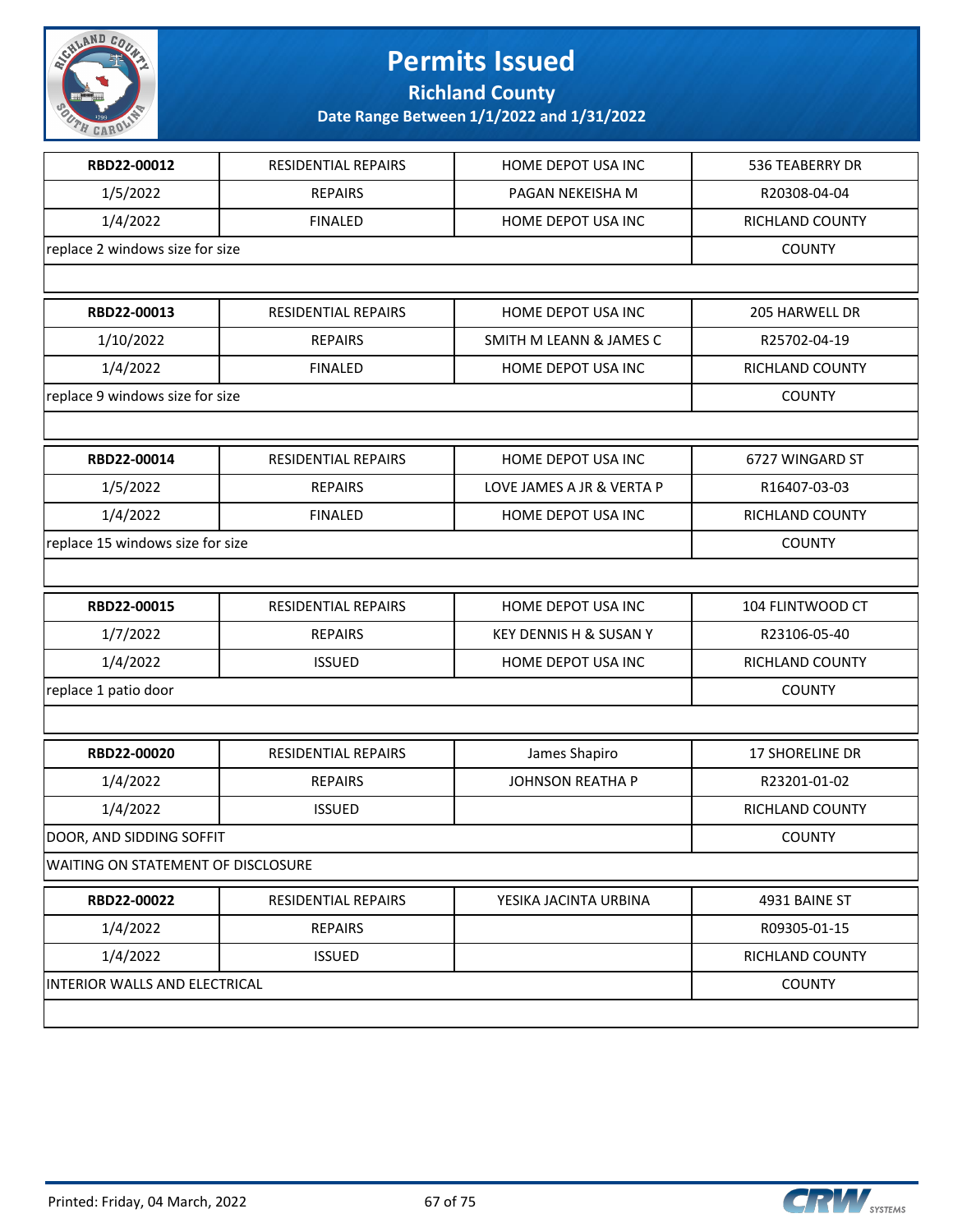

**Richland County**

| RBD22-00025                                         | RESIDENTIAL REPAIRS                                        | MICHAEL E MEADE                                   | 5810 LAKESHORE DR      |
|-----------------------------------------------------|------------------------------------------------------------|---------------------------------------------------|------------------------|
| 1/4/2022                                            | <b>REPAIRS</b>                                             |                                                   | R16712-07-15           |
| 1/4/2022                                            | <b>ISSUED</b>                                              | MICHAEL E MEADE                                   | RICHLAND COUNTY        |
| Reframe and shingle existing roof, paint, sheetrock |                                                            |                                                   | <b>COUNTY</b>          |
|                                                     |                                                            |                                                   |                        |
| RBD22-00030                                         | RESIDENTIAL REPAIRS                                        | RAM JACK OF SOUTH CAROLINA INC                    | 6517 WINYAH DR         |
| 1/7/2022                                            | <b>REPAIRS</b>                                             | ESWARAMOORTHY PRASANNA                            | R07516-03-12           |
| 1/5/2022                                            | <b>ISSUED</b>                                              | RAM JACK OF SOUTH CAROLINA INC                    | RICHLAND COUNTY        |
| Foundation repair                                   |                                                            |                                                   | <b>COUNTY</b>          |
|                                                     |                                                            |                                                   |                        |
| RBD22-00031                                         | <b>RESIDENTIAL REPAIRS</b>                                 | JES COLUMBIA LLC DBA MOUNT<br><b>VALLEY FOUND</b> | 211 WINTERGREEN RD     |
| 1/7/2022                                            | <b>REPAIRS</b>                                             | <b>COLTER SAMUEL &amp; MARIE D</b>                | R20410-02-12           |
| 1/5/2022                                            | <b>ISSUED</b>                                              | JES COLUMBIA LLC DBA MOUNT<br><b>VALLEY FOUND</b> | RICHLAND COUNTY        |
| <b>Foundation Repair</b>                            |                                                            |                                                   | <b>COUNTY</b>          |
| Job date 1/12/22                                    |                                                            |                                                   |                        |
| RBD22-00033                                         | <b>RESIDENTIAL REPAIRS</b>                                 | W O CANTEY SERVICES INC (GC)                      | <b>1842 POULTRY LN</b> |
| 1/7/2022                                            | <b>REPAIRS</b>                                             | <b>BARRICK RAYMOND H &amp; PETRA</b>              | R36600-01-21           |
| 1/5/2022                                            | <b>ISSUED</b>                                              | W O CANTEY SERVICES INC (GC)                      | RICHLAND COUNTY        |
| Smart jacks/wood work                               |                                                            |                                                   | <b>COUNTY</b>          |
|                                                     |                                                            |                                                   |                        |
| RBD22-00034                                         | <b>RESIDENTIAL REPAIRS</b>                                 | PREMIER HOME BUILDERS                             | 101 BEAUMONT PARK CIR  |
| 1/10/2022                                           | <b>REPAIRS</b>                                             | SHIELDS KIRK V & NAOMI J                          | R17614-05-02           |
| 1/5/2022                                            | <b>ISSUED</b>                                              | PREMIER HOME BUILDERS                             | RICHLAND COUNTY        |
|                                                     | remove and replace decking boards with trexl add 3 outlets |                                                   | <b>COUNTY</b>          |
|                                                     |                                                            |                                                   |                        |
| RBD22-00035                                         | RESIDENTIAL REPAIRS                                        | <b>KING SAMUEL</b>                                | 2804 HOBKIRK RD        |
| 1/5/2022                                            | <b>REPAIRS</b>                                             |                                                   | R19906-06-10           |
| 1/5/2022                                            | <b>ISSUED</b>                                              |                                                   | RICHLAND COUNTY        |
|                                                     | WINDOWS, WALLS, ELEC, PLUM, MECHANICAL, SIDDING            |                                                   | <b>COUNTY</b>          |
|                                                     |                                                            |                                                   |                        |

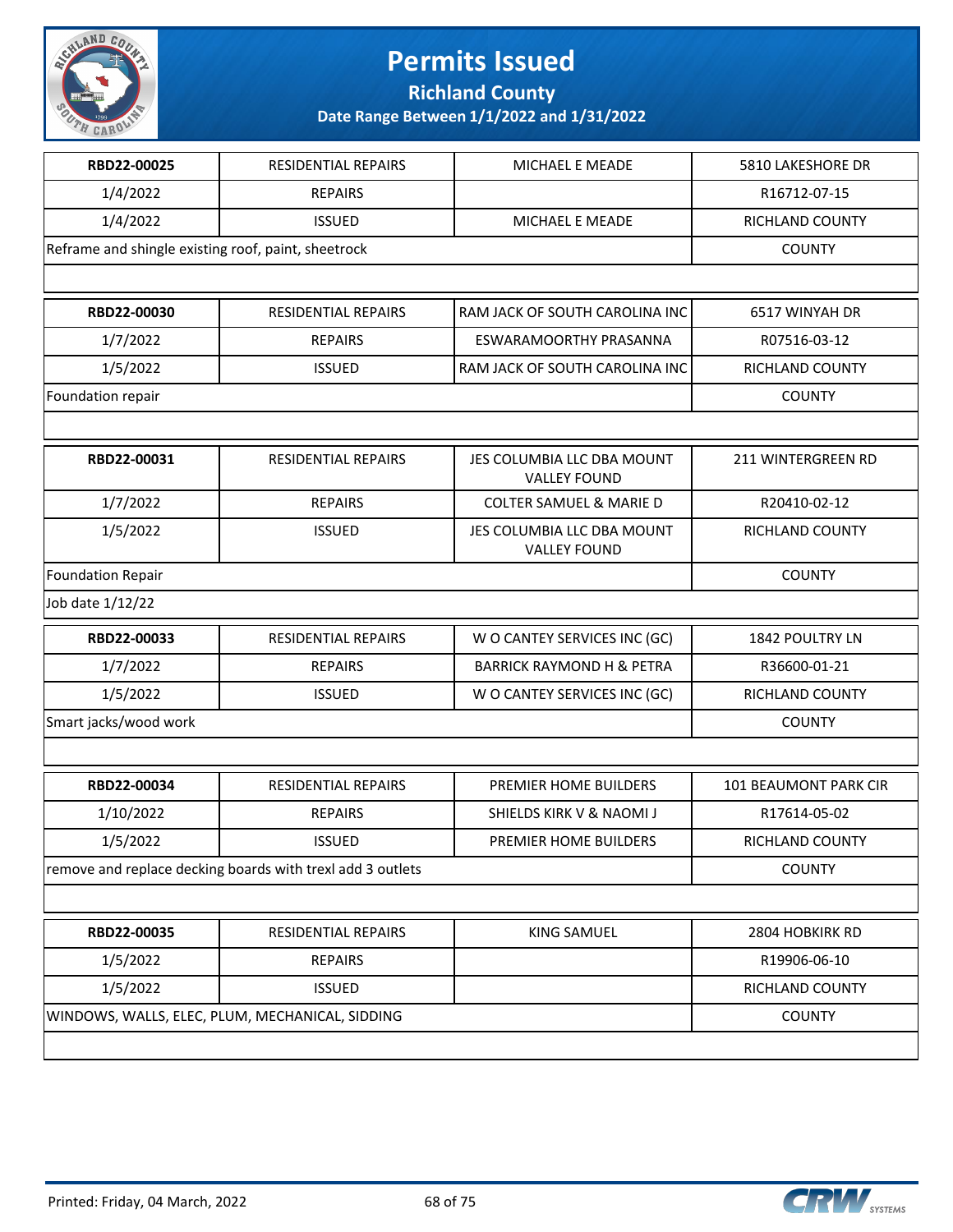

**Richland County**

| RBD22-00037                                                                                                                                                                                                                                        | <b>RESIDENTIAL REPAIRS</b>                                                                       | WILLIAM MATTHEW GRAHAM                            | 2333 HEYWARD BROCKINGTON RD |  |
|----------------------------------------------------------------------------------------------------------------------------------------------------------------------------------------------------------------------------------------------------|--------------------------------------------------------------------------------------------------|---------------------------------------------------|-----------------------------|--|
| 1/7/2022                                                                                                                                                                                                                                           | <b>REPAIRS</b>                                                                                   | JEFFERS, MICHAEL                                  | R09800-06-08                |  |
| 1/5/2022                                                                                                                                                                                                                                           | <b>ISSUED</b>                                                                                    | <b>WILLIAM MATTHEW GRAHAM</b>                     | RICHLAND COUNTY             |  |
| Cosmetic adjustments (Siding, brick underpin, drywall)                                                                                                                                                                                             |                                                                                                  |                                                   | <b>COUNTY</b>               |  |
|                                                                                                                                                                                                                                                    |                                                                                                  |                                                   |                             |  |
|                                                                                                                                                                                                                                                    | Type and Subtype was corrected to reflect the scope of work which do not require plan submittal. |                                                   |                             |  |
| RBD22-00038                                                                                                                                                                                                                                        | <b>RESIDENTIAL REPAIRS</b>                                                                       | MICHAEL A WALTERS BUILDERS                        | 14011 GARNERS FERRY RD      |  |
| 1/6/2022                                                                                                                                                                                                                                           | <b>REPAIRS</b>                                                                                   |                                                   | R39400-02-44                |  |
| 1/6/2022                                                                                                                                                                                                                                           | <b>ISSUED</b>                                                                                    | MICHAEL A WALTERS BUILDERS                        | RICHLAND COUNTY             |  |
|                                                                                                                                                                                                                                                    | Kitchen, bathroom, floor, bedrm, drywall, electrical repairs                                     |                                                   | <b>COUNTY</b>               |  |
|                                                                                                                                                                                                                                                    |                                                                                                  |                                                   |                             |  |
| RBD22-00039                                                                                                                                                                                                                                        | <b>RESIDENTIAL REPAIRS</b>                                                                       | W O CANTEY SERVICES INC (GC)                      | <b>129 PINEWAY RD</b>       |  |
| 1/7/2022                                                                                                                                                                                                                                           | <b>REPAIRS</b>                                                                                   | STOUT JAMES R & VIRGINIA G                        | R09900-09-61                |  |
| 1/6/2022                                                                                                                                                                                                                                           | <b>ISSUED</b>                                                                                    | W O CANTEY SERVICES INC (GC)                      | <b>RICHLAND COUNTY</b>      |  |
| Helical piers/smart jacks                                                                                                                                                                                                                          |                                                                                                  |                                                   | <b>COUNTY</b>               |  |
|                                                                                                                                                                                                                                                    |                                                                                                  |                                                   |                             |  |
| RBD22-00041                                                                                                                                                                                                                                        | RESIDENTIAL REPAIRS                                                                              | JES COLUMBIA LLC DBA MOUNT<br><b>VALLEY FOUND</b> | 1529 S BELTLINE BLVD        |  |
| 1/7/2022                                                                                                                                                                                                                                           | <b>REPAIRS</b>                                                                                   | <b>TERLINDEN CHRISTOPHER JAMES</b>                | R13705-08-03                |  |
| 1/6/2022                                                                                                                                                                                                                                           | <b>ISSUED</b>                                                                                    | JES COLUMBIA LLC DBA MOUNT<br><b>VALLEY FOUND</b> | RICHLAND COUNTY             |  |
| <b>Foundation Repair</b>                                                                                                                                                                                                                           | <b>COUNTY</b>                                                                                    |                                                   |                             |  |
| Job date 1/11/22                                                                                                                                                                                                                                   |                                                                                                  |                                                   |                             |  |
| RBD22-00047                                                                                                                                                                                                                                        | <b>RESIDENTIAL REPAIRS</b>                                                                       | THE COLUMBIA COMPANY                              | 2401 CUNNINGHAM RD          |  |
| 1/11/2022                                                                                                                                                                                                                                          | <b>REPAIRS</b>                                                                                   | <b>CRAWFORD ETHEL A</b>                           | R07505-03-01                |  |
| 1/8/2022                                                                                                                                                                                                                                           | <b>ISSUED</b>                                                                                    | THE COLUMBIA COMPANY                              | RICHLAND COUNTY             |  |
| Making home improvements, New countertops, Water damage, etc                                                                                                                                                                                       | <b>COUNTY</b>                                                                                    |                                                   |                             |  |
| We will be making these improvements in order to put the house on the market for an estate. New flooring, interior/exterior painting,<br>New counter-tops, remove carpet & refinish hardwood flooring, replace water damage, drywall repairs, etc. |                                                                                                  |                                                   |                             |  |
| RBD22-00059                                                                                                                                                                                                                                        | RESIDENTIAL REPAIRS                                                                              | HOME DEPOT USA INC                                | 2713 WILDFLOWER RD          |  |
| 1/11/2022                                                                                                                                                                                                                                          | <b>REPAIRS</b>                                                                                   | <b>LOVELESS KAITLIN WILSON ETAL</b>               | R08500-01-06                |  |
| 1/11/2022                                                                                                                                                                                                                                          | <b>ISSUED</b>                                                                                    | HOME DEPOT USA INC                                | RICHLAND COUNTY             |  |
| replace 18 windows size for size                                                                                                                                                                                                                   |                                                                                                  |                                                   | <b>COUNTY</b>               |  |
|                                                                                                                                                                                                                                                    |                                                                                                  |                                                   |                             |  |

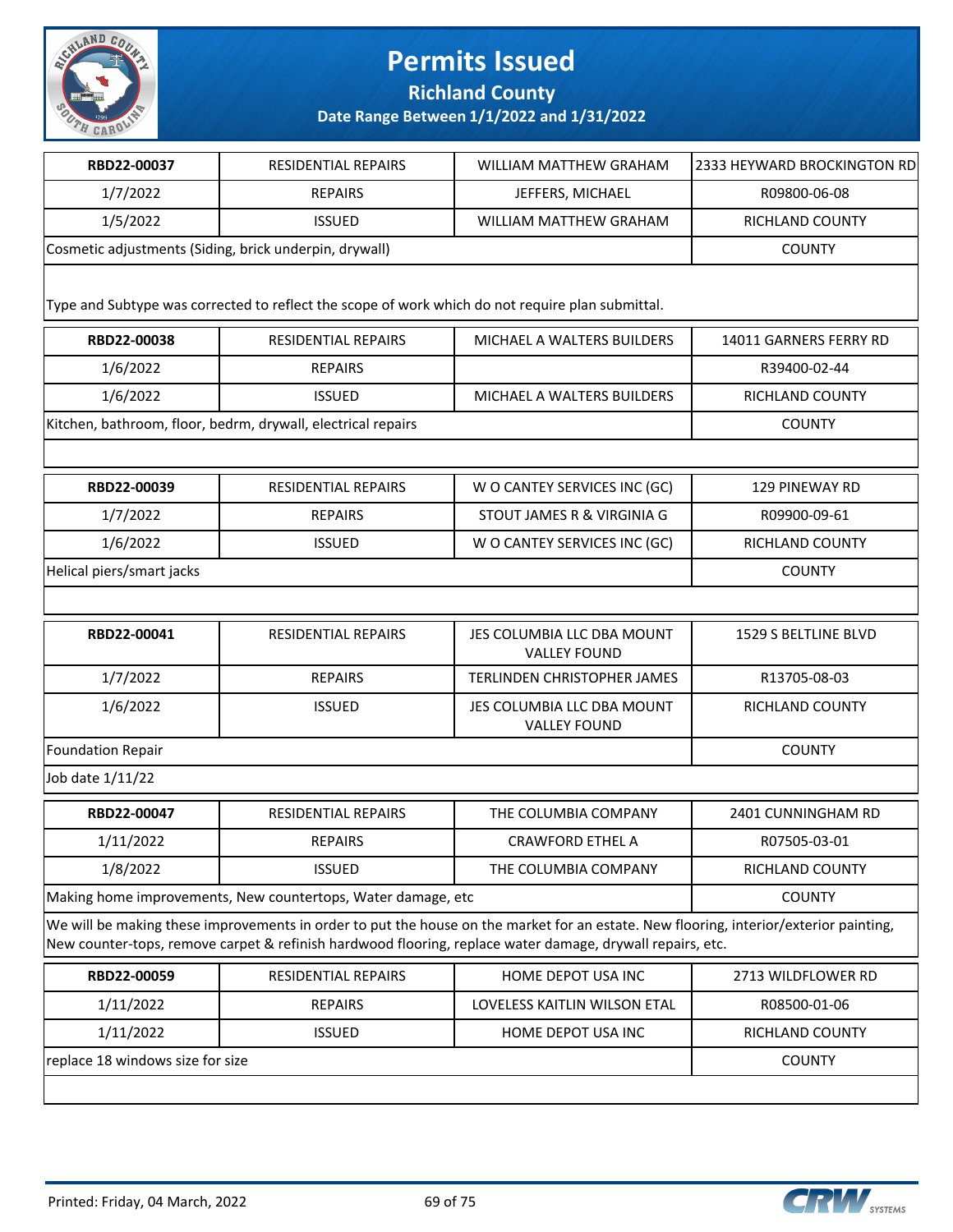

### **Richland County**

| RBD22-00066                                           | RESIDENTIAL REPAIRS        | SERVPRO OF THE DUTCH FORK               | 974 STRADLEY LN         |
|-------------------------------------------------------|----------------------------|-----------------------------------------|-------------------------|
| 1/12/2022                                             | <b>REPAIRS</b>             | MM RESIDENTIAL PROPERTIES LLC           | R02603-11-05            |
| 1/11/2022                                             | <b>ISSUED</b>              | SERVPRO OF THE DUTCH FORK               | RICHLAND COUNTY         |
|                                                       |                            |                                         | <b>COUNTY</b>           |
|                                                       |                            |                                         |                         |
| RBD22-00070                                           | <b>RESIDENTIAL REPAIRS</b> | SOUTHERN SIDING & WINDOW<br><b>CORP</b> | 229 WELDWOOD CT         |
| 1/31/2022                                             | <b>REPAIRS</b>             | LEONARD EUGENE & SUSIE M                | R14211-07-08            |
| 1/12/2022                                             | <b>ISSUED</b>              | SOUTHERN SIDING & WINDOW<br><b>CORP</b> | RICHLAND COUNTY         |
| 1 ENTRY DOOR                                          |                            |                                         | <b>COUNTY</b>           |
|                                                       |                            |                                         |                         |
| RBD22-00071                                           | RESIDENTIAL REPAIRS        | <b>ARTHUR LEE SR</b>                    | 1618 HICKORY HILL RD    |
| 1/12/2022                                             | <b>REPAIRS</b>             |                                         | R36700-01-58            |
| 1/12/2022                                             | <b>ISSUED</b>              | <b>ARTHUR LEE SR</b>                    | RICHLAND COUNTY         |
| REPAIR TO MOBILE HOME & DISCONNECT ELE.               |                            |                                         | <b>COUNTY</b>           |
| WAITING ON OWNERSHIP PAPER.                           |                            |                                         |                         |
| RBD22-00072                                           | RESIDENTIAL REPAIRS        | SOUTHERN SIDING & WINDOW<br><b>CORP</b> | 620 ANTIOCH PL          |
| 1/31/2022                                             | <b>REPAIRS</b>             | PHILLIPS GARY L &                       | R19005-03-07            |
| 1/12/2022                                             | <b>ISSUED</b>              | SOUTHERN SIDING & WINDOW<br><b>CORP</b> | RICHLAND COUNTY         |
| REPLACE 7 SQ SIDING                                   |                            |                                         | <b>COUNTY</b>           |
|                                                       |                            |                                         |                         |
| RBD22-00074                                           | <b>RESIDENTIAL REPAIRS</b> | SOUTHERN SIDING & WINDOW<br><b>CORP</b> | <b>1805 OVERHILL RD</b> |
| 1/31/2022                                             | <b>REPAIRS</b>             | <b>CHERRY SHAKITA</b>                   | R16913-08-15            |
| 1/12/2022                                             | <b>ISSUED</b>              | SOUTHERN SIDING & WINDOW<br><b>CORP</b> | RICHLAND COUNTY         |
| <b>REPLACE 3 WINDOWS</b>                              |                            |                                         | <b>COUNTY</b>           |
|                                                       |                            |                                         |                         |
| RBD22-00076                                           | <b>RESIDENTIAL REPAIRS</b> | W O CANTEY SERVICES INC (GC)            | 137 FISHERS WOOD DR     |
| 1/13/2022                                             | <b>REPAIRS</b>             | <b>TETRICK DANIEL EDWARD &amp;</b>      | R22907-03-07            |
| 1/12/2022                                             | <b>ISSUED</b>              | W O CANTEY SERVICES INC (GC)            | RICHLAND COUNTY         |
| <b>Helical Piers</b>                                  |                            |                                         | <b>COUNTY</b>           |
| Engineering is on the way! Just waiting to receive it |                            |                                         |                         |

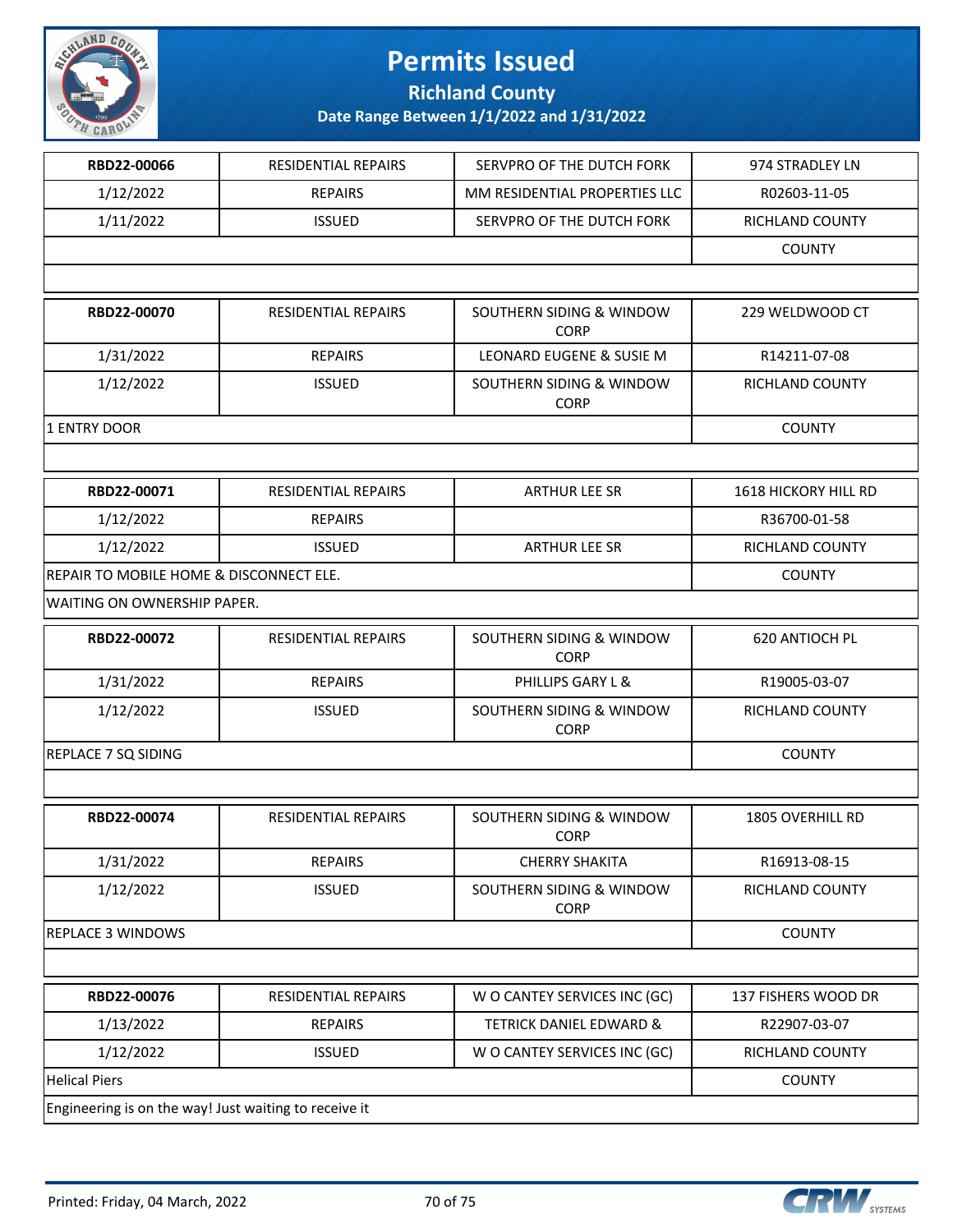

**Richland County**

| RBD22-00079                                      | <b>RESIDENTIAL REPAIRS</b> | SOUTHERN SIDING & WINDOW<br><b>CORP</b>           | <b>221 GATEWAY LN</b>  |
|--------------------------------------------------|----------------------------|---------------------------------------------------|------------------------|
| 1/31/2022                                        | <b>REPAIRS</b>             | LUBENETS VASYL &                                  | R07485-02-01           |
| 1/12/2022                                        | <b>ISSUED</b>              |                                                   | RICHLAND COUNTY        |
| replace 6 windows                                |                            |                                                   | <b>COUNTY</b>          |
|                                                  |                            |                                                   |                        |
| RBD22-00080                                      | <b>RESIDENTIAL REPAIRS</b> | SOUTHERN SIDING & WINDOW<br><b>CORP</b>           | 924 PINEY GROVE RD     |
| 1/31/2022                                        | <b>REPAIRS</b>             | MCKENZIE TOMMY L & ANNETTE                        | R06201-02-03           |
| 1/12/2022                                        | <b>ISSUED</b>              | SOUTHERN SIDING & WINDOW<br><b>CORP</b>           | RICHLAND COUNTY        |
| replace 3 windows                                |                            |                                                   | <b>COUNTY</b>          |
|                                                  |                            |                                                   |                        |
| RBD22-00095                                      | RESIDENTIAL REPAIRS        | <b>INTECH MAINTENANCE SOLUTIONS</b><br><b>LLC</b> | 1737 BYWOOD DR         |
| 1/19/2022                                        | <b>REPAIRS</b>             | <b>SFR3-020 LLC</b>                               | R16913-13-04           |
| 1/15/2022                                        | <b>ISSUED</b>              | <b>INTECH MAINTENANCE SOLUTIONS</b><br><b>LLC</b> | RICHLAND COUNTY        |
| Roof windows foundation electrical/hvac/plumbing |                            |                                                   | <b>COUNTY</b>          |
| Renovation/Update to structure                   |                            |                                                   |                        |
| RBD22-00099                                      | RESIDENTIAL REPAIRS        | JES COLUMBIA LLC DBA MOUNT<br><b>VALLEY FOUND</b> | 1733 JOHNSON MARINA RD |
| 1/25/2022                                        | <b>REPAIRS</b>             | <b>MENIG ANITA F</b>                              | R01411-02-26           |
| 1/17/2022                                        | <b>ISSUED</b>              | JES COLUMBIA LLC DBA MOUNT<br><b>VALLEY FOUND</b> | RICHLAND COUNTY        |
| <b>Foundation Repair</b>                         |                            |                                                   | <b>COUNTY</b>          |
| Job date 2/3/22                                  |                            |                                                   |                        |
| RBD22-00111                                      | <b>RESIDENTIAL REPAIRS</b> | HOME DEPOT USA INC                                | 227 N WOODLAKE DR      |
| 1/28/2022                                        | <b>REPAIRS</b>             | HANSELL CHARLES R & KAREN S                       | R26002-04-10           |
| 1/19/2022                                        | <b>ISSUED</b>              | HOME DEPOT USA INC                                | RICHLAND COUNTY        |
| replace 3 windows size for size                  |                            |                                                   | <b>COUNTY</b>          |
|                                                  |                            |                                                   |                        |
| RBD22-00117                                      | RESIDENTIAL REPAIRS        | TAURUS CONSTRUCTION INC                           | 102 CEDAR LAKE RD      |
| 1/31/2022                                        | <b>REPAIRS</b>             | SANTANGELO MARTIN T & ANN M                       | R12366-01-19           |
| 1/19/2022                                        | <b>ISSUED</b>              | TAURUS CONSTRUCTION INC                           | RICHLAND COUNTY        |
| Repairs due to fire                              |                            |                                                   | <b>COUNTY</b>          |
|                                                  |                            |                                                   |                        |

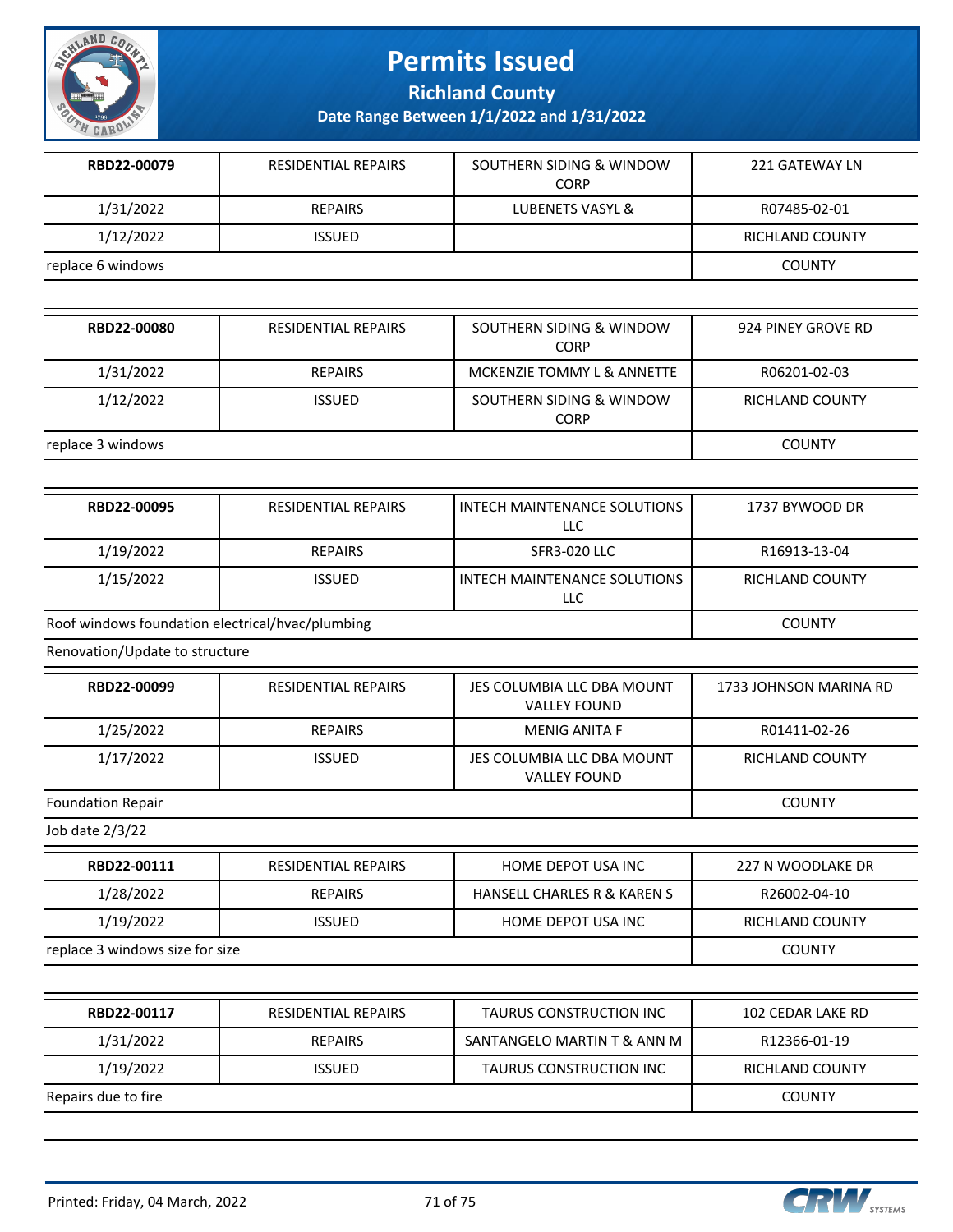

**Richland County**

### **Date Range Between 1/1/2022 and 1/31/2022**

| RBD22-00141 | <b>RESIDENTIAL REPAIRS</b>                                  | CALLAWAY CONSTRUCTION<br><b>COMPANY LLC</b> | 201 QUAIL HILLS DR |
|-------------|-------------------------------------------------------------|---------------------------------------------|--------------------|
| 1/27/2022   | <b>REPAIRS</b>                                              | PURPLE HEART HOMES INC                      | R22015-03-52       |
| 1/26/2022   | <b>ISSUED</b>                                               | CALLAWAY CONSTRUCTION<br><b>COMPANY LLC</b> | RICHLAND COUNTY    |
|             | Cosmetic renovation of small single family residential home |                                             | <b>COUNTY</b>      |

| RBD22-00165                   | RESIDENTIAL REPAIRS | BELFOR USA GROUP INC (GC)  | 485 FOX TROT DR |
|-------------------------------|---------------------|----------------------------|-----------------|
| 1/31/2022                     | <b>REPAIRS</b>      | <b>BREWINGTON DAPHNE D</b> | R23115-01-52    |
| 1/28/2022                     | <b>ISSUED</b>       | BELFOR USA GROUP INC (GC)  | RICHLAND COUNTY |
| Property had a fire in garage |                     |                            | <b>COUNTY</b>   |

| RBD22-00172                                                                    | <b>RESIDENTIAL REPAIRS</b> | EDWIN PORTER GENERAL<br><b>CONTRACTOR</b> | 938 BAKERSFIELD RD |  |
|--------------------------------------------------------------------------------|----------------------------|-------------------------------------------|--------------------|--|
| 1/31/2022                                                                      | <b>REPAIRS</b>             |                                           | R06013-06-05       |  |
| 1/31/2022                                                                      | CANCELLED                  | EDWIN PORTER GENERAL<br><b>CONTRACTOR</b> | RICHLAND COUNTY    |  |
| <b>IBRING BACK TO ORIGINAL</b><br><b>COUNTY</b>                                |                            |                                           |                    |  |
| PER JERRELL REGISTER RELIVING EDWIN PORTER OF HIS DUTIES.(SEE ATTACHED LETTER) |                            |                                           |                    |  |

#### **Number of RESIDENTIAL REPAIRS/REPAIRS Permits: 35**

| SP20-00202            | <b>SWIMMING POOL</b> | PETE ALEWINE POOL CO INC (GC)       | 4 BAMBOO GROVE CT      |
|-----------------------|----------------------|-------------------------------------|------------------------|
| 1/14/2022             | <b>BARRIER</b>       | KELLY SHELLY BEZANSON &             | R01416-04-02           |
| 11/18/2020            | <b>ISSUED</b>        | PETE ALEWINE POOL CO INC (GC)       | RICHLAND COUNTY        |
| barrier permit        |                      |                                     | <b>COUNTY</b>          |
| <b>BARRIER PERMIT</b> |                      |                                     |                        |
| SP22-00004            | <b>SWIMMING POOL</b> | <b>ATLANTIS ENTERPRISES</b>         | 22 BLACKHAWK CT        |
| 1/7/2022              | <b>BARRIER</b>       |                                     | R17704-01-05           |
| 1/7/2022              | <b>ISSUED</b>        | <b>ATLANTIS ENTERPRISES</b>         | <b>RICHLAND COUNTY</b> |
| BARRIER               |                      |                                     | <b>COUNTY</b>          |
|                       |                      |                                     |                        |
| SP22-00010            | <b>SWIMMING POOL</b> | <b>DUBOSE KRYSTAL &amp; TERENCE</b> | 155 JAMES ELEAZER RD   |
| 1/14/2022             | <b>BARRIER</b>       | <b>DUBOSE KRYSTAL &amp; TERENCE</b> | R04100-07-12           |
| 1/14/2022             | <b>ISSUED</b>        |                                     | RICHLAND COUNTY        |
| <b>POOL BARRIER</b>   |                      |                                     | <b>COUNTY</b>          |
|                       |                      |                                     |                        |

**Number of SWIMMING POOL/BARRIER Permits: 3**

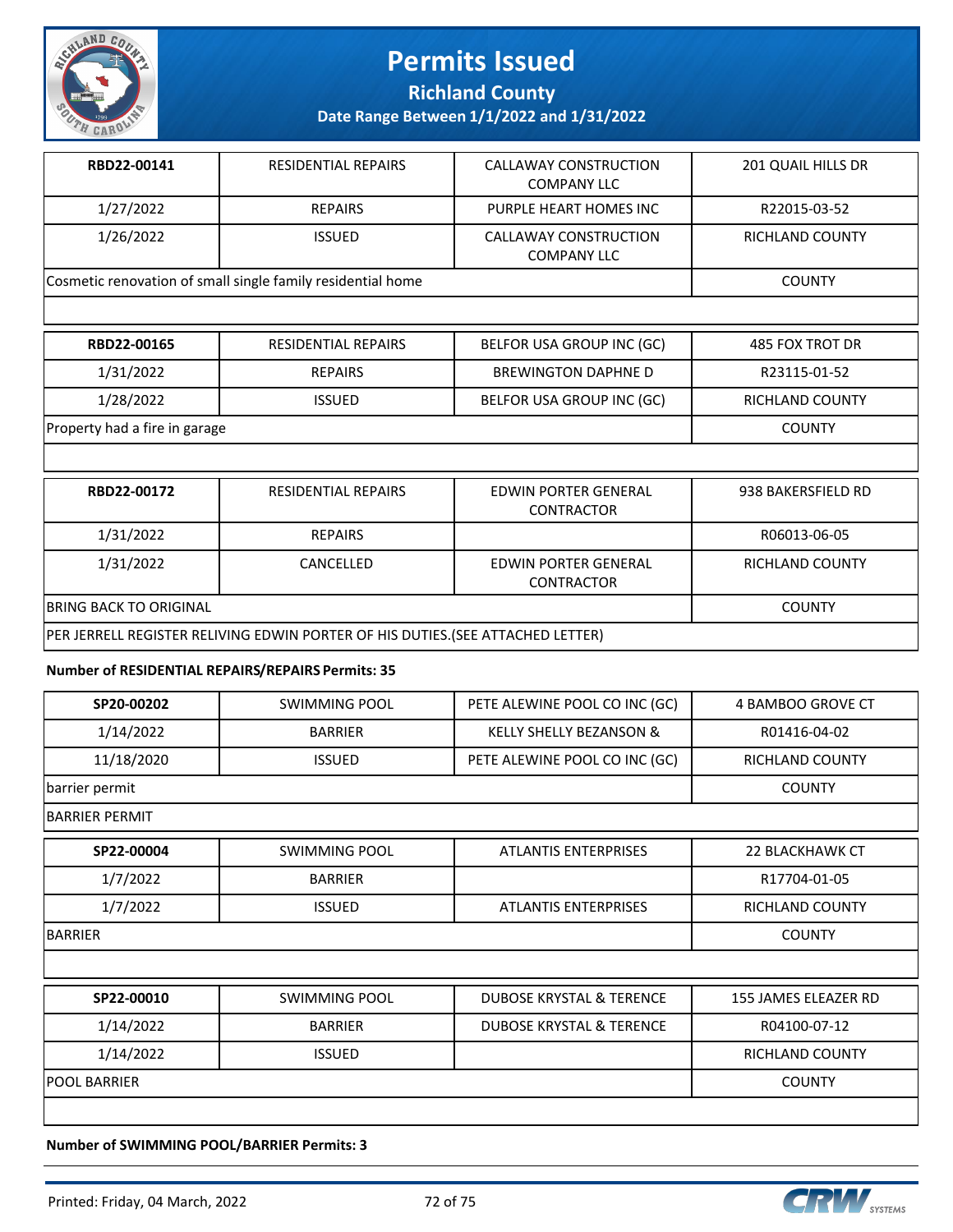

## **Permits Issued Richland County**

**Date Range Between 1/1/2022 and 1/31/2022**

| SP21-00277                                            | <b>SWIMMING POOL</b> | SOL POOLS & SPAS              | 337 COMPASS TRL         |
|-------------------------------------------------------|----------------------|-------------------------------|-------------------------|
| 1/5/2022                                              | RESIDENTIAL          | Chris Delafuente              | R20506-07-22            |
| 12/8/2021                                             | <b>ISSUED</b>        | SOL POOLS & SPAS              | RICHLAND COUNTY         |
| Fiberglass pool install                               |                      |                               | <b>COUNTY</b>           |
|                                                       |                      |                               |                         |
| SP21-00291                                            | <b>SWIMMING POOL</b> | SOL POOLS & SPAS              | 21 ORBAN CT             |
| 1/5/2022                                              | RESIDENTIAL          | <b>GALLUP LAURA J &amp;</b>   | R14807-08-12            |
| 12/21/2021                                            | <b>ISSUED</b>        | SOL POOLS & SPAS              | RICHLAND COUNTY         |
| Fiberglass pool install                               |                      |                               | <b>COUNTY</b>           |
|                                                       |                      |                               |                         |
| SP21-00292                                            | <b>SWIMMING POOL</b> | SOL POOLS & SPAS              | 315 BOURNEMOUTH WAY     |
| 1/5/2022                                              | RESIDENTIAL          | MITCHELL DEIDRE K             | R17509-05-08            |
| 12/21/2021                                            | <b>ISSUED</b>        | SOL POOLS & SPAS              | RICHLAND COUNTY         |
| Fiberglass pool install                               | <b>COUNTY</b>        |                               |                         |
|                                                       |                      |                               |                         |
| SP22-00001                                            | <b>SWIMMING POOL</b> | <b>CANNONBALL POOLS</b>       | 9 ROBIN LYNN LN         |
| 1/7/2022                                              | RESIDENTIAL          | <b>MARTIN BRYAN K</b>         | R02407-01-28            |
| 1/4/2022                                              | <b>ISSUED</b>        | <b>CANNONBALL POOLS</b>       | RICHLAND COUNTY         |
| Installation of in-ground Fiberglass pool (14x34)     | <b>COUNTY</b>        |                               |                         |
|                                                       |                      |                               |                         |
| SP22-00002                                            | <b>SWIMMING POOL</b> | <b>WATERWORKS COMPANY LLC</b> | <b>128 SOUTHLAKE RD</b> |
| 1/7/2022                                              | RESIDENTIAL          | <b>HUDSPETH LOREN</b>         | R20005-01-07            |
| 1/6/2022                                              | <b>ISSUED</b>        | <b>WATERWORKS COMPANY LLC</b> | RICHLAND COUNTY         |
| Installation of new 16x33 Kidney gunite swimming pool | <b>COUNTY</b>        |                               |                         |
|                                                       |                      |                               |                         |
| SP22-00003                                            | <b>SWIMMING POOL</b> | <b>ATLANTIS ENTERPRISES</b>   | 22 BLACKHAWK CT         |
| 1/7/2022                                              | RESIDENTIAL          |                               | R17704-01-05            |
| 1/7/2022                                              | <b>ISSUED</b>        | <b>ATLANTIS ENTERPRISES</b>   | RICHLAND COUNTY         |
| SWIMMING POOL W BARRIER                               | <b>COUNTY</b>        |                               |                         |
|                                                       |                      |                               |                         |
|                                                       |                      |                               |                         |

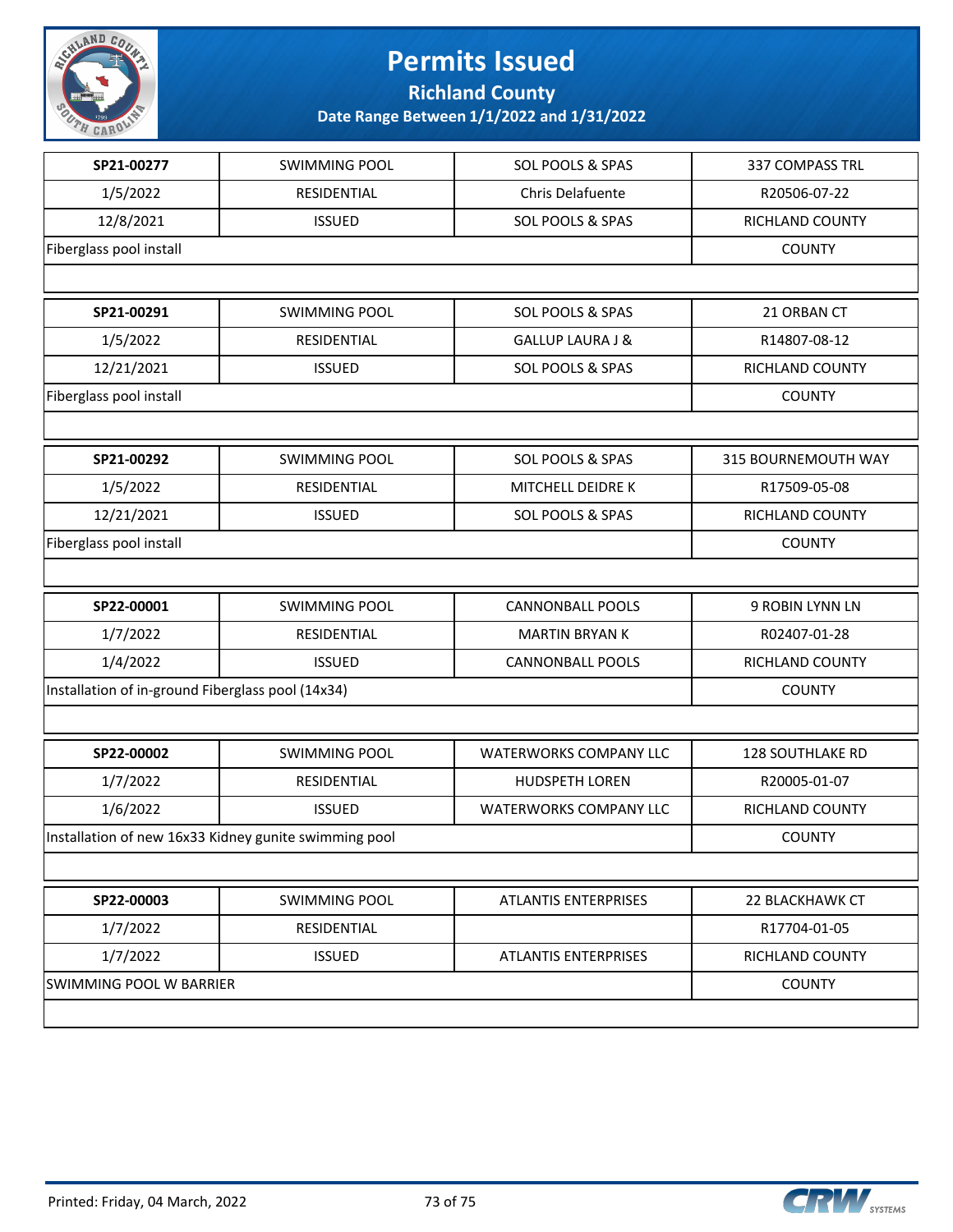

## **Permits Issued**

**Richland County**

**Date Range Between 1/1/2022 and 1/31/2022**

| 1/10/2022<br>RESIDENTIAL<br><b>CHAPMAN SHARLENE L</b><br>R02406-02-04<br>1/9/2022<br><b>ISSUED</b><br><b>GRIFFIN POOLS &amp; SPAS</b><br>RICHLAND COUNTY<br><b>COUNTY</b><br>SP22-00006<br><b>SWIMMING POOL</b><br><b>GRIFFIN POOLS &amp; SPAS</b><br>125 KINGSHIP DR<br>1/10/2022<br>RESIDENTIAL<br><b>LAMBERT ELIZABETH &amp; VINCENT</b><br>R01416-01-22<br>1/9/2022<br><b>ISSUED</b><br><b>GRIFFIN POOLS &amp; SPAS</b><br><b>RICHLAND COUNTY</b><br>SP22-00007<br><b>SWIMMING POOL</b><br><b>CANNONBALL POOLS</b><br>2410 HOLLINGSHED RD<br>1/10/2022<br>RESIDENTIAL<br>SACH JOHN R &<br>R05302-01-08<br>1/10/2022<br><b>ISSUED</b><br><b>CANNONBALL POOLS</b><br>RICHLAND COUNTY<br><b>COUNTY</b><br>SP22-00008<br><b>SWIMMING POOL</b><br><b>CANNONBALL POOLS</b><br>105 CEDAR CHASE LN<br>1/11/2022<br>RESIDENTIAL<br>DOANE MEGAN R & JARON S<br>R02416-01-08<br>1/10/2022<br><b>CANNONBALL POOLS</b><br><b>ISSUED</b><br>RICHLAND COUNTY<br>Installation of in-ground Fiberglass pool (12x27)<br><b>COUNTY</b><br>SP22-00009<br><b>SWIMMING POOL</b><br>SOL POOLS & SPAS<br>349 JAY DR N<br>1/19/2022<br>RESIDENTIAL<br><b>TURNER CHERYLE FLYNN &amp;</b><br>R26000-02-37<br>1/12/2022<br><b>SOL POOLS &amp; SPAS</b><br>RICHLAND COUNTY<br><b>ISSUED</b><br><b>COUNTY</b><br>SP22-00011<br><b>SWIMMING POOL</b><br><b>GRIFFIN POOLS &amp; SPAS</b><br>550 MARSH POINTE DR<br>1/19/2022<br>RESIDENTIAL<br><b>EVANS MICHAEL V</b><br>R23214-05-07<br>1/18/2022<br><b>ISSUED</b><br><b>GRIFFIN POOLS &amp; SPAS</b><br>RICHLAND COUNTY<br><b>COUNTY</b> | SP22-00005       | <b>SWIMMING POOL</b>                              | <b>GRIFFIN POOLS &amp; SPAS</b> | 220 BETHVIEW DR |  |
|----------------------------------------------------------------------------------------------------------------------------------------------------------------------------------------------------------------------------------------------------------------------------------------------------------------------------------------------------------------------------------------------------------------------------------------------------------------------------------------------------------------------------------------------------------------------------------------------------------------------------------------------------------------------------------------------------------------------------------------------------------------------------------------------------------------------------------------------------------------------------------------------------------------------------------------------------------------------------------------------------------------------------------------------------------------------------------------------------------------------------------------------------------------------------------------------------------------------------------------------------------------------------------------------------------------------------------------------------------------------------------------------------------------------------------------------------------------------------------------------------------------------------------------------------------------|------------------|---------------------------------------------------|---------------------------------|-----------------|--|
|                                                                                                                                                                                                                                                                                                                                                                                                                                                                                                                                                                                                                                                                                                                                                                                                                                                                                                                                                                                                                                                                                                                                                                                                                                                                                                                                                                                                                                                                                                                                                                |                  |                                                   |                                 |                 |  |
|                                                                                                                                                                                                                                                                                                                                                                                                                                                                                                                                                                                                                                                                                                                                                                                                                                                                                                                                                                                                                                                                                                                                                                                                                                                                                                                                                                                                                                                                                                                                                                |                  |                                                   |                                 |                 |  |
|                                                                                                                                                                                                                                                                                                                                                                                                                                                                                                                                                                                                                                                                                                                                                                                                                                                                                                                                                                                                                                                                                                                                                                                                                                                                                                                                                                                                                                                                                                                                                                | in ground pool   |                                                   |                                 |                 |  |
|                                                                                                                                                                                                                                                                                                                                                                                                                                                                                                                                                                                                                                                                                                                                                                                                                                                                                                                                                                                                                                                                                                                                                                                                                                                                                                                                                                                                                                                                                                                                                                | fiberglass       |                                                   |                                 |                 |  |
|                                                                                                                                                                                                                                                                                                                                                                                                                                                                                                                                                                                                                                                                                                                                                                                                                                                                                                                                                                                                                                                                                                                                                                                                                                                                                                                                                                                                                                                                                                                                                                |                  |                                                   |                                 |                 |  |
|                                                                                                                                                                                                                                                                                                                                                                                                                                                                                                                                                                                                                                                                                                                                                                                                                                                                                                                                                                                                                                                                                                                                                                                                                                                                                                                                                                                                                                                                                                                                                                |                  |                                                   |                                 |                 |  |
|                                                                                                                                                                                                                                                                                                                                                                                                                                                                                                                                                                                                                                                                                                                                                                                                                                                                                                                                                                                                                                                                                                                                                                                                                                                                                                                                                                                                                                                                                                                                                                |                  |                                                   |                                 |                 |  |
|                                                                                                                                                                                                                                                                                                                                                                                                                                                                                                                                                                                                                                                                                                                                                                                                                                                                                                                                                                                                                                                                                                                                                                                                                                                                                                                                                                                                                                                                                                                                                                | in ground pool   |                                                   |                                 |                 |  |
|                                                                                                                                                                                                                                                                                                                                                                                                                                                                                                                                                                                                                                                                                                                                                                                                                                                                                                                                                                                                                                                                                                                                                                                                                                                                                                                                                                                                                                                                                                                                                                | liner pool       |                                                   |                                 |                 |  |
|                                                                                                                                                                                                                                                                                                                                                                                                                                                                                                                                                                                                                                                                                                                                                                                                                                                                                                                                                                                                                                                                                                                                                                                                                                                                                                                                                                                                                                                                                                                                                                |                  |                                                   |                                 |                 |  |
|                                                                                                                                                                                                                                                                                                                                                                                                                                                                                                                                                                                                                                                                                                                                                                                                                                                                                                                                                                                                                                                                                                                                                                                                                                                                                                                                                                                                                                                                                                                                                                |                  |                                                   |                                 |                 |  |
|                                                                                                                                                                                                                                                                                                                                                                                                                                                                                                                                                                                                                                                                                                                                                                                                                                                                                                                                                                                                                                                                                                                                                                                                                                                                                                                                                                                                                                                                                                                                                                |                  |                                                   |                                 |                 |  |
|                                                                                                                                                                                                                                                                                                                                                                                                                                                                                                                                                                                                                                                                                                                                                                                                                                                                                                                                                                                                                                                                                                                                                                                                                                                                                                                                                                                                                                                                                                                                                                |                  | Installation of in-ground Fiberglass pool (14x34) |                                 |                 |  |
|                                                                                                                                                                                                                                                                                                                                                                                                                                                                                                                                                                                                                                                                                                                                                                                                                                                                                                                                                                                                                                                                                                                                                                                                                                                                                                                                                                                                                                                                                                                                                                |                  |                                                   |                                 |                 |  |
|                                                                                                                                                                                                                                                                                                                                                                                                                                                                                                                                                                                                                                                                                                                                                                                                                                                                                                                                                                                                                                                                                                                                                                                                                                                                                                                                                                                                                                                                                                                                                                |                  |                                                   |                                 |                 |  |
|                                                                                                                                                                                                                                                                                                                                                                                                                                                                                                                                                                                                                                                                                                                                                                                                                                                                                                                                                                                                                                                                                                                                                                                                                                                                                                                                                                                                                                                                                                                                                                |                  |                                                   |                                 |                 |  |
|                                                                                                                                                                                                                                                                                                                                                                                                                                                                                                                                                                                                                                                                                                                                                                                                                                                                                                                                                                                                                                                                                                                                                                                                                                                                                                                                                                                                                                                                                                                                                                |                  |                                                   |                                 |                 |  |
|                                                                                                                                                                                                                                                                                                                                                                                                                                                                                                                                                                                                                                                                                                                                                                                                                                                                                                                                                                                                                                                                                                                                                                                                                                                                                                                                                                                                                                                                                                                                                                |                  |                                                   |                                 |                 |  |
|                                                                                                                                                                                                                                                                                                                                                                                                                                                                                                                                                                                                                                                                                                                                                                                                                                                                                                                                                                                                                                                                                                                                                                                                                                                                                                                                                                                                                                                                                                                                                                |                  |                                                   |                                 |                 |  |
|                                                                                                                                                                                                                                                                                                                                                                                                                                                                                                                                                                                                                                                                                                                                                                                                                                                                                                                                                                                                                                                                                                                                                                                                                                                                                                                                                                                                                                                                                                                                                                |                  |                                                   |                                 |                 |  |
|                                                                                                                                                                                                                                                                                                                                                                                                                                                                                                                                                                                                                                                                                                                                                                                                                                                                                                                                                                                                                                                                                                                                                                                                                                                                                                                                                                                                                                                                                                                                                                |                  |                                                   |                                 |                 |  |
|                                                                                                                                                                                                                                                                                                                                                                                                                                                                                                                                                                                                                                                                                                                                                                                                                                                                                                                                                                                                                                                                                                                                                                                                                                                                                                                                                                                                                                                                                                                                                                |                  |                                                   |                                 |                 |  |
|                                                                                                                                                                                                                                                                                                                                                                                                                                                                                                                                                                                                                                                                                                                                                                                                                                                                                                                                                                                                                                                                                                                                                                                                                                                                                                                                                                                                                                                                                                                                                                | Vinyl liner pool |                                                   |                                 |                 |  |
|                                                                                                                                                                                                                                                                                                                                                                                                                                                                                                                                                                                                                                                                                                                                                                                                                                                                                                                                                                                                                                                                                                                                                                                                                                                                                                                                                                                                                                                                                                                                                                |                  |                                                   |                                 |                 |  |
|                                                                                                                                                                                                                                                                                                                                                                                                                                                                                                                                                                                                                                                                                                                                                                                                                                                                                                                                                                                                                                                                                                                                                                                                                                                                                                                                                                                                                                                                                                                                                                |                  |                                                   |                                 |                 |  |
|                                                                                                                                                                                                                                                                                                                                                                                                                                                                                                                                                                                                                                                                                                                                                                                                                                                                                                                                                                                                                                                                                                                                                                                                                                                                                                                                                                                                                                                                                                                                                                |                  |                                                   |                                 |                 |  |
|                                                                                                                                                                                                                                                                                                                                                                                                                                                                                                                                                                                                                                                                                                                                                                                                                                                                                                                                                                                                                                                                                                                                                                                                                                                                                                                                                                                                                                                                                                                                                                |                  |                                                   |                                 |                 |  |
|                                                                                                                                                                                                                                                                                                                                                                                                                                                                                                                                                                                                                                                                                                                                                                                                                                                                                                                                                                                                                                                                                                                                                                                                                                                                                                                                                                                                                                                                                                                                                                | in ground pool   |                                                   |                                 |                 |  |
|                                                                                                                                                                                                                                                                                                                                                                                                                                                                                                                                                                                                                                                                                                                                                                                                                                                                                                                                                                                                                                                                                                                                                                                                                                                                                                                                                                                                                                                                                                                                                                | liner pool       |                                                   |                                 |                 |  |